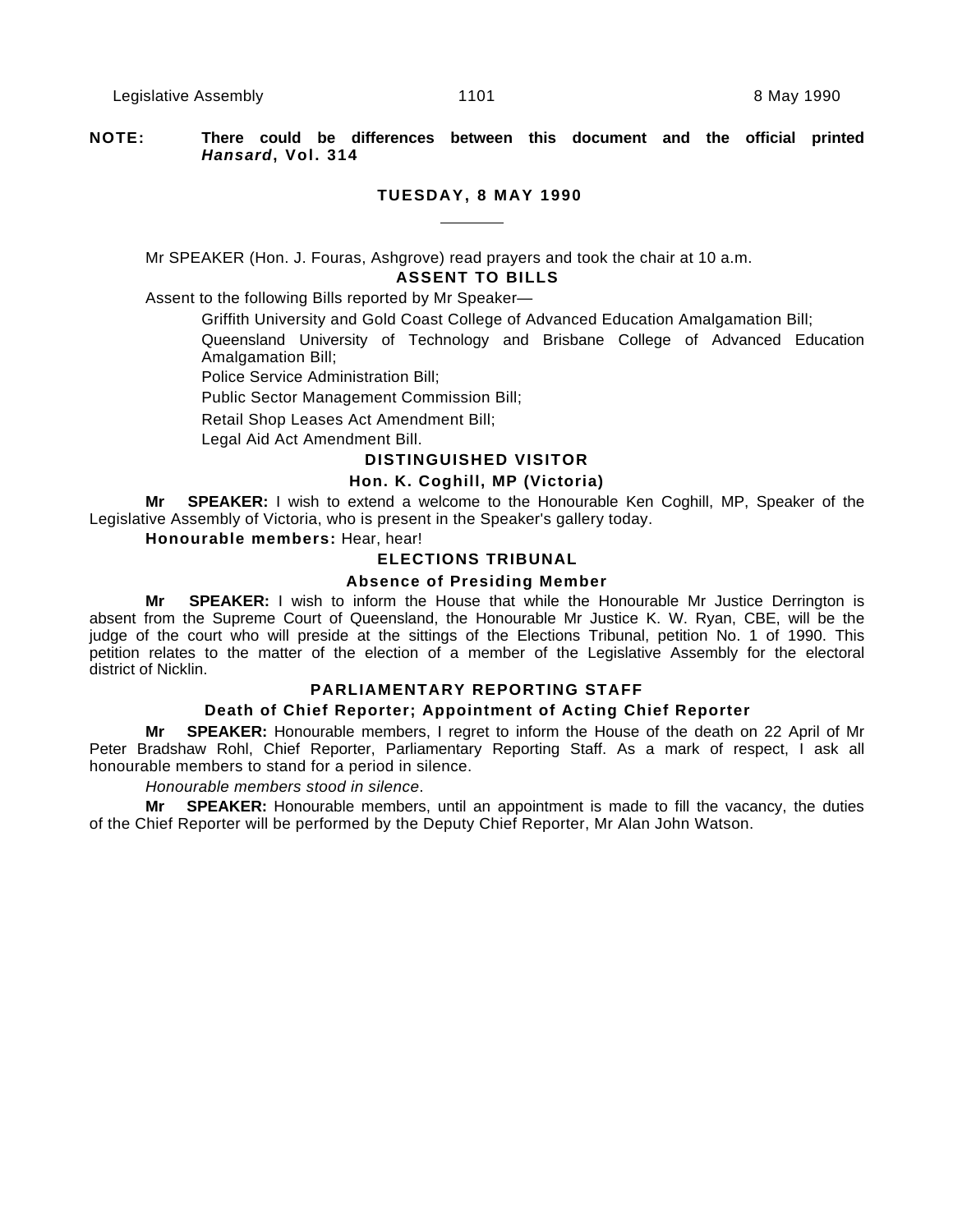# **ELECTORAL DISTRICT OF LANDSBOROUGH Resignation of Member**

**Mr SPEAKER:** I have to inform the House that I have received the following letter from the Honourable Michael John Ahern, member for the electoral district of Landsborough—

"6th May, 1990.

The Speaker,

State Parliament,

George Street,

BRISBANE. 4000

Dear Sir,

I hereby resign my seat in the Legislative Assembly of Queensland to take effect from midnight, Sunday 6th May, 1990.

Yours sincerely,

(Signed)

The Hon. M.J. AHERN, M.L.A.,

Member for Landsborough".

#### **Seat Declared Vacant**

**Hon. W. K. GOSS** (Logan—Premier, Minister for Economic and Trade Development and Minister for the Arts) (10.06 a.m.), by leave, without notice: I move—

"That the seat in this House for the electoral district of Landsborough hath become and is now vacant by reason of the resignation of the said Honourable Michael John Ahern." Motion agreed to.

# **PAPERS**

The following paper was laid on the table, and ordered to be printed—

Report of the Premier's Department for the year ended 30 June 1989.

The following papers were laid on the table---

By-laws under---

Queensland Performing Arts Trust Act 1977-1988 Harbours Act 1955-1989

Orders in Council under---

Harbours Act 1955-1989

Harbours Act 1955-1989 and the Statutory Bodies Financial Arrangements Act 1982-1989

City of Brisbane and Market Act 1960-1985 and the Statutory Bodies Financial Arrangements Act 1982-1989

Dairy Industry Act 1989

Diseases in Timber Act 1975

Forestry Act 1959-1987

Meat Industry Act 1965-1989 and the Statutory Bodies Financial Arrangements Act 1982-1989

Plant Protection Act 1989

Primary Producers' Organization and Marketing Act 1926-1989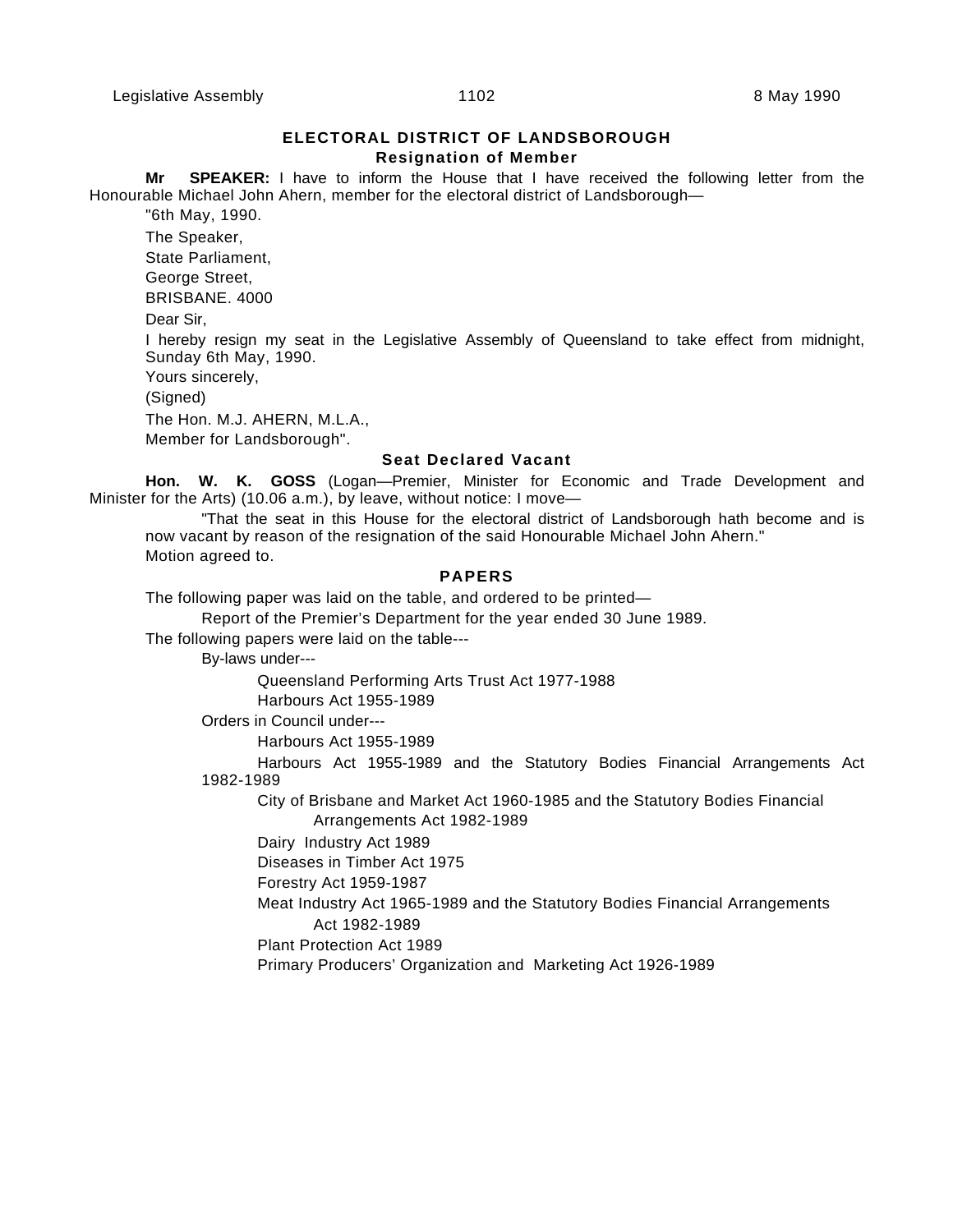Sugar Experiment Stations Act 1900-1983 Water Resources Act 1989

Regulations under---

Fishing Industry Organization and Marketing Act 1982-1989

Proclamation under the Forestry Act 1959-1987

Reports---

Bread Industry Committee of Queensland for the year ended 30 September 1989

Cannery Board for the year ended 30 November 1989.

# **MINISTERIAL STATEMENT Western Queensland Floods**

**Hon. W. K. GOSS** (Logan—Premier, Minister for Economic and Trade Development and Minister for the Arts) (10.08 a.m.), by leave: Today, I wish to report to the Parliament and to the people of Queensland on aspects of the recent devastating floods experienced in western Queensland. It is difficult to convey accurately the extent of damage and loss caused by those floods—the worst in recorded history.

In dollar terms, the damage bill will far exceed \$100m. Some very preliminary estimates of damage include—

|                                                 | \$m |      |
|-------------------------------------------------|-----|------|
| immediate response and clean-up                 |     | 2    |
| personal hardship assistance-subsistence grants |     | 3.6m |
| housing                                         |     | 25   |
| housing contents                                |     | 13   |
| business enterprises                            | 10  |      |
| public facilities and infrastructure            |     | 30   |

On top of that, there are the stock losses and property damage suffered by primary producers, which will obviously run into tens of millions of dollars.

The damage caused, however, has another major dimension that cannot be quantified—the suffering and loss by the people of western Queensland. For the people of the towns inundated by the raging floodwaters—particularly the people of Charleville, Alpha, Jericho, Augathella and Blackall, and those on properties across vast areas of western Queensland—recovery will in many cases be a long and costly process. The Government of Queensland, however, is committed to the survival and recovery of western Queensland.

The destructive force of the floods peaked in the major regional centre of Charleville late on the night of Friday, 20 April, and the following Saturday morning. Over the previous 48 hours, serious flooding had occurred in the towns of Alpha, Jericho, Blackall and Augathella, and surrounding areas; but nothing to match the scale of devastation that Charleville was to experience.

On the morning of 20 April, the situation deteriorated, with increased flood levels around all population centres. The State Government placed its aircraft at the disposal of the State Emergency Service, ferrying emergency supplies from Brisbane and stranded travellers from isolated towns.

Alerted to the deepening gravity of the situation, the Minister for Police and Emergency Services, Mr Terry Mackenroth, flew to Charleville on the Friday. That evening, as the local population braced itself for flooding—but not expecting the severe flooding that ultimately resulted—he returned to Brisbane.

The situation report released late on Friday by the State counter disaster organisation was ominous. The report stated that Charleville flood levels had already exceeded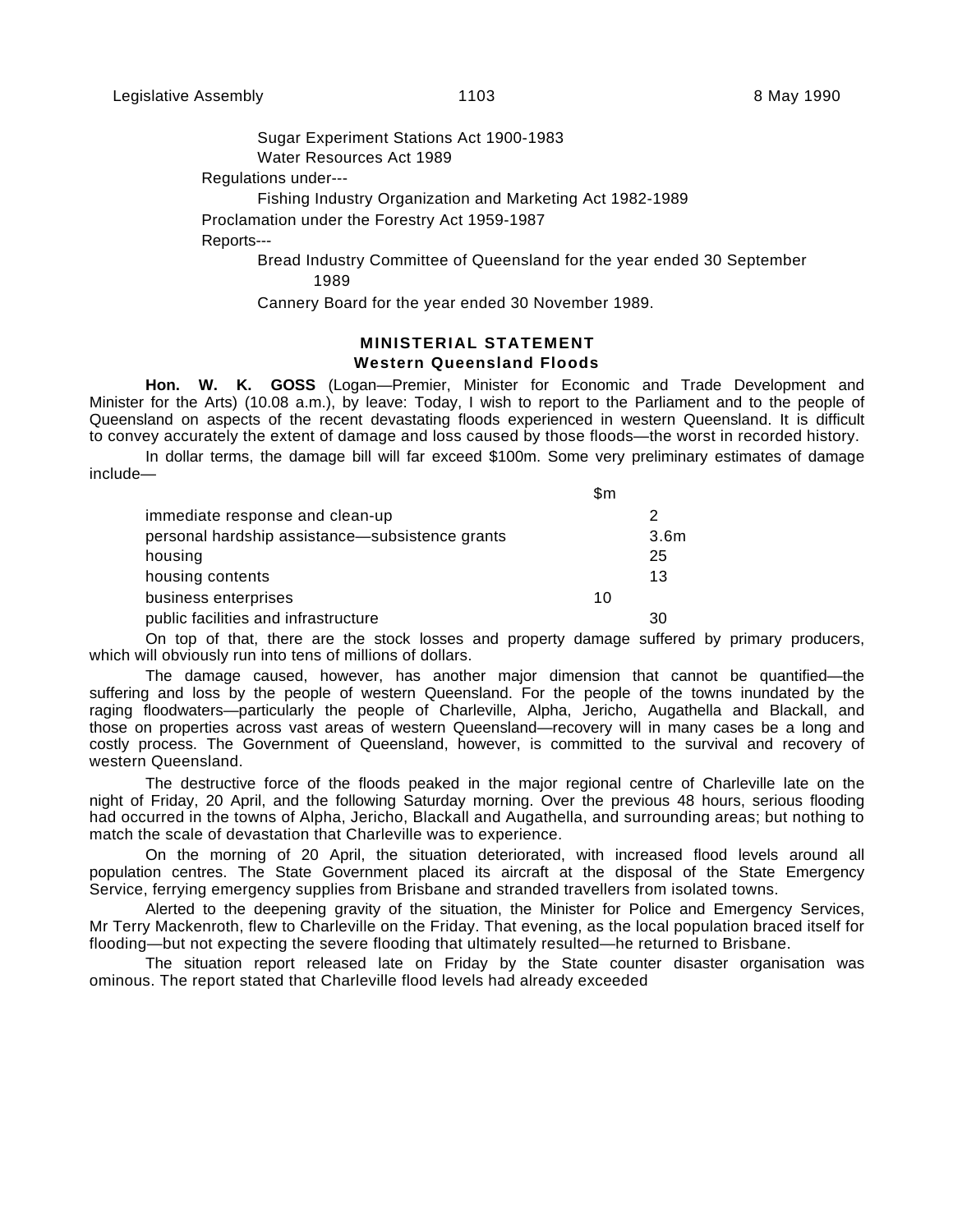the highest recorded level of 6.96 metres and that water was rising rapidly upstream at three inches every 10 minutes. Throughout that Friday night, Charleville was inundated not just by the highest but by the most destructive floodwaters in its history. The Charleville flooding was a full-scale disaster, with nearly 1 200 of the town's houses—80 per cent—inundated. Over the next 27 hours, residents were rescued from rooftops by a fleet of helicopters and the entire town was evacuated to the Charleville Airport.

On the Saturday, I visited Charleville with the Police and Emergency Services Minister, Mr Mackenroth, and witnessed first-hand the shock of townspeople at what had happened. The State counter disaster organisation, the State Emergency Service, the police, the defence forces, the local authority personnel and the residents themselves handled the crisis with great courage and professionalism. Given the force and the scale of the flooding, it was miraculous that serious loss of life did not occur.

The State Government responded immediately to the flood disaster. At its meeting on Monday, 23 April, in Townsville, State Cabinet considered an urgent report on the situation. Cabinet authorised a comprehensive and coordinated Government response to the flooding disaster, with numerous departments participating. The Minister for Police and Emergency Services will shortly inform the House of details of further assistance being provided by State Government departments.

Cabinet also approved the setting-up of the western Queensland flood appeal, with the appeal committee headed by former Brisbane Lord Mayor, Clem Jones. Our thanks go to Mr Jones for the magnificent effort that he and his committee are presently putting in. The Queensland Government's contribution of \$250,000 to the western Queensland flood appeal on behalf of the taxpayers of this State was the first in tens of millions of dollars it will eventually pay out in flood relief and a variety of forms of assistance. The Federal Government, which was already committed for tens of millions of dollars under disaster relief arrangements, contributed additionally a matching amount of \$250,000 to the appeal fund.

On Wednesday, 25 April—Anzac Day—I flew to Charleville with the Acting Prime Minister, Mr Keating, to inspect the damage and destruction caused by the floods and to have a briefing from the Minister for Police and Emergency Services, Mr Mackenroth, who remained on the scene throughout the week. Together with them, I talked to representatives of the local community, including representatives of the business community. I stated that the disaster was of such a scale that it needed more than the normal financial assistance measures.

Last week, State Cabinet approved an expanded flood relief package for the townspeople of western Queensland. It relaxed eligibility criteria for flood victims applying for financial assistance by removing the means test on personal hardship subsistence grants. That special supplementary assistance scheme, costing an extra \$12m, also provides for more grants and loans for housing repairs to allow people to make their homes secure and habitable.

Today, I pay the highest tribute to the flood recovery and relief teams that have worked virtually non-stop in Charleville and in other towns over the last two weeks. The evacuation itself was a massive operation. The establishment and running of the tent city at Charleville was a massive operation. The clean-up, which is nearing the end of its first stage, is a massive operation. Attention will now concentrate further on other affected towns, particularly Alpha, at which a major effort is under way at present. All who have taken part in the relief work deserve our thanks and praise. Many have worked to the stage of exhaustion.

I give special recognition to the army, the Royal Australian Air Force, the State Emergency Service, the police and the medical teams, whose efforts and expertise have been equal to the task confronting them. I pay tribute also to the public, to the volunteers and to the community groups for their wholehearted response to the plight of flood victims. They have willingly donated goods and services. They have readily given their time and effort.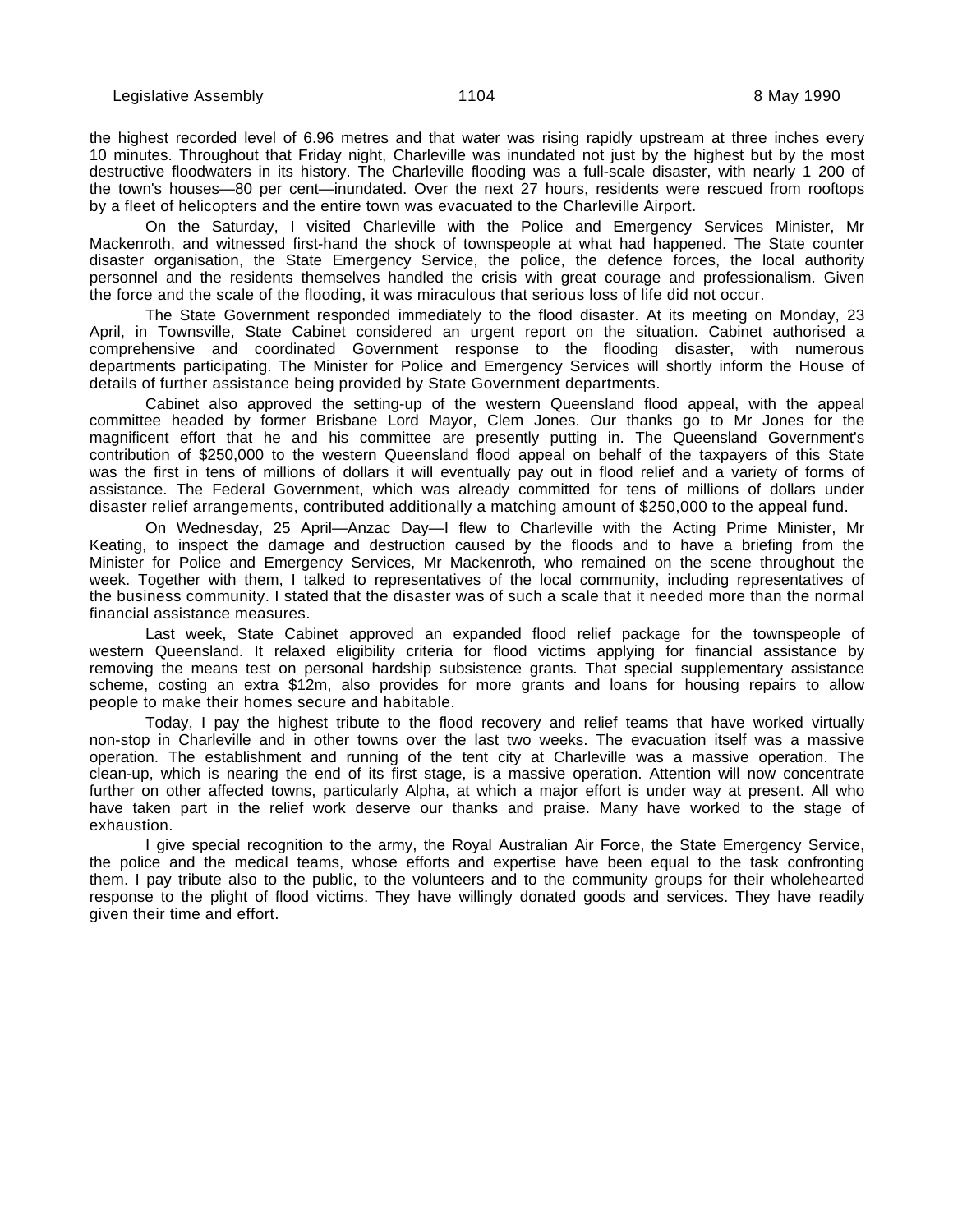There has also been a tremendous response to the western Queensland flood appeal. Clem Jones advises that the appeal total is now in the vicinity of \$3m. The money raised is already being distributed in the form of cash vouchers to residents of Charleville, Alpha, Jericho, Augathella and Blackall. Today, Mr Jones flies to Charleville to discuss with shop-owners the distribution of goods to be purchased through the appeal fund.

Plainly, no Government and no single organisation can cover the cost of the damage caused by these floods or make good the damage and the personal hardship sustained. The flood appeal, to which the people of Queensland and people throughout Australia have responded with great willingness and generosity, will help residents to replace many of the items for which they might not otherwise have had the money.

The two other main groups that have suffered major loss are the business communities of the flooded towns and the primary producers of the region. Assistance under existing natural disaster relief arrangements is available in the form of concessional loans. The State Government is currently examining what additional assistance can be provided. Last week—and I emphasise only last week—the Government received the report of the loss adjustors, who assessed the minimum business losses in Charleville at \$6.3 million. I have forwarded details of these losses to the Federal Treasurer and the Federal Government.

Following discussions this week between members of the Cabinet committee established to oversee the flood relief measures and representatives of the Charleville business community, it is hoped that the Government will soon be in a position to announce the details of financial assistance to be provided to businesses affected by the floods. This morning State Cabinet discussed financial assistance for primary producers, and further discussions will be held with the Federal Government on natural disaster relief arrangements to address that particular situation.

In conclusion, I reiterate the commitment of this Government to ensuring that all reasonable levels of assistance are provided to the people of Western Queensland who have suffered so greatly from the western floods. It is our challenge and our responsibility to be both responsive and responsible; responsive to the needs of the people hit by the floods and responsible to members of the whole community—the taxpayers—who must bear the cost both now and in the future as a result of any precedent that may be established. I believe that the Government is being both responsive and responsible.

Only those who experienced the floods can know of their full destructive force. We have all seen the graphic evidence in our newspapers and on television. However, to get the full picture, one certainly had to be there. As a Government, we stand by the people of western Queensland and will assist them over what I expect will be a long period of time to recover from the trauma, financial and otherwise, of these ruinous floods.

# **MINISTERIAL STATEMENT**

# **Flood Damage, Western Queensland**

**Hon. T. M. MACKENROTH** (Chatsworth—Minister for Police and Emergency Services) (10.18 a.m.), by leave: Today, I want to thank publicly the thousands of people who have been involved in helping western Queensland cope with the worst floods in its history.

The response to this natural disaster directly involved Queensland's emergency service organisations—the SES, police, fire and ambulance brigades—the Federal Government and its defence forces, local councils, as well as numerous voluntary groups and individual volunteers.

 The response of the State Government to the flood disaster encompassed almost every Government department. As soon as the scope of the disaster became apparent,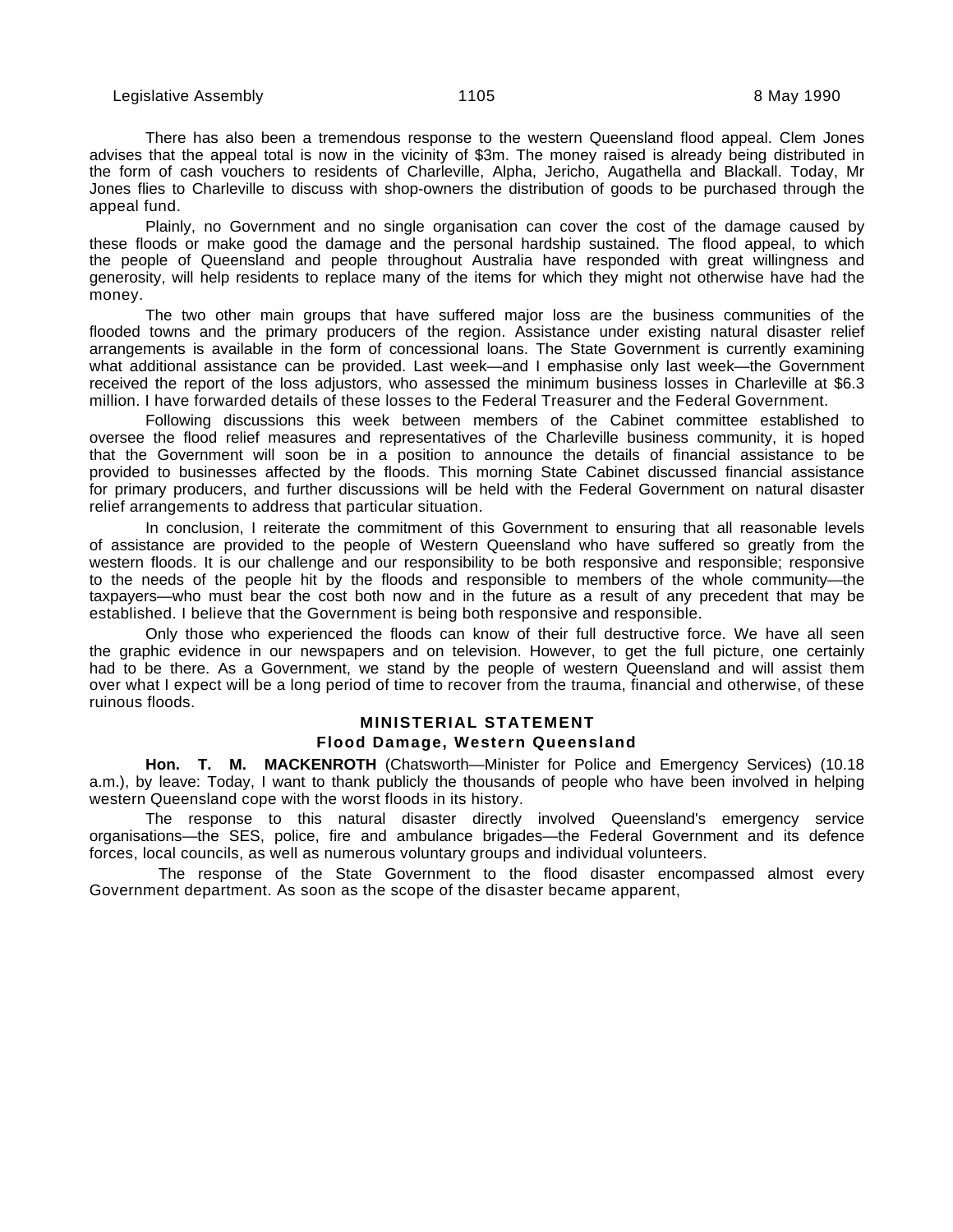the Premier's Department immediately began coordinating with the Federal Government on the implementation of Federal/State natural disaster relief arrangements. The Premier also initiated the establishment of the Western Queensland Flood Appeal under the chairmanship of former Brisbane Lord Mayor Clem Jones. My own department—Police and Emergency Services—and the agencies operating within its area of responsibility also swung into action.

**Mr FitzGerald** interjected.

**Mr MACKENROTH:** The real problem with the people opposite is that they do not care about the people in the west. That has been made obvious by some of the stupid statements they have made over the last couple of weeks. The Leader of the Opposition wanted to commandeer an SES helicopter while it was being used to try to rescue people. That is what I saw happen.

**Mr FitzGerald:** You want to check the ashtrays before you get in one.

**Mr MACKENROTH:** The honourable member should not start talking.

 The Leader of the Opposition forgets that he is now in Opposition and that he is not the Premier or the Minister for Police and Emergency Services. He rang the director of the SES and said, "I want to get a helicopter when I go out to Charleville." That is totally inappropriate.

**Mr Borbidge:** He went out there at his own expense and you know it.

**Mr MACKENROTH:** Members of the Opposition should not talk about our reaction to the floods-

**Mr Littleproud:** Get on with your statement.

**Mr MACKENROTH:** I will get on with it in a minute.

As I was saying, members opposite should not talk about the reaction of the Government when the Leader of the Opposition went out to Charleville and told the people who were suffering out there that the only thing that this Government was going to do for them was to make a quarter-of-a-million dollar donation to a public appeal.

#### **Opposition members** interjected.

**Mr MACKENROTH:** If members of the Opposition keep interjecting, I will keep going.

**Mr COOPER:** I rise to a point of order. The remark that the Minister for Police and Emergency Services made is false. It is untrue. I ask that it be withdrawn.

**Mr SPEAKER:** Order! I ask the Minister to withdraw.

**Mr MACKENROTH:** I will withdraw. That is not what I was told by somebody else, though.

The major response to the disaster was coordinated through the operations centre of the State Emergency Service. A shuttle service to and from Charleville using the Government Air Wing was established, as well as the provision of helicopter support and other aviation support. Flights by the Government Air Wing have now been scaled back to normal. The SES also coordinated defence force assistance through the natural disasters organisation in Canberra and was also responsible for the provision of emergency communications.

Additional fire services equipment and staff and additional ambulances, ambulance officers and equipment were sent to affected areas from Brisbane and nearby central and western Queensland centres. Police strength in Charleville was increased from 17 to 68 officers and 117 police trainees were brought in to help with general clean-up work. These extra officers and trainees plus specialist police radio and electronics technicians left the Charleville area last Friday and policing in the district has returned to normal.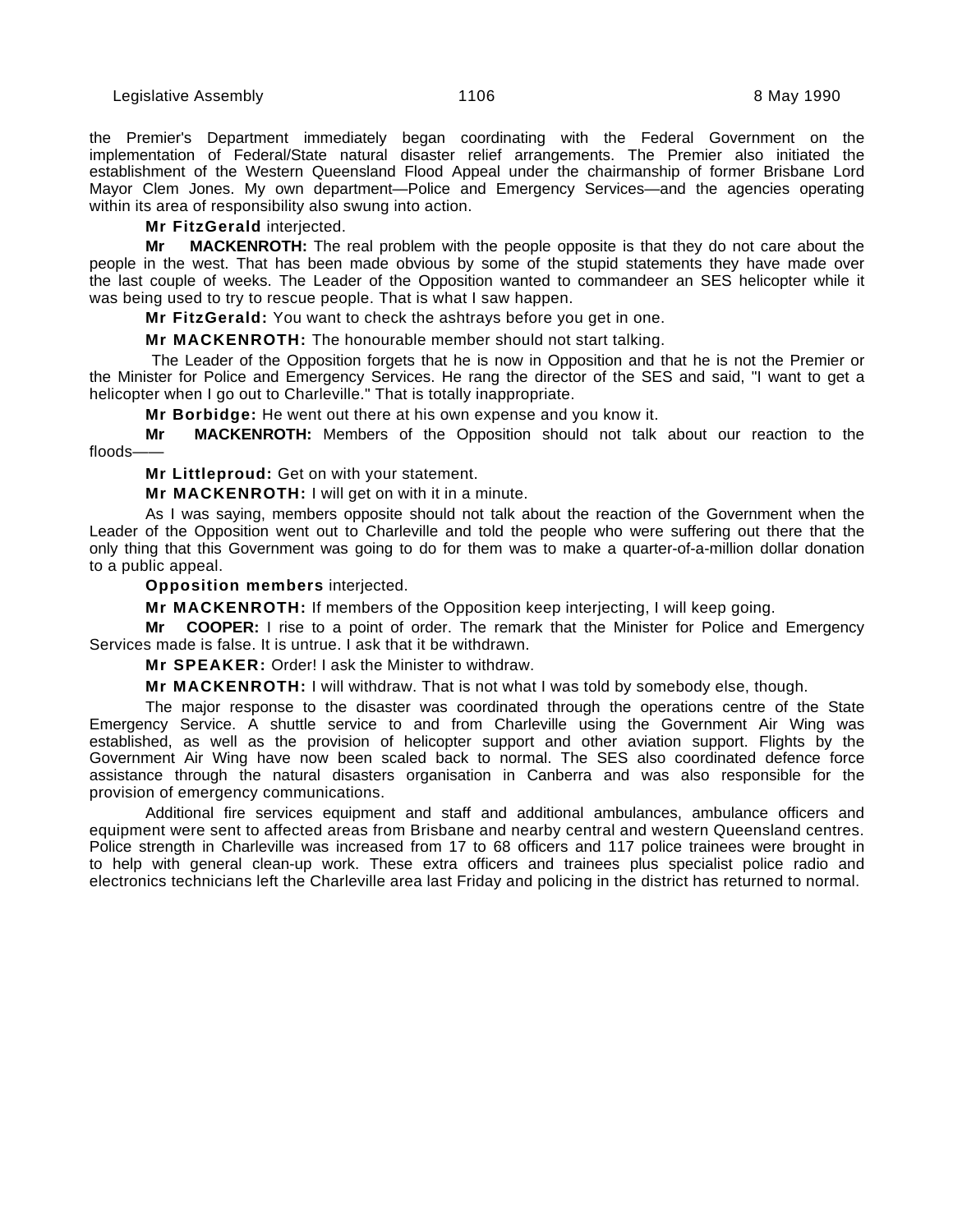To cope with inevitable public health problems, the Health Department despatched a team of senior Health Department officers to oversee disease prevention and control. Teams of medical and nursing staff were also sent to Charleville to provide medical services and to support the local hospital staff. The Health Department also arranged the airlifting of urgent medical supplies to flood-affected centres and arranged crisis counselling and welfare assistance.

The floods have also been a major blow to primary producers in western Queensland. The Minister for Primary Industries, Ed Casey, visited the west again during the long weekend to assess the losses incurred and to talk with industry. This morning State Cabinet considered his report on the plight of rural industries affected by the floods, and he will be making a statement at an appropriate time. The Department of Primary Industries also established a toll-free hot line to provide advice to producers on potential animal disease problems; in conjunction with the SES coordinated fodder drops to isolated stock; and administered freight concessions on the movement of fodder, stock and essential equipment.

The Department of Administrative Services has played a major role in flood relief efforts. One of its earliest actions was the purchase through State Stores and the transport to flood-ravaged areas of literally tonnes of food to feed thousands of homeless people. The department also provided emergency equipment such as bedding, generators, rescue craft, clothing and cleaning equipment, and even provided television sets, video recorders, and books and games for children's entertainment. Departmental inspectors assessed structural damage to homes and other buildings in the Charleville, Alpha and Jericho areas.

The department has also been coordinating hundreds of volunteer tradespeople as well as carrying out repairs to the many public buildings that were damaged by the floods. In conjunction with Charleville's Western Times and Brisbane's Courier-Mail, the department's public relations and media office has produced a special local newspaper to fill the information gap while the local newspaper has been out of print.

The Department of Family Services and Aboriginal and Islander Affairs has also played a key role in helping western communities cope with the tragic flood by establishing a relief centre at Charleville to provide subsistence relief payments, crisis counselling, information and advice to flood victims. The department offered similar services and advice in other affected western centres. As well, a flood relief centre was set up in Brisbane to assist evacuees with information, emergency help and counselling as well as contact information to enable flood victims to communicate with family members throughout Australia.

A range of other State Government departments have assisted flood-affected western communities. The Department of Employment, Training and Industrial Relations has made available six workplace inspectors to help during the immediate post-flood repair period and is helping to mobilise trades people from TAFE colleges, as well as apprentices, who have volunteered their services to help in repair work.

The Department of Resource Industries helped to restore power supplies to devastated communities and properties and provided 100 extra inspectors and tradespeople in western centres to check the wiring circuits in flood-damaged homes and buildings.

The Transport Department has been monitoring road conditions to open roads with local restrictions as soon as possible. The department has already announced the provision of a pro rata refund on vehicle registration fees for flood-affected cars and trucks. It has also provided free transport on Queensland railways for emergency items such as clothing, foodstuffs, blankets and household goods that have been donated to flood victims.

The Department of Housing and Local Government has negotiated with banking and building society groups a deferral of home loan repayments for flood-affected home-buyers and has been assisting in the clean-up of and repairs to Housing Commission properties.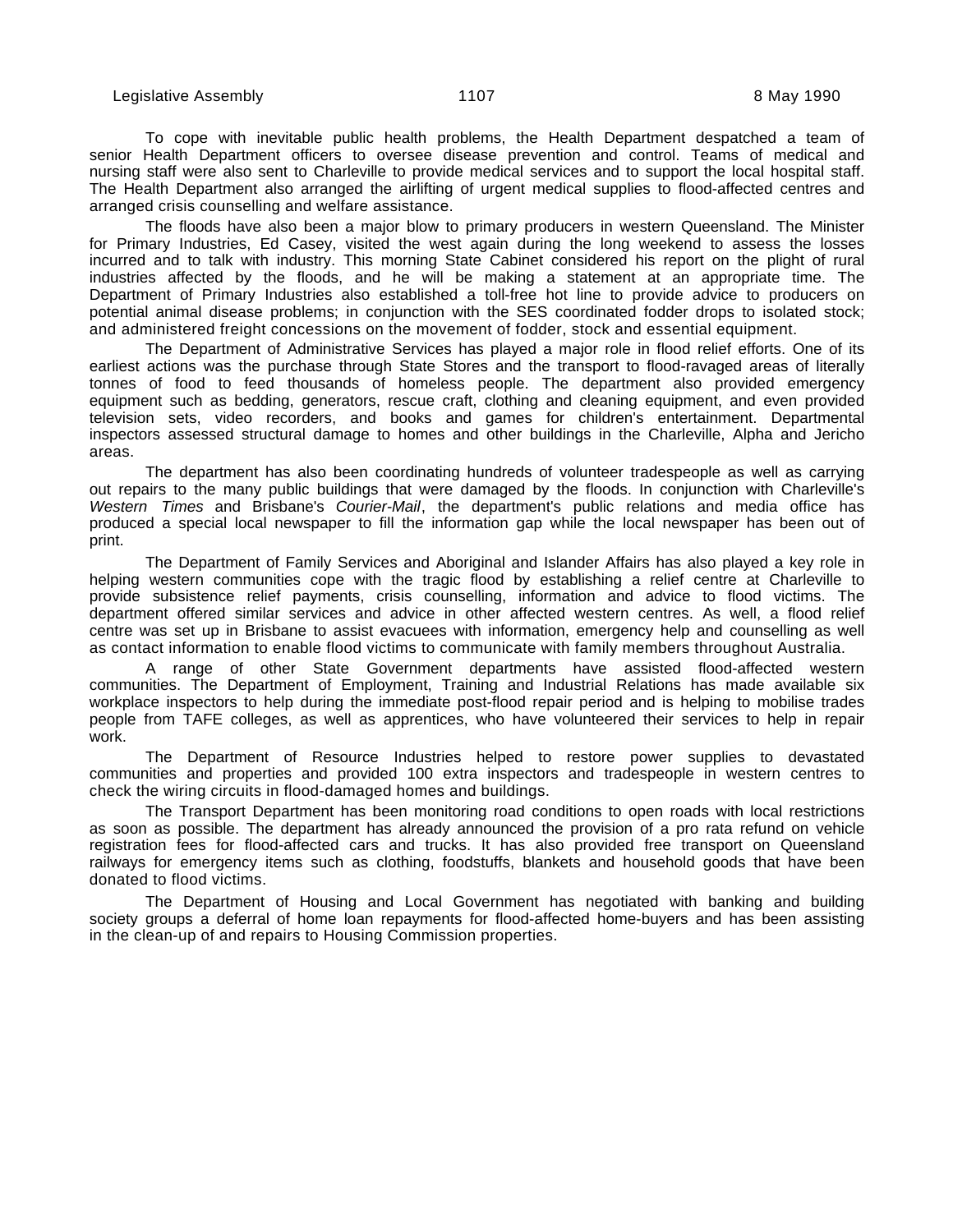The Department of Justice and Corrective Services provided over 100 minimum security prisoners under supervision to help in the clean-up and repair work.

The Attorney-General's Department arranged for the provision of free legal advice to flood victims on insurance and other issues.

Although many schools were affected by flood waters, the Education Department made available school facilities at a number of centres for use as emergency relief centres. The department also organised a seminar to provide counselling for teachers from flood-affected areas confined to Brisbane, including instruction in meeting the immediate and long-term needs of flood victims of school age.

I thank the thousands of State Government employees who were directly involved in responding to the floods and the subsequent relief and clean-up efforts. Special thanks must go to the members of the State Emergency Service, the Police Service, and fire and ambulance brigades. Their quick and professional response to the disaster ensured that loss of life was kept remarkably low, given the scope and nature of the flooding. The Federal Government and its defence force personnel, namely, the army and the Royal Australian Air Force, also deserve the thanks of all Queenslanders for the magnificent job that they are continuing to perform.

Special gratitude is owed to the thousands of volunteers and organisations such as the Salvation Army who have come forward to lend a hand to the west in its efforts to clean up and rebuild. On behalf of the State Government I thank the many thousands of Australian families and individuals, as well as the business sector, for the tremendous response so far to the Western Queensland Flood Appeal. That appeal, under the chairmanship of Clem Jones, will supplement the many millions of dollars in State and Federal relief funds that will flow to the west.

I thank also the reporters and management of the media outlets who helped to show the full disaster of the floods and who have continued to help by promoting the flood appeal and other avenues for voluntary assistance.

Finally, I pay tribute to the victims of the floods themselves, namely, the people of western Queensland. The response to the floods in the west has been truly a community effort. This Government will do all that it can to help put the west back on its feet. The spirit that has been evident in all western communities over the past few weeks proves that that aim will be achieved.

## **PERSONAL EXPLANATION**

**Mr COOPER** (Roma—Leader of the Opposition) (10.28 a.m.), by leave: I refer to a couple of remarks by the Minister for Police and Emergency Services. Firstly, he stated that when I was Premier and Minister for Police I used to whistle up helicopters to go here, there and everywhere. Secondly, I refer to disparaging remarks about the Government's contribution to the western Queensland relief fund.

Mr Speaker, as you would realise, in Opposition it is necessary to make one's own travel arrangements.

**Mr Mackenroth:** You rang the director of the SES and asked him for a helicopter. Tell us!

**Mr COOPER:** I did not ring the director of the SES and ask for a helicopter.

**Mr Mackenroth:** Your staff did.

**Mr COOPER:** My staff said that if there was an opportunity to go out there, I should do so; and so it should be.

**Mr Mackenroth:** You've forgotten you are in Opposition, my friend.

**Mr COOPER:** As Leader of the Opposition I have just as important a role to represent those people as I did as Premier.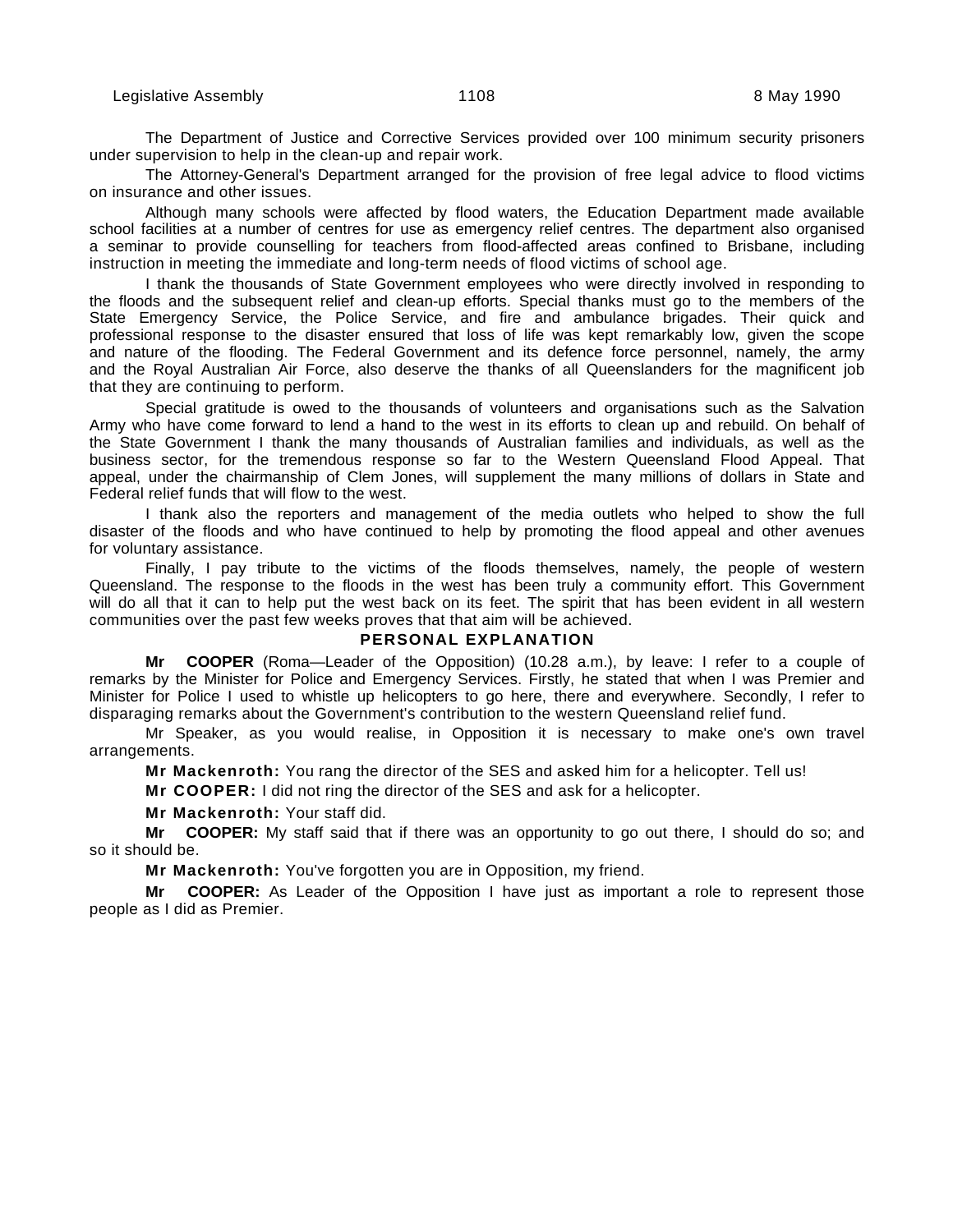I will not take up much of the time of the House because I do not want this to degenerate into a political squabble over the effects of, and the trauma that has been caused by, those floods in western Queensland. I am perfectly prepared to work with this Government to make sure that those people in the west receive adequate assistance in the short, medium and long term. Here and now I make the offer that we do work together.

As to the allegation about my receiving travel assistance—on at least two occasions I travelled to the affected areas at my own expense. Frankly, I was quite happy to do so, because at least I could bring back a message to the Government. On occasions, without any political connotations, I rang the Premier's office and mentioned that I thought he should be out there. I know that he was making arrangements to get out there. I mentioned also that I thought it would be a good idea if the Acting Prime Minister could get out there, and thankfully he did. I was pleased to see that.

I have also suggested the establishment of an all-party parliamentary committee that could possibly look at events that occurred before, during and after the flooding, because I believe that there is a need-

**Mr SPEAKER:** Order! I suggest to the Leader of the Opposition that he sticks to speaking about how he has been personally misrepresented or misunderstood, or personally affected.

**Mr COOPER:** Thank you, Mr Speaker. As I have already indicated to you, and I indicate again now, I would like to have some time tomorrow—and I will make these arrangements through you—so that I, too, in an apolitical sense, can put my case in relation to the flood victims.

#### **QUESTIONS UPON NOTICE**

# 1. **Employment Conditions of Mr R. Persson and Ms V. Milligan**

Mr BORBIDGE asked the Deputy Premier and Minister for Housing and Local Government—

"With reference to the employment of the Acting Director-General of Housing, Mr Richard Persson and Ms Vivienne Milligan within his department—

(1) When did they begin employment with his department?

(2) On what contract or classification levels were they appointed and what salary levels do these represent, or were any consultancy agreements involved and, if so, what rate and over what term?

(3) Has the Government been meeting the accommodation costs of these officers at the Gateway Hotel and, if so, what is the total cost to date for each of them?

(4) Has the Government been meeting costs of weekly interstate return airfares for these two officers to enable them to return home at weekends and, if so, what is the total cost to date for each officer?

How long does he expect this unusual arrangement will continue and what does he estimate will be the total cost to Queensland taxpayers of flying in and accommodating this southern-based duo?"

**Mr BURNS:** (1 to 5) I thank the honourable member for his question because it provides me with an opportunity to set the record straight about Mr Persson's appointment and the claims being made by the Opposition.

In Opposition, the Goss Government made it very clear that it was not happy with the Queensland Housing Commission. It was not alone in this regard. For example, the Queensland heads of churches report slammed its performance. On coming to office, the Government offered Mr Persson the position of Acting Director-General of the new Department of Housing and Local Government. The arrangements were negotiated by the Director-General of the Premier's Department.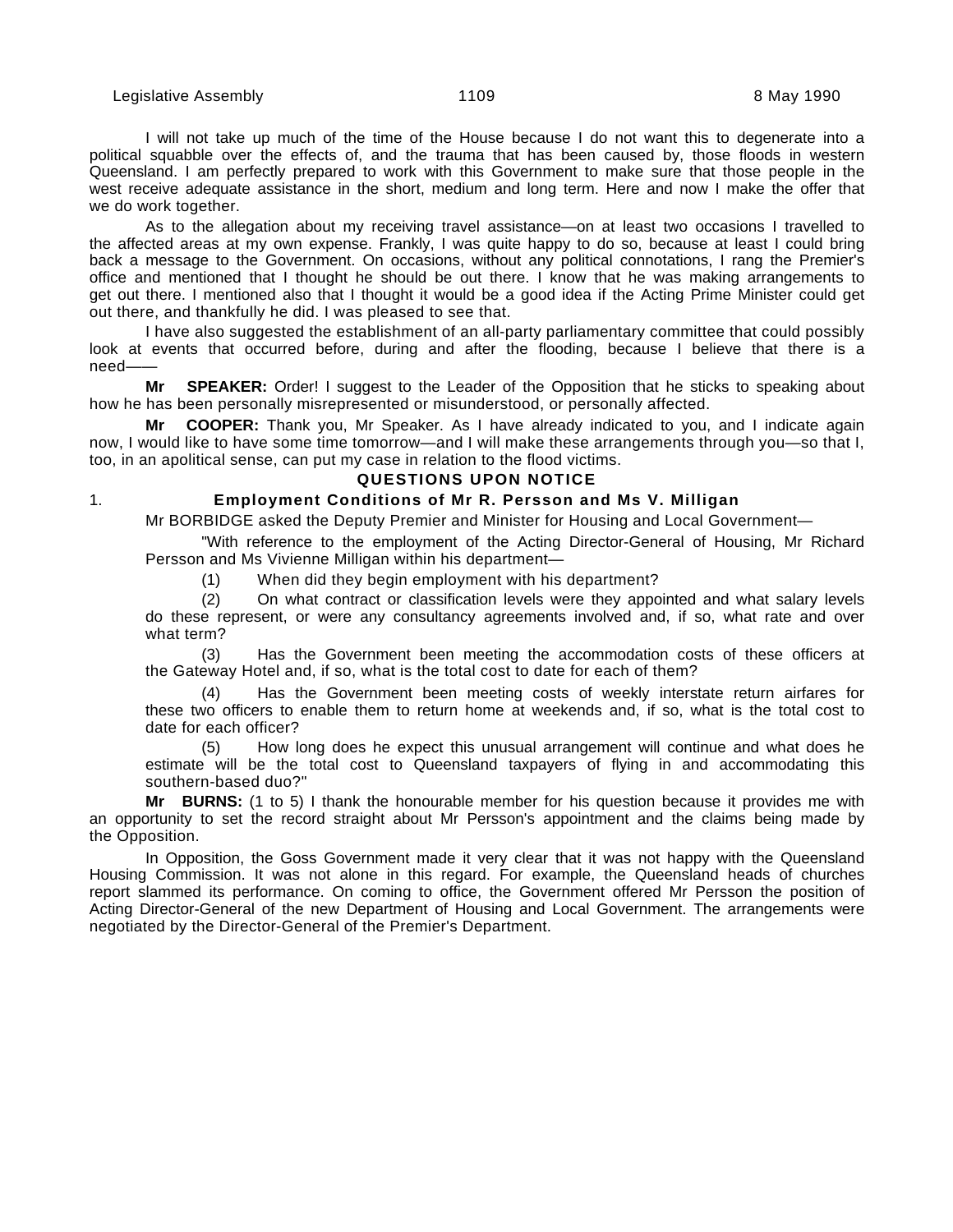Mr Persson had just completed an 18-month review of housing policy for the Federal Government. Before that, for many years he had worked as a public servant as the Deputy Chief Executive of Housing in New South Wales. He is a most experienced public servant with an excellent reputation throughout Australia and overseas. In agreeing to come to Queensland to help sort out the mess created by the previous Government, he declined a very attractive offer by the Canadian Government to work in Canada. I remind honourable members opposite that the Canadian Government is a conservative Government.

During his time in New South Wales, Mr Persson was involved in many fine initiatives, including the quadrupling of home ownership programs, the introduction of special policies for people with disabilities, for Aboriginal people, for single people, for older people and for women in crisis, innovative joint ventures with the private sector, the establishment of a housing advisory service, a multicultural program, the introduction of a private rental housing trust, an independent appeals tribunal and a tenant participation program. That list of achievements, of course, covers almost all of the things that did not occur under 32 years of National Party and coalition Governments and which have left us with, among other things, the lowest rate of home ownership of any State.

In his short time here, Mr Persson has already made a strong impression with his willingness to go out and talk to community groups and with his understanding of housing issues generally. Both the Premier and I have received numerous positive messages about his performance from a wide range of people including bishops, businessmen, community group leaders and local government officials. Mr Persson agreed to come to Queensland at very short notice.

**Mr FitzGerald:** Three, four and five.

**Mr BURNS:** The honourable member will get the answers.

As I said, Mr Persson agreed to come to Queensland at very short notice. His family was unable to just up and leave on such short notice. It is not at all unusual to cover travel costs for a period of time when head hunting high quality chief executives. I can cite some instances that occurred under the honourable member's Government.

Mr Persson's family moved to Brisbane at Easter. His travel and expenses up until that time were exactly the same as those applying to other senior public servants working away from their homes. He did not travel first-class, although he was entitled to. The honourable member would know that it is the usual practice of Governments—and certainly it was the practice of the previous Government—to pay for the air fares and accommodation costs of employees and consultants hired from interstate.

I understand that the previous Government regularly hired interstate consultants, and I have had my attention drawn to a consultant who was paid \$1,300 a day and who had provided accommodation and weekly first-class air fares between Brisbane and a southern capital. In that case, millions of dollars were spent on a report that was not acted upon. Our Government is acting upon Mr Persson's report's and it will make the Queensland Housing and Local Government Department Australia's finest.

In comparison with that unused report costing more than \$2m, from early December to Easter, Dick Persson's travel costs and allowances were \$14,852, and those of Vivienne Milligan were \$12,079. The previous Government spent \$2m on a report that it did not use. In five months I have spent \$26,000 on a report that will change the shape of the Queensland Housing Commission.

Vivienne Milligan is also a highly qualified public servant and housing expert with extensive experience in policy development and program administration. She was engaged to carry out a review of all Housing Commission policies. Up until Easter she was on an arrangement which covered her travel costs. Her salary was the same as her previous salary as head of housing policy and planning in New South Wales, plus the usual loading to cover holidays, sick leave, superannuation, etc. She is now Acting General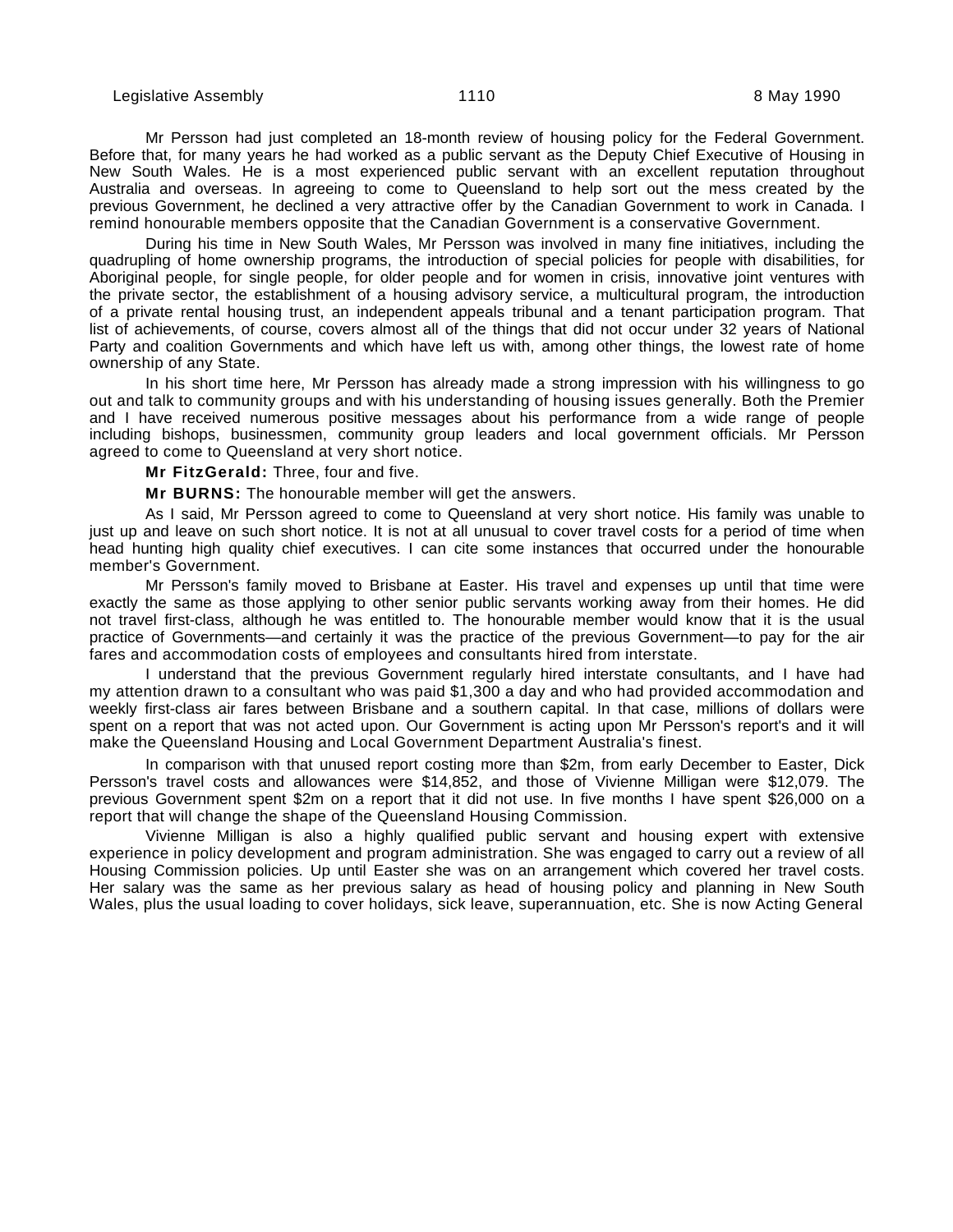Manager, Housing Services, a Band 2 position which does not include any travel costs. All top positions in the new Department of Housing and Local Government have been advertised and applicants will be subject to merit panel selection processes in the very near future.

Queensland is lucky is have been able to secure the services of these two highly qualified and highly experienced public servants. The Opposition's attack on them is outrageous and totally unwarranted. The Opposition's major criticism of Mr Persson is that he worked for the Wran, Unsworth and Hawke Governments. If working for a Labor Government as a public servant is a disqualification, the Opposition obviously suggests that we should sack everyone who worked for Bjelke-Petersen, Ahern, Cooper or Fraser. It is also worth pointing out that many persons appointed by the previous Government-

**Mr Gunn** interjected.

**Mr BURNS:** Mr Persson is not my girlfriend and he is not my former private secretary.

But it is worth pointing out that many persons appointed by the previous Government to senior departmental positions had no senior management experience at all. Many had little public service experience at all. In more than one case, the only qualification was having worked as a private secretary to a National Party Minister. One can read the list of Joh Bjelke-Petersen's appointments in that way, and some of those made by the previous Government as well.

The Opposition's personal and snide attacks on these fine public servants refer continually to the fact that they come from "down south". While I am totally committed to a Queensland State of Origin victory, these two are not footballers or cricketers from down south, they are Australians with a lot to contribute to the improvement of housing opportunities for Queenslanders.

In conclusion, I would like to advise the House that senior members of the Opposition are regularly harassing public servants in the Housing Commission, pressuring them to leak information for political use.

**Mr FitzGerald:** Name them.

**Mr BURNS:** The Leader of the Opposition. Mr Gunn also has rung them.

**Mr COOPER:** I rise to a point of order. It is obvious that the remark just made is false and derogatory, and I ask that it be withdrawn.

**Mr BURNS:** I withdraw the remark, but I think that the Opposition ought to bring Mike Ahern back.

Many of the commission's officers have reported to the director-general of my department such approaches. Those officers telephoned senior officers of my department to say that Mr Cooper and Mr Gunn telephoned them asking them to leak from the department——

**Mr GUNN:** Mr Speaker, I object. Since leaving Government, I have not telephoned any officer of that department. I find those remarks offensive, and I ask that they be withdrawn.

**Mr BURNS:** I withdraw those remarks.

Those public servants are angry at the tactics of the Opposition and view them as a slur on their integrity and impartiality. Pressuring public servants to breach the trust placed in them is totally unacceptable. It clearly shows that the members of the National Party have not learnt the lesson that the voters gave them on 2 December.

The people of Queensland voted for a change of Government and it is about time that the members of the Opposition respected their decision. It was the arrogance of the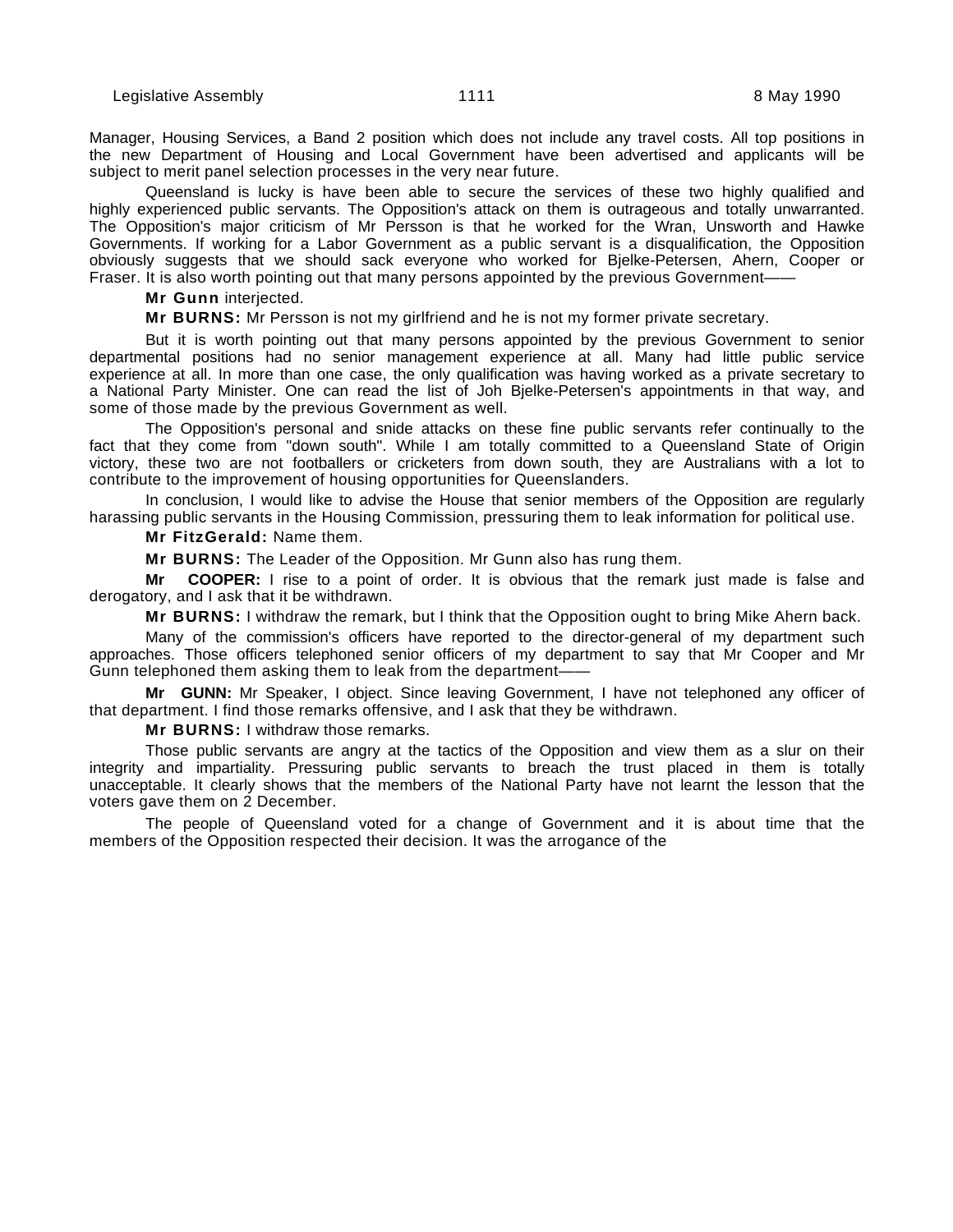members of the National Party that saw them thrown out of Government and it is that type of arrogance that will see that they never return.

# **2. Assaults on Officers in Correctional Institutions**

Mr GILMORE asked the Minister for Justice and Corrective Services—

"With reference to numerous reports of violent assaults on custodial officers in Queensland correctional institutions—

- (1) How many such assaults have occurred in the past three months?
- (2) What charges have been laid as a result of these assaults?
- (3) What penalties, including prisoner transfers, have resulted from charges laid?
- (4) What measures have been taken to minimise assaults on correctional officers?"

**Mr MILLINER:** (1) I am advised that the External Investigation Unit has on record, from 1 January 1990 to 18 April 1990, 21 reports of violent assaults on custodial correctional officers, involving 20 prisoners out of a daily prisoner rate of approximately 2 300.

(2) To date, 17 charges have been laid under the Corrective Services Act. These are as follows—

| Common assault (one prisoner had two charges) |   |
|-----------------------------------------------|---|
| Assault on a prison official                  | 5 |
| Assault occasioning bodily harm               | 3 |
| Serious assault                               |   |
| Minor assault                                 |   |

The investigation of three cases is still proceeding and, in the other case, the prisoner involved was referred to the John Oxley Memorial Hospital for assessment.

(3) I am advised that 16 of the charges were laid before the Magistrates Court and, to date, seven have been finalised. All cases resulted in increases to the length of the term of imprisonment of the prisoners concerned.

Two prisoners have subsequently been transferred from the correctional centre in which the assaults occurred in order to provide for their better management. One prisoner has been charged with a breach of discipline, which was handled by internal processes as prescribed under the Corrective Services Act.

(4) The level of assaults is monitored on a weekly basis by the head of the External Investigation Unit and the Deputy Director-General of the Queensland Corrective Services Commission.

The Queensland Corrective Services Commission is currently undertaking a major review of its management of violent offenders, with specific emphasis upon the need for—

- training for staff in reducing tension levels;
- additional training for staff in the use of minimum force techniques of self-protection;
- special programs for selected violent prisoners; and
- the development of Moreton Correctional Centre as a special care centre to improve the management of selected violent prisoners.

# **3. Arson of Government Property, Maryborough**

Mr DOLLIN asked the Minister for Administrative Services—

"Is he aware of an arson problem in Maryborough which has destroyed Government property and, if so, what action has the Government taken to overcome the problem?"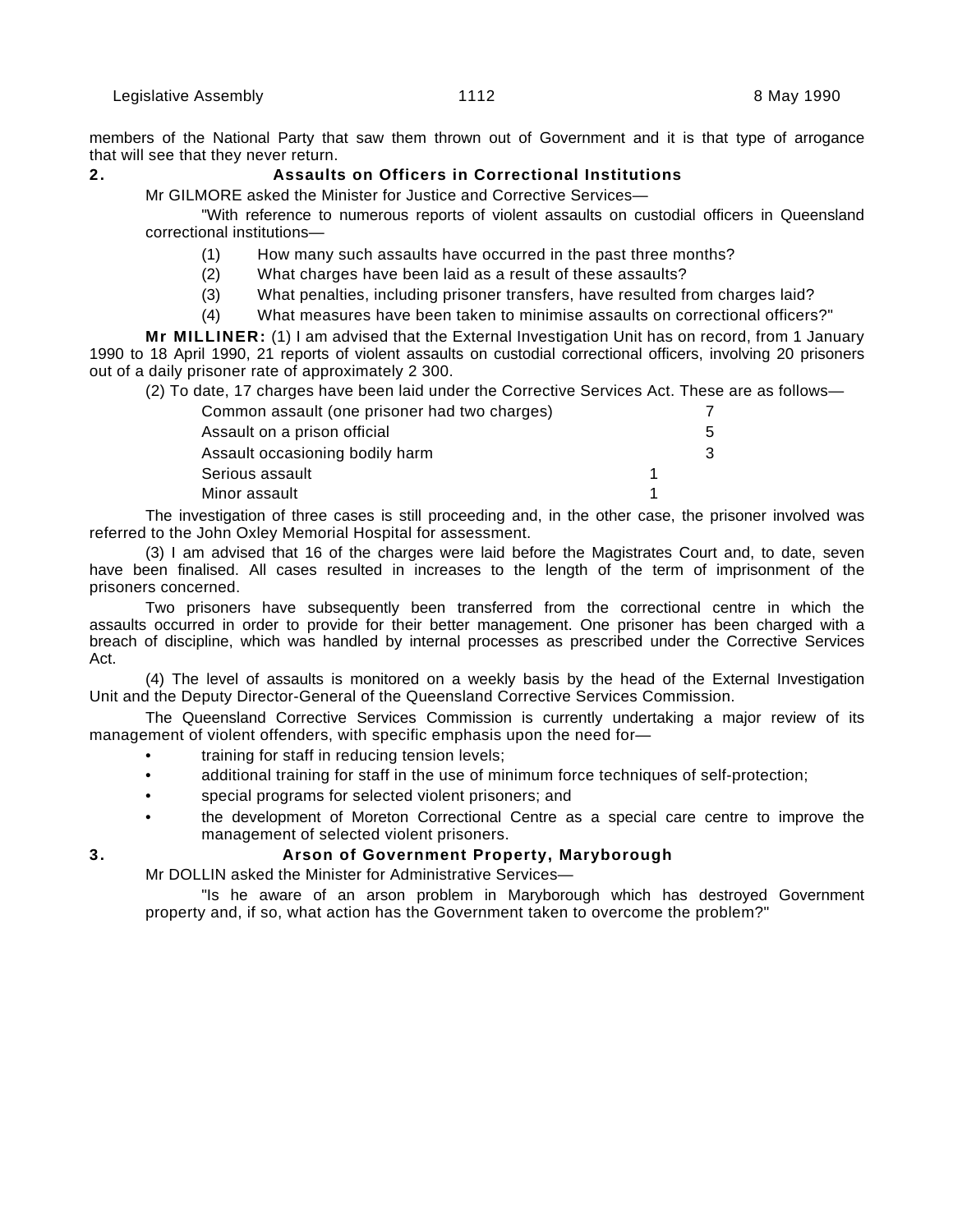**Mr McLEAN:** I thank the honourable member for Maryborough for his question. As the honourable member knows, arson has been a severe problem in the Maryborough area over the past year.

In the financial year 1988-89, the costs of arson in Maryborough were \$907,462, and for the period ending 31 March 1990, the cost was a further \$12,586. This is distressing to the students, the families and the teaching staff who are the unfortunate victims of this destruction.

Following concerns raised by the Maryborough community and the active representations of the member for Maryborough, 13 intruder alarm systems costing \$80,000 have been provided to schools throughout the city. This action is designed to protect not only modern school buildings and equipment but also is aimed at providing for the historic school buildings in Maryborough that form part of our State's heritage.

The alarm systems were designed and their installation supervised by officers of my department. They are linked by rapid communication to the State Government control centre in Brisbane, where alarms can be monitored 24 hours a day. The Maryborough police respond quickly to any incident.

Arson, breaking and entering and vandalism of schools are a costly drain on the State's financial resources. In 1986-87, the full cost was \$1.02m; in 1987-88 it was \$3.16m; and in 1988-89 \$3.24m. In this financial year up to 31 March, the figure is already \$2.38m.

My department is actively attacking the problem and a number of areas have been trialled with intruder alarms; for example, the Logan area, involving 20 centres, at a cost of \$50,000, and the Inala/Richlands area, involving 16 centres, at a cost of \$40,000. A number of other sites throughout Brisbane have been selected. The Logan trial has shown a decrease in the number of incidents by 25 per cent and a similar trend is evident in Inala and Richlands.

I wish to stress that the alarm system is not a complete cure-all for vandalism problems. My department will continue the program to help reduce the staggering costs of vandalism to our society.

#### **QUESTIONS WITHOUT NOTICE**

#### **Superannuation Pay-out for Sacked SEQEB Workers**

**Mr COOPER:** In asking a question of the Premier, I refer to the Government's decision to pay the sacked SEQEB workers their superannuation, and I ask: firstly, will he also compensate the thousands of small-business operators who suffered major setbacks, if not loss of livelihood, as a result of the withdrawal of power by SEQEB workers during that dispute? Secondly, will he explain details of the precedent he is establishing by his decision to pay superannuation funds to workers who have already received their own contributions? Thirdly, will he explain how these funds were reportedly salted away, so that the people of Queensland can be informed of what action has been taken with regard to these funds? Fourthly, will he refer that matter to the Parliamentary Committee of Public Accounts?

**Mr W. K. GOSS:** In relation to the last part of the question, the answer is "No."

**Mr Littleproud:** Why not?

**Mr W. K. GOSS:** The answer is "No" because the Government has made a decision. Members of the House will get the legislation very shortly, and the matter will proceed.

**Opposition members** interjected.

**Mr W. K. GOSS:** I have got all day.

**Mr SPEAKER:** Order!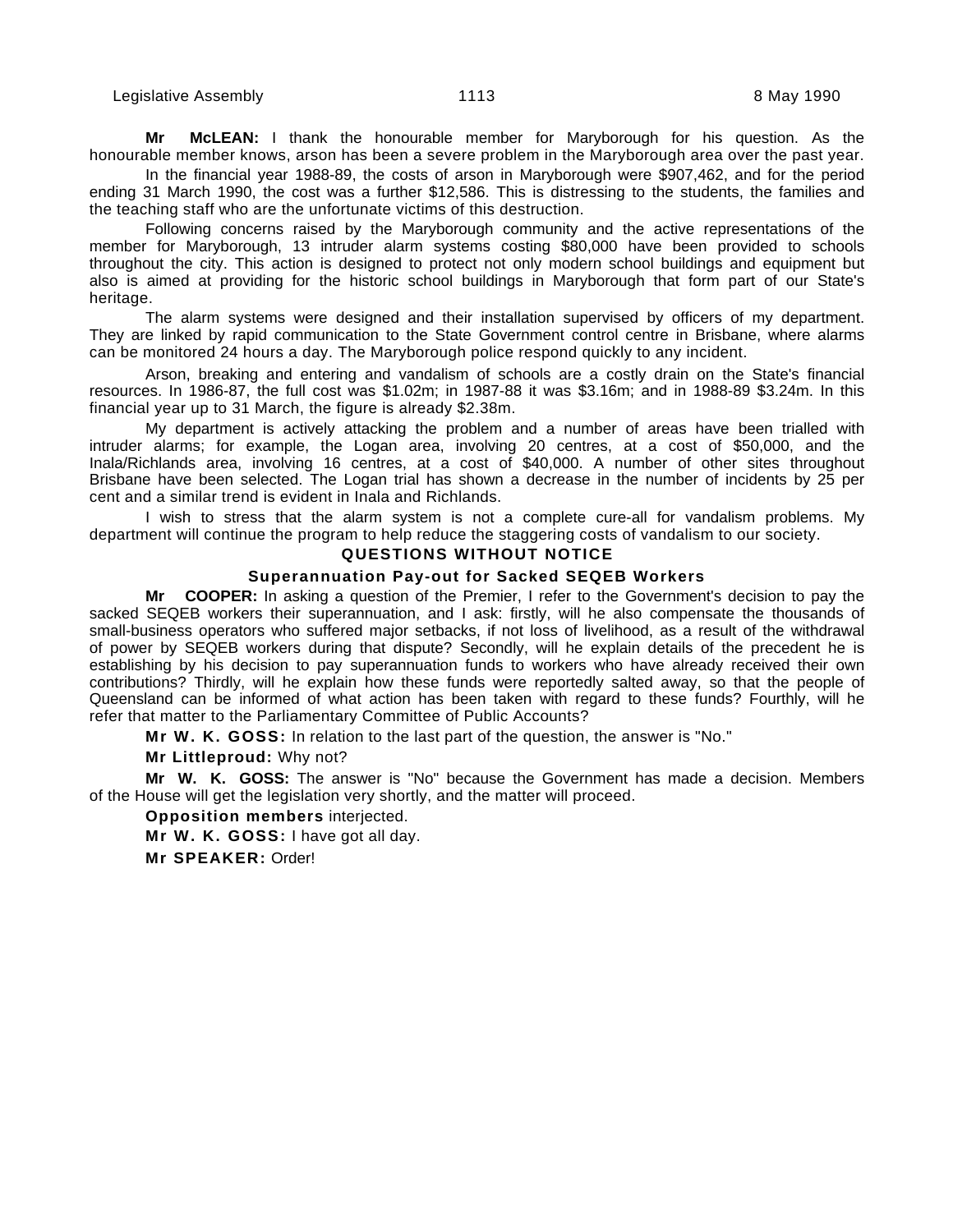**Mr W. K. GOSS:** The situation is that the funds are in the Electricity Employees Superannuation Scheme. They have been there frozen since 1985. They belong to the workers concerned and they are going to be restored to them.

I must confess that I was not personally aware, until after the election, that those funds to which those employees were entitled but for their sacking during that particular dispute had been frozen and were maintained there as separate moneys, when I was approached by the person who is in charge of the scheme—I think his name is Mr Wyatt. He is well known to many of us. He came to me and volunteered the information that he had done the right thing with the funds and that they had been set aside and were available. I said, "Thank you very much."

I then had a talk to some of my colleagues, including the Minister for Employment, Training and Industrial Relations, the Minister for Resource Industries and the Treasurer. Our view was that, if there was an actuarially sound course of action that could be pursued to restore the funds that were due to these workers and one which accorded with the justice of the situation, we would adopt that course. The Minister for Employment has been working for some months to put together such a package. It will now be reviewed by the Government Superannuation Committee, which is a long-standing mechanism in terms of reviewing these matters, to make sure that all calculations are accurate. Considerable investigation and research have been undertaken by the Minister in consultation with the relevant superannuation authorities. That confirmed the soundness of the approach in terms of principle and, we believe, in terms of what is actuarially sound.

The workers' rights were to receive their superannuation entitlement at the age of 55 years. Some of the people concerned have reached that age and will be eligible upon the passing of the legislation. The others will receive their entitlement over a period of up to 20 years or so when they attain that particular age. This is something that we repeatedly undertook to do when we were in Opposition, that is, to review the plight of these people with a view to giving them some justice, and we are doing so. No public money is involved. No money is being taken from the education budget or from anywhere else. The funds are there and they will be distributed.

Anybody in the community who is fair-minded and objective would look at the example on the front page of this morning's Courier-Mail. It is a not unusual example of a worker who had been employed and worked as a competent and conscientious employee in the electricity industry for many years. Some employees had worked for 40 years and had never participated in an industrial dispute but were sacked by the Bjelke-Petersen Government for political reasons. Let us face it: these people lost their jobs, their livelihood and their homes and they suffered considerable personal trauma. They cannot be compensated for any of that. But at least this Government can do something fair and just, and it will do it. The funds are there. They are set aside and will be distributed to the people who are entitled to them.

#### **Review of Crown Leasehold Land Policy and Administration**

**Mr COOPER:** I ask the Minister for Land Management: will he give a commitment to a continuation of the previous Government's policy of encouraging the conversion from leasehold to freehold tenure of family farms? As a major review is currently being undertaken into land matters, will the Minister further extend the deadline for submissions to the land inquiry to ensure that members of that inquiry tour the State to hold public meetings and to give ordinary land-holders and primary producer organisations a better opportunity to express their views? I am aware that further meetings are to take place but I believe that they will be after the expiration of the deadline. I ask in the public interest that the inquiry be extended because of its importance. It is of major consequence and I ask sincerely that it be extended for a reasonable time.

**Mr EATON:** In answer to the part of the question dealing with the freeholding policy as it relates to family farms, I point out that it has always been Labor Party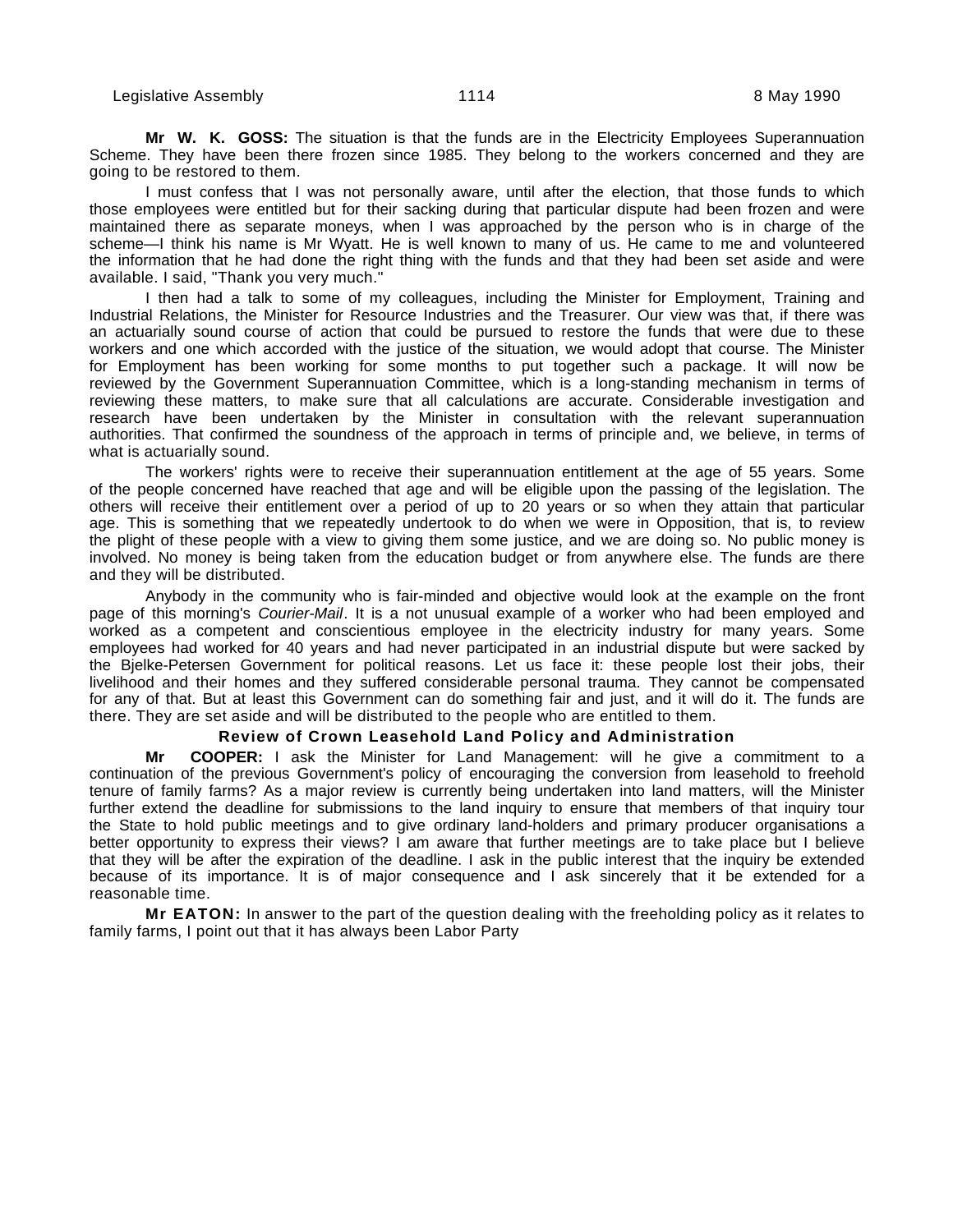policy to develop this State. That policy applies to the family farm, irrespective of whether it is used for grazing, grain-growing or anything else. The proper land development of this State and nation is based on the family farm unit.

#### **Mr Stephan:** Freehold?

**Mr EATON:** Some were freeholded and some were not. Some third and fourth generation farmers still have leasehold land.

We are waiting on the report and the recommendations to come from the review. We have appointed three very able, competent and experienced persons who are independent of the Government. We will be fine-lining our policy on the recommendations that come back. As well, there will be consultation with Cabinet. I feel it is unfair, at this stage, to predict what our final policy on freeholding will be.

Freeholding is part of this party's policy. Opposition members have been jumping on their egotistical high horse, wearing their hootenanny boots and high hats, and running round the countryside bellowing like motherless calves that the new Government will take land from these people. They have a paper-thin, see-through policy which they could not sell to the public, and that is why they are sitting in Opposition.

We have already extended the review once. I repeat that the review is independent of the Government. We want to work in with it as much as possible and we will take heed of any requests coming from it. The committee came to us and asked for an extension of time and we granted the request. If the committee comes back with another request, it will be looked at in the proper light to help it do the job that we have asked it to do.

#### **Mr Littleproud:** Why don't you suggest an extension to them?

**Mr EATON:** We are working with that committee. Other than helping the members of the committee, the Government is totally isolating itself from the committee. It is an independent committee. The Government would like the Opposition to work with it instead of making criticisms.

The members of the committee had made arrangements to go to Charleville, Cunnamulla and Longreach, but—and the Opposition must agree—they could not predict the floods. I am sure that the committee will visit those regions and carry out the review in the best possible way. I have full confidence in the three members of the committee to carry out this task and, if the Opposition wants to be constructive and make a contribution to the formation of a proper land management Act in Queensland, it should participate by making submissions to the committee for consideration by its three members before it comes back to the Government with its recommendations.

# **Western Queensland Floods, Damage to Primary Industries**

**Mr PREST:** In directing my first question to the Minister for Primary Industries, I refer to the Minister's recent inspection of the flood damage to primary industries in western Queensland, and I ask: can he inform the House of the results of his visits to western areas and of any assistance measures approved by Cabinet for primary industries in western Queensland?

**Mr CASEY:** As indicated by the Premier, this morning Cabinet considered a preliminary report from me concerning the state of primary industries in western Queensland. I am sure that all members of the House would be most interested to know the current position. Unfortunately, detailed and final assessments are not yet available because a number of properties are still under a considerable depth of water. For instance, the Cooper channel region has experienced its biggest flood in Queensland's history and the water is still moving down through those channels.

Unfortunately, south-western Queensland has only a single industry; it is totally reliant on the pastoral industry. The best thing that this Government can do—with the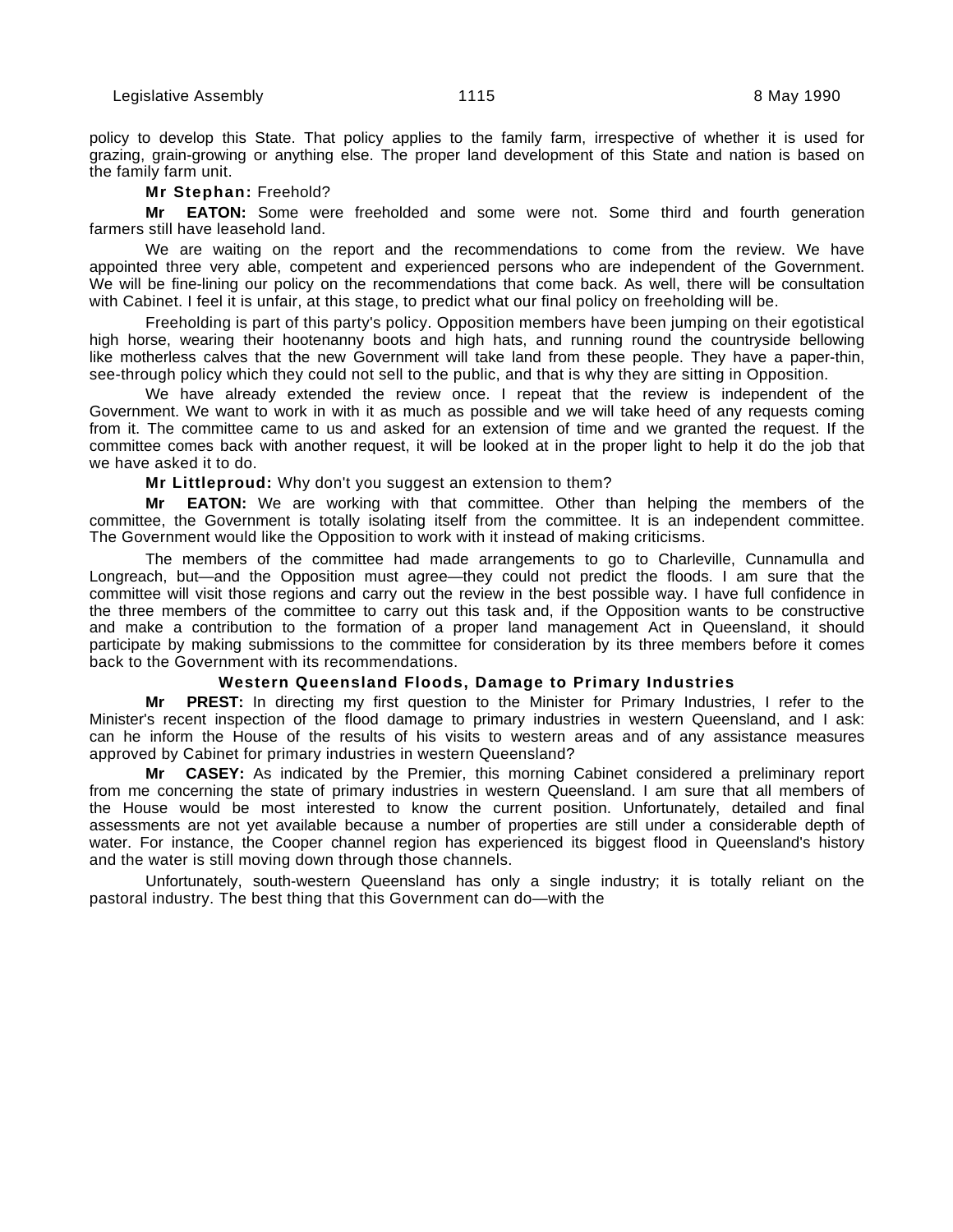assistance of the Opposition, as promised by its leader this morning—is to do what it can to get the industry back on its feet, so that it in turn can then improve the economy of the region, employ people and get small businesses running.

During my previous visit and my major tour of the whole of the south-western area over the long weekend, I had discussions with representatives of banks and pastoral houses and people in my own department who are all doing a tremendous job in getting the necessary information together to show the extent of the flood damage in the area. It is possible that the figures may not measure up to some of the damage resulting from cyclones or other disasters in the State of Queensland, but the flood was a major disaster for this region. The dropping of fodder has now almost ceased. There was a major effort in the dropping of fodder out of St George and Cunnamulla to flooded properties, where sheep in particular were left starving on islands or even in water. I wish to express the thanks of the Government to those people who were major donors of fodder. The response for fodder from the farming community was tremendous. Of the 4 500 bales of fodder that were dropped out of the St George area into Dirranbandi and other places down the Balonne and across into the Warrego system all but 1 000 bales were donated. A total of 3 500 bales of fodder were donated, and in many cases transport was also donated by the same people. This was an excellent contribution from that sector of the community to the people in the grazing industry.

I have some details of the assessments that have been made so far on all the river systems in the region, from the Balonne, Warrego, Paroo, Bulloo, Cooper Creek channel, Thompson and Barcoo systems to the Belyando system. A major flood still going down the Belyando system is affecting a large number of cattle properties in the region. In total, approximately 360 properties were affected. On those properties approximately 67 homes were flooded. Flooding to homes occurred mainly between Wyandra and Charleville, although some homes were flooded at Cunnamulla, in the Paroo region and a couple of places out near Cheepie near Quilpie received record flooding. The area north of Charleville back up towards Tambo was also badly affected. As indicated by the Premier, the means test to determine personal hardship has been lifted to assist those who have suffered personally. Managers and permanent employees on these properties will qualify for assistance in the same way as townspeople.

Stock losses assessed to date indicate that in south-western Queensland upwards of 300 000 sheep could have been lost . This is a major disaster for the region and, as time goes on, this number may increase, because sheep that have been in water for up to three days or more are suffering from disease. In many of the flocks, sheep that survived the flooding are starting to die. Nothing can be done to save them. The number of cattle lost is not as large and is estimated to be approximately 11 000 at the present time. That number may decrease because cattle have the ability to swim and some will be recovered later after mustering. In total, the cost of stock losses is approximately \$7.5m.

In addition, approximately 9 000 kilometres of fencing could have been affected by the flooding. As the floods recede, in areas where fencing would normally be lost it may be found that the water went over the top of the fencing and consequently it was only on the outer edges of the floods where the current was not quite as fast that much of the fencing has suffered damage and is not recoverable. The maximum suggested length of damaged fencing is 9 000 kilometres, which is nearly \$15m-worth of fencing. There was other property damage to dams, shearing sheds, quarters and machinery and the total cost of that damage could well be \$7m. In total, approximately \$30m-worth of property has been damaged or lost.

**Mr SPEAKER:** Order! The time allotted for questions has now expired.

# **MATTERS OF PUBLIC INTEREST**

# **Western Queensland Floods**

**Mr COOPER** (Roma—Leader of the Opposition) (11 a.m.): I, too, wish to add my words of support for people affected by the disastrous floods that have hit western Queensland. At the outset, I commiserate with the Government because, very early in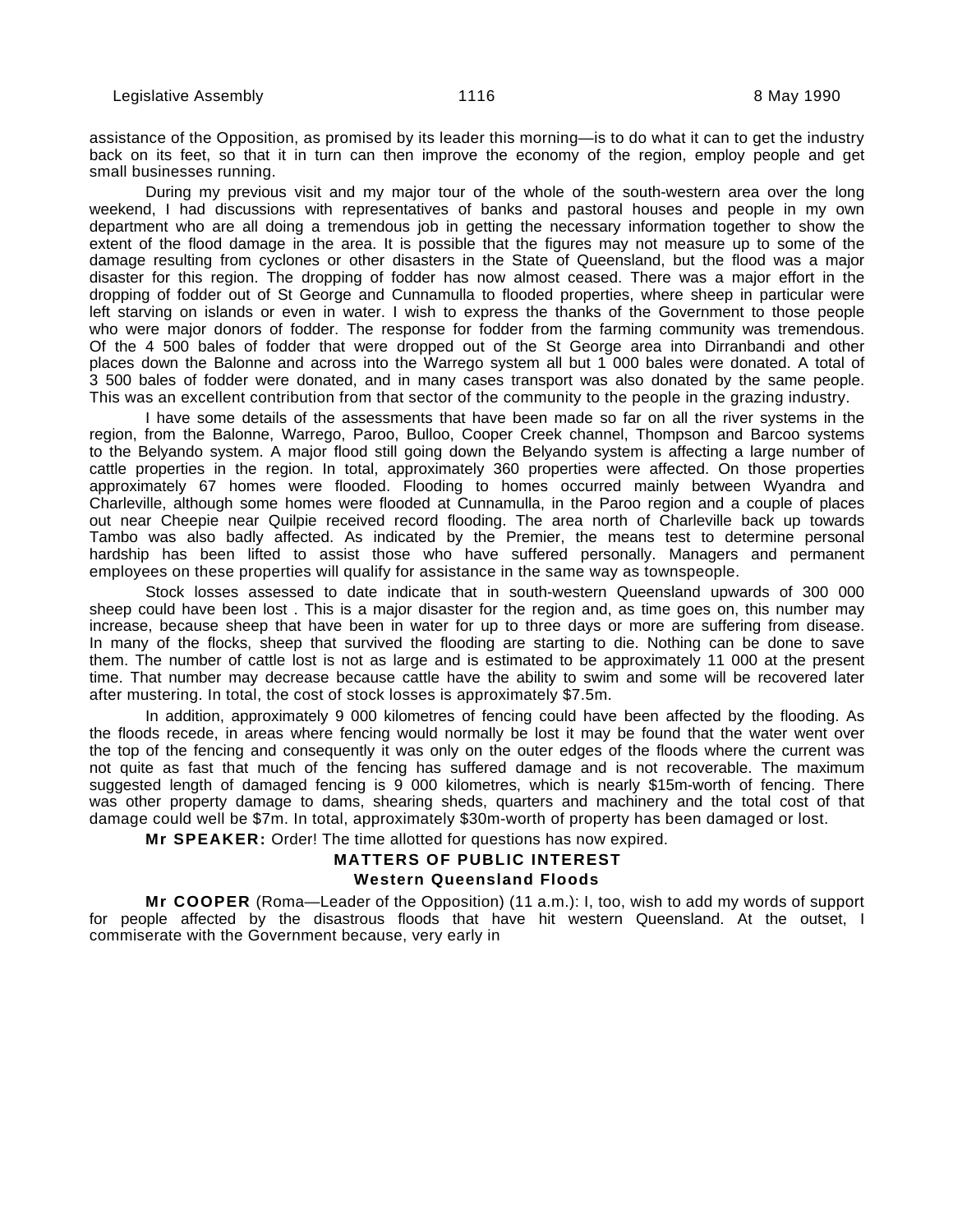its term, it has had to confront a major disaster. Of course, no-one would have wished those floods on any person or on any district, such as Charleville. The flood was an act of God, and no-one could have predicted the enormity of the disaster that occurred.

Because the new Government has obviously not had a great deal of experience in dealing with disasters, it is beholden on members of this Parliament to be as bipartisan as possible. I believe that members of the Opposition have done so, even though at times we have had to bring matters to the Government's attention rather forcefully. I commend the Government for its rapid action and for its support on a number of fronts when the enormity of the disaster became known.

The rapidity and force of the floods that hit Charleville in the first instance caught people unawares. It was quite evident from the number of cars that went under water and the number of people who had to get out of their homes without having any chance of gathering their possessions that there was no time to issue a warning. The Opposition recognises the limited time that was available and commends the Government also for the liberalisation of the means test. I point out that the guidelines and schemes for disaster relief were put in place by previous agreement between all State Governments—not just the present Queensland Government—and the Commonwealth Government, and rules were laid down. However, when a disaster that is of a once-in-a-century magnitude occurs, it is time to assess the damage and extent of the disaster and, if need be, put aside the rule book. The Opposition recommended that that be done with the means test, and it certainly was done. The Government's action certainly helped families in the initial period when the disaster occurred, and that was vitally important.

Other issues of vital importance remain unresolved. I acknowledge that today indications of the extent of the damage were given by the Premier, the Minister for Police and Emergency Services and the Minister for Primary Industries. At this point, because the ongoing factors involved in this enormous disaster will affect the long-term financial position of businesspeople and townspeople who may need personal loans, there would be no way in the world that anyone could know the actual extent of the damage. I point out also that the economic position of primary producers was not good when the disaster struck. I ask the Government to take all those matters into account when assessing relief, and that financial assistance be provided by the State and Federal Governments on a dollar-for-dollar basis.

A need for long-term financial relief certainly will become evident. Although Charleville attracted the major part of publicity that was given to affected areas—and rightly so, given that it was the major town in the flooded region—other towns such as Alpha, Blackall and to some extent Wyandra, Augathella and Cunnamulla were also affected badly. I inform the House today that I was able to travel at my own expense—which I was perfectly happy to bear—to Charleville and Quilpie on 21 April at the height of the evacuation procedure, and I was able to see the SES, the police and the army in action. Those organisations performed very well and deserve the Opposition's commendation for the work that was carried out at that time. The Opposition extends its commendation to all the bodies that were involved in the evacuation. The victims were certainly in a state of shock and trauma, which is only to be expected, but they, too, rose to the occasion and certainly deserve the highest commendations of members of this Parliament.

I commend the Flood Relief Appeal to all Australians, who already have a reputation for contributing very generously to disaster relief funds. The fact that the funds are being distributed presently is evidence of the quick response, and that has given the flood victims a good deal of confidence. In times of trauma, I believe that people need to feel that somebody is with them and will support them. I inform the House that members of the Opposition undertook extensive travel throughout the affected areas. I personally visited for a second time areas such as Quilpie, Charleville, Isisford and Longreach to find out how the people were coping and to assess for myself the extent of the flood damage. I commend the member for Warrego, Howard Hobbs, and the member for Gregory, Vaughan Johnson, who spent a great deal of their time helping people in their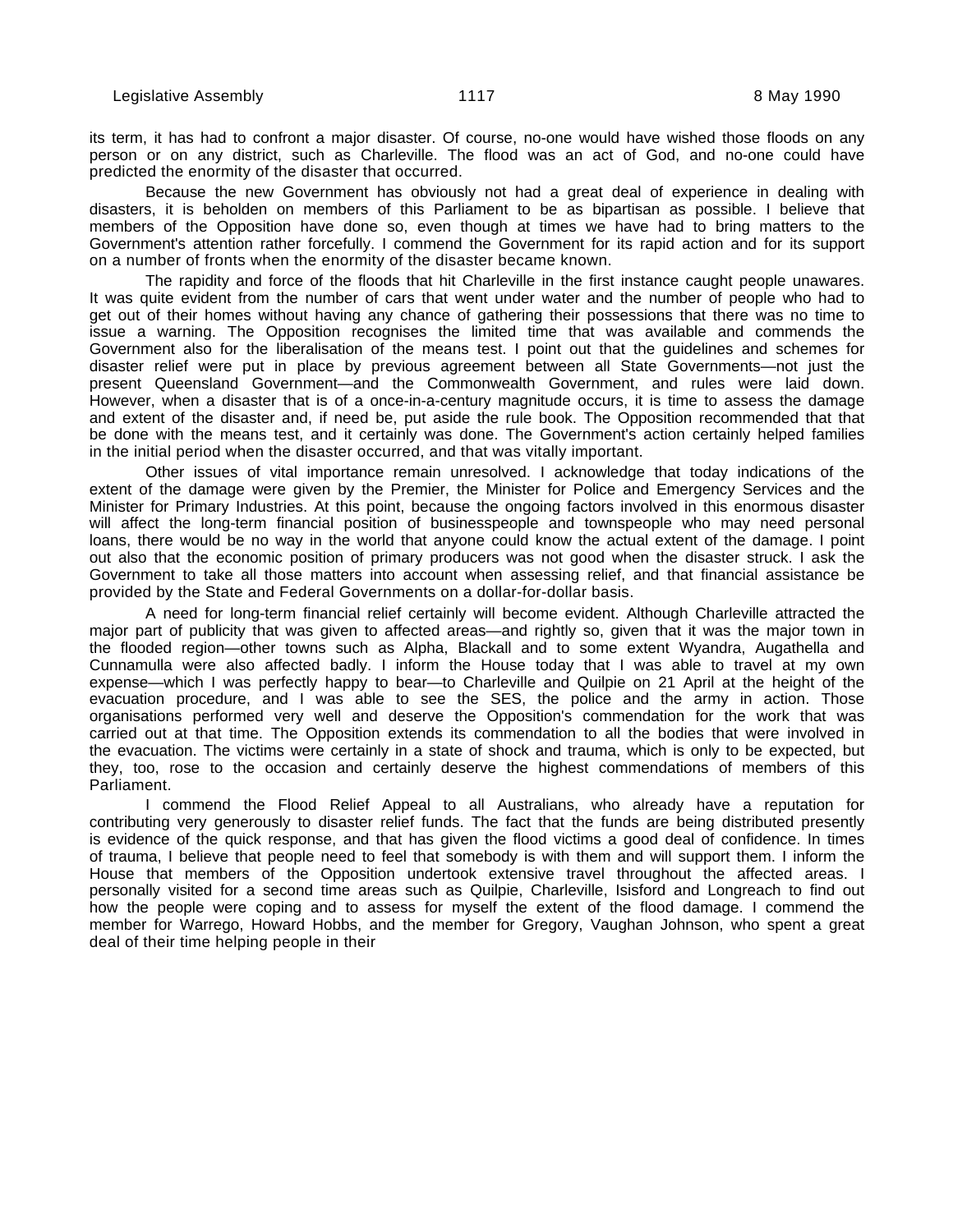electorates. They willingly assessed the needs of the people they represent and responsibly translated their needs and requirements to the Government.

When disasters such as flooding occur, it often happens that governmental authorities tend, as soon as the floodwaters recede, to walk away from the affected areas. It has happened in the past that the immediate disaster is replaced by another. The tendency has been to forget people when the immediate crisis is over, in spite of the fact that they may need help in the subsequent period more than they ever had before. Now that the floodwaters have receded and the extent of the damage can be seen right across the board, it is time that all members of Parliament demonstrate a continuing interest in a substantial manner in the well-being of the victims. I want to ensure that the longer-term needs of the people are brought to the attention of this House.

Businesspeople and primary producers of the western districts have been frightfully affected by the floods. In the Charleville region, for a period of 20 years primary producers have been in a state of recession caused by the effects of a drought. A number of those businesses had only just begun to get on their feet when the recent flooding occurred, which was the last thing on earth that they needed. Earlier, I mentioned that the floods were an act of God, and they were; but they were also a disaster that primary producers did not take into account in rebuilding their businesses. The debt position of those businesspeople was already very high. They made it plain that their financial circumstances were such that there was no point in offering loans at a rate of interest as low as even one per cent because they would be unable to repay them.

I have asked each individual business to assess its own position so that, when the Government responds, it will have facts and figures relevant to its own operation to enable it to put forward a case based not merely on emotion but also on hard facts. The businessmen can do that while the disaster is fresh in their minds and they know the state of their affairs. When those figures are obtained, an assessment can be made of the assistance that they require. I believe that they will need their entire debt to be restructured and refinanced. It remains to be seen what form of assistance will enable them to begin business again as soon as possible.

A number of people have said to me that it is no use starting again, that the suppliers must be paid. If those people do not receive an indication that constructive assistance is on the way, they cannot start in business again. I advise the Government to provide as quickly as possible assistance that is constructive enough to allow those businesses to reach a point at which they can trade and not be snowed under by debt. If they were snowed under by debt, they would not be able to continue. It is pointless starting those businesses again if there is no chance of their continuing.

The Government must closely assess the position of those businesspeople and offer a realistic relief package. Most people in this nation would support that type of approach. I am not asking the Government to go out and wave a chequebook around and make rash promises. The National Party recognises that that would not be a responsible approach.

As the Minister for Primary Industries pointed out, it will be some time before the exact stock losses are known. Those losses will affect the economy of those vast regions of western Queensland, not to mention the economy of the State and of the national. When action is taken to provide assistance to those western areas, those factors should be taken into account.

Time expired.

#### **Industrial Relations**

**Mr HEATH** (Nundah) (11.10 a.m.): Today, I speak about matters raised in this House on 27 March by the member for Merthyr concerning industrial relations in Queensland. There has been a considerable lapse in time between the description of industrial relations philosophy according to the Liberal Party and my response to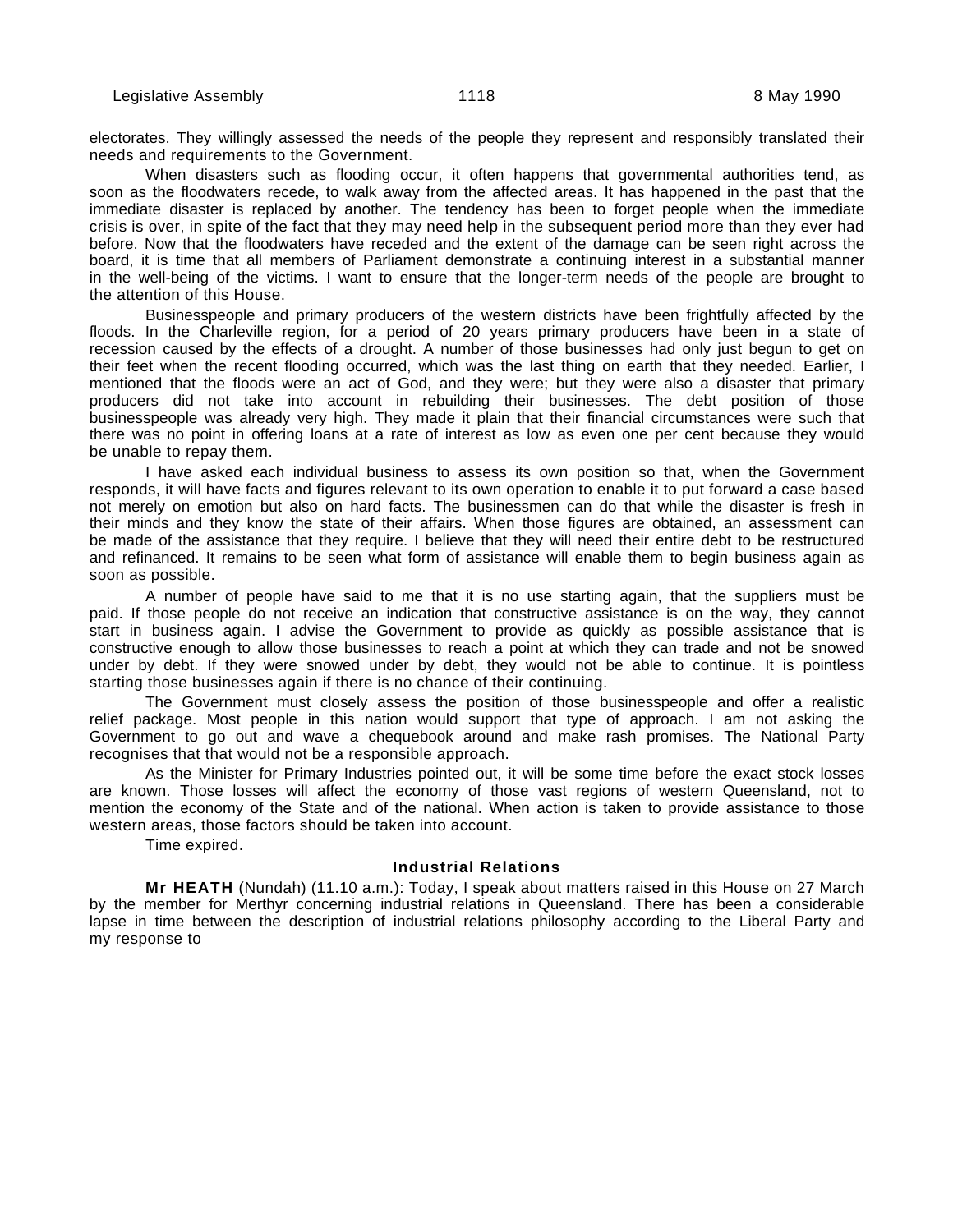it today. But I must say that no amount of time could assist in clarifying the ambiguities and tortuous logic on which the member based his speech.

Time, however—and just 10 minutes of it now—is all I need to assist the Liberal Party with its problem of adding matters of fact together to produce a more cogent, logical view of the Government's proposals in the industrial relations area. I wish to ensure that this corrected account of the situation is placed on record in this House.

It is a matter of fact that this Government's sensible and long-desired industrial relations agenda was a major platform on which the Queensland electorate voted on 2 December. It is a matter of fact that that agenda was never, and never needed to be, hidden from that voting public. The Labor Party's policy was, as indicated many times prior to the election—and still is—to base the system on the recommendations contained in the Hanger report. Indeed, that is the basis of what was announced yesterday. If the word "hidden" should apply at any point in the investigation of industrial relations in Queensland, it should be noted that the report was hidden from public scrutiny by that other bastion of workers' rights—the National Party.

I will link some facts together for the benefit of the Liberal Party, whose spokesperson could not manage to do it. Because the Labor Party's policy was freely available prior to the election, because Queenslanders voted into power the Goss Labor Government and because Queenslanders, with the exception perhaps of some Liberals, can count the numbers between 9 and 54, I argue therefore that on 2 December last the Government did indeed receive an overwhelming mandate for its industrial relations policies and agenda.

That number in this House—54—turns into pure fallacy the member for Merthyr's assertion that there is no mandate for the Government's industrial relations proposals . Our overwhelming mandate compares more than favourably with the Liberal representation in this House, which could be called underwhelming.

On 2 December 1989 the Queensland electorate gave the Labor Government a vote of supreme confidence and signified a belief in its ability to give the people of Queensland a fair go. The voters believed that, in a State in which for 32 years successive conservative Governments overtly and shamelessly flaunted their disregard for the working women and men of Queensland, the election of a Goss Labor Government was the only chance they had of receiving a fair go, and that it had the most capable and committed administrators of such a fair system.

Labor was equally overt and shameless in sticking by its pledge to cut out the rot and in bringing discussion and conciliation, instead of conflict and confrontation. into the industrial relations area.

A further point—one which I find somewhat bewildering—is that the member for Merthyr accused the Labor Party of hiding its industrial relations agenda and, then, to prove himself totally confused, he quoted media reports from the Sun newspaper and the ABC to support his claim. No doubt, the Liberal Party knows of much better places to hide information than in the pages of a daily newspaper, or on television screens across the State.

In an attempt to add logic to his argument, the member spent \$12 at the Australian Bureau of Statistics. I assume it was his own money, because the Liberal Party cannot afford to pay some of its bills. This time he quoted the numbers correctly, but he misquoted the context and he did not read the footnotes. The figures depicted trends in trade union membership in Australia and they were, he said, alarming. I contend that, when viewed objectively, those figures are not alarming—certainly not as alarming as those in the Liberal Party's bank book.

The honourable member said that in mid-June 1989, only 42 per cent of the Australian work-force belonged to the trade union movement, compared with 51 per cent in 1976. I must point out that those figures are based on data collected in August 1988 and can only refer to members of the work-force who were financial trade union members on the specific date of collection, which was August 1988, not June 1989.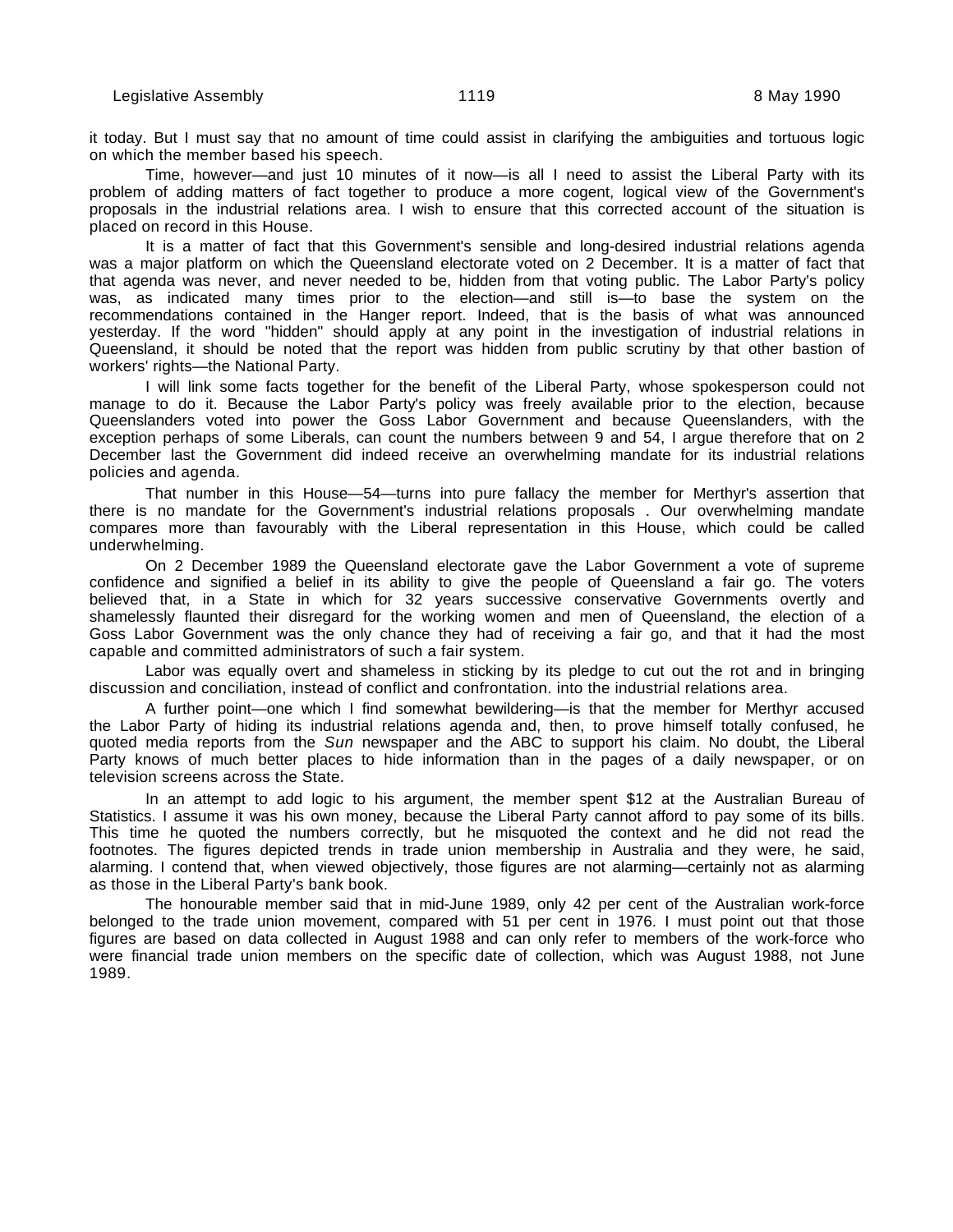Then, using figures illustrating his claim of a decline in union membership amongst the young, the member failed to take into account that the occupations sampled for the purposes of the ABS data were not all filled by people from the same age group. The ABS statistics also carried the footnote that all of those people possibly joined a union. It is, according to the bureau in its footnote, a matter of how one interprets the figures.

That takes me back to the word "hidden". What was hidden in this case were the parts which did not serve the illustration, or which might not fit the Liberals' iniquitous and divisive industrial relations philosophy. I, too, can quote naked figures from the ABS which, if they fell from the lips of members of the Liberal Party, would sound catastrophic for trade unionism in Queensland.

In 1976, 53 per cent of the Queensland work force were members of a trade union, compared with 39 per cent in 1988. However, I, like the ABS, took into account that this movement in figures was observed and collated after the impact of the SEQEB disputes, in which the National Party Government in this State presided over a bloody-minded, ruthless and far-reaching cull of workers who remained loyal to each other and to their cause. The ABS says that any figures collated after the SEQEB disputes must show a decline in union membership in Queensland. I maintain that such a decline was not just natural attrition but was achieved by ruthless manipulation. I am delighted that the balance has now been redressed to some extent with the restoration of those sacked workers' superannuation payments.

It is not the policies of this Government and the trade union movement that have pushed down trade union membership figures in Queensland; it was the belligerent attitude that conservative Governments displayed toward trade unions and the denial of trade unions' historic and legal rights to exist and perform as legitimate representatives of their members. It is an indication of the inherent strength of the Queensland trade union movement that it not only has survived such vicious attacks on its foundations but also now gathers strength in order to rebuild under this Government what had been chipped away, or sledge-hammered away, by conservative Governments in their attempts to break the will and destroy the security of Queensland workers.

Thankfully, Queensland is now in a period of recovery from that era of attack on the only real and fair support system available to employees in their attempts to negotiate and achieve better and more equitable working conditions and awards and good relations with employers. This Government is proud to support that, hand in hand with working to expand Queensland's economic and industrial base, built on private-enterprise investment and the security provided by Government.

The Labor Party is supportive of private enterprise. It is committed to achieving a better deal for all Queenslanders, including trade unionists. The Liberal Party also proudly claims to be a private-enterprise party, but it thinks in terms of laissez-faire policies which would deprive trade unionists of fair systems of arbitration. It cannot claim to be a party working for the benefit of all Queenslanders. I cannot resist saying again that the evidence is here in the numbers in this House.

I take issue also with the claim by the member for Merthyr that the Industrial Conciliation and Arbitration Commission's attitude of impartiality to applications that come before it has been compromised and politicised by the appointment of Ms Glenys Fisher as a commissioner. It should be noted that the commission is a legally based and not politically based body and that, as such, it is expected by employers, unions and the Government that the commission remain impartial. To suggest that any one commissioner will compromise this impartiality is ludicrous and, surely, if a balanced and fair result is expected to be obtained, there is a need to supply a balance among the commissioners.

I believe, as would the people of Queensland, that the attacks by the Liberal Party on Ms Fisher are insulting, both to her professional ethics and to the traditions and precedents within which the commission operates. Those cheap attacks show a lack of understanding of industrial processes in Queensland, and no-one in this State—not trade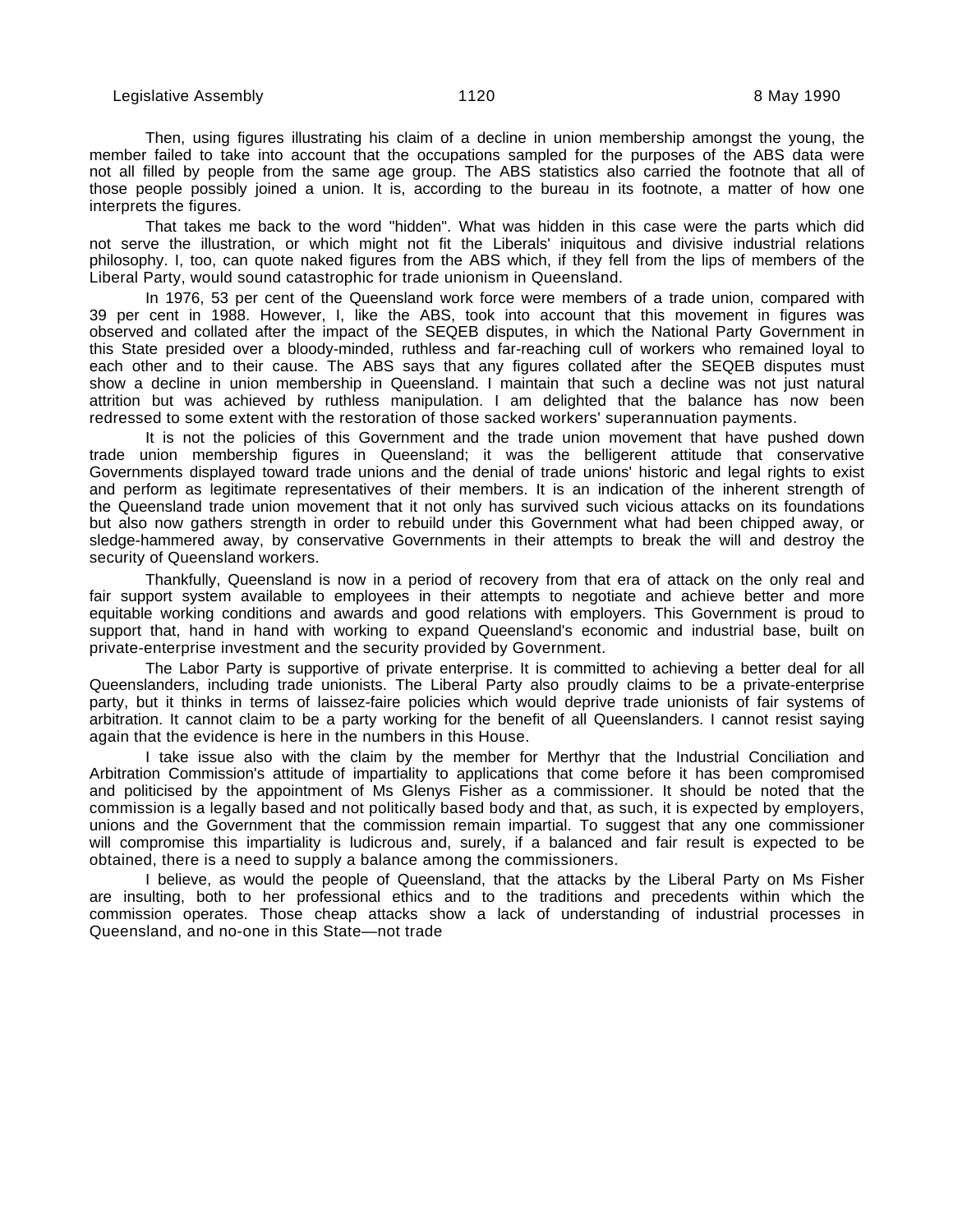unionists, not employers, not members of any political party—can be held to be, nor considered to be, above the principles of fairness embodied in those processes.

I suggest that it is time for the Liberal Party to consider the lack of fairness in its own industrial relations policies and certainly to accept, or admit, that on 2 December last the people of Queensland provided the Goss Government with its mandate for reform in all areas—and they provided it lock, stock and barrel.

#### **Land Tax**

**Mr BORBIDGE** (Surfers Paradise—Deputy Leader of the Opposition) (11.20 a.m.): Land tax is emerging as the single most significant threat to the viability of business and commerce in Queensland. The Government must act quickly to limit land tax increases to a tolerable level. Any failure to do so will result in horrendous implications for the private sector.

The Government is set to reap a rich financial harvest from its collections of land tax this financial year; and yet, to date, it refuses to consider in any way the plight of the many businesspeople and landholders who petition it every day on the matter. Like the little boy with his hand in the cookie jar, Government members see the short-term profits, and damn the long-term consequences. Many of the people from whom the Government will collect land tax this year will not be around to contribute next year. It is as serious as that.

The Government's collections of land tax are set to skyrocket on the back of massive increases in land valuations. if a balanced and fair result is expected to be obtained,To date, I have made a point of not being overly critical of the Government. However, massive increases have incurred in land valuations, especially in high growth areas such as the Gold Coast, the Sunshine Coast, Cairns and the City of Brisbane.

**Mr Hayward:** What did you tell them when they came and saw you before the election?

**Mr BORBIDGE:** The honourable member should just listen.

Last year, land tax generated \$75.825m, while Budget estimates for this financial year allow for a \$99m collection. Although it was projected that land tax receipts for the financial year 1989-90 would be in the vicinity of \$99m, reliable sources from within the public service tell me that that figure may be underestimated by up to 50 per cent. This would result in a collection from land tax nearing \$150m for the current financial year.

I remind the House of the Premier's pre-election promise that State taxes would not increase beyond movements in the CPI, and I hope and trust that he will keep his word because what has happened is that the solution that the National Party Government implemented last year, which limited land tax increases and put a cap on the problem, has been blown out of the water by the massive increases in the valuation of property.

The burden of the tax falls heavily on groups of land-holders in the growth areas of this State. It has been carried by these people for a number of years. However, the real threat of the tax increase will be felt in this financial year. Within my electorate of Surfers Paradise there have been a number of reports of spiralling land tax collections. In one example this year's assessment is \$20,241 compared with \$11,985 the previous year.

Other examples of spiralling land tax collections include an increase from \$4,885 to \$8,023 for a cake shop in Cavill Mall. That is a lot of cake! Another outlet has experienced an increase in land tax from \$1,445 to \$2,015. All those examples relate to small-businesspeople. The list goes on and on. One does not have to look far to find more examples. Land tax is an unfair burden on the revenue-generating areas of this State.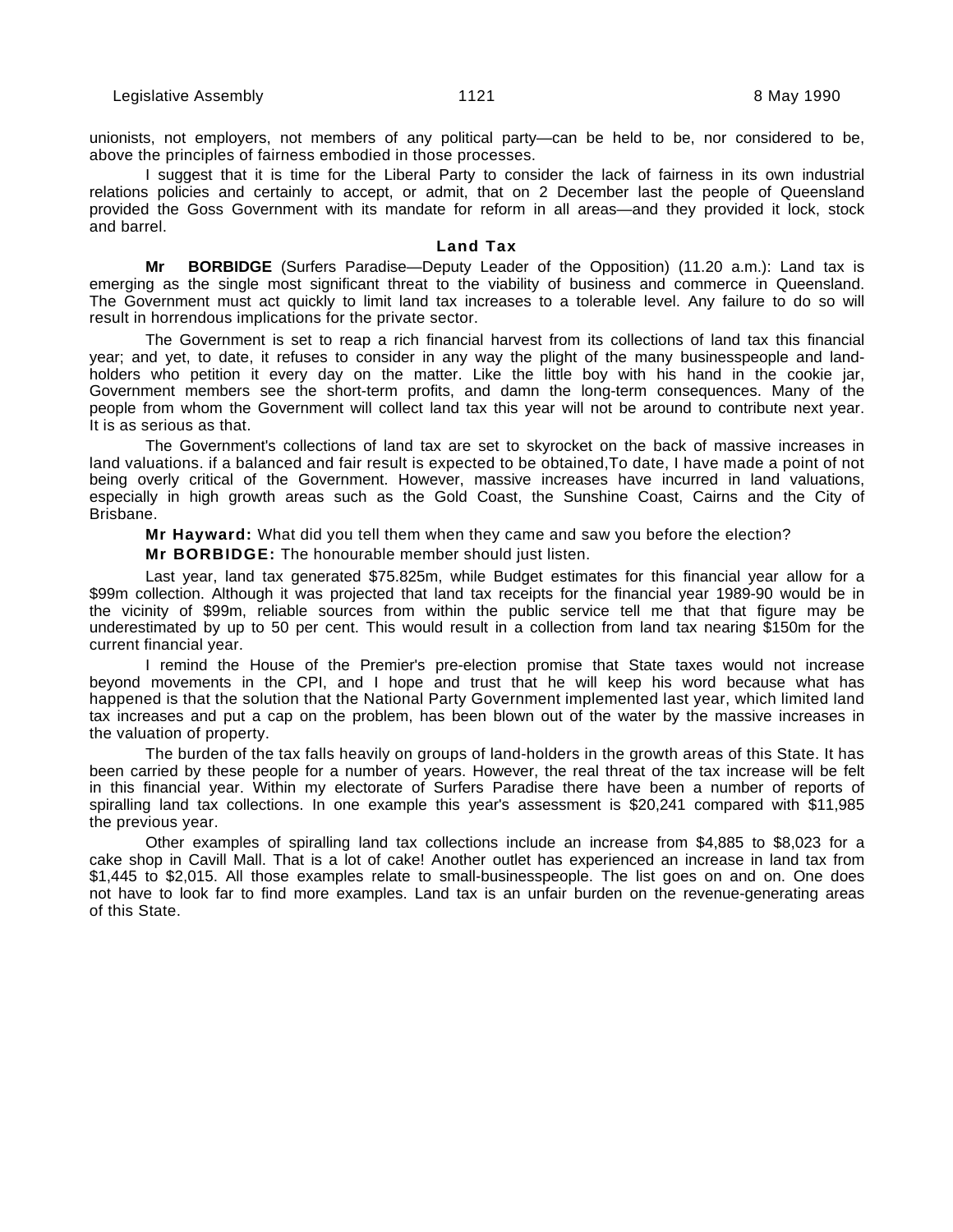As honourable members would be aware, in 1989 the previous Government recognised the effect of land tax valuations in the high- growth areas of Queensland. For that reason it passed legislation which provided for an averaging scheme and deferred what were considered to be excessive increases in land valuations which were used to calculate land tax. Honourable members will recall also that, when the new scheme was operational, the previous Government refunded money to land tax payers in this State.

My personal contact with the electorate at that time revealed that the legislation was helpful to many people who were struggling for survival. However, in 1990 their plight is a lot worse. The monetary and fiscal policies of the Federal Government and the downturn in the economy are having a disastrous effect on the business community of this State. The Federal Government is making business pay for its mistakes of the 1980s.

Not only has business been hit by high interest rates, which effectively means that its profits must increase to maintain equity with the previous year, but also, because the Federal Government is dampening demand, business is simply not getting the same turn-over as it did in the past. This leads to a two-pronged assault.

For example, a business that may have been turning over \$100,000 per month is now turning over \$75,000. However, it still has to service high interest rates. Business cannot escape from them, hide from them or run for cover. The payments still have to be made month in and month out. In the current economic climate, an extraordinary increase in land tax collections cannot be borne by the business community.

Another variable has affected business during the past year. Honourable members would be well aware of the effect of the airline dispute on the business community on the Gold Coast, in Cairns, throughout the other tourist areas of this State and on the Queensland economy in general. It has had an impact at the very roots of the small business community. It was not so much of a problem for the larger operators. Those with greater financial backing could to some extent at least defray the impact of the dispute. However, for the smaller operator whose business is highly capitalised, the fact that nobody is coming through the door poses a very significant problem. The dispute is far from over. Although the planes may be flying again, many business throughout the State of Queensland are still feeling the enormous impact of that prolonged dispute.

A large increase in land tax may very well be the straw that breaks the camel's back. The business community is not the only sector that is carrying the burden of the increase in land tax collections. The hurt filters through to the man in the street.

During the past couple of weeks, I have been contacted by numerous people who are all saying the same thing: "We simply cannot afford to pay this tax at this time." Those people are barely making a living from their businesses. In one case a lady is caring for sick children. I am not talking about high-flying entrepreneurs, I am talking about average Queenslanders who have been caught up in the interest rate spiral.

I accept that this Government has not been in office for very long and that it needs time to address the problem. However, the Treasurer has written to my constituents and said that he has no intention of reviewing land tax. Yet the people who are hurting are normal, everyday, working people. They have told me that they have contacted the Treasurer's office, but he is not interested, he does not care and he is trying to put the blame on the previous Government. The Labor Party is in Government in this State. It has the responsibility to act. The people of this State want to know when this Government is going to get on with the job of governing and stop passing the buck.

I have tried to be constructive and to make the Treasurer aware of the situation not only within my electorate but also within his own electorate of Cairns. I am yet to hear from him on that aspect. To be fair, I will reserve any further criticism until I receive a reply. However, I am concerned that the Treasurer has written to one constituent saying that at present it is not the Government's intention to further review land tax in the State of Queensland.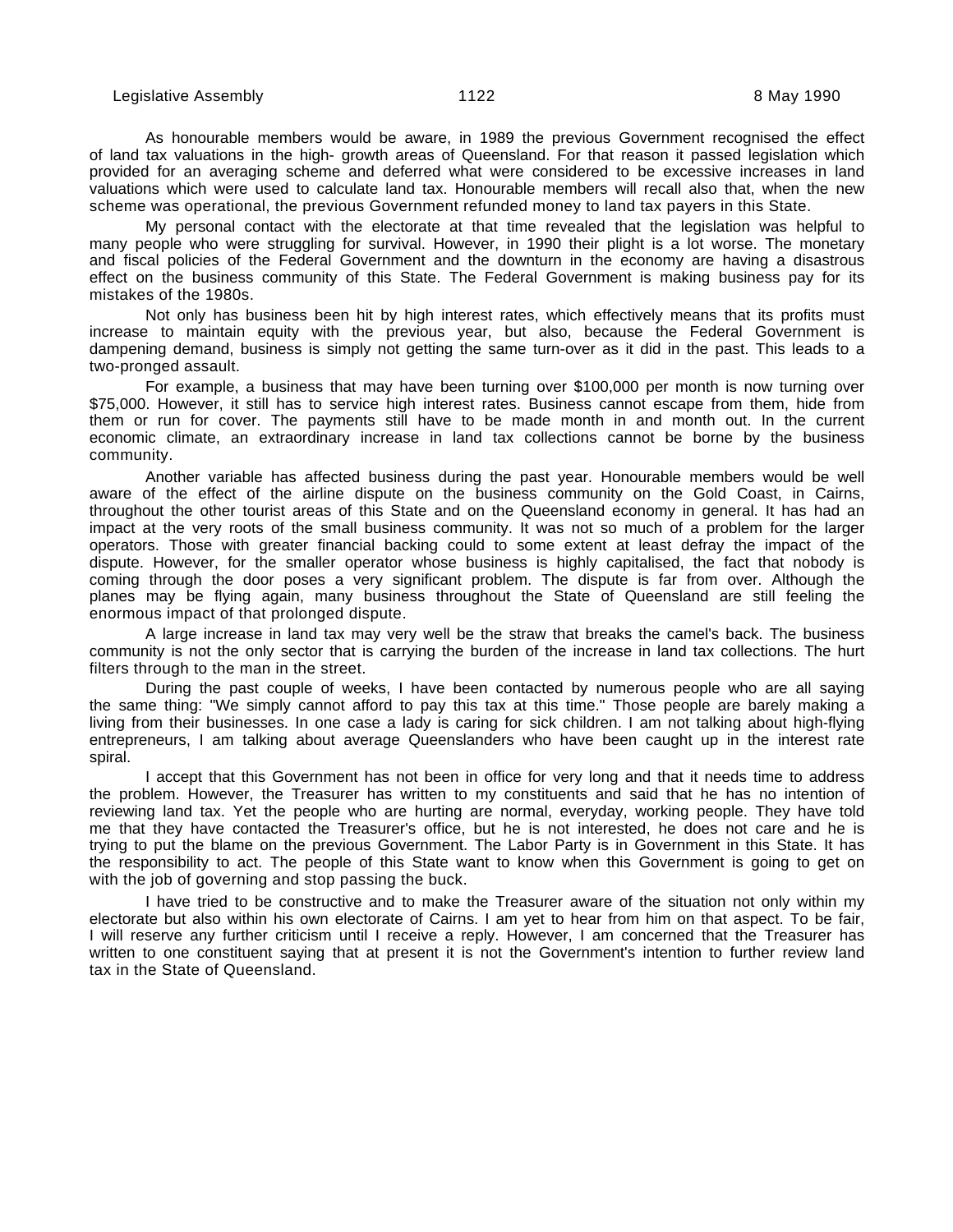I am concerned that this Government will use the massive land tax windfall to help pay for its 32 year wish list—that pile of submissions from new and old members and from Trades Hall which, I understand, have strained the Treasurer's desk. Those 32 years of promises will have to be paid for out of revenue generated by the successful stewardship of the Queensland economy by the previous Government. Those 32 years of promises will be paid for partly out of extraordinary land tax collections. They will be paid for also by the business community in areas such as the Gold Coast, the Sunshine Coast, Cairns and the other strong growth areas of the State. I wonder what the Treasurer's electorate of Cairns thinks of that.

The Trinity Beach ratepayers' association said that, because of spiralling land tax assessments, people in the Cairns district had been forced to sell up or go into liquidation. If the Treasurer needs evidence to justify a further review of land tax in the State of Queensland, he needs look no further than his own backyard. The Opposition calls on the Government to consider urgently the collections of land tax with a view to taking urgent action to limit them to tolerable levels. The collections would still be in the vicinity of the amount projected in the Budget papers. Therefore, Budget parity would be maintained. That must be done now because, as I indicated at the outset, land tax has re-emerged as the single major problem confronting the development of business and commerce and the sustaining of the small-business sector and those people on whom the Government relies to keep the economy going.

Time expired.

#### **Honourable M. J. Ahern; Breach of Noise Ordinances by Brisbane City Council; Awarding of Honorary Doctorate to Sir Joh Bjelke-Petersen; Gun Laws; Juvenile and Youth Crime**

**Mr BEATTIE** (Brisbane Central) (11.30 a.m.): Before I begin my matter of public interest, I place on public record my appreciation of former Premier Mike Ahern for his assistance in the early stages in the establishment of the Parliamentary Criminal Justice Committee and in its work in particular in determining priorities between the committee and the commission. I trust that the National Party will ensure that he is replaced by a senior member who will work as hard as the committee has in fulfilling the aims and objectives of the Fitzgerald agenda. His assistance was invaluable. I set that appreciation clearly on the record today.

I would like to draw to the attention of the House a matter of grave concern involving a breach of the Brisbane City Council's noise ordinances over the Labor Day weekend by none other than the Lord Mayor, Sallyanne Atkinson, and the Brisbane City Council. Over the Labor Day weekend, the Lord Mayor, Sallyanne Atkinson, ordered council workers to work 24 hours a day to relocate water mains as part of the preparatory work for the overpass for the northern span of the inner north-west by-pass, that is, the extension of Hale Street.

This is a clear indication of just how callous the Lord Mayor has become. She has spent too much time in first-class compartments on overseas jets. The Lord Mayor ordered that bulldozers, jackhammers, blasters and riveters work all Friday night and Saturday, all Saturday night and Sunday and all Sunday night and Monday. That work did not cease until midnight last night. Sallyanne Atkinson would not like that racket and noise going on outside her home at Indooroopilly. The people in the Normanby area had their homes disrupted and their peace of mind harassed and annoyed. When they were not being annoyed by that noise, they were ringing me to complain.

Those residents near the work which was carried out in the area of Lower Clifton Terrace——

#### **Mr Stephan** interjected.

**Mr BEATTIE:** There would not be any point in their ringing the honourable member. It would be a waste of time ringing him. There is no point in ringing a vacant space.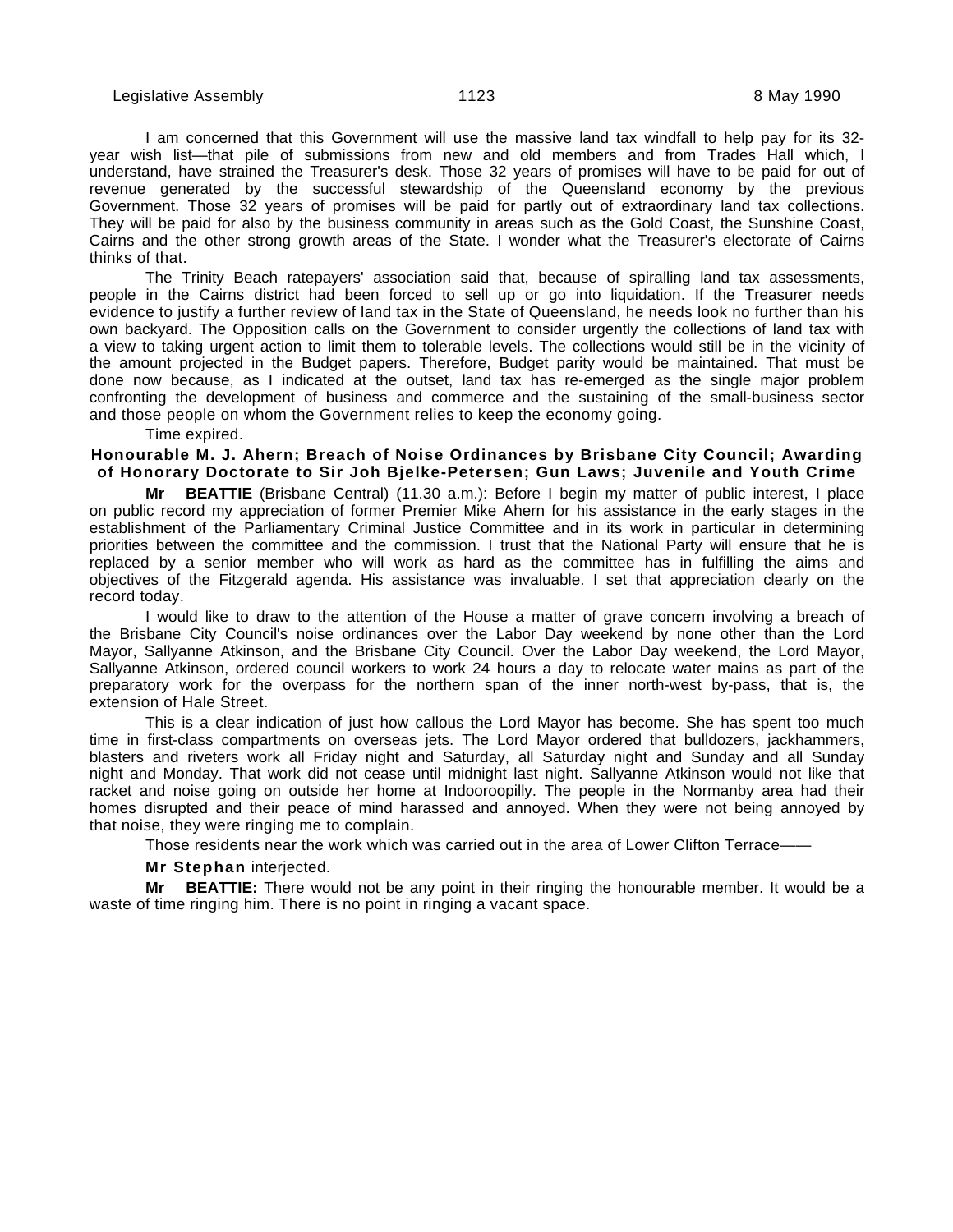As I was saying, those residents near the work which was carried out in the area of Lower Clifton Terrace and Kelvin Grove Road and at the junction of Ithaca Street and Kelvin Grove Road got absolutely no peace at all over the long weekend. The Lord Mayor did not even bother to write and warn those residents in any individual way. No letters were sent and no letter-drops were made to them. There was one ad in Saturday morning's paper, 12 hours after the work started.

The interesting thing about all this is that, last Friday at City Hall, the Lord Mayor organised a substantial conference which was called a sustainable development conference. It was in fact an environment conference.

**Mr FitzGerald** interjected.

**Mr BEATTIE:** At that conference the Lord Mayor was talking about environmental issues, issues of some concern—issues of which the honourable member opposite would not have any appreciation at all. It was a conference dealing with green issues. What was it? It was a public relations exercise. It dealt with quality of life. When this public relations exercise finished on Friday afternoon, a little bit later that night the jackhammers started.

I believe it is important that there be some appreciation in the community of just how callous the Brisbane City Council has become when it is prepared to work through 24 hours a day in close proximity to residential houses without any regard whatsoever for the people who live there. This is absolutely typical of the Brisbane City Council's approach to quality of life issues such as the Hale Street ring-road. It is an example of just how much the Lord Mayor cares for the people of Brisbane.

Let me now refer to some other issues that are also matters of some concern. A short time ago the University of Queensland awarded an honorary Doctorate of Laws to none other than a former Premier, Sir Joh Bjelke-Petersen. When the university awarded that honorary doctorate, it did so for a whole series of reasons, but there were three major reasons. It was awarded for his administrative service to education, democracy and the law. That is what the university said—for education, democracy and the law.

The University of Queensland is a very fine institution that has had some excellent graduates. In fact, on a couple of occasions, I have graduated from it myself and I know that many colleagues on my side of the House have graduated from there. Members on the other side of the House, including my friend Santo Santoro, have done so as well. This proud institution awarded this honorary Doctorate of Laws for Bjelke-Petersen's service to education, democracy and the law. I believe that, after the findings of and the evidence that came out before the Fitzgerald inquiry, it is now time for the senate of the University of Queensland to examine very closely whether in fact it should withdraw the honorary doctorate——

**Mr FitzGerald:** Who set up the Fitzgerald inquiry?

**Mr BEATTIE:** The honourable member would never get an honorary doctorate. He has trouble finding his way to Parliament House.

It is time that the senate of the University of Queensland reviewed this honorary doctorate. Quite frankly, I believe that after the completion of the Fitzgerald inquiry there is no sensible, objective person anywhere in Queensland or anywhere in Australia who would believe that Sir Joh Bjelke-Petersen made any contribution of any note to education, democracy and the law. He was awarded a Doctorate of Laws. What a disgrace!

As for his service to education—those of us who have children at school and those of us who have been involved with the school system know that the previous administration starved Queensland schools of funds. I think it is long overdue for the University of Queensland to withdraw that honorary doctorate given to the former Premier and to remove what has become an academic embarrassment and an embarrassment generally to this State so that the confidence that that fine institution, the University of Queensland, deserves from the people of this State and interstate is restored.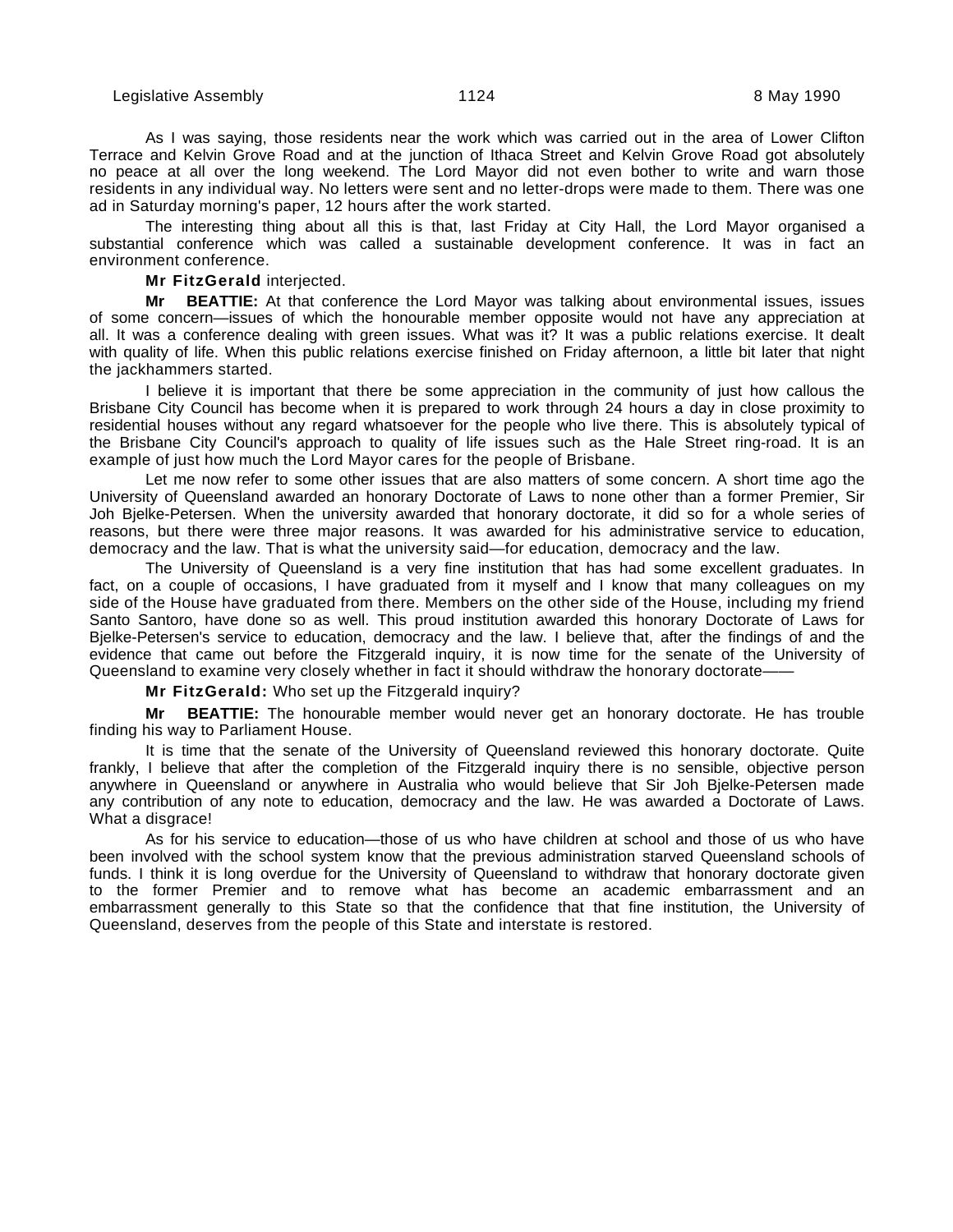#### **Mr Stephan** interjected.

**Mr BEATTIE:** Let me turn to a couple of matters which relate to my rather noisy and empty colleagues on the other side of the Chamber—gun laws. Every member on this side of the House has received propaganda mail from those who support unlimited and uncontrolled gun laws. As Chairman of the Criminal Justice Committee I have certainly received my fair share. What tactics has the gun lobby now devised? It is now sending unstamped mail to honourable members of this House. As a result, in the long term, my constituents are expected to pay for expenses incurred by these people who are trying to oppose sensible gun laws. By members of the gun lobby sending mail without any postage, they are ensuring that each one of those letters carries a 96c penalty. As far as I am concerned, the people of Queensland ought to be aware that, in a democracy, those sorts of tactics are totally unacceptable. If people have a legitimate point to make to a member of this House, they have the right to write to that member and make that point, but to do it in such a cowardly and callous way so that constituents elsewhere are required to pay for their postage is totally unacceptable. I hope that those people in the community who are perpetrating this deliberate campaign—and it is a deliberate campaign——

**Mr FitzGerald:** Return it unopened.

**Mr BEATTIE:** They would not write to the honourable member. To do so would be a waste of time.

I hope that those people will rethink their tactics and act in a proper manner.

**Mr Stephan** interjected.

**Mr BEATTIE:** I can assure the honourable member that I simply will not be accepting any more of these letters and that they will be treated with the contempt that they deserve. I hope that the honourable member for Gympie, who has been very vocal in this House, will be aware that many of those letters originate in his area and that he will do something constructive about stopping them, because he certainly would not want to see this waste of public money.

**Mr STEPHAN:** I rise to a point of order. I have no idea how many of my constituents write to Mr Beattie and I certainly would not want to stop them. It is his right to accept the letters and it is his right to send them back.

**Mr DEPUTY SPEAKER** (Mr Campbell): Order! There is no point of order.

**Mr BEATTIE:** I am not quite sure what Mr Stephan said.

I move on to the area of crime and say that many people in my electorate are concerned about youth gangs and the increasing level of crime, particularly involving juveniles. Those honourable members who saw the reports from the Parliamentary Committee for Criminal Justice at the weekend would be aware that that is one area in respect of which the Criminal Justice Commission is preparing a report.

Problems involving violence have occurred in the city mall and in suburbs such as Newmarket and Wilston. I am pleased to see that the commission is thoroughly examining those problems. A public meeting will be held on 28 May for the residents of the Newmarket/Windsor/Wilston area and the problems of juvenile and youth crime and gang crime will be discussed in an endeavour to work towards achieving a long-term solution.

It is important that a knee-jerk reaction is not adopted to overcome the problem. The problem is certainly world wide and it needs to be addressed in a sensitive way. I hope that in the future when members consider that report in this place and elsewhere they will do it in a sensible way. I hope that in the short term action, such as the provision of extra police patrols—the Government is considering providing such patrols in the mall and in other areas—will be taken and that consideration is given to finding longterm solutions to the problem.

Time expired.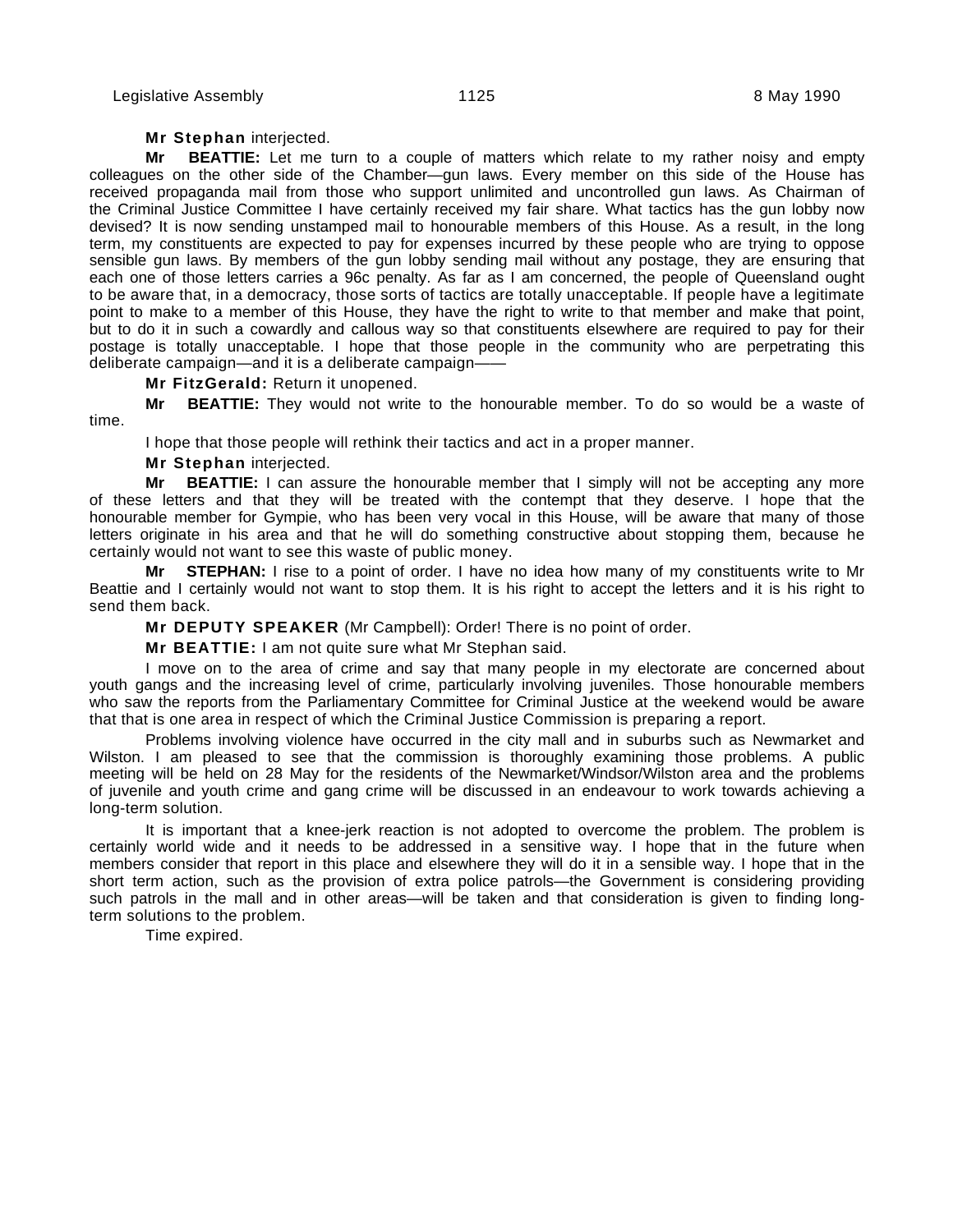#### **Western Queensland Floods**

**Mr HOBBS** (Warrego) (11.41 a.m.): It is with regret that I speak of the many days of horror faced by people in my electorate. I refer to the people of Charleville and of the surrounding districts of Blackall and Augathella and all points south from the 24th latitude to the New South Wales border who were devastated by the great floods of April 1990. I acknowledge the suffering of people in many other areas of Queensland, particularly the people in the electorate of Gregory just over the boundary from my electorate, who were greatly affected by the flood.

I now turn to the aftermath of this disaster, and one can look at it in various stages. The first stage involved the survival of the people. The second stage involved the care of the family and the clean-up. The third stage concerns the economy of the town and district.

I give credit to the members of the police force, the army and the State Emergency Service and the volunteers, as well as to the Queensland Government and the officers of its departments who assisted. Once the word was out, the initial response was excellent. I was very pleased with the effort of all of those people.

The magnitude of the disaster eluded many people. Records are made to be broken, but no-one in his wildest dreams would have believed that the 3-metre record would be broken by this flood. Water flowed into areas into which it was never considered it could possibly flow.

There are many lessons to be learnt, and the debriefing that follows will be very interesting and should be of benefit to all communities in the future.

The fact that only one life was lost is astounding. The torrent of water originated in the head-waters 1 000 feet above sea-level and during the night descended on Charleville and drove all the inhabitants of Charleville away, wearing only what they stood up in. They became refugees in their own domain. Honourable members often see on television the suffering of the inhabitants of Third World countries and hear of displaced people in other countries. Amongst ourselves we speak of the horror of those events but rarely do we ever experience at first hand the misery that I saw in Charleville.

The aged and crippled, the young and the fit climbed on to the rooftops of houses in a bid to survive. They were plucked off by squadrons of helicopters flown by both army and local pilots. I pay tribute to both the army and local pilots, in particular to Cam Russell and Dale Wilson. Those pilots airlifted up to 70 people off roofs at a time. The people jumped on board the helicopters as fast as they could and were flown away. The precision flying by those pilots on that day and night was unbelievable.

Many boats of dubious floating ability, trucks and four-wheel-drive vehicles were used to save many lives. The flood-waters reached unprecedented heights and never in the history of white settlement in Australia was it considered that the flood levels would rise as high as they did during this disaster.

In a bid to survive, many families were split up, sometimes for two and three days. Mothers and fathers could not find their children, and that was a horrifying aspect of the disaster. One does not realise what can happen in a small town so quickly.

Many rumours circulated about how many lives were lost. When a rumour circulated about a lost child, every mother thought it was her child because she had not seen her child for a couple of days. One can imagine the trauma that those families were experiencing.

A Royal Flying Doctor hangar at the Charleville airport was the home for approximately 3 000 people. Those people were lying on the cement. They were dirty but they were alive, and they were pleased about that. There were no ablution facilities. It was terrible to see little old ladies grabbing a piece of paper and heading out into the mulga.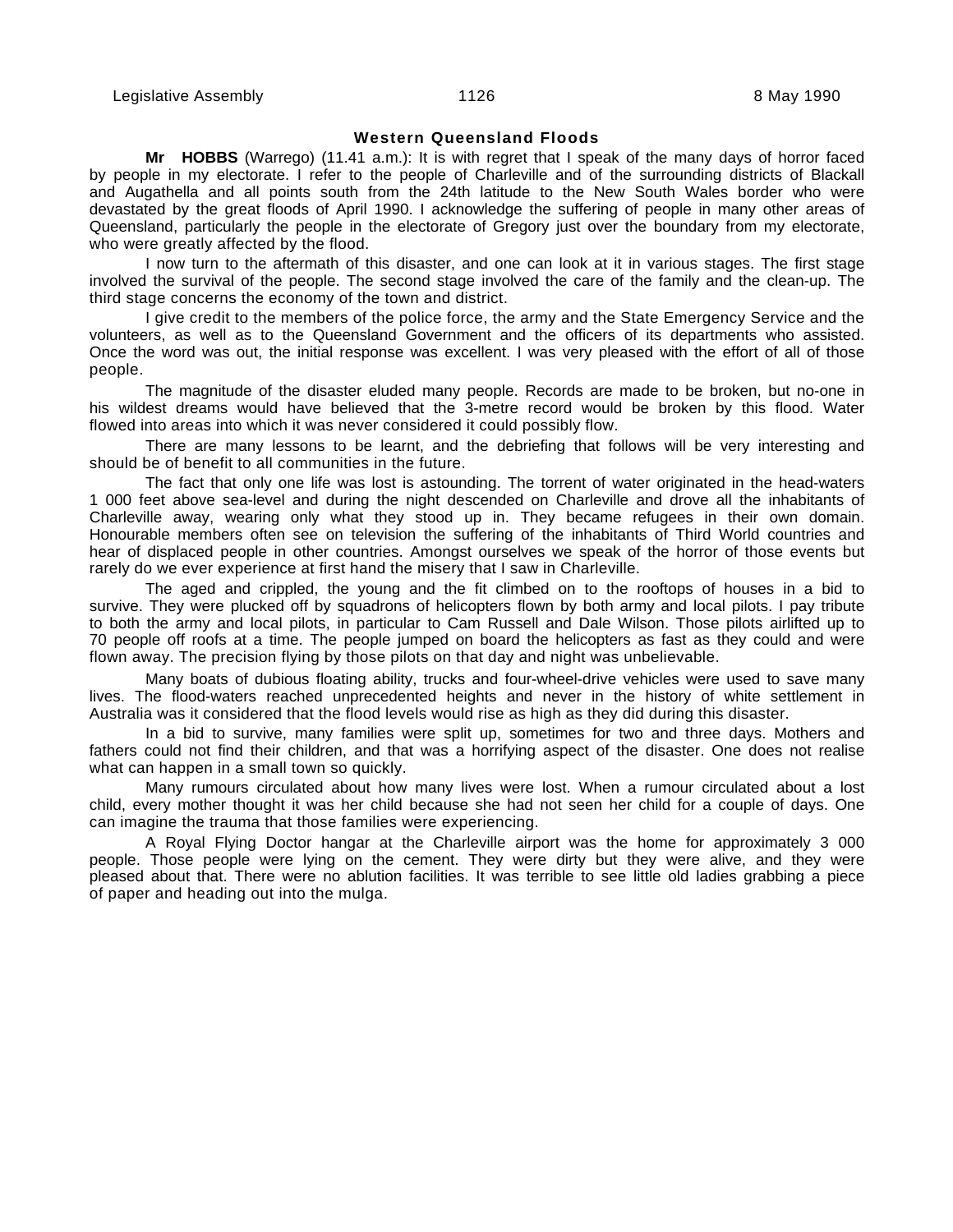That is the way it was. That is what happens in Third World countries. There were no cooking facilities, not even a barbecue. People could not even find a bucket to boil water. Initially, all efforts were concentrated on survival. Once that stage was reached, the second stage involving the care of the family and the cleanup came into play.

A problem not often realised by many people concerned pets such as dogs, cats and even kangaroos, which are so dearly loved. They created a problem and had to be looked after. Eventually it was solved when a local vet gave assistance.

I commend both the Australian army and particularly the Salvation Army which eventually took over the role of feeding the people. It was two days before they were fed properly but, once the army and the Salvation Army moved in, they did a great job. I had to keep reminding myself that I was still in Australia. Only people who were there could understand what the locals went through.

Communications in an area half the size of Victoria were completely knocked out. This made me wonder what would happen if Australia were attacked by a foreign nation. Certainly urgent discussions need to be held with Telecom concerning a good deal of its equipment.

Air travel was the only real method of transport. I was very fortunate in having my own aeroplane and being able to help evacuate people and do some surveillance work.

The clean-up is progressing well. The immediate response by local councils, fire brigades and graziers was fantastic. Fire brigades from as far away as the South Coast and councils from all over Queensland gave a tremendous response. The fire brigade plants were used to hose out houses. I pay a tribute to all of those people who worked for several days; in fact, some are still working.

The two-way network and the ABC at Longreach were the only means of communication. They gave constant reports to inform people what was going on. Those who were lucky enough to have a radio that worked were able to get that information.

The families and the needy have been cared for. Trainloads of clothing and furniture are arriving. I thank all of those who coordinated the effort and those who made donations.

The lifting of the means test to provide funds to enable people to start again was welcome. The guidelines were somewhat vague and something had to be done. I appreciate the Government's moving so swiftly in this regard. There are, of course, some people who are abusing the system. Some shearing contractors cannot find single men; they have picked up their money and run. They certainly have not turned up for work. People who had rented houses have moved out. The landlords cannot find them. Unfortunately, landlords are getting no assistance at this stage. Certainly accommodation will be of great importance in the town before much longer.

The recovery of the town and its economy are the most important matters at present. Coordination and cooperation are essential. People are pouring into my office every day of the week, including the weekend. I have had to put on extra staff to handle the workload. There needs to be a good, close working relationship between myself, the Government and the people. They come to see me all the time with their problems and I cannot turn them away. Later on, I will be talking with the Premier about a closer working relationship between the Government and the local member. It is not really sensible for a Minister to go to the area unless the people know he is there. The people of the area need assistance and I am prepared to work with the Government to make sure that they get the best available help.

Two things are necessary. The first is the will of the people, and only the people can provide that; and the second is incentive, and only the Government can provide that. The people out there are now suffering the second stage of depression. They are becoming very agitated and very angry. Possibly that is normal after such a disaster. There is no point in pouring millions of dollars into restoring homes and replacing the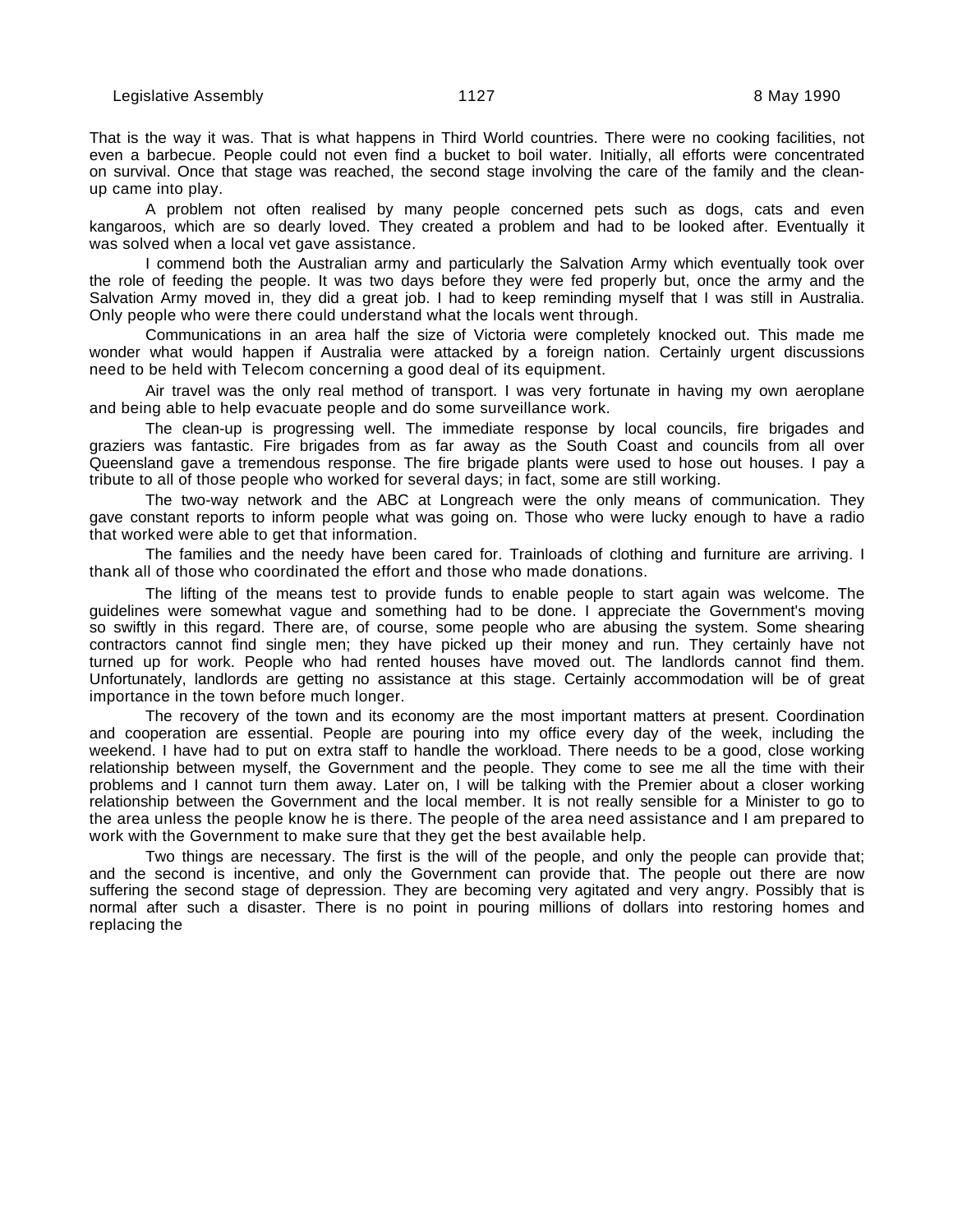personal possessions of the Charleville citizens without making a determined effort to restore businesses and ensure their future viability. Charleville is not a retirement village but it may as well be if the businesspeople are not given some sort of an aid package. This flood devastated 159 out of 160 business houses in Charleville and another 50 businesses that operated from private homes.

Time expired.

#### **Western Queensland Floods; National Disaster Fund**

**Mr McGRADY** (Mount Isa) (11.50 a.m.): I rise to endorse the remarks of other honourable members, particularly the honourable member for Warrego, who preceded me in this debate. It has been very pleasing to see how the members of this Parliament can speak with one voice when our colleagues in other parts of the State suffer such a tragic loss.

I place on record my thanks to the Premier, the Minister for Police and Emergency Services, the Minister for Primary Industries and other honourable members who acted so quickly to assess the situation in Charleville and the other remote communities, and to take the action which certainly helped the people devastated by the floods.

I commend the Premier on the way in which he moved into the area to see for himself the tragic loss suffered by so many people and then take the action necessary to provide relief to those communities. We cannot ignore the work done by the individuals in some of the community groups in those remote, outback places, and the task they performed in passing information to people all round the State. I publicly pay tribute to the volunteers who manned the telephones and answered the thousands of inquiries from people wanting to know how their families and friends were doing.

The Mayor of Mount Isa, the local Federal member and I set up a local appeal. Within two days, we received over 10 000 items of quality clothing as well as offers of physical help and financial assistance.

I also acknowledge the generosity of MIM Holdings for its donation of \$100,000 and the generosity of the trade unionists in Mount Isa who organised a payroll deduction scheme which will assist those people who have lost everything. I place on record my thanks to the ladies of the Red Cross Society and to Mr John Seacombe of the Australian Workers Union who worked long and hard in sorting and packaging those 10 000 items of clothing. I place on record my thanks to Mr Ron McLean and the officers of his Department of Administrative Services for the provision of the vehicle which stood by ready to take those items of clothing to those places which so desperately needed them.

Today, members of this House have been discussing relief for those centres. People must start to discuss some form of reconstruction for towns such as Charleville which have suffered so much. In recent times a number of natural tragedies have occurred. If honourable members were to exercise their minds, they could recall the recent earthquake in Newcastle and the floods here in Queensland. People are sympathetic at the time when these disasters are making headlines, but they soon tend to forget what has happened and move on.

In the past I have suggested—and today I again suggest—that it is time that Commonwealth, State and Territory Governments gave serious consideration to the setting up of a national disaster fund that could be financed by a levy on all taxpayers in this country. The fund could be administered by one representative from each of the States and Territories and from the Commonwealth. The people I have in mind to administer this fund would be the Clem Joneses of this world; people who are divorced from practical politics, but who have a record of being able to get results. I hope that today and in the weeks ahead members of this House will give due consideration to such a proposition. Members of this House have been discussing relief, which is fine, but this plan would in fact guarantee the restructuring of those communities.

The Charlevilles of this world are vital to Queensland's development not only because they provide administration centres for grazing communities but also because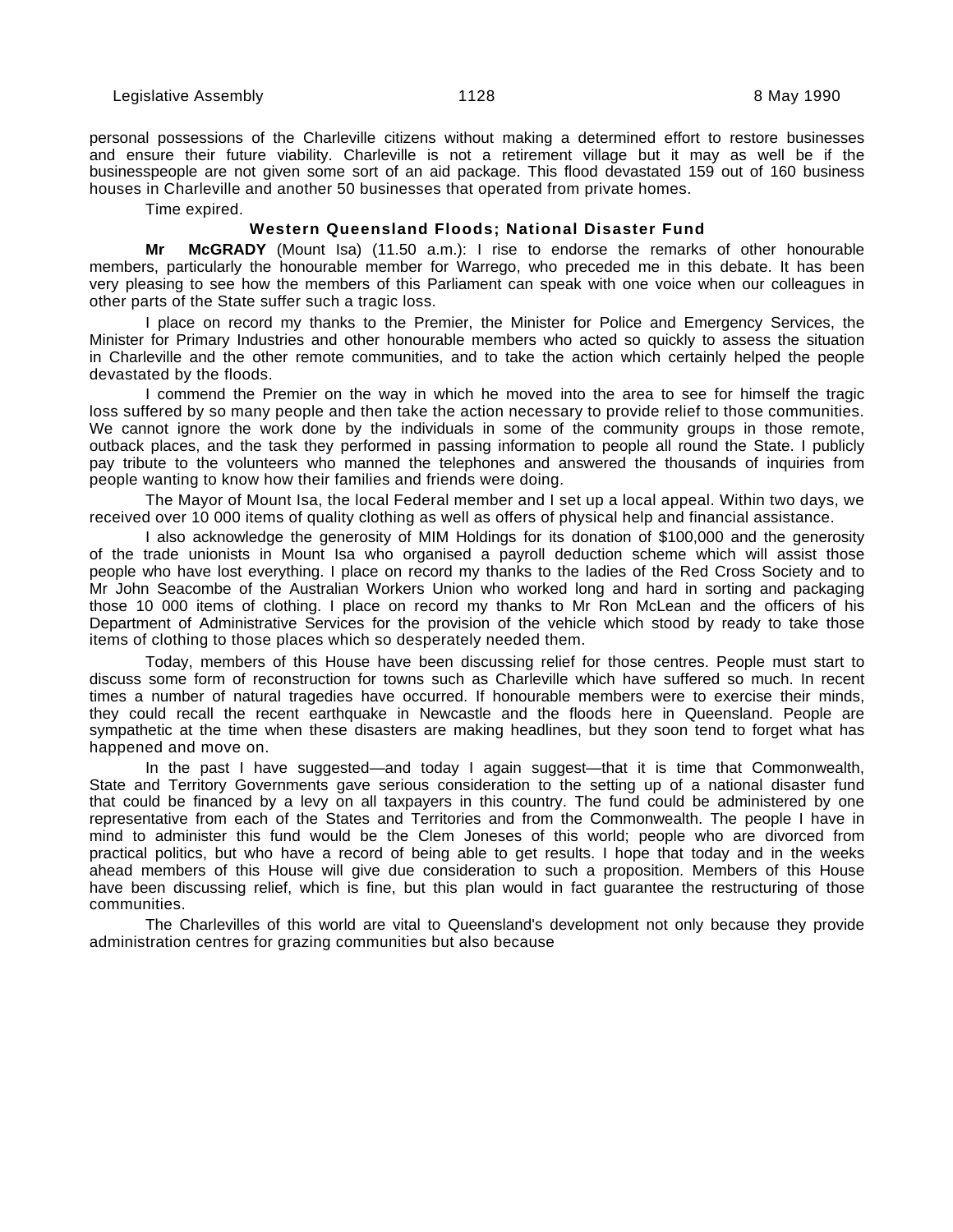they assist the tourist industry. People travelling around Queensland need to stop in towns such as Charleville to secure accommodation, food and petrol. I urge the Premier of Queensland to take this proposal to the next Premiers Conference to try to secure universal support for it. I know that many arrangements already exist between the Commonwealth and the State, and I compliment the Acting Prime Minister, Mr Paul Keating, for the way in which he visited Charleville and other towns, assessed the position and then promised support from the Commonwealth Government.

Today I wish to stress that whenever public appeals are conducted, either at local, State or Federal level, the same generous people always come forward and make contributions, whether they be physical or financial contributions. This levy, which would be similar to the Medicare levy, would ensure that every taxpayer in the community would make a contribution to the restructuring of these communities. I urge members of this Parliament to commence a public debate in their local communities about the merits or otherwise of this proposition. Forgetting politics, Queensland—in particular, the remote parts of this State—has so much to gain from the imposition of such a levy and the establishment of such a fund. If honourable members cast their minds back to the 1974 floods in Brisbane, they will realise that they and everyone else in the State are likely to be affected by a natural disaster, whether it be a flood, famine or earthquake. This scheme would greatly help the people of our State.

Today we must forget our political differences and continue this debate about how best we can serve the people in the isolated parts of this great State. When this public debate commences, this proposition will receive widespread support throughout the community.

# **Licensing of Key-cutting**

**Mr PREST** (Port Curtis) (11.59 a.m.): Some years ago in this House I urged people who were buying houses to change the locks on the doors of the houses because they did not know how many people possessed keys to those houses. Because of the number of break and enters that are occurring throughout this State, I make that appeal again.

For example, on the Gold Coast a person renting a unit or house can go to any number of places and have a key cut for that property. A large number of people could have keys to that property. It is possible for a person, whilst inside the unit or house, to make it secure by installing a chain or barrel bolt inside the door. Once that person leaves the unit and locks the door with the key, many other people could have a key to the property and could enter it. It becomes an open house for any crooks or other people who intend to commit a robbery.

The Government of the day should look at ways and means of licensing or controlling the cutting of keys, in relation not only to units and houses, but also to motor vehicles. Today it is far too easy to have keys cut.

**Mr DEPUTY SPEAKER** (Mr Campbell): Order! The time allotted for the debate on Matters of Public Interest has now expired.

#### At 12 noon,

In accordance with the Sessional Order, the House proceeded with the debate on the Address in Reply.

# **ADDRESS IN REPLY**

# **Eighth Allotted Day**

Debate resumed from 27 March (see p. 751) on Mr McGrady's motion for the adoption of the Address in Reply, to which Mr Cooper had moved an amendment.

**Mr DEPUTY SPEAKER** (Mr Campbell): Order! I call the member for Mansfield and remind other honourable members that this is her maiden speech. I ask that it be heard in silence.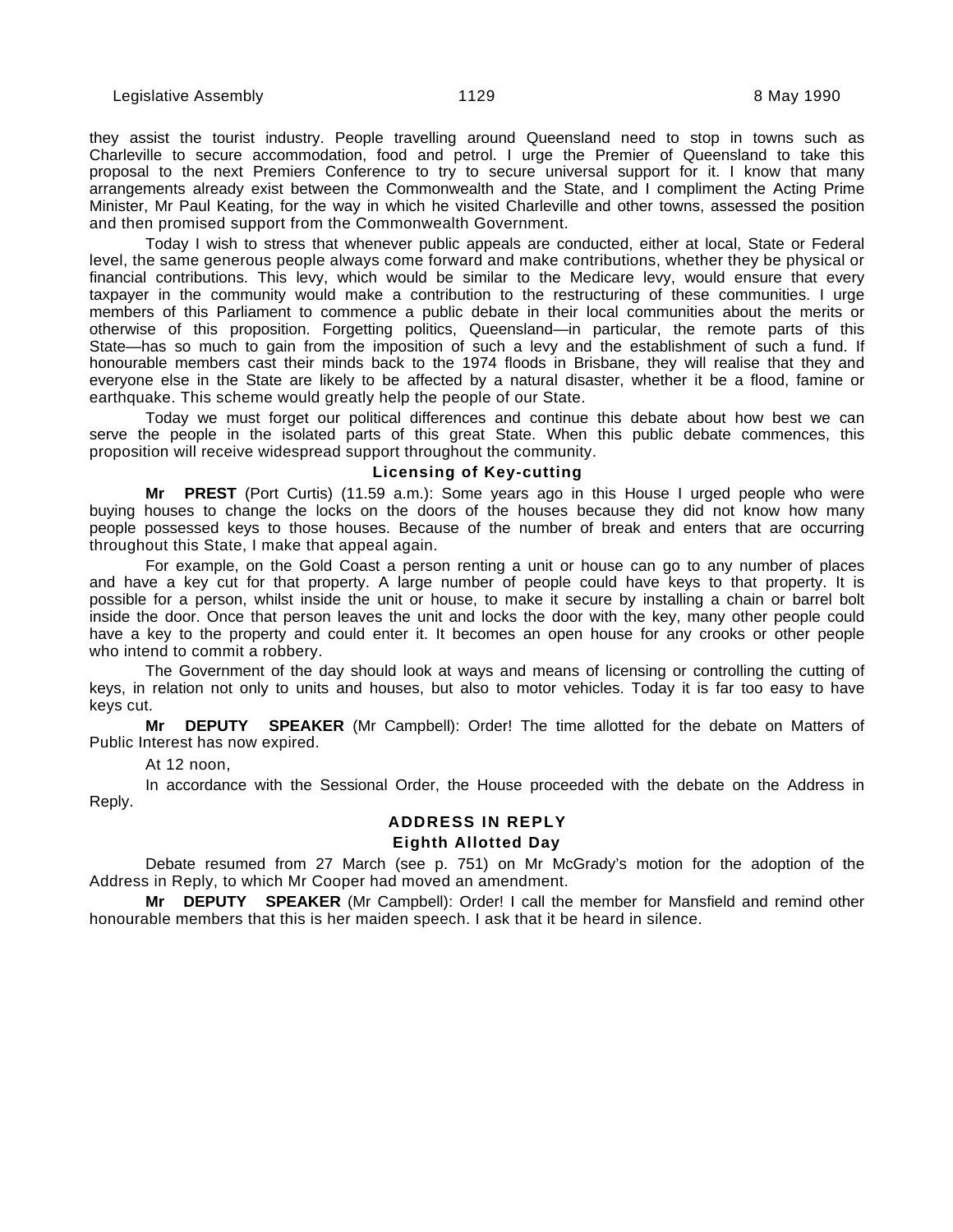**Ms POWER** (Mansfield) (12 noon): Mr Deputy Speaker, on behalf of the Mansfield electorate, I offer you our sincere congratulations on your appointment as Chairman of Committees of this Parliament. Please convey to Mr Speaker my congratulations on his election. Having been borne in Greece—the home of democracy—he is an appropriate person to hold that high office at a time when democracy is being restored in this State. I know that he will strive to conduct the affairs of this House in a dignified and sensitive manner.

Today it is with much pleasure and pride that I stand in this Parliament as the elected representative for Mansfield. I wish to convey my thanks to the people of Mansfield for their support. I will do all in my power to be both responsive to their needs and to represent their interests, not only in this Chamber but also in the wider community.

The electorate of Mansfield was created in the 1971 redistribution and has been represented by male members of the National Party, Bill Kaus and Craig Sherrin, who were both well respected in the electorate. I trust that my contributions to the electorate and to the State will also earn the respect of the people of Mansfield. My electorate is located in the outer south-eastern metropolitan area of Brisbane and includes the suburbs of Mansfield, Wishart, Eight Mile Plains, Mackenzie and parts of Belmont, McGregor, Mount Gravatt, Upper Mount Gravatt and Rochedale. The electorate of Mansfield covers an area of approximately 70 square kilmoetres and has a population of approximately 33 000, with 21 500 registered voters living in 8 500 residences. Mansfield is characterised by its diversity: that is, densely populated housing areas and sprawling acreages; residences that include caravans, units and individual homes; and an abundance of small farming and light industrial sectors. It also contains a large population of youth and the elderly and a multicultural population, including a high proportion of Chinese, Indians and Creeks. Diversity makes Mansfield, in common with Queensland, great. Unlike the previous Government, which chose to either ignore or belittle those with differences, the policies of the Labor Government are designed to recognise and appreciate these differences.

Mr Deputy Speaker, when one reaches milestones in one's life, it is always useful to pause and reflect before proceeding. For me, in common with many of my colleagues in this Chamber, 2 December was a milestone. Since the election, I have reflected on who I am, where I am going and why I am here. Having spent 32 years of my life in the Queensland education system under, firstly, the coalition and, subsequently, the National Party Government, I am sure it would not be surprising to find that education is a key issue of mine. I am proud to be a member of a Government that rates education as its number one priority. I believe that it is through education that all Queenslanders will reach their full potential, learn to appreciate each other's differences and recognise each other's worth.

This Golvernment's education blueprint is a comprehensive schools' policy which recognises that the injection of funds will improve the delivery of education in this State. It has also identified the need to change the structures that had previously accompanied the delivery process. There is a desperate need to analyse these structures and systematically begin to redress the inefficiencies of the past. This process should be undertaken through consultation with the major education stake-holders, namely, teachers, administrators, unions, and, where applicable, students.

Mr Deputy Speaker, I would run out of time if I were to highlight all the areas of concern that need reform, so I will touch on some major areas only. The debate regarding teacher-training is an ongoing one. The need for three-year and four-year courses; the amount of time in schools, which is known as the practicum; the relationship between schools and the training institutions; and the balance between theory and practice need to be addressed in the context of education and society's needs, rather than being determined purely on economic grounds.

The solutions will not be easy but, as the major agent in the delivery of education, the State must enter this arena to ensure that the training provided to graduates is of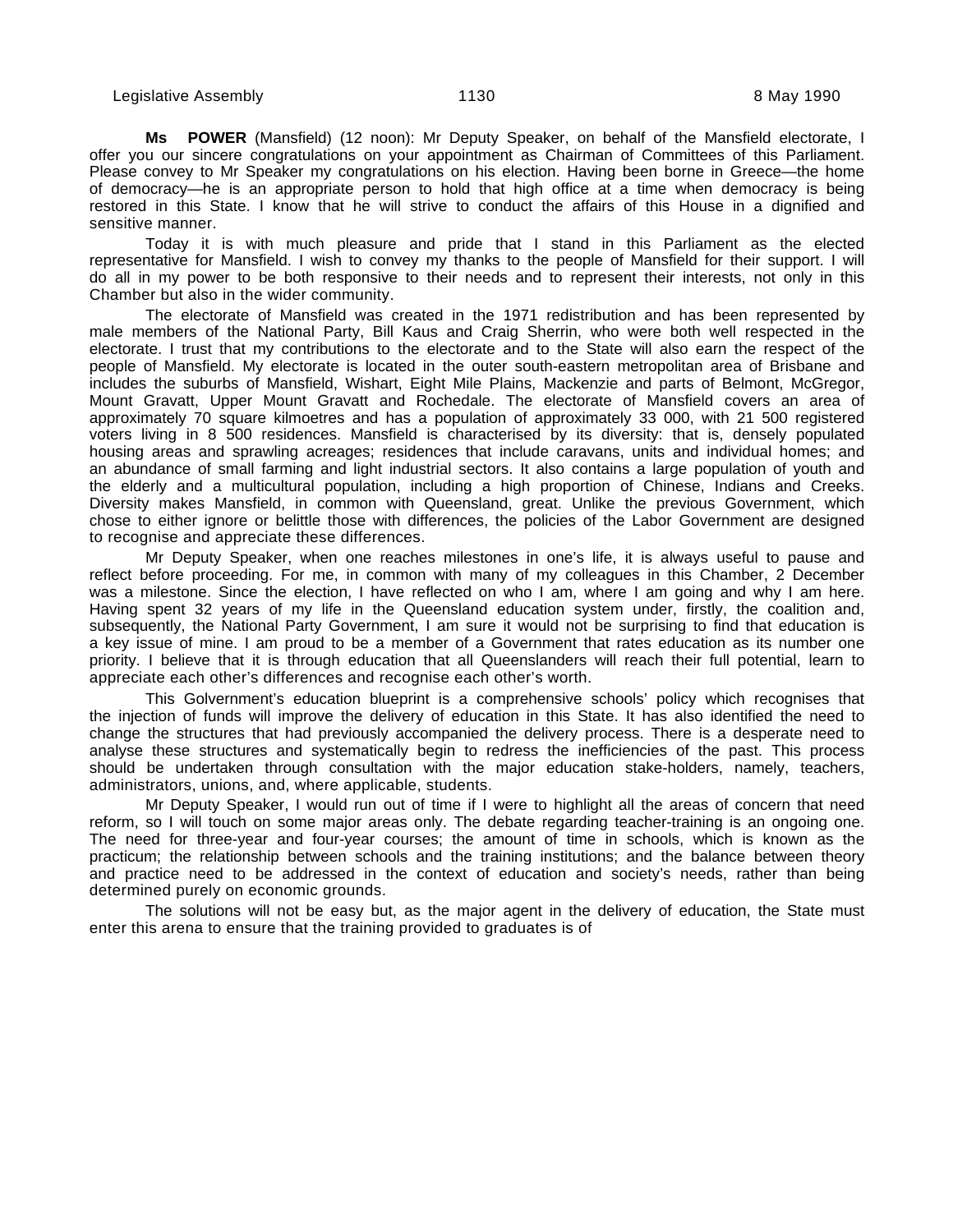sufficient quality to enable them to meet the challenges that lie ahead. Implementation of the P-10 curriculum throughout Queensland has not been successful. Through its department, the previous Government failed to establish the collaborative structures in head office, regional offices and in schools to adequately oversee and monitor the implementation. As the chairperson of the Queensland Teachers Union's inservice committee, in 1987 I monitored the maths inservice trial. Even though most teachers and administrators were critical of that inservice delivery, it has continued with very little change. The Labor Government was elected on its platform for change. I believe that changes in the delivery of inservice will be achieved through consultation with the stake-holders.

If changes are to be effected, it would be remiss of me not to consider areas of curriculum that need to be highlighted. Today I will not elaborate on these areas, but simply raise them as studies that need to be included if total education is to be realised. I mention courses in human relationships, peace studies, the history of the labour movement and trade unions, environmental awareness, studies in the mechanics of Government and Parliament, recognition of women's role in history and society, and the heritage of the Aboriginal and Torres Strait Islanders' culture. These need not be—nor should they be—taught as separate subjects, but rather should be integrated into existing areas.

The incentive transfer scheme has been on the agenda of the Queensland Teachers Union for nearly two decades. The announcement by the Minister for Education, Paul Braddy, of the establishment of a committee to implement such a scheme is welcomed by teachers, parents and students, especially in rural areas. The implementation of a transfer scheme that encourages teachers to stay longer in less favourable locations and encourages more experienced teachers to be transferred to those locations will improve the quality of education throughout the State.

By improving the status of teachers, the award restructuring that is presently taking place throughout Australia will do much to enhance the quality of education. This process needs to be an ongoing exercise that encompasses constant monitoring and reviewing to ensure that the value of teaching and viable career paths for teachers are maintained.

Mainstreaming—that is, integrating children who have disabilities into regular scools—is becoming an educational nightmare. While the theory behind mainstreaming is commendable, failure by the previous Government to adequately fund and monitor the process has taken its toll on teachers, parents and students. Labor's commitment to increase funding and appoint additional staff in that area will be welcomed by the schools not only in my electorate but also throughout the State.

Prior to the election, I was employed as a music-teacher in a primary school. The role of a specialist is both rewarding and demanding. In the last few years, the need for specialists in primary schools has grown considerably. The previous Government failed to address that problem, expecting specialists to service two or more schools and to teach in staff rooms and/or withdrawal rooms. Labor's commitment to providing adequate funds and additional staff will be well received by specialists and will ensure the improved delivery of specialist programs.

Last year, the previous Minister for Education visited an overcrowded school in the Brisbane south region. When questioned by a parent as to why her child was being taught in a withdrawal room and why music lessons were being conducted in the staff room, he replied, "That's the price you pay for living in a high-growth area." Such a statement provided cold comfort for parents and teachers alike. That clearly demonstrates the National Party Government's and, before it, the coalition's dismal failure to acquire adequate data on population projections. It has often been the role of the school principal to collect that data. As principals have neither the time nor the expertise to do justice to such an onerous task, that is quite inappropriate. Skilled statisticians need to be employed to ensure that correct information is gathered and interpreted accurately.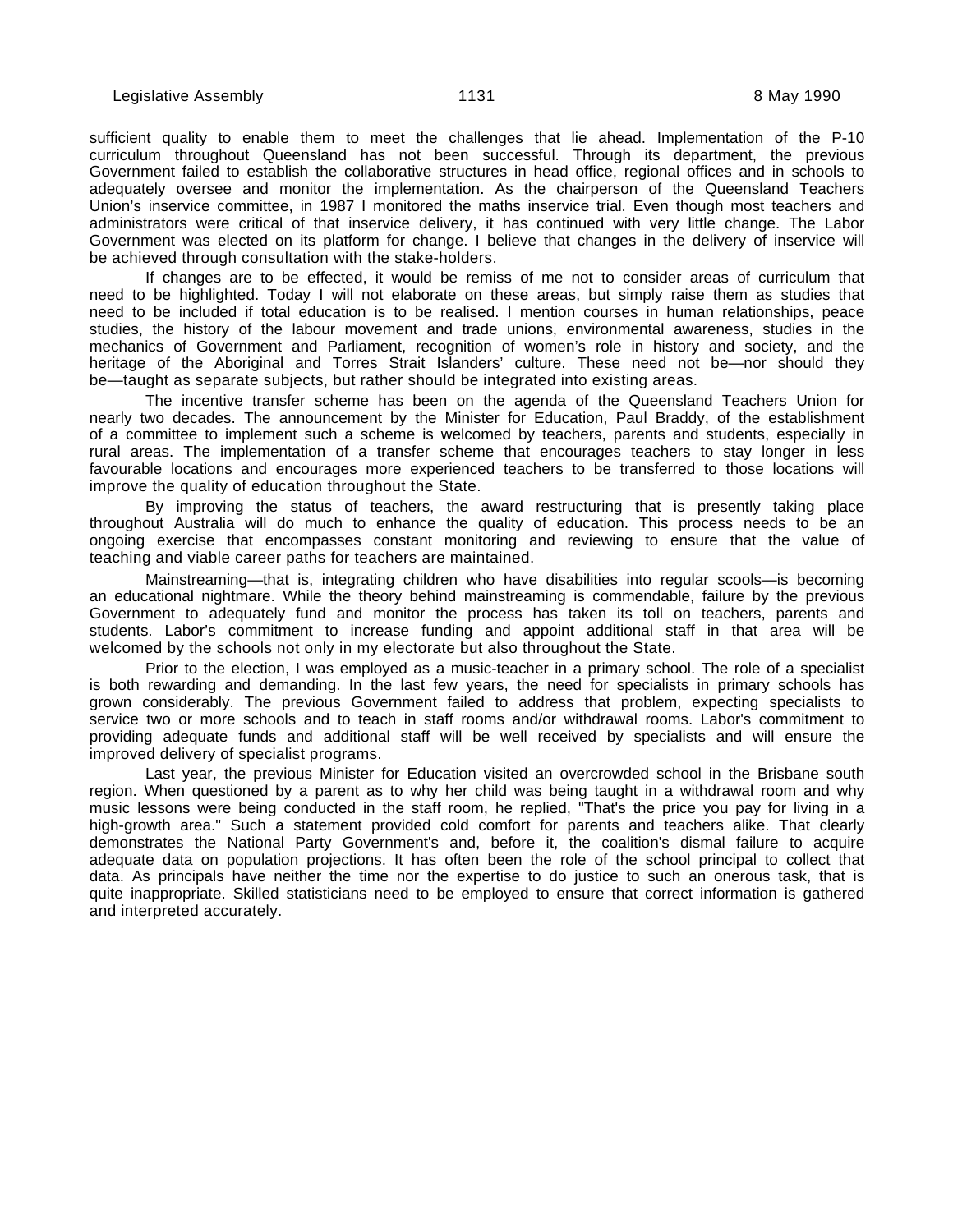The Labor Government has already demonstrated its commitment to the employment of suitable and skilled personnel. In education, that will enable funding to be allocated to capital works programs, staffing and community initiatives based on needs, not as pork-barrelling exercises for re-election purposes, nor as a bandaid measure to solve the problems of poor planning. Because the contributions made by parents and citizens associations have often hidden the previous Government's shortcomings, the costs of that poor planning have not always been apparent. For many years, I have worked closely with those groups and have the utmost respect for their tireless efforts. I place on record my thanks to the voluntary work performed by parents in schools, in the class room, in the tuckshop, on sports days, at swimming clubs, at fetes, at school concerts--the list is endless. Education has been made richer by the sharing that has taken place. Under a Labor Government, that sharing will be strengthened.

The lack of non-contact time for non-secondary teachers must also be addressed. The complexities and demands of teaching are not restricted to secondary education. All teachers need time during the school day when they are not responsible for classes. In that time, they can conduct interviews, assess and prepare resources, participate in local in-service and liaise with other teachers at their school or elsewhere. Those are but a few of the alternatives that need to be considered. Those experiences will enhance the work in the class room.

In the early childhood area, much discussion has taken place with regard to the appropriate time for formal education to begin. Whichever direction education heads in, the importance of the pre-school years cannot be denied. The announcement by the Minister for Education, Mr Braddy, of more places in Queensland is welcomed in my electorate, where there are still schools without any pre-school facilities, and those that have facilities are full, with long waiting lists.

My preference is for less formal schooling to continue until children are at least seven years old. Research has shown that children acquire the skills of literacy and numeracy readily at that age. Although formalised learning may not be attempted, the readiness program should be comprehensive and creative. Assessment of the acquisition of skills must be a necessary component of the readiness program. Through a wide range of experiences—physical activity, sand play, cooking, jigsaws and so on—children would develop the fine and gross motor skills, the inquiring and creative mind and the desire for learning that they will need in the technical world of the twenty-first century.

Care for children is an issue for the whole community. Despite the National Party's rhetoric about support for the family, its policies have required low and middle-income families to combine work and caring for children without adequate community support. That reflects its assumption that there is only one type of family and that looking after children is a woman's job done in the home for little or no pay. Fortunately, with the election of the Labor Government, child-care needs will be addressed in a comprehensive way. It is important that Governments provide a variety of care options that will give parents the flexibility to manage work and family responsibilities. Those options should include day care, both centre-based and/or family day care; occasional care; respite care; before and after-school care; vacation care; and workplace care.

The Labor Government's policy is based on four major principles: access, affordability, choice and quality. Firstly, increasing the number of places in cooperation with the Federal Government will allow better access to better public child-care. The Government will then improve the contributions to operating costs and continue to monitor programs to ensure the affordability of good child-care. Choice will be given through the variety of care offered and through the monitoring of costs.

The quality of all forms of child-care must, and will be, the major consideration. That can only be achieved through consultation with all those involved. In that way, regulations covering child-care services will insist upon adequate building standards, training of staff and appropriate coverage for different forms of care. As well as that, staffing levels in the relevant department must be adequate to monitor the regulations. Award restructuring presently being pursued by child-care workers must be supported.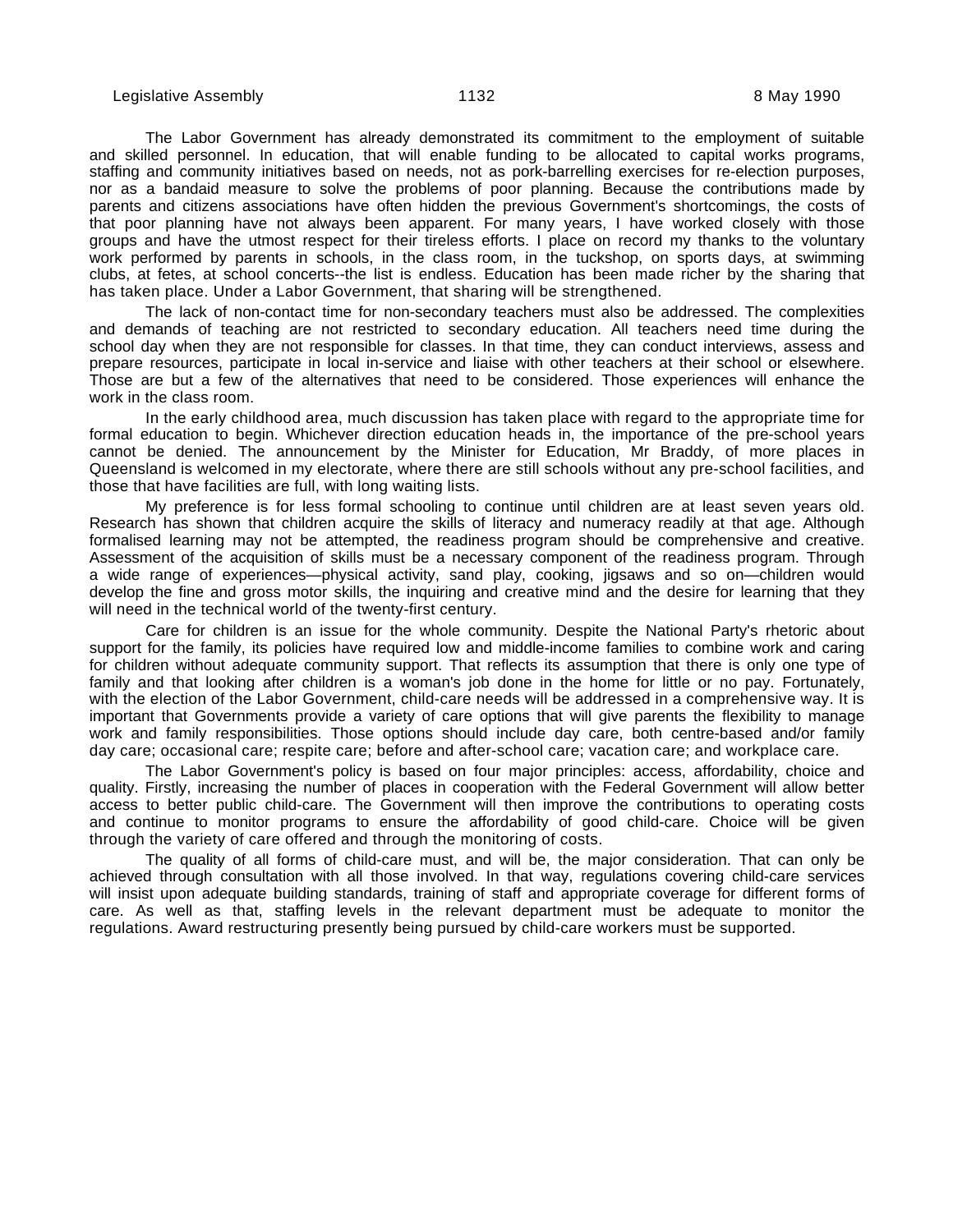When the work of child-carers is recognised, valued and suitably renumerated, the quality of child-care will improve as a result of the workers' improved satisfaction and self-worth.

Good quality, affordable child-care is an essential element of any plan to increase choices for women. That is an economically sound principle that I commend to those who cannot accept the social or political arguments. Provision of child-care improves the opportunities for women to enter or return to the workplace. Because the skills and experience of many women will not be wasted, that has benefits for the whole economy.

Just as the issue of child-care is important, so too is public housing. In our schools we teach that shelter is a basic need for any family or individual. The family platforms of the previous Government appear very shallow on an examination of its record in providing housing for Queensland families. The growing concern, not only in Mansfield but also throughout Queensland and Australia, is the appalling number of citizens who are homeless or in desperate need of accommodation. High interest rates are not the main reason for the inability of Queenslanders to own their own home. The primary cause of the deplorable statistics that I will quote shortly has been the failure by the National Party to adequately plan and provide for public housing throughout the State.

Two major concerns have been raised with me, both prior to and after my election to this Parliament. The first concern is in regard to the way in which Housing Commission residents are clustered into certain areas or regions. This type of development restricts the choice of potential residents because it effectively inhibits people from seeking accommodation in areas in which they are not isolated from their work and their families. Similarly, a stigma has often been associated with Housing Commission developments, thereby having an adverse psychological effect on the people who reside in them. People making application to the Housing Commission should be given a wider range of choice with regard to the locations in which they wish to be placed and, where possible, provision should be made for such locations to be within the vicinity of their place of work, family and friends.

The second concern that was raised with me was the lack of diversity in the types of accommodation offered by such an institution. A number of groups are in desperate need of accommodation but, because of the policies of previous Governments, they have been unable to seek and gain assistance from the Housing Commission. Therefore, the overall objective of this Labor Government is to raise Queensland's spending on housing programs to at least the national average. This will ensure that Queenslanders are receiving comparable levels of funding and obtaining the same level of housing services as their fellow Australians. To achieve this objective, a range of policy solutions are needed. I am pleased to say that the Deputy Premier and Minister for Housing, Tom Burns, has wasted little time in putting some of these policies in place, including the option for pensioners to upgrade their unit accommodation, relief from high interest rates for private owners and, most importantly, the signing of an agreement with the Federal Government for increased funding for the public housing sector of Queensland.

The facts speak for themselves in Queensland, which has the lowest rate of home-ownership in Australia and the highest proportion of households in private rental accommodation. Compounding this situation is the appalling fact that Queensland also has the lowest proportion of households in the public housing sector. The figure is 2.8 per cent in Queensland, compared with the Australian average of 5.3 per cent. Queensland also has the highest proportion of households living in informal tenancies such as hostels, lodginghouses, mobile homes and caravans.

The legacy of the National Party is a public housing sector that is grossly underfunded, with housing finance markets being underdeveloped. The result has been that emergency housing is overburdened, with many of our young people, particularly students, having nowhere suitable to live. This is the shameful legacy of a party that supposedly cared for the family. I am proud to say that this Government will not be following in the footsteps of its predecessors but will be providing solutions to combat the years of neglect that the public housing sector has endured.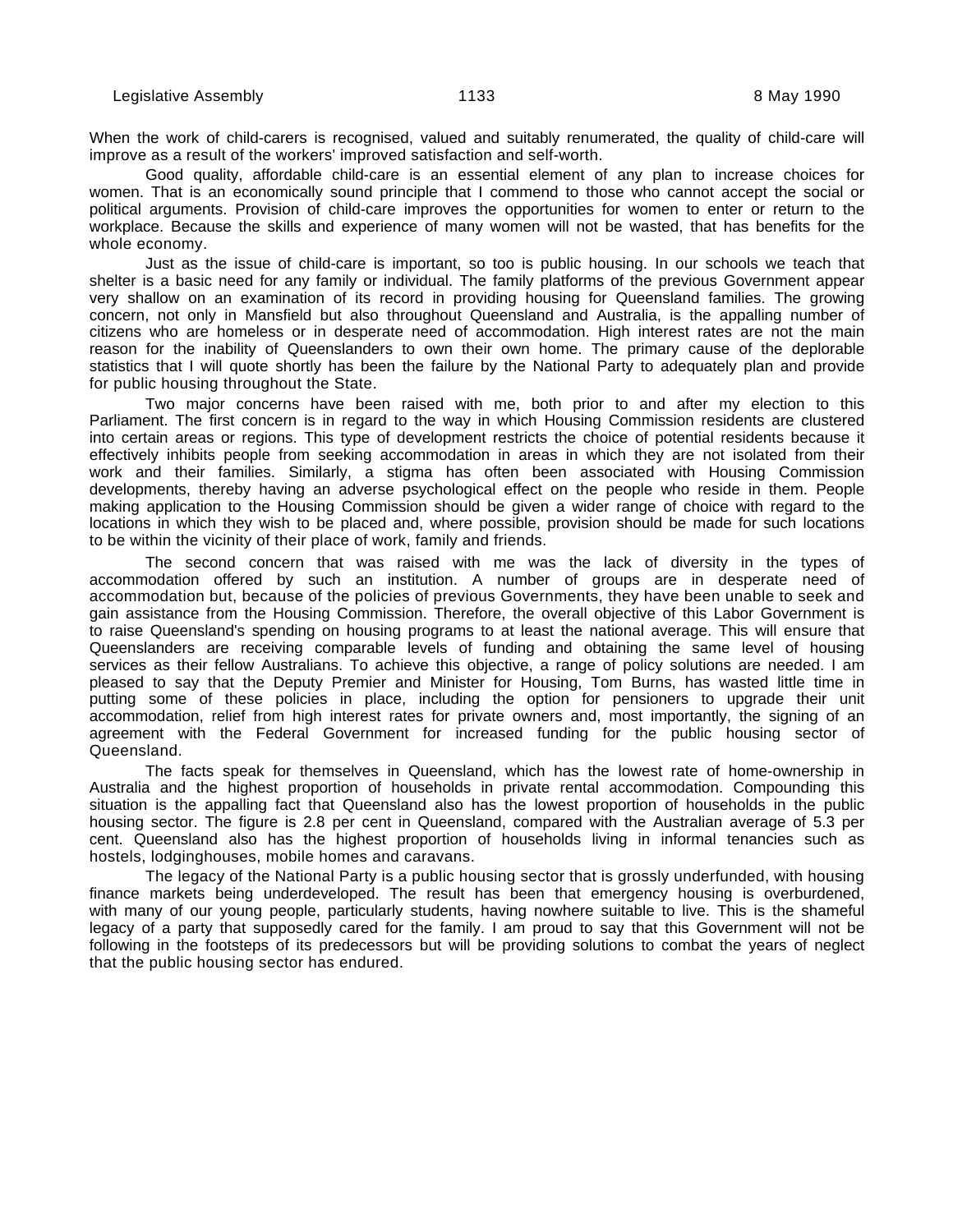During the course of the election campaign I set about making myself more aware of the needs of my future constituency. I have already outlined some of the concerns and detailed the problems of public housing. However, another issue that figured prominently was transport. The Mansfield electorate is bounded by the South East Freeway and the Gateway Arterial—without doubt two of the busiest transport routes not only within this State but also within the whole of Australia. Naturally, the traffic flow is very heavy and consistent, with the result that Mansfield suffers from the associated problems of excessive speeding and a higher volume of traffic than many other electorates.

It is clear from my campaigning that the Government should respond to these problems by being in constant communication with the electorate, that is, by consulting with residents with regard to their needs and the likely effects that Government policies will have on their life-style. Surely no residents or schoolchildren going about their normal business should be placed in a position in which, in the course of exercising their duties, their safety and lives are at risk. Unfortunately, the residents of Mansfield, particularly those who live along Newnham Road and Mount Gravatt-Capalaba Road, face this danger daily when having to negotiate the speeding traffic. Likewise, all levels of Government must show more empathy with those residents who live along major thoroughfares. Although the Main Roads Department may consider such a thoroughfare in precisely those terms, to the residents who live along these roads, it is their equivalent of a suburban street and any changes to that street impact greatly upon them. Given these circumstances, it is little wonder that they feel disenchantment and isolation when they are given inadequate notice of proposed changes to their street.

While not being the total remedy, better communication between Government departments and the community can alleviate some of the friction that has arisen in the past. It is for this reason that the residents of Mansfield welcome the recent announcement by the Minister for Transport of the South East Queensland Passenger Transport Study. This initiative is long overdue. I am particularly pleased to see words such as "economic efficiency", "environmental sensitivity", and "fairness and equity" being incorporated in the study's accompanying guidelines. Thankfully, these are not words designed to pay lipservice to residents but are words and commitments toward action.

I am proud to be a member of the new Government because it heralds the start of a new and dynamic period of Government administration in this State. What is most pleasing is the fact that I am one of the eight women who are part of the Goss Labor Government. This significant influx of talented women will change forever the type and nature of legislation that is introduced into this House. What I am, the way I am, the decisions that I make and the way that I relate to legislation will be predetermined by the fact that I am a woman who lived and survived through the whole 32 years of National Party and coalition Governments.

I am well aware of the neglect that has in the past been shown to women. The Labor Government recognises that women experience discrimination and sexism in their workplaces, in their unions and in their lives as citizens. This Government has made a commitment to eliminate those inequalities. Because women comprise more than 50 per cent of Queensland's population, it is disturbing to report that that segment of the community is rarely represented in its true proportions in the work-force or in the hierarchy. The exceptions are usually to be found in low-status, low-paid work or that which is deemed to be women's work. The practices and policies of this Government will lead to reform enabling women to no longer suffer discrimination in employment, housing or promotion or through any form of harassment.

Sexual harassment constitutes any verbal or physical conduct of a sexual nature which is unsolicited or unwelcome. Such behaviour creates an intimidating, hostile or offensive environment in which people are defined in terms of their sex or sexuality and in which their contribution and worth is denigrated or ignored. Although I acknowledge the possibility of men experiencing sexual harassment, the predominant situation has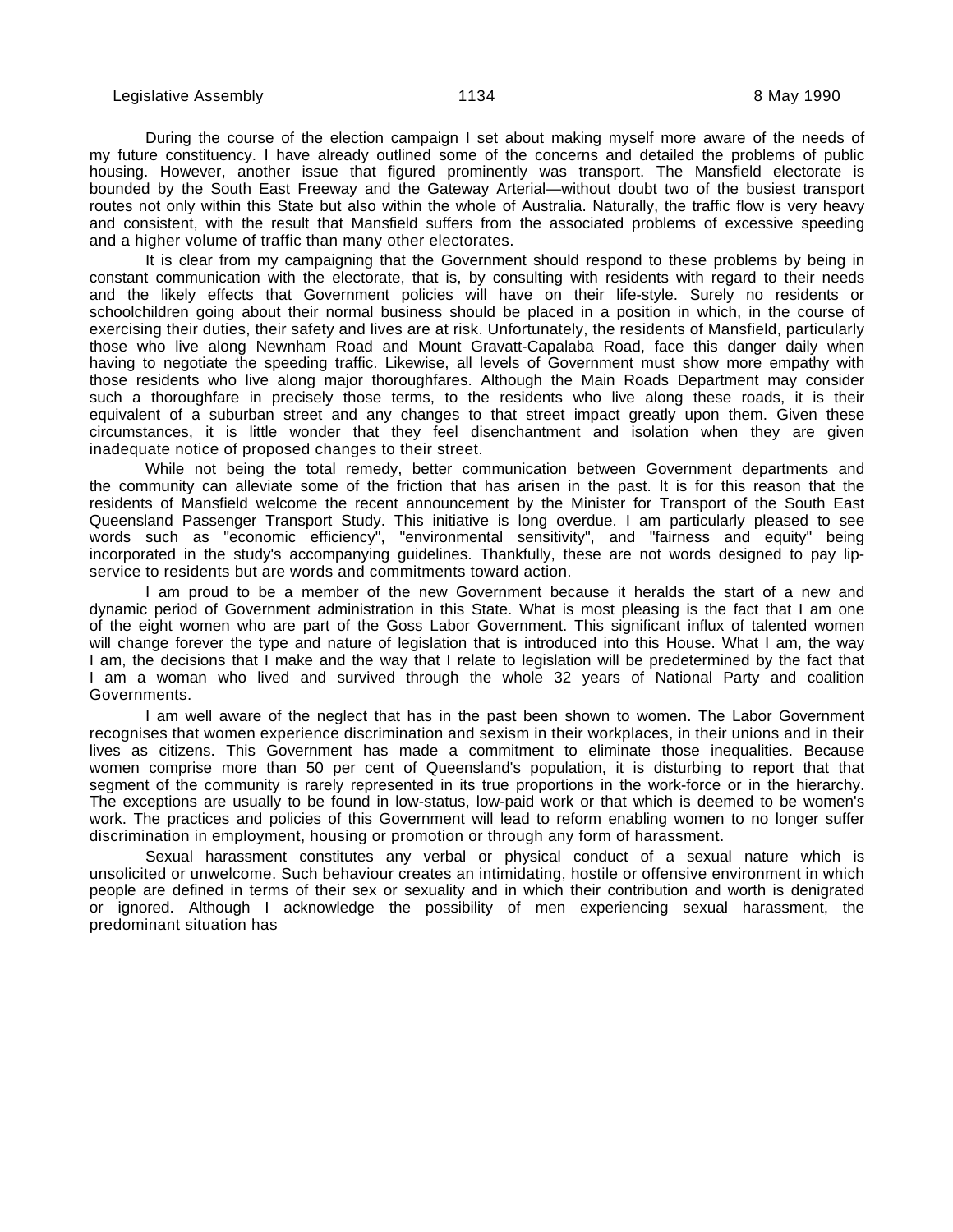the victim as a female and the harasser as a male. It is the responsibility of Government to provide an harassment-free environment to protect individual rights.

Other issues which affect the lives of women will be addressed by this Government to ensure that women can participate as equals. These issues include anti-discrimination legislation, fertility control, comprehensive child-care and recognition for child-bearing and child-rearing.

Of particular neglect has been the previous Government's attitude and response to domestic violence. The recent and well-produced report on domestic violence in Queensland revealed alarming statistics as to the nature and extent of violence that is perpetrated against women in their own homes. The results of the Domestic Violence Task Force phone-in survey of 1988 demonstrate that the reasons why women remain in violent relationships are both numerous and complex. Many women stay because of financial necessity; some stay because of their maternal responsibilities to their children; many remain because of the lack of suitable accommodation; and others are unwilling to leave because of an emotional attachment. Finally but most frightening, some women stay because of plain fear.

It is true to say that for too long women and children have been the victims of violent acts. Under this Government the chances of women falling victim to, and remaining in an environment that is conducive to, domestic violence will be greatly reduced. This Government has a program to address the problems associated with domestic violence, including the provision of well-resourced and trained police units, an advocacy service to provide direct legal assistance for victims, treatment programs for perpetrators and funding for improved counselling and support centres throughout the State. As well, this Government is committed to participating in joint Commonwealth/State programs for better support services and the integration of women's services in order to provide flexible funding to meet specific local needs and the expansion of community support services for women.

Because of the past practices of previous Governments, the past 32 years have seen minimal progress in the advancement of women's issues. Thankfully, the old Country Party ethic of keeping women in the kitchen can now be replaced with real progress and advancement. I am sure that all members would agree that this Government marks a change for the betterment of women and issues affecting them.

Another section of the community that has been the target of discrimination includes those who suffer from an intellectual disability. Because the issue of intellectual disability must take account of legal, moral and ethical points of view, it is one of the most complex matters for policy development. Unfortunately, the former Government was not supportive of persons with intellectual disabilities. The law on many of the more difficult ethical and moral issues is either silent or at best vague.

During 1989 I visited the Eight Mile Plains Special School, which caters for children aged 5 to 18 who have severe disabilities. I was impressed by the professionalism of the staff and found the visit both interesting and thought-provoking. During my visit I was confronted by two major concerns. The first deals with facilities for intellectually disabled students after they reach 18, and the second centres around the question of sterilisation for the intellectually disabled.

The first concern is the easier one to deal with, but it is not necessarily any easier to implement. For most people, turning 18 years of age opens the adult world to them. However, that is not necessarily the case for those who are disabled. Adults who are intellectually disabled are legally as free as any other adult. They are free to go where they please, when they please and with whom they please. The only exception would be if there is some guardianship order over them.

Naturally my concern lies with the lack of facilities that are available for those people once they turn 18. Through consultation with teachers and parents at schools it would and should be possible to develop a resident situation for the intellectually disabled for permanent, occasional and respite living. In this regard I recommend the publication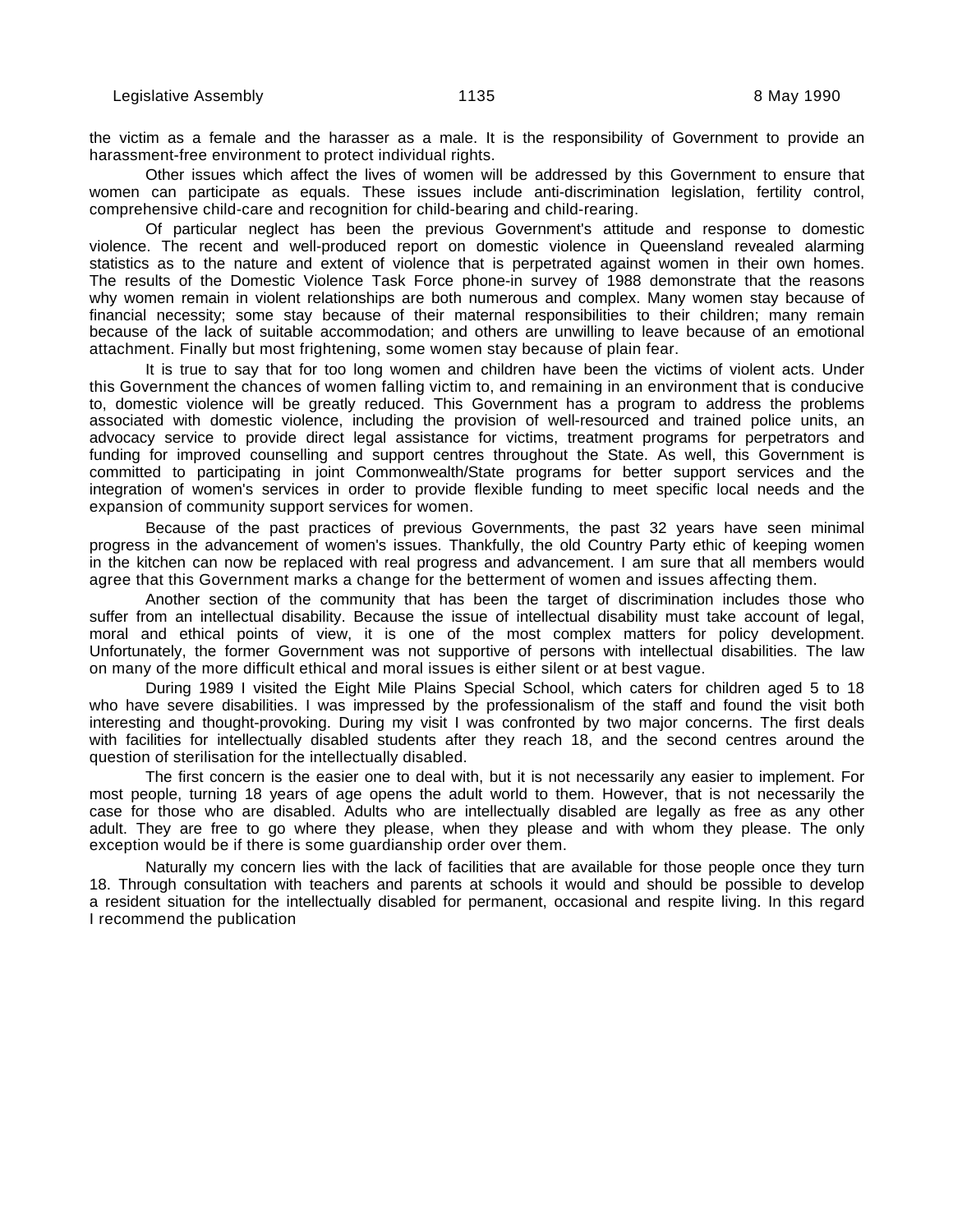Rights in Residence published by the Intellectually Disabled Rights Service in conjunction with the Redfern Legal Centre in Sydney. That paper outlines the principles to be observed when providing residences for the intellectually disabled.

It is important that the community be confronted with the problems faced by disabled persons who are living in a modern society and that solutions be found to overcome those problems. A major step would be for the enactment of laws which provide key recognition of the rights of the disabled and assist them in leading fulfilled lives.

Disability does not rule out sexual feelings, sexual needs or, usually, sexual capabilities. I am concerned by the failure of the law to recognise the special needs of people with a disability and in particular the area of sexuality. Central to all of the controversies are those concerning medical treatment of the intellectually disabled, especially in regard to sterilisation. Sterilisation as a medical procedure occupies a special position for two major reasons—the procedure is rarely life-saving or performed under emergency conditions; it is an elective procedure; and, to all intents and purposes, it is irreversible. The issue is whether the person who gives consent to sterilisation is entitled to give consent on behalf of the intellectually disabled person and, further, whether non-therapeutic sterilisation is something to which consent can be given.

I do not have the answers to these vexing questions, but I do know that the issue deserves to be raised in the wider community. The only way in which the best solution can be found is through meaningful consultation and dialogue with all those concerned, thereby ensuring that laws can be designed to address this problem in a sensitive and positive manner. In this way the needs of the intellectually disabled will be met.

I would like to conclude by stating that the Australian Labor Party offers Queenslanders a real change—a change for the better. On 2 December last year, the people made their choice and elected a Labor Government, the first in 32 years. Many people throughout the State worked tirelessly for that victory. I would like to place on record my thanks to the many families, friends and supporters who assisted in my election campaign.

Firstly, I thank my grandmother for my determination and politics; my mother for my strength and education; and my teaching colleagues in the Queensland Teachers Union for my skills and personal development.

To the Australian Labor Party, I record my thanks for its guidance and advice. In particular, I pay thanks to the work of Norma Jones, who coordinated a very successful campaign south of the Brisbane River.

To the Premier and his Ministry, I place on record my admiration for a top team effort and look forward to working with them to implement policies of reform in Queensland. Special thanks must go to Tom Burns and Anne Warner for their valuable advice and assistance throughout the campaign.

I am both honoured and humbled by the trust placed in me by the electors of Mansfield and I thank them sincerely.

To the members of the ALP in Mansfield, especially my campaign team, I acknowledge their contributions over many years and express my gratitude for their support during the campaign. My sincere thanks also go to the previous women candidates who paved the way for my election in Mansfield—Barbara Robson, Norma Jones and Nicole Stehn. To the many women's organisations, especially Labor Women, their faith in me is acknowledged and appreciated.

I thank my family for their patience and support. In particular, I thank my nephews, who have had a phantom aunt for the past 18 months, and it will probably continue.

Finally, I thank most sincerely my campaign director, the new Federal member for Moreton, Garrie Gibson, for his dedication, hard work and friendship.

**Mr RANDELL** (Mirani) (12.34 p.m.): It gives me great pleasure to speak in the Address in Reply debate. First of all, I congratulate the previous speaker for her well-thought-out address. I honestly think, though, that she must have had her tongue in her cheek when she made some of her statements about discrimination against women.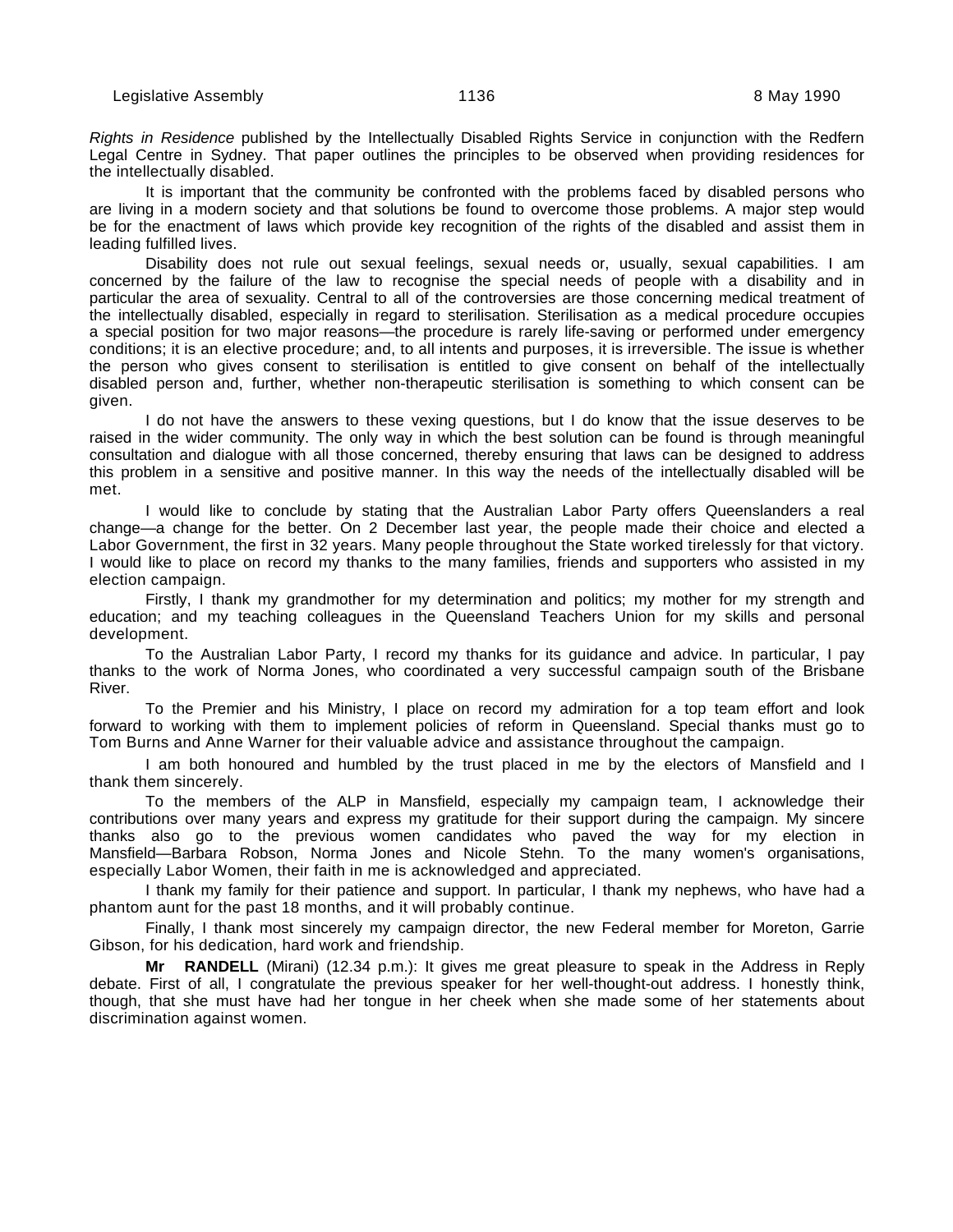**Mr Mackenroth:** Be kind.

**Mr RANDELL:** I am being kind.

**Mr Mackenroth:** You had to make a maiden speech once, too, you know.

**Mr RANDELL:** She has made her maiden speech. I have congratulated her on a speech well thought out.

**Mr Mackenroth** interjected.

**Mr RANDELL:** We have been waiting for the honourable member for 10 years and he has not made much of an impression at all, but he is smiling.

The honourable member for Mansfield spoke about Queensland under 32 years of National Party Government. What has been seen in this State is progress that has never been seen anywhere else in Australia in 32 years. It has reached the stage at which we in the Opposition can point out with pride the great progress that National Party Governments have made in this State. Queensland is the envy of the rest of Australia. It has a strong economy.

I place on record my loyalty and that of my constituents in the electorate of Mirani to Her Majesty the Queen, through the Governor. This State is very fortunate that it has someone of the calibre of His Excellency, Sir Walter Campbell, and Lady Campbell. They have the ability to communicate with everyone who meets them in a very courteous and very practical manner. Since being in office, they have travelled Queensland and made themselves available to all people irrespective of colour, creed or politics. I know they are well respected and well liked by the people of Queensland. We wish them well.

To you, Mr Deputy Speaker, I offer my congratulations on your appointment as Chairman of Committees. I have been in this place with you for a number of years now and we have learned to respect one another. I would ask you to pass on to Mr Speaker my congratulations and best wishes. From sitting in the Speaker's chair, I know what a very difficult job it can be. However, I believe that if the occupant of the chair is hard, strict and fair, he will win the respect of the House. I know that in your case, Mr Deputy Speaker, that has occurred so far. I hope that it continues.

May I also offer my congratulations to the members who were re-elected to this House and a particular welcome to the new members. I am sure that once they have their maiden speeches out of the road they will be in for a very interesting and very exciting time. I will have more to say about that later on.

I would like to place on record my thanks to the many people who ensured that I was re-elected to this House. We are all justly proud that in the face of a roll against the Government in the election—and I make no apologies for that—the Mirani electorate was held by me for the National Party. I know it is not wise to mention names, but I would like to place on record the people who assisted me, the people who I am proud to have as very close and very loyal friends. Probably on top of the list are Pat and Doreen Young, who did so much work; Mr Christie George, my electorate chairman; Mr Charlie Brownlow, the secretary; Bevan De Costa, the treasurer; the De Costa family, the Cliffe family, Mrs Farry, the Shannon family, the Whitehead family, the Truman family, the Clarke family, the women's section, Mrs Beth MacDonald, the Young Nationals and all the branch members. They all worked very hard. Once again, I sincerely thank them. If I have left anyone out, it is unintentional. To everyone who assisted me, I offer my personal thanks. Last but not least, I would like to thank my own family, who put up with me and kept the home fires burning, ensuring that things ran smoothly at home and with our business.

I offer a special word of thanks to my electorate secretary, Mrs Sandra Taylor. She is a great worker for all people in my electorate. She acts as a member when I am not available. I know that Mr Prest appreciates the work that electorate secretaries do. They do a tremendous job. I believe that this Government could look at improving their lot. They do a great job. Their security of tenure is not very good. I know that, at the end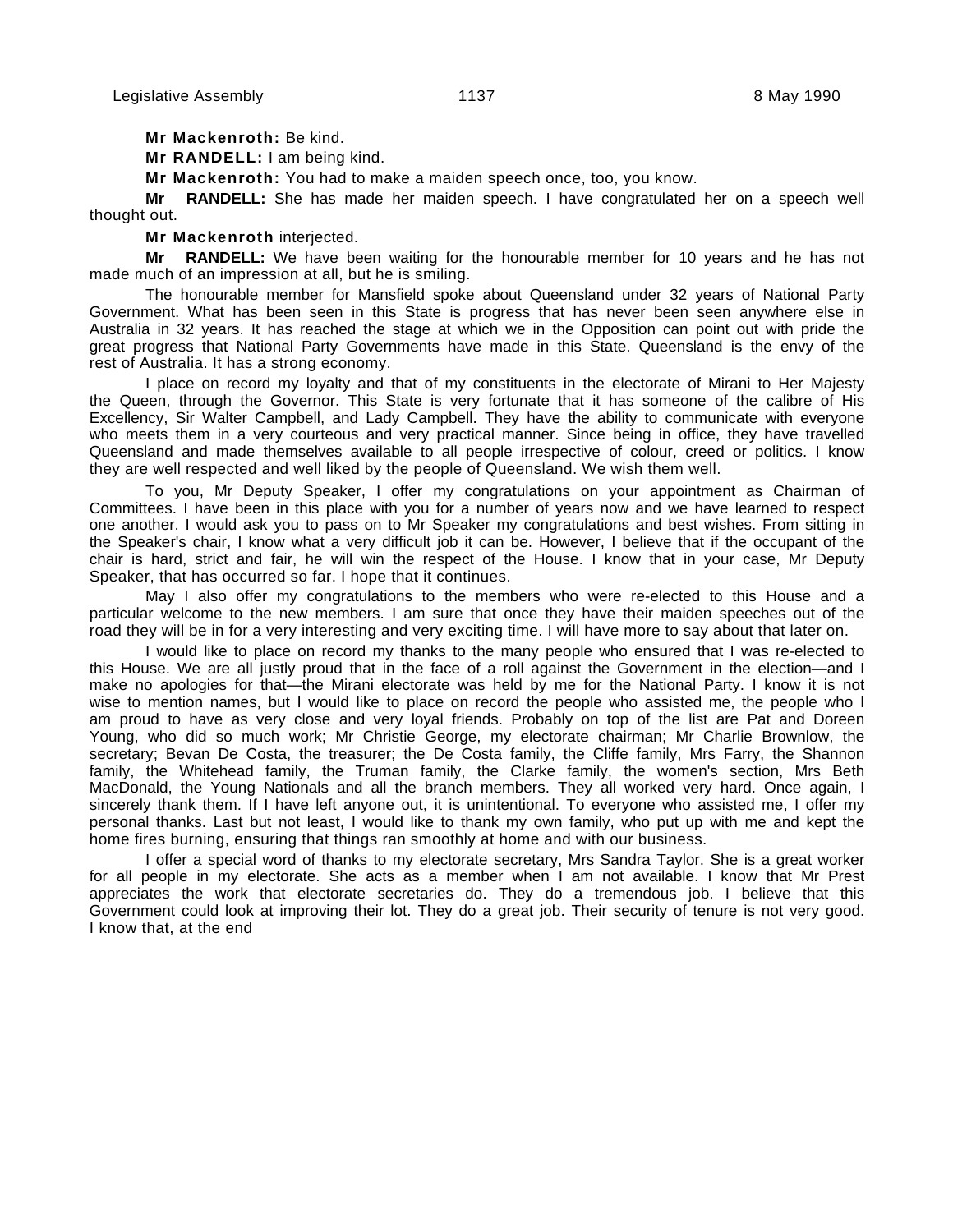of its term in Parliament, the National Party Government was looking at improving the lot of electorate secretaries. I ask every member in the House to take cognisance of the work that electorate secretaries do. I hope that their pay and conditions can be improved.

## **Mr Mackenroth:** Hear, hear!

**Mr RANDELL:** Does the Minister agree with me?

**Mr Mackenroth:** It's a pity you didn't do it when in Government.

**Mr RANDELL:** We were doing it, so I hope that this Government does not stop doing it.

**Mr Mackenroth:** You were there and you did nothing for them.

**Mr RANDELL:** Come on! The Minister has been in Government for five months but he has done nothing yet. The Government has 65 committees looking at different things.

I have fought and won four elections and I always got on very well with my opponents in the election campaigns. Those elections were always contested very strongly but very fairly. I have been friendly with my opponents and it was a case of the best man winning. I cannot say the same for the 1989 election. Some of the actions of certain people and some of the untruths told certainly were of no credit to the people concerned. It is the first time I have ever had signs smashed and defaced and had workers harassed at polling booths.

Normally in country electorates one can know one's opponent, buy him a soft drink and sit down together, but this last election was quite different. Women workers were harassed by male members of another party. That action was beyond a joke. I do hope that that will never occur again in my electorate or in any other electorate.

Today I wish to speak about a couple of issues affecting my electorate and then get on to more general matters, such as how I see the future of Queensland under a Labor Government. I can say now that it looks pretty bleak.

Many people would know that the Mirani electorate is the heart of the sugar industry in Australia. It accounts for well over 25 per cent of the total sugar production in Queensland. In the Mackay region, which includes Proserpine, during the last season in excess of one million tonnes of sugar that was worth in the vicinity of \$350 to \$400m was produced. That money flowed into the economy of the Mackay district. The sugar industry plays a major role in employment and the economy of many large and small businesses in the region and flows through to the State and Federal economy.

Townsville, Mackay, Sarina, Proserpine and many other small centres are dependent on the sugar industry. In recent years, Queensland has seen an historic move in the Pioneer Valley, where the canegrowers voted to merge six sugar-mills—Cattle Creek, Marian, North Eton, Pleystowe, Farleigh and Racecourse. The plan has been to upgrade the whole transport system and crush the cane in four upgraded mills. This has resulted in, I believe, more security to cane-growers, who have access to other mills to crush their sugarcane if one mill breaks down or its production is interrupted in any other way.

I say without doubt that the Mackay Sugar cooperative is the biggest single rural cooperative in Australia comprising 1 200 grower shareholders and over 1 000 permanent employees. It is second only to CSR in terms of sugar production in Australia. In fact, the farmers do not realise the extent and the power of their own organisation. As far as I am concerned, where they are concerned the sky is the limit.

As all people in the sugar industry know, it has just come through one of the worst economic recessions in its history in Queensland. It will only be the likes of the Mackay cooperative that will be able to withstand the downturns in markets and prices in the future and, as surely as the sun rises, they will occur again. I only hope that the dedicated work of years by men with vision to pull this whole scheme together is recognised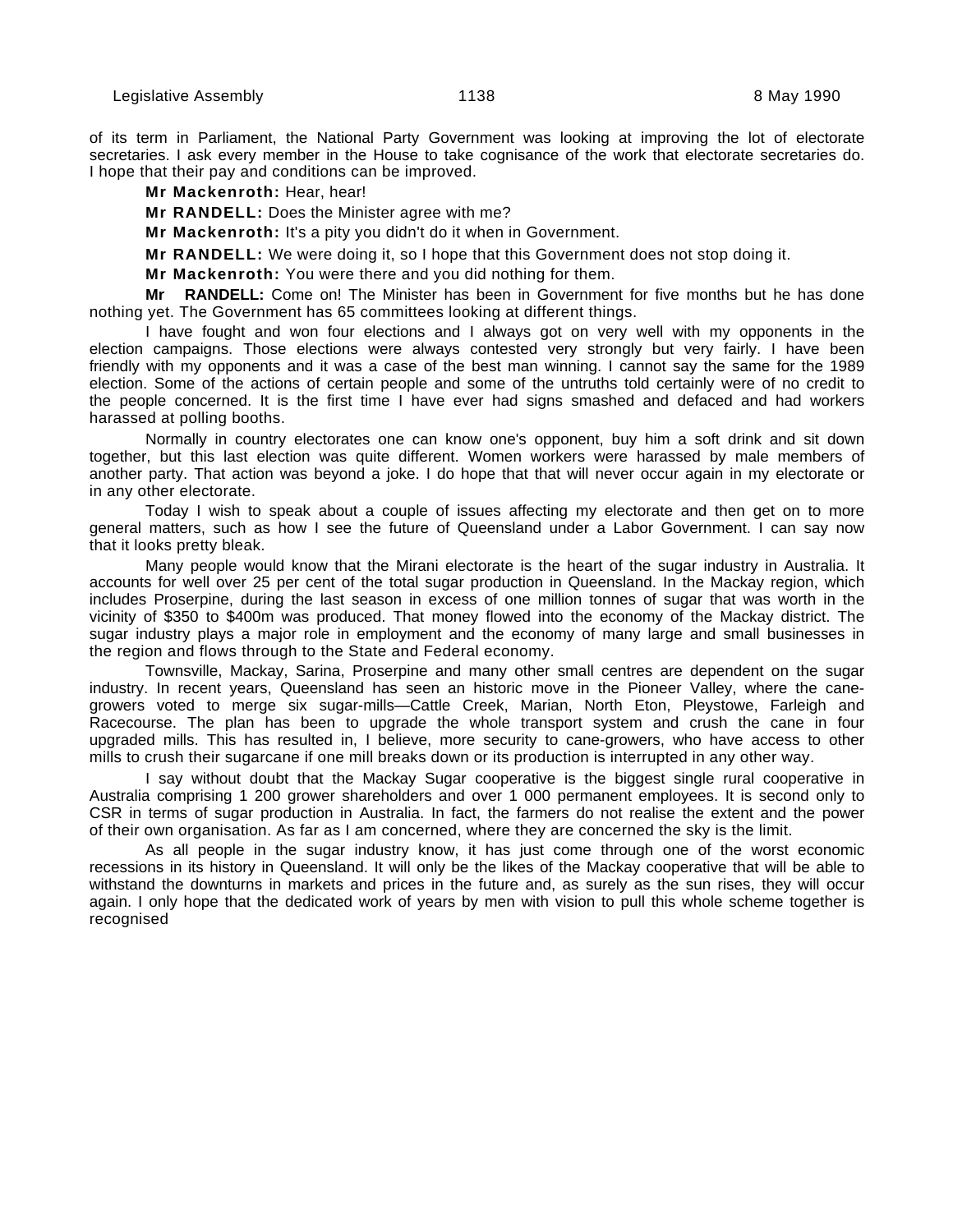appropriately. Their actions must create a financially viable cooperative sugar milling sector that will maximise returns to growers and provide stability and security into the future.

I cannot speak too highly about the Chairman of Mackay Sugar, Mr Graham Davies. Without his tenacity and leadership, this venture would not have happened. Many other people worked hard, but Graham set the example with a firm but courteous manner. It is essential now that communications between board members and growers are kept open. Growers should be made aware of any proposed changes and the reasons for those changes. I know that it is a sad time for a lot of people when their mill is closed, because it has been part of the community and part of a tradition, but it has been done by a vote of the growers and it has to be accepted.

I do not have time to talk about the many other changes in the sugar industry, but one matter that has affected all growers and fills them with concern and trepidation about the future is the removal of the embargo on the import of sugar into Australia. This was done by the Federal ALP in a most underhanded way, without consultation or any communication at all with the then Queensland Government or the leaders of the industry.

When this country is crying out for exports to counter some of Australia's horrific overseas debts brought about by seven years of the Hawke/Keating/ACTU Government, it is inconceivable that any Government could allow subsidised sugar to come into this nation and threaten the livelihood of farmers, businesses and, most importantly, workers, who the ALP professes to represent.

It is tragic to realise that sugar that is highly subsidised by the Governments of the EC can be dumped into this country at a time of low world prices.

**Mr Smith:** There wouldn't be enough to sugar a cup of tea.

**Mr RANDELL:** The Minister would not know anything about sugar if he fell over it. I have been in the sugar industry all my life. The Minister would not have a clue. If he wants to talk about sugar, I will debate it with him at any time. I will meet the Minister outside and talk about it, but now I want to get on with my speech. The Minister will have his opportunity later. He does not know a thing about sugar.

I must hark back to those famous words of the then Acting Prime Minister, Lionel Bowen, several years ago when, speaking at the New South Wales conference of the Labor Party, he said something to the effect that, "It's about time the rural producers of this country woke up that if we decided to import wheat or import sugar, pineapple juice, citrus juice, we could do without the lot of them because we can get it cheaper elsewhere." The sugar industry has been deregulated. If Mr Smith is so concerned about the sugar industry, why has he not spoken about it?

I think he is saying, "To hell with rural industry, to hell with the farmers and to hell with those thousands of workers and businesses who owe their livelihood to the land." I wonder if it is a grand plan of the Federal ALP to wipe out the rural sector of Australia. I am sincere about that statement, given the way that the Federal Government is acting. I hesitate to make that statement, but rural people know that the Federal ALP actually does nothing to help the man on the land.

Organisations and individuals, myself included, appeared before the Senate committee of inquiry and pressed the case for the industry. Has Mr Smith appeared before that committee? Labor members of that committee were hell bent on deregulating the sugar industry, but when I suggested that the Federal Government could deregulate waterfront labour or the shipping industry, there was shock and horror.

If the sugar industry has to be deregulated, the Government should also look at deregulating the shipping industry and removing the tariffs on tractors and machinery parts that are imported into Australia that the sugar-growers have to purchase. Their returns are depressed by those tariffs, even though they have to compete with world markets. Surely to God the Federal ALP should be helping the sugar industry.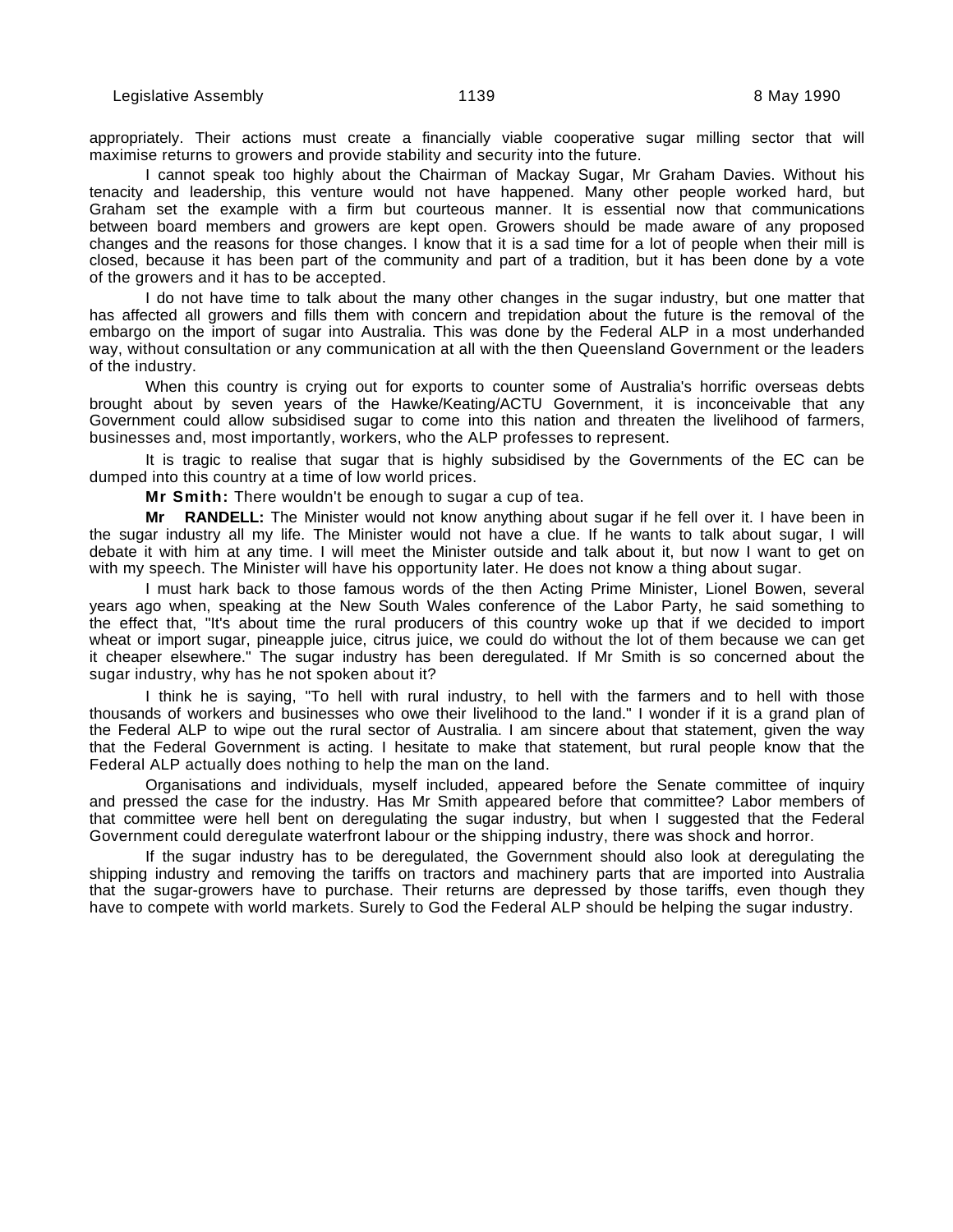It was only after industry representations that the Federal Government relented to the extent that it was decided to impose a tariff on sugar of something like \$115 per tonne, progressively cutting down to \$70 per tonne by 1991, and after that there would be no tariff on sugar coming into Australia. So what the Federal Government is saying is that it will allow sugar to come into Australia with no tariff at all and that the industry has to compete with tariffs on its machinery and its tractors, try to keep its people employed and try to maintain a viable industry. That is the sort of thing that rural industries generally, and the sugar industry in particular, have to contend with.

In other words, the industry was to be thrown to the wolves after that date. All of this was done without one word of condemnation by the State ALP, which sits in this House as the Government. It was prepared to sit and watch the cane-growers of this nation go to the wall. I understand that, in the weeks prior to the election, Mr Hawke had been saying that he was prepared to have another look at not ending the tariff imposed on the entry of foreign sugar, but there have been so many broken promises over the last seven years that we have become wary of this sort of rhetoric.

I should like to deal with some of those promises. Prior to the 1983 election, Mr Hawke promised that there would be no new capital gains tax; on 19 September 1985, the Treasurer told the Parliament that the Government had decided to introduce a capital gains tax. In his election speech in 1987, Mr Hawke said that, by 1990, no Australian child would be living in poverty; the Human Rights Commission found, in its report on homeless youth, which was released on 22 February 1989, that between 20 000 and 25 000 young Australians were homeless, that the real figure could be as high as 70 000 and that 440 000 were living below the poverty line. On 27 October 1989, Mr Hawke conceded that the words used in the election campaign was unfortunate.

**Mr Smith:** Tell us what the National Party did in 32 years; it won't take long.

**Mr RANDELL:** Just keep quiet; you're insignificant over there.

Subsequently, Mr Keating said—

"This year our balance of payments deficit will be halved from its peak of just three years ago. Our foreign debt burden has already stabilised and begun to fall."

We all know what has happened since then. It has blown out of all proportion.

**Mr Stephan:** Mr Hawke made a lot of comments about interest rates, too.

**Mr RANDELL:** I could go on and on about broken promises. All I can do is to implore the Queensland Government to prevail upon the Federal Government to maintain some protection for this vital sugar industry, which employs so many people and adds so much to the economy of this State and nation.

It was announced recently that a working party had been set up to look into the continued viability of the sugar industry; to look at the formation of the Queensland Sugar Industry Authority to replace the Sugar Board, the Central Sugar Cane Prices Board, the Bureau of Sugar Experiment Stations and other bodies; and to look at any other matter relevant to the viability of the industry. I am pleased that the Minister for Primary Industries, Mr Casey, selected for that committee people who have an understanding of the industry. They are: Mr Fred Soper, a cane-grower and previous Chairman of the Queensland Cane Growers Council; Mr Don Watson, a highly respected cane-grower and director of Mossman mill; and Mr Fitzpatrick from Canberra. I am somewhat apprehensive about the last appointment because I do not know whether Mr Fitzpatrick really understands the practical problems confronting the cane-growing industry. These people can come up with far-reaching recommendations for the future of our industry, and it behoves everyone to take a keen interest in their findings.

One matter about which I am vitally concerned is acquisition. It is a matter of concern throughout the whole industry. I make no apologies for stating publicly that acquisition should be kept squarely in the hands of the Queensland Government, which guarantees the finances that are required. The place of acquisition should be the place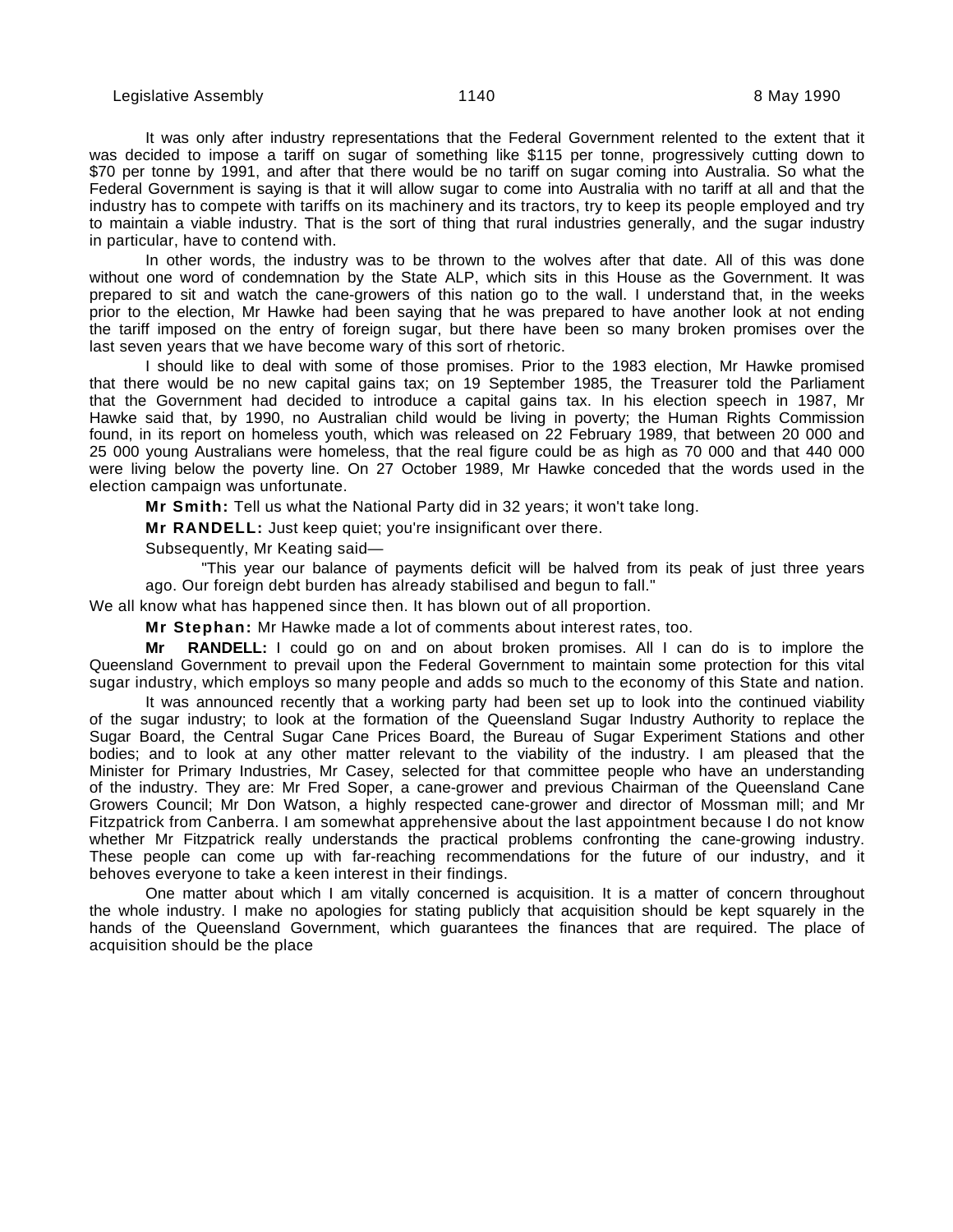of manufacture. In no way should we allow a situation to develop in which millers and growers have to negotiate on suitable terms of payment. I am somewhat apprehensive that the academics in Canberra would like to see such a situation develop. The Minister for Manufacturing and Commerce would also be interested. We must retain the place of acquisition being the place of manufacture. It must not be allowed to go further than that. I think that the Minister for Primary Industries is sympathetic to that. I know that this is a matter for the Minister but I do hope he recognises that my proposition has the support of the canegrowers.

Another matter of concern is the proposed establishment by CSR of a sugar refinery in north Queensland. It is probably a good move. We have been talking about it for years. But it has to be researched properly. There are some concerns about tariffs and the acquisition of sugar. The Minister knows that we are concerned, so this matter has to be researched properly. There must be full discussion between CSR and the industry, particularly the cane-growers. If there is to be a sugar refinery in north Queensland, its establishment in the Mackay region must be considered. Mackay produces 25 per cent of Queensland's sugar and has everything going for it. There is great concern among the cane-growers about the establishment of that refinery in north Queensland

**Mr Smith:** Why wouldn't it be?

**Mr RANDELL:** The Minister knows as well as I do. If he is following it, he would know the concern. If he talked to the growers he would know more about it.

Another matter on which I wish to speak briefly is the effect that the airline pilots dispute has had on tourism. Before that strike, tourism played a major role in the Mackay region. No other area in Queensland has such beauty and so many interesting sites. It has beautiful sandy beaches, tropical islands and delightful towns. I can recommend to anyone visiting Sarina or Mackay a drive up the beautiful Pioneer Valley to the rainforest at Eungella. They would certainly acknowledge that Mackay has the best in Queensland. More and more people were coming to our area, but then came the disastrous airline pilots dispute.

There is no doubt in the minds of other people and myself that Mr Hawke and Sir Peter Abeles conspired to break the Australian Federation of Airline Pilots to prepare for deregulation of the industry. I am not saying whether the pilots were right or wrong, but it was the first time in the Australian history of unions that we saw the spectre of a Prime Minister paying the employers to keep the employees out. Some of the union people on the other side might take my words on board. In fact, the Government paid the employers \$100m. In addition, it brought in the air force to break the strike. We had never seen that before. It offered no help in arranging talks, even though that was suggested through Mr Hawke's ACTU mates. In my mind, talks could have been arranged and the dispute could have been settled in a decent, dignified manner, without all of the stress and the hardships experienced because of the strike. The strike was allowed to drag on. Anyone who went to north Queensland and saw the broken businesses and the despair and hopelessness of the businesspeople there would realise that Mr Hawke had no compassion at all for them and their families. Perhaps it could be said that the pilots were asking for too much, so I would like to quote the claims lodged by another union.

**Mr Elder:** Are you saying that the pilots were guiltless?

**Mr RANDELL:** I did not say that at all. I am not speaking about the rights or wrongs, or whether they were guiltless or not. But they were set up.

# **Mr McGrady** interjected.

**Mr RANDELL:** The honourable member knows what happened in Mount Isa. He knows that they were set up in preparation for the deregulation of the industry.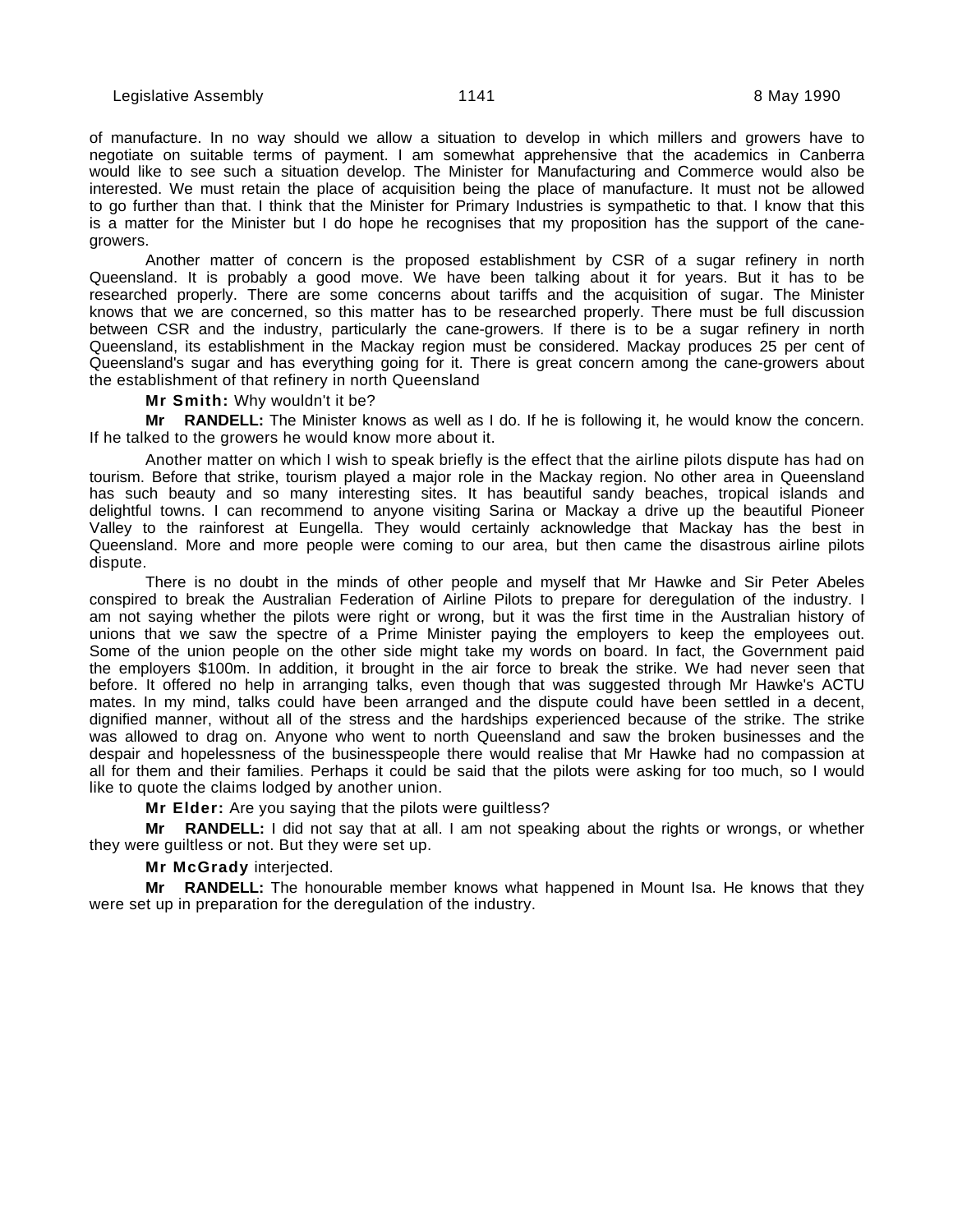The Federated Engine Drivers and Firemen's Association was reported as follows—

"An ambit claim served on employers demands a \$1,500 minimum wage for a 30-hour week.

The union also wants a minimum of \$600 a week for 'extra payments', 'special rates' and 'industrial allowances'.

They also want 'rest pauses' of an hour each twice a day on the employers' time. Shift workers get an extra 45 minutes break.

Other perks for the workers include: treble time for all shift work and overtime; six weeks' annual leave all paid at double time; 20 days a year as paid holidays, including a union picnic day; first class travel and accommodation and \$200 a week spending money for working away from home . . . '

**Mr Smyth:** That's an ambit claim.

**Mr RANDELL:** I understand it. It is hitting hard now. The pilots started off with an ambit claim and they went out on strike.

The claim continues—

". . . quadruple time for working on weekends or holidays. It wants 20 days a year paid compassionate leave; paid leave for jury service, donating blood or other recognised community service."

I wonder what would happen to the trade union movement today if the Federal Government employed these tactics against the FEDFA? The ACTU would ensure that the whole nation would grind to a standstill. I know that Mr Hawke, the ACTU and members of the union movement are very worried because the courts awarded compensation to the airlines against the pilots for loss of revenue. It is a test case and many people are looking at it. After such a precedent has been set, I wonder what will happen in the future if employers decide to take unions to court for damages? The other matter of concern is what will happen to the other thousands of airline employees when deregulation takes place. I have spoken to many of those employees and they are very concerned. Will they go the same way as the pilots and will they have security of employment? If I worked there I do not think I would sleep too easily at night.

I turn now to the future of this Government. The Goss Government has been in power for approximately five months and must be reminded of what it has not achieved in that time. It has set up 65 committees to investigate matters—not make decisions—and has put out 12 Green Papers for consideration. There has not been one positive move made to ensure that the economy of the State will be ongoing and safeguarded. There is simply an air of getting square.

The first action of this Government was a purge of public servants. Anyone who was remotely connected with the previous Government was treated vindictively, outrageously and disgracefully. The treatment of these people was and still remains a disgrace that the ALP will have to wear into the future. It is about time that this Government forgot about the past, showed a little guts and prepared for the future. I know many of these people in the public service who worked for me whilst I was a Minister. They are people of integrity who were prepared to work long hours and were trustworthy. I would not have any idea at all of their politics. That question was never asked and the information never given.

# **A Government member** interjected.

**Mr RANDELL:** It is no wonder that there is an air of despair amongst public servants today. They are down in the gutter and the Government will keep them there.

There is no doubt in my mind that these people would work in the same way for any employer and give their utmost. It is an absolute disgrace that several senior public servants, who have given great, long and distinguished service to this State have been dismissed in such an underhanded and disgraceful manner. There is a story going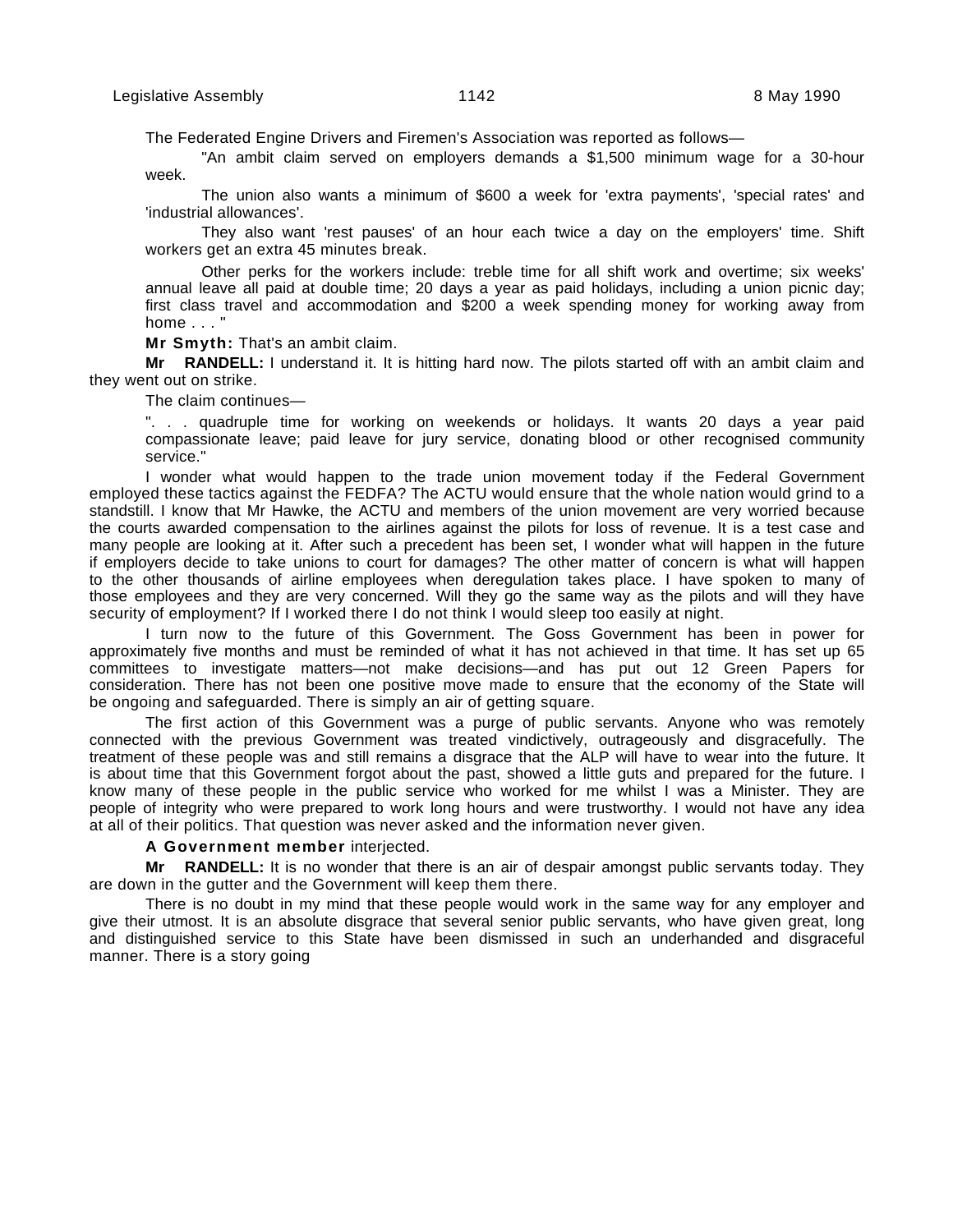around—and I believe it—that there is a hastily-renovated place in the city into which a number of these people were packed in the same way as the Gestapo packed in prisoners in Hitler's Germany. For over three months these public servants sat there at great expense to the taxpayer with nothing to do but shift paper clips or turn over pieces of paper. What a degrading experience! What a show of inhumanity to condemn these people in this manner because they had the audacity to work for the previous Government! Sometimes I have not been prepared to talk to some of them openly and publicly because no doubt they would be reported on and victimised further.

I was disappointed after the 2 December election, but I accept the will and voting power of the people. The Goss Government is a new Government and the Opposition is here to make sure that it works as a Government. The Government's actions in the last three months have been an absolute disgrace and certainly should bring no joy to it. No-one was prepared for the pent-up frustrations and vindictiveness, and the need for revenge on the part of many senior members of the Goss Government. If this does not stop, the Premier must let them go. He must make way for fresh people in his Ministry and get on with the job of running this great State.

I wish to take this opportunity to publicly thank those public servants who worked in my office and in the statutory bodies. Over many years they worked hard and for long hours and have given great service to this State, but they have been terribly and dreadfully treated by the Goss Government. We now know that many of the new public service positions are not being filled from the Queensland public service, but are being filled by escapees from the Labor Party in New South Wales and Canberra, or from the KGB at Griffith University. Queensland has many people with the expertise who are willing to work with integrity and trustworthiness for any Government, and I ask that these people be given a fair go. I often wonder how the independent analyst Dr Coaldrake got such a good job—and Dr Glynn Davis and Mr Roger Perssons.

**Mr Welford:** Because he's smarter than you, that's why.

**Mr RANDELL:** No, he did not. He got in because he knew the Government. Elizabeth Bourne from the environmental movement is another one who got a job.

I would like to mention briefly the need for the outdoor education centre at Kinchant Dam. I call upon the Government to get on with the job of providing these facilities. In November last year I received a letter from the Minister for Education at that time, Mr Brian Littleproud, in which he states—

"Dear Mr Randell

I refer to your ongoing personal representations concerning the establishment of an outdoor education centre at Kinchant Dam. The site as you have pointed out is ideal for educational and sporting purposes.

I am pleased, therefore, to advise that I have today given approval for my Department to accept the offer of the use of the Water Resources facilities at Kinchant Dam. I have asked the Director-General of Education, Mr Ian Matheson, to liaise with your office regarding the concept for the centre."

There is no doubt that such a centre would provide schoolstudents and staff with an ideally located outdoor learning environment that is within reach of all schools in the area. The outdoor education centre is ideally located close to Mackay airport and transport via sealed roads and its easy access will also be of benefit to schools outside the Mackay district. The Kinchant Dam is safe all year round because it is free from sharks, stingers and crocodiles. I wish to stress that provision should be made for church and youth groups to use the centre. Such a centre will be a great asset to young people, particularly those living in central Queensland, and I ask the Government to treat this matter with some urgency. I know that Mr Casey, the Minister for Primary Industries and member for Mackay, is right behind this project and I ask him to get it under way as quickly as possible.

Sitting suspended from 1 to 2.30 p.m.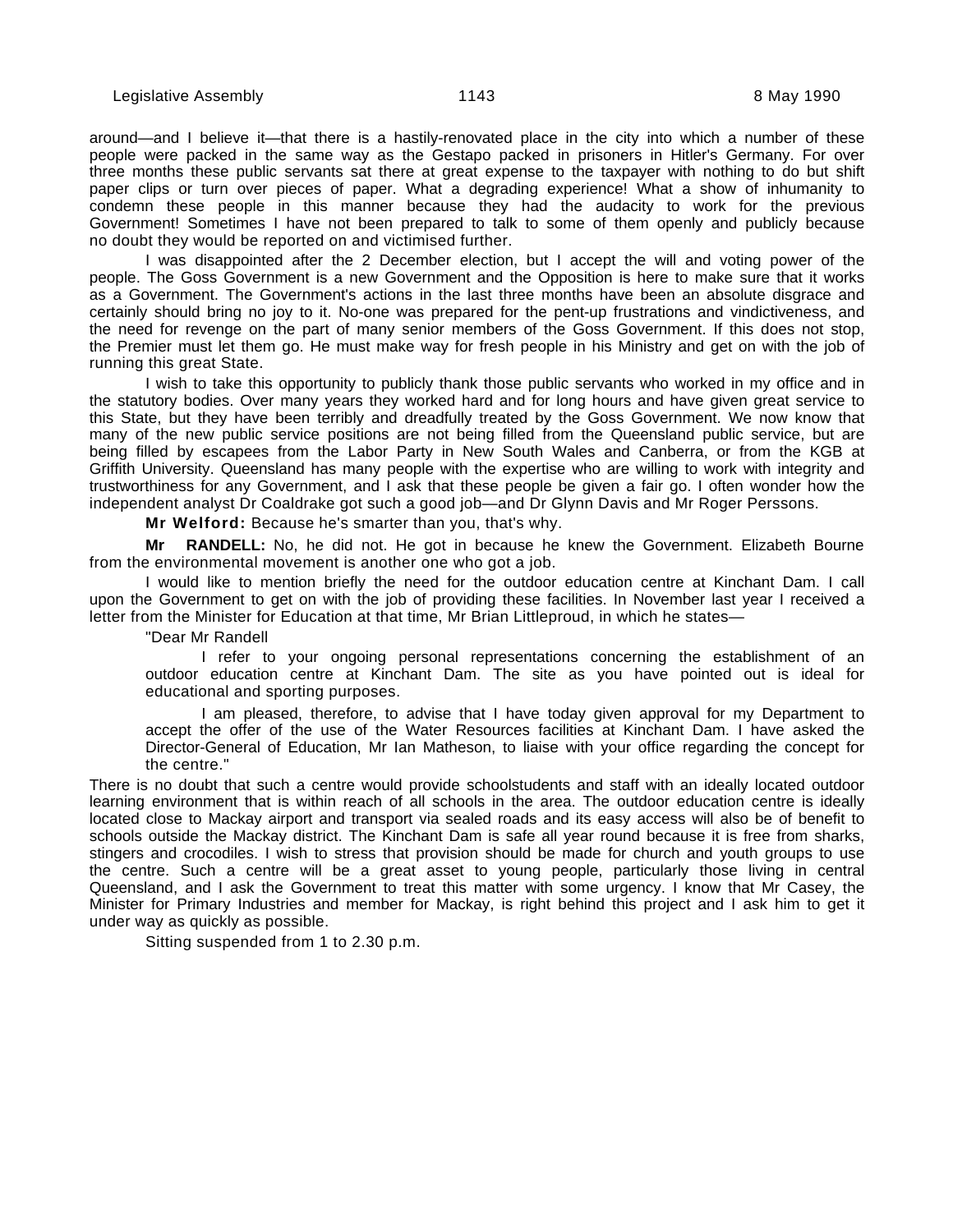**Mr RANDELL:** The other matter I wish to talk about today is the economy of this nation. At a later stage, I will refer to the economy of the State. As all honourable members would know, since Hawke came to power in 1983—and turned Australia over to the trade union movement that has dictated his every move and whipped him into line when he stepped out of line—when Australia had a gross foreign debt of \$35.891 billion, this nation's overseas debt has increased. At the end of December 1989, Australia owed \$148.075 billion, which reflects an increase of 313 per cent. For the benefit of honourable members present, I repeat that under the Hawke/Keating/ACTU alliance, in seven years Australia's overseas GFD has increased by 313 per cent.

Although members on the other side of the House can say that it is not of Hawke's making, let us get one thing fair and square. Hawke, Keating and the ACTU have been in charge of the Australian economy and their policies have been the guide for the future of this nation. They have made an unholy mess of it and have proved that they could not run a pie-cart, let alone a nation.

**Mr Smyth:** You made a good job of it, didn't you?

**Mr RANDELL:** If the member is not concerned about it, why is he not concerned about it? Is that not a "great" legacy to leave to our children? Is the honourable member not concerned about the future of this nation and the future of his children?

I point out that during the next hour, the overseas debt of this nation will have increased by \$2m. For every hour of the day, Australia goes further into hock at the rate of \$2m, yet the member for Bowen is not concerned about the future of this nation's children. If he is not concerned, then I am. Frankly, the extent of this nation's overseas debt terrifies me. I am terrified that in the future every man, woman and child in this country will have to pay \$8,315.69 each, simply to redeem Australia's foreign debt position. That is the mess that the Hawke Government has got Australia into, but the member for Bowen is not concerned about it. If the honourable member thinks that I have plucked those figures out of the air, I inform him that the source of my information is the Australian Bureau of Statistics.

Will our children have to work and slave to satisfy the debt-collectors of other nations? Is Australia going to sink lower than the banana republic referred to by Keating? I do not rely solely on my figures for information. I also cite detailed research undertaken on the Australian economy by the Macquarie Bank's team of economists, led by the chief economist, Bill Shields. I think all honourable members would know him. The report states—

"Australia faces the likelihood of its foreign debt doubling to more than \$200 billion within the next five years. That would represent 44% of the nation's gross domestic product (GDP). By the year 2000, the debt could reach 59% of GDP (\$500 billion)."

Apparently, the member for Bowen is not concerned about that.

"There is little chance that Australia's export income would increase sufficiently to keep pace with the interest burden on a debt of that size. Australia would join the ranks of countries which cannot meet their debt servicing costs. Already, Australia's international debt rating has been downgraded twice in the last three years.

The level of debt, and where it is heading, should be a cause of widespread concern." I am concerned about it—very concerned.

"The reason is simple: if the rest of the world loses confidence in Australia's economic capacity, a series of currency crises will ensue and the Australian dollar will weaken substantially. This in turn will lead to much higher inflation, even higher interest rates than at present and, therefore, lower standards of living."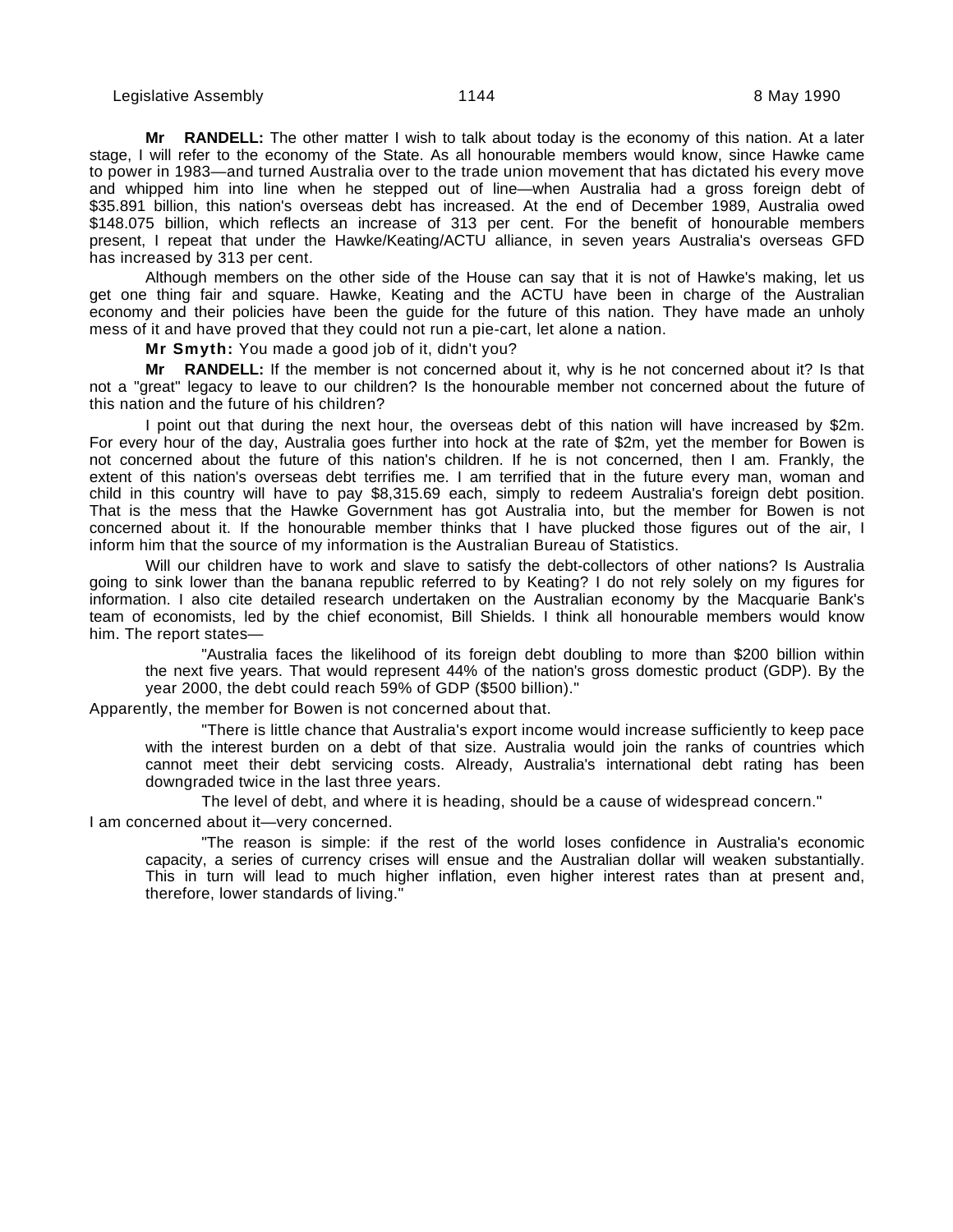I am concerned about Australians' standard of living, even if the member for Bowen is not.

"On our present course it is likely that by the year 2000 per capita income in Australia will have slid below those of several of our Asian neighbours, possibly to less than half that of Japan and significantly below those of the USA and the European Community."

Although I could cite much more information, I will mention just a little more—

"This level of debt, carrying potentially crippling interest obligations, has set us apart from most industrialised nations and condemned us to a comparison with the most heavily indebted developing countries, such as Argentina and Brazil."

That is what the Hawke Government has led this country into.

During Hawke's term of Government, interest rates have risen from 12.5 per cent to more than 17 per cent, and there is every indication that they will increase further. Six years ago, it took 19 per cent of household income to repay home loans but now it takes 30 per cent. A taxpayer with an average mortgage of \$50,000 over 20 years is now paying an additional \$41 a week, or \$165 a month, in repayments.

**Mr McGrady:** How about a consumption tax?

**Mr RANDELL:** I will talk to the honourable member later.

I am sure that all honourable members would be able to recall when Mr Hawke, in a deal to stop four banks raising interest rates, gave them \$200m. That \$200m was our money and could have been spent on upgrading roads or doing a great deal for education or water supply. Imagine Hawke giving \$200m to the banks! The ironic part about it—if the member for Mount Isa would care to listen—is that, immediately afterwards, the four banks announced an annual profit of approximately \$800m. Hawke had given the banks \$200m to keep interest rates down. What a great feat!

I am not an economist—and have never pretended to be—but it seems to me that if Australia is to compete against other trading nations in the world—and the world is becoming a very small place—Australians will have to export more and import less; yet the exact opposite is happening. I have already cited the lifting of the embargo on the sugar industry, which is lunacy if ever I have seen it. Then Hawke offered an election "bone" to the workers of a \$50 per week increase in wages and an imposition on employers of a 3 per cent superannuation scheme. In Queensland, with the election of a new Government, the unions have already jumped in. They are asking for a 38-hour week. How in Heaven's name can Australia compete against other nations—which it must do—to get its share of markets?

Recently, many small-business people have spoken to me and have said that if these promises come to fruition, they will go to the wall. There will be no ifs or buts about it; they will go to the wall. If that happens, the workers will not be employed and will therefore not be able to enjoy their increases of \$50 a week. Employers will not be able to afford to put workers on and this nation will go into the deepest depression that has ever been seen. It looks as though this nation is well down the track towards that position, and there can be no doubt about that.

I remind honourable members of what Senator Walsh has had to say recently. No doubt today the Labor Party will try to cut him off at the knees, but at least he is prepared to be honest about what is happening to this nation.

**Mr Smyth:** You don't take interjections.

**Mr RANDELL:** I take proper and sensible interjections, but not the inane things said by those on the opposite side.

To make way for new taxes and charges, the Treasurer, Mr De Lacy, tried to put over the story that this State had been badly managed and had been left in a serious financial debt situation. For weeks, everyone heard about a much-awaited economic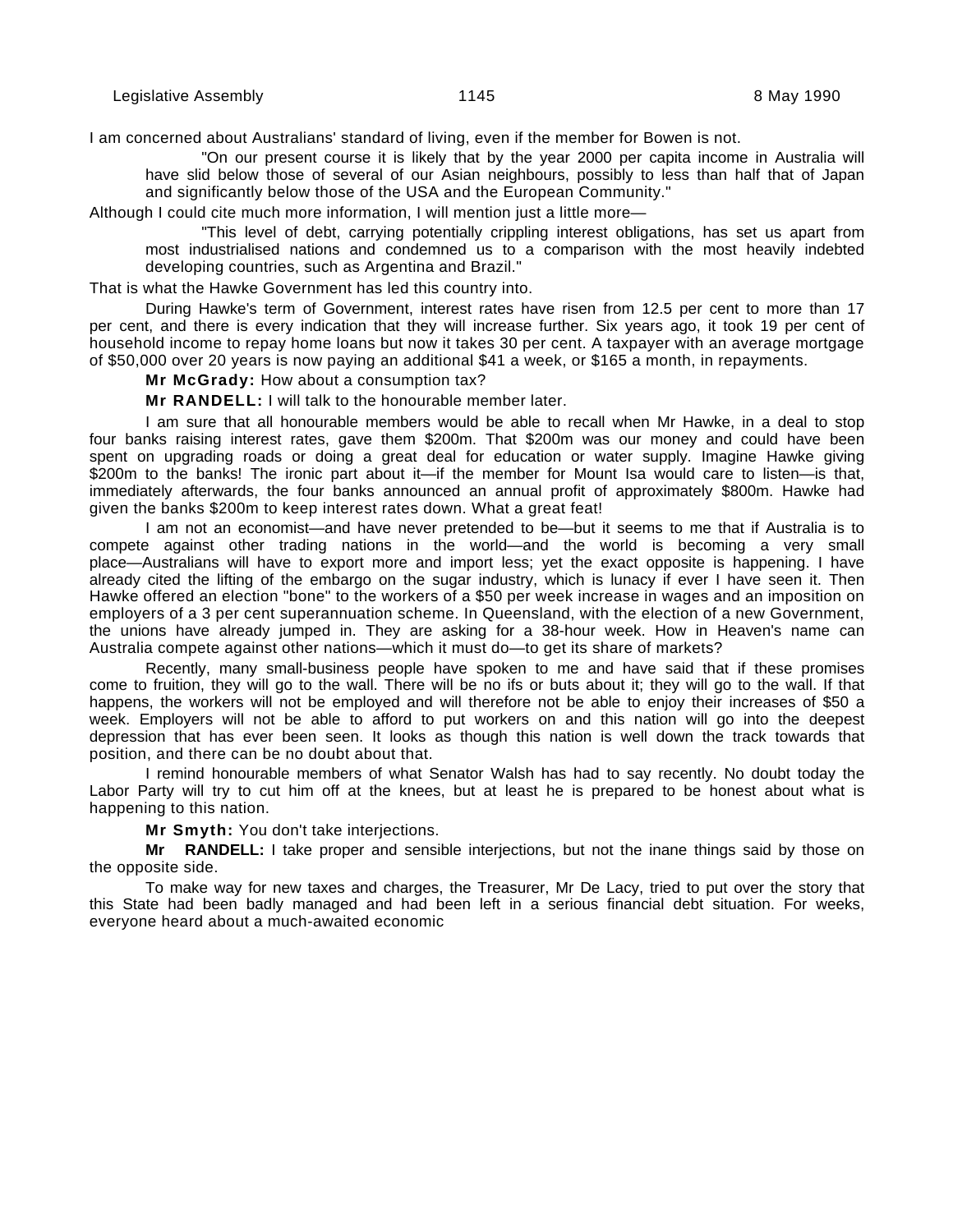statement on the economy of Queensland. When it came, it was the biggest fizzer that this House had ever heard. The following day the Treasurer was bucketed by all the media in Brisbane—even by the Courier-Mail . The editorial stated that his statement was a damp squib and looked more like a cooked goose than a dead duck. Perhaps members have read an article by Mr Peter Morley, who is a senior political reporter and a man for whom I have the greatest respect. I wish to cite some extracts from his article. He stated—

"Journalists, in a lock-up where special briefings were provided, raced on through the speech, excited at the prospect of a good rort and newspaper and television headlines.

Words like cynical and calculated misrepresentation appeared as the now-nicknamed 'Donald De Lacy' titillated with promised exposure of half-truths and untruths—'lies' in unparliamentary language.

Then the reference to the State debt—the issue everyone was looking for—appeared. While the Nationals had created the illusion that Queensland owed a little more than \$4 billion, the figure was really a massive \$13.45 billion. Shock! Horror!

And if one was not prepared to take Mr De Lacy's word, he had commissioned—isn't the use of consultants supposed to be taboo?—one of the world's leading accountancy groups to confirm the situation."

The article contains much more detail, but I will merely quote the last part, which stated—

"Whatever the proper procedure, on a per capita basis Queensland's total stock of debt is still one of Australia's lowest."

The National Party has created a great State, and I am proud of it. Queensland was left in very good economic shape, unlike other States of Australia which have adopted ALP policies.

**Mr Prest:** Fitzgerald said so, too.

**Mr RANDELL:** The honourable member mentioned Fitzgerald. The National Party started the Fitzgerald inquiry, widened the terms of reference and kept it going.

**Mr Prest:** Forced into the Fitzgerald inquiry.

**Mr RANDELL:** The National Party had the guts to do it. What is the Labor Party going to do about the union inquiry?

**Mr Prest:** We will let it go.

**Mr RANDELL:** The Labor Party will let it go; all right. It has already set up 65 committees.

The National Party's borrowings, which Mr De Lacy seemed to find great difficulty in following in the last Budget, were made deliberately and only after sound financial advice. For that I pay tribute to Leo Heilscher, who enjoys a worldwide reputation as a sound, solid financial expert. His advice was followed year after year and resulted in the State of Queensland having the most sound financial position in Australia.

In questioning the Budget, the Treasurer cast a slur on Mr Heilscher and then, wonder of wonders, the Treasurer proceeded to take Mr Hielscher overseas in an advisory capacity for further financial dealings with other countries.

As I said, the National Party deliberately borrowed to invest in infrastructure in this State in order to create projects that earned wealth and generated income from exports for Australia. Those investments were made, and time has proved how wise those actions were.

New mines, new ports and new railway lines were opened. The honourable member for Bowen would not be here today had it not been for the action that the National Party took in creating the mines and facilities in the towns that he represents. The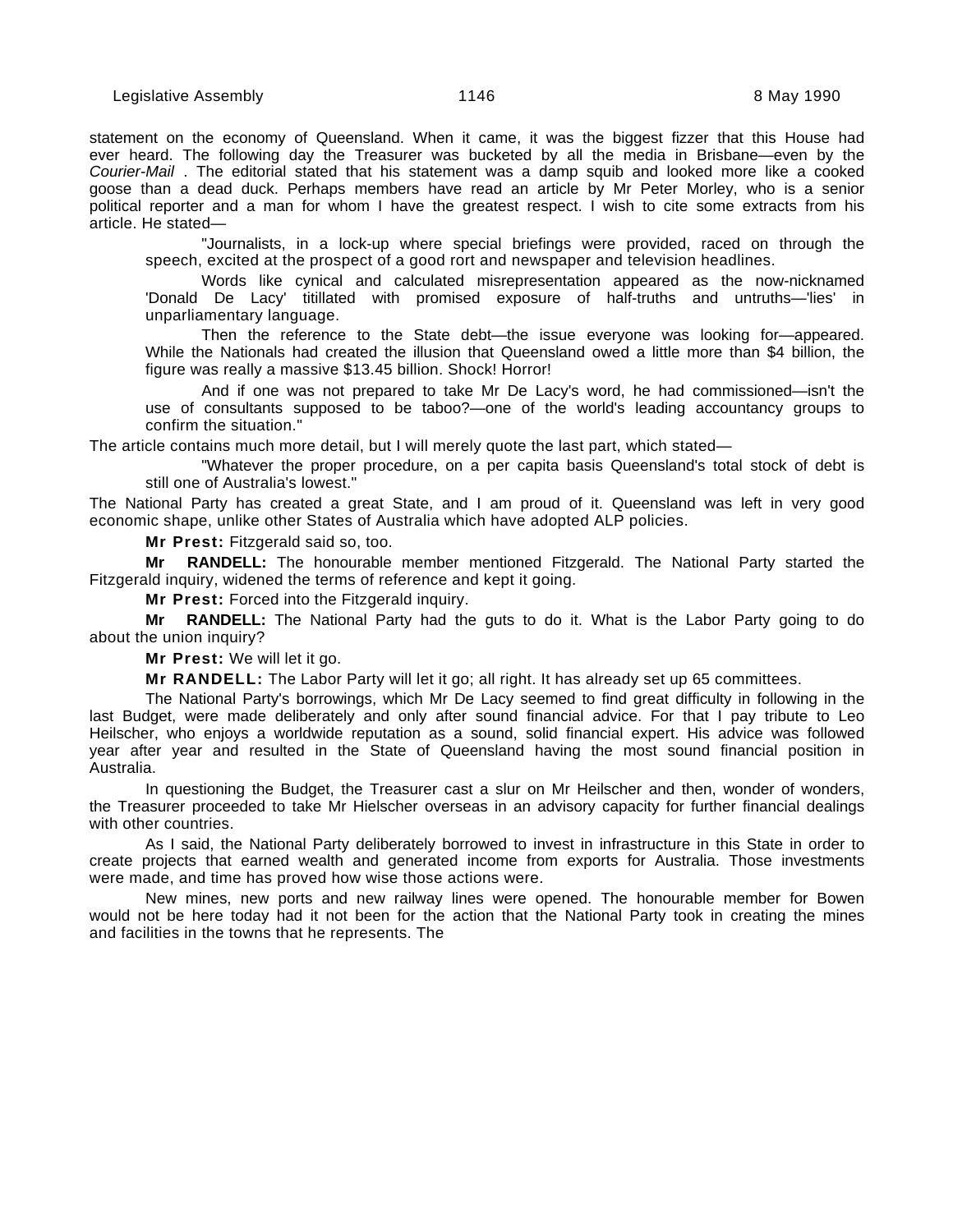National Party also provided rolling stock and electricity for coal companies. Those initiatives were implemented through agreements reached with the companies, who paid tariffs on rail and royalties on coal. They are ironclad agreements and they cover most of those undertakings. Those initiatives were undertaken in the interests of Queensland as a whole.

Most of the National Party Government's requirements for schools and hospitals were met from revenue earned from those new mines. In that area, the commitments were not overextended. But the difference between the former National Party Government and the present Government is that my Government made decisions—and decisions require statesmanship and courage. It is about time that the Government adopted a similar policy. Decisions must be made now. but they may not bear fruit for many years. However, those decisions require courage. I hope that Government members have the backbone to make those decisions. The ball is in their court and the future of Queensland in their hands. The alumina refinery at Cape York and the Gladstone refinery must go hand in hand with the spaceport. Decisions must be made, otherwise the spaceport project will be lost, which would mean the loss of thousands of jobs and millions of dollars that are so vital to this nation.

It is about time that the Government got into the business of governing. The honeymoon is almost over. The businesspeople are saying, "Forget about the vendettas. Don't appoint committees. You have 65 of them already to look into things. Look to the future. Start making some decisions. Put the union heavies back in their place. You have been elected to govern."

The Government should go out and do something. So far, the Government has only carried out initiatives that the National Party approved when it was in Government. The Government should get out of its Opposition syndrome and make a balanced judgment on the environment and approve some projects. The people of Queensland want jobs. The Government should not let this State slide down from its present high position to the financial levels of Western Australia and Victoria.

Mr Goss and his Government have inherited a State with a solid economic foundation and a worldwide reputation for its economic management. All I ask is that they get in, make some decisions and keep this State running in the interests of the people of Queensland.

**Mr DEPUTY SPEAKER** (Mr Johnson): Order! I remind the House that the member for Redlands, Mr Briskey, is making his maiden speech. I trust that honourable members will extend him the courtesy of listening to it in silence.

**Mr BRISKEY** (Redlands) (2.42 p.m.): May I say at the outset how very proud and pleased I am to be able to speak for the first time in the Legislative Assembly of Queensland.

I congratulate Mr Speaker on his appointment and I also congratulate Mr Campbell on his appointment as Chairman of Committees. I look forward to working with both of them during the next three years. I am certain that they will undertake the duties and responsibilities of the offices they hold in a most professional manner.

My congratulations go to the Premier, not only for the outstanding victory of our party on 2 December, but also for bringing to Queensland the rational, open and honest Government which the electors so earnestly sought. I pledge my total support to the Goss Labor Government.

One motivation for my seeking election to this place is well expressed by the words used by Pope John Paul II when addressing an audience in Rome. He stated—

"Man is not at the service of social, economic, political and cultural systems. Rather the system must be for man. We must look with respect on the manifold programs and activities, at times reforming, of various tendencies and systems. We must be aware at the same time that we are not concerned first of all about systems but about justice and man."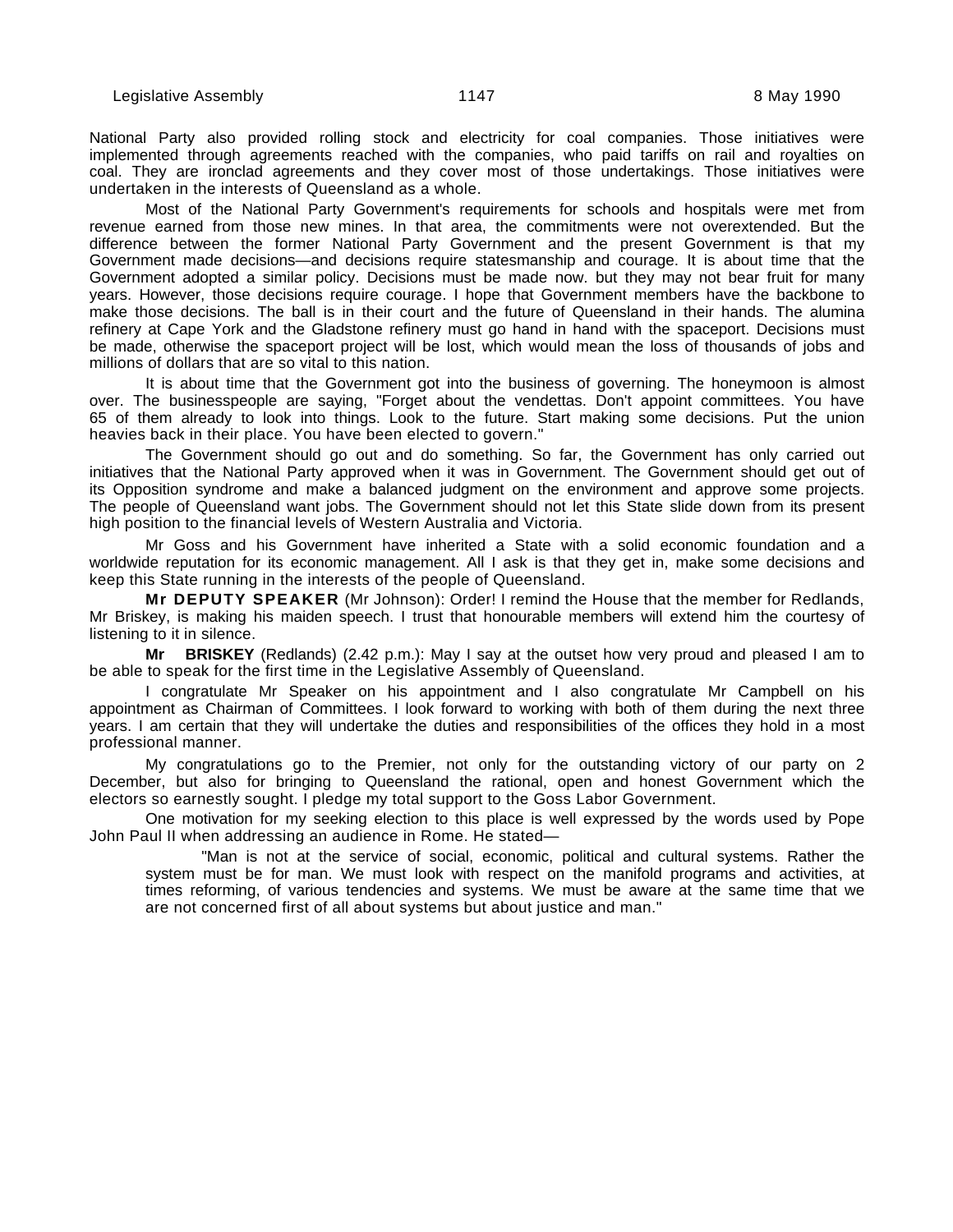I have undertaken studies in education and social welfare. I chose those areas because I saw injustice in our society and I wanted to work towards building a better society. It was my belief in social justice which drew me inevitably to become a member of the Australian Labor Party. I saw within the Australian Labor Party a group of like-minded people, people who are concerned about the eradication of all forms of prejudice and discrimination, and people who are concerned about the removal of inequity and poverty from our society.

My sincere thanks go to the electors of Redlands for the confidence they have placed in me by electing me as their representative. I assure them that I will represent them to the best of my ability and that the interests of all who form the electorate are my prime responsibility.

Equally, I thank the members of the Australian Labor Party in Redlands for their continued support and the many hours of work they put into my campaign. They worked tirelessly on campaign after campaign in Redlands, and I know how happy they were on the evening of 2 December to see that we had won the seat of Redlands and Government. Their efforts over the past years will ensure that the seat of Redlands will be held by the Australian Labor Party for many years to come. I thank them for their efforts and I look forward to working with them in the many years ahead. I would like to thank especially my campaign manager, Mr Ken Hughes, for his support, hard work and advice during the campaign. I thank also the union movement and Young Labor for their help and support.

This speech gives me the opportunity to thank the Federal member for Bowman, the Honourable Con Sciacca, for his encouragement, support and direction. Con has worked tirelessly for the electors of Bowman over the last three years. His hard work in his electorate was brought to my attention time and time again when I was door-knocking during my campaign. He has been a credit to the Australian Labor Party and an excellent representative for the electors of Bowman. I congratulate Con on his re-election as the member for Bowman and his elevation to the position of Parliamentary Secretary to the Minister for Social Security.

I would also like to thank my family and many friends, who worked so hard to get me elected. I thank especially my wife, Cathy, who is in the public gallery, and my children, Joanna and Kathleen, who put up with a candidate for a husband and father for over 12 months. Cathy went back into the work force for six months so that I could take six months' leave without pay to campaign. During that time Cathy not only worked to support the family but also worked on my campaign and helped me keep my sanity.

This occasion also gives me the opportunity to thank my parents, Bob and Bev Briskey, and parents-in-law, Les and Gwen Winkle, for baby-sitting our young children for many hours and for the other work that they did during my campaign. I especially thank my father—and I am very proud that he is in the public gallery today—who has been an inspiration to me during his long career as the State secretary of the Australian Postal and Telecommunications Union and who, during the campaign, gave up the greater percentage of his leisure-time to come to my home and look after our children, answer the phone and perform myriad other campaign-related jobs.

The electorate of Redlands is extremely diverse. It has within it residential, farming and bushland areas, and it is situated on Moreton Bay. The electorate includes Wellington Point, Ormiston, Cleveland, Thornlands, Victoria Point, Redland Bay, Mount Cotton, Sheldon, Burbank and parts of Capalaba and Rochedale. It also includes North Stradbroke, Coochiemudlo, Russell, Karragarra, Lamb and Macleay Islands. The greater percentage of the electorate lies within the Redland Shire. The shire is one of the top four fastest-growing areas in Australia. This rapid growth has brought with it many needs. These are especially evident in the areas of education, police and health. These needs were known to the previous member and his Government but they did little by way of forward planning to fix them.

The Redlands has a great community spirit, which is evidenced by the fact that there are more than 200 community groups and organisations operating in the electorate.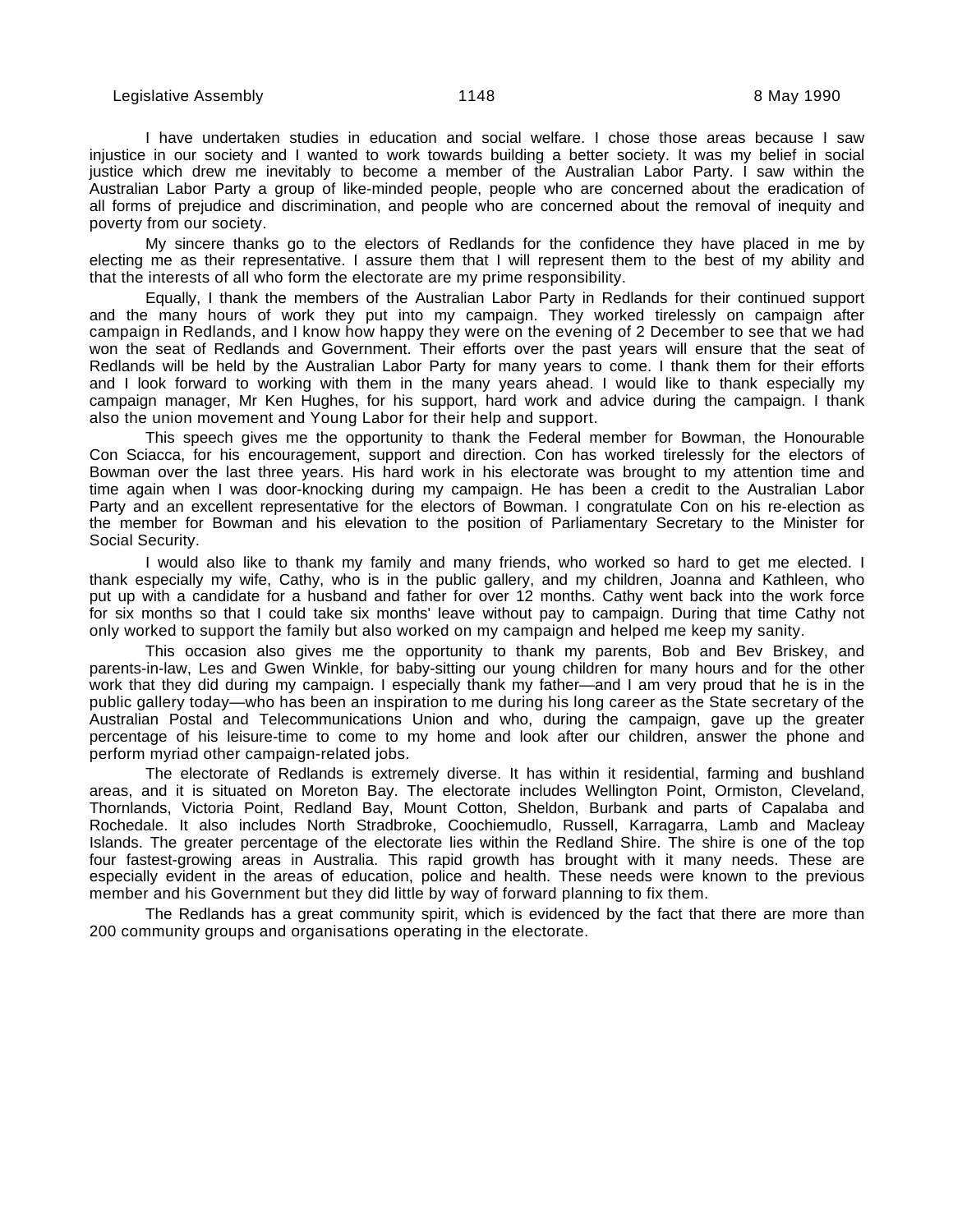Their number and diversity are indicators of Redlanders' concern and caring for their fellow residents and their environment. The Redlands, of course, is known for its excellent soil for farming and is especially famous as a strawberry and flower growing area. I take this opportunity to invite all members to the annual Strawberry Festival which will be held in September, where they will be able to taste the best strawberries in Australia.

Rapid population growth has changed the Redlands from being predominantly a farming area to a mixture of farming and residential. The residential growth has occurred especially in Wellington Point, Cleveland, Ormiston, Thornlands and Victoria Point. This growth is due to the natural beauty of the Redlands and the fact that it has so much to offer. Its potential for tourism is unlimited. The fact that the Redlands is on Moreton Bay has meant that it is a place where many have chosen to retire and hence it has a large and ever-increasing retired population.

I wish to pay a special tribute to the homes for the aged, retirement villages and senior citizens groups in the Redlands for their marvellous work. They enjoy an excellent reputation. Of course, along with these groups go hand in hand the many services which are provided for the aged. I acknowledge the work of the Meals on Wheels groups and the various nursing services and thank them on behalf of the residents of Redlands.

Another population group which is ever-increasing in the Redlands is that of families with young children. As a former teacher in the Redlands, I am well aware of the problems associated with this rapid population growth. There has been much ado about tertiary entrance and how that is determined. Of far greater importance is the curriculum for the whole of the school population. The curriculum is more than what appears in the school syllabus; it is the whole set of experiences a child encounters while at school.

Of prime importance is the quality of the buildings in which learning takes place. If image is of importance for corporations, it is equally important for students. If the "right address" is important for lawyers, accountants and so on, how much more important for the esteem of the education process is the quality of the school environment. How can we expect students to respect our commitment to their education when we house them in the sparse surroundings of a demountable building. The years of neglect in terms of education funding in Queensland have meant that schoolchildren in Redlands have had to endure substandard education.

Teachers and teacher aids in Redlands are an extremely hard-working, professional and dedicated group. I have never encountered a more hard-working and dedicated group of parents than those whom I have met in Redlands. They have had to put up with inadequate education funding and a scarcity of resources, which has made their jobs all that much harder.

I have and will continue to work for the schools within my electorate to ensure that they receive adequate funding and that their building requirements are met. I have already had the Minister for Administrative Services visit schools in the electorate. This is an indication of our Government's commitment to the provision of quality education facilities for Queensland children.

As my electorate has only two State high schools, I have made representation to the Minister for Education for the provision of a State high school at Victoria Point. I believe that it is essential that a State high school be provided for the southern part of my electorate to cater for the growth in that area and to provide a high school that is closer to the children from the bay islands.

It gives me great pleasure to state that in its first term of office our Government is committed to raising the level of education funding to that of the national average. The members on the Opposition benches should hang their heads in shame at their neglect and lack of concern for the children of Queensland. That they could spend millions and millions of dollars for paid political advertising whilst children in our schools had to go without vital resources is an indictment on the former National Party and coalition Governments.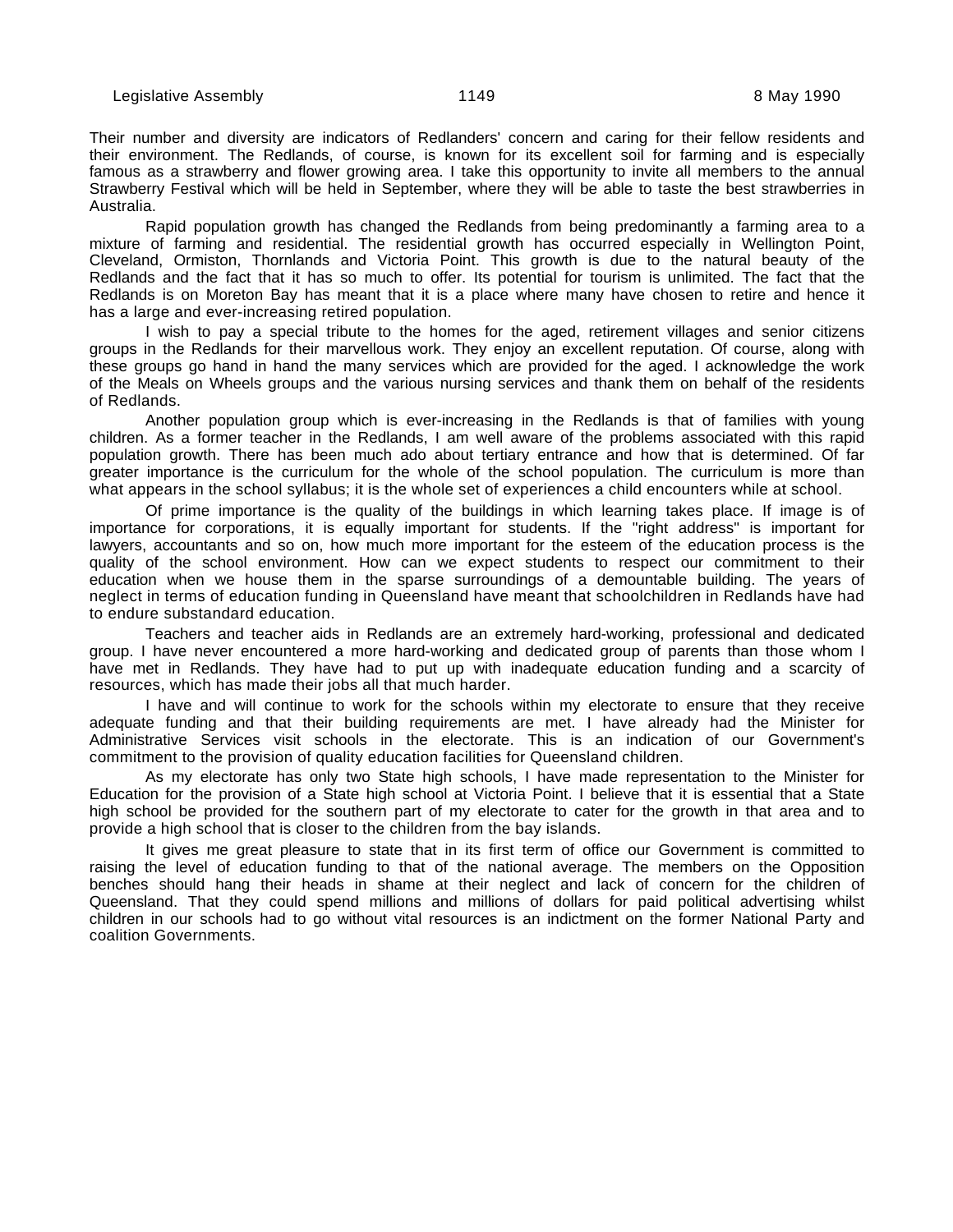I turn now to the beautiful environment of Redlands. Its protection is high on my list of priorities. Moreton Bay must be protected not only for our enjoyment but also for future generations. Protection of our bay environment was rightly one of the major issues in the election campaign. Electors saw a previous member and a previous Government allow development after development along the shores of Moreton Bay. The past three years have evidenced the people of Redlands exerting their power in opposing overdevelopment of the bay.

The beauty of the bay, which is the very reason for the rapid population growth, has been destroyed at a frightening rate. The previous member and his Government supported a large canal development at Toondah harbour. That development would have reclaimed land about 2 kilometres out into the bay. Only after 12 000 signatures were collected on a petition was the development halted. I was proud to be part of a group which organised that petition. I congratulate STIR—Secure Toondah's Invaluable Resources—for its work. That multimillion-dollar plan was opposed by conservationists, fishermen and local residents. I am proud to say that the Honourable Wayne Goss and our Federal member for Bowman, the Honourable Con Sciacca, also opposed it.

Large areas of mangroves, seagrass beds and mudflats still remain, although significant areas have been progressively destroyed since the 1970s. Those mangroves, seagrass beds and mudflats provide an essential source of food and shelter for fish, crustaceans and birds. It is our duty to ensure that those wetland areas survive. It is important that the bay be preserved for human use as well.

There is evidence that, 20 000 years ago, Aborigines of North Stradbroke Island were using the bay. Midden sites on the island indicate that Aborigines were dependent on the bay and its rich marine life for food. People now use the bay for recreational and commercial fishing. Studies have shown that the bay is an extremely important nursery area for young fish, which is another reason for its continued protection. This is especially so for prawns, which spawn in the bay and require the shallow, protected area of the bay for maturing.

Moreton Bay is the most important recreational fishing area on the east coast of Australia. The bay's value as a recreational, educational and natural heritage area cannot be underestimated. It also has great value to the economy of Queensland.

A study undertaken by the Griffith University School of Environmental Studies revealed that in 1985-86 commercial fishermen within the Brisbane region caught in excess of \$66m worth of product. That was the retail value of the catch. The summary of the flow-on effects shows that the catch sector stimulated a further \$33m in indirect economic activity which, in turn, indirectly stimulated a further 1 108 jobs. Moreton Bay needs to be protected to ensure the continued success of the commercial fishing industry.

No Australian estimates are available on the economic value of the wetlands. However, according to Thawbourg 1986, the United Nations environmental program has placed a value of \$US87,000 per acre on mangroves. The previous Government ignored both the economic and environmental value of our precious wetland areas. Our Government realises the importance of protecting those areas.

Another important environmental issue in Redlands is the protection of the large koala population. I am proud to say that groups in Redlands are working towards that end. They are endeavouring to protect the koala habitat areas and are working towards the provision of koala corridors in Redlands.

We must not forget that ultimately the environment sustains all life. If we do not act quickly to protect it, our quality of life will deteriorate and, eventually, continued environmental destruction will mean an end to humanity. We owe it to our children to protect and to learn to live in harmony with our environment. We must all work together to leave a better world for them.

I shall speak briefly about the islands in the bay which are within my electorate. I pay special tribute to the residents of those islands because of the way that they work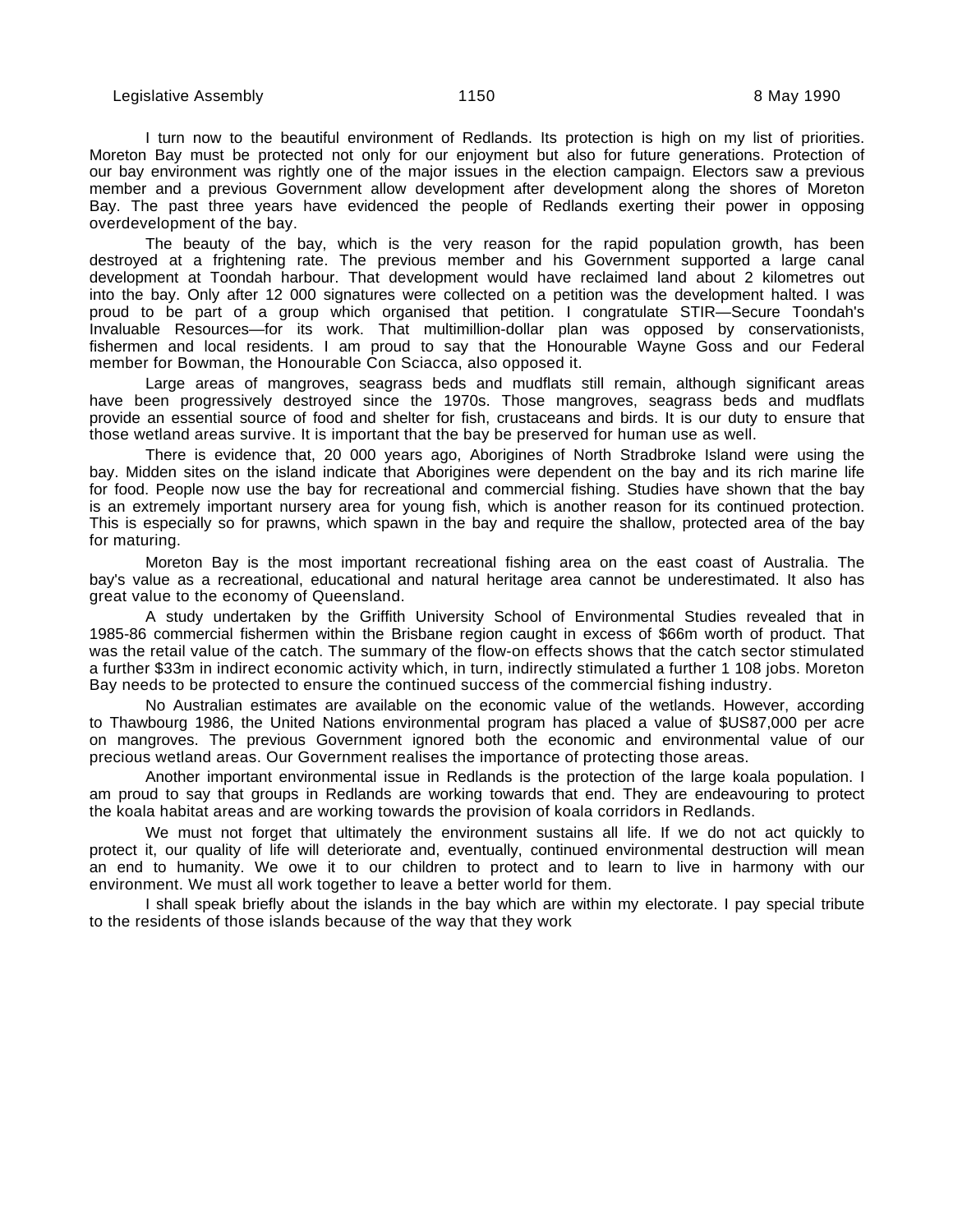together for the betterment of their communities. North Stradbroke Island is the largest of the islands within my electorate. Recently I have had discussions with the Environment Minister with respect to having approximately 50 per cent of the island proclaimed as national park. The island's many beaches, historical sites, freshwater lakes and other areas of natural beauty lure thousands of tourists to the island each year. The island's European history began when Captain Cook named Point Lookout. The Aboriginal population has a much stronger link to the island. More than 120 Aboriginal sites have been identified, and some middens date back 20 000 years.

In the 1800s Moreton Bay Aborigines were transferred to North Stradbroke Island. The Noonuccal tribe was the traditional owner of the island. I acknowledge Oodgeroo Noonuccal, who was formally known as Kath Walker, and admire her for her poetry and her work for the Aboriginal and white people on North Stradbroke Island.

The Aboriginal and Islander housing cooperative of North Stradbroke Island is doing an excellent job. I wish Oodgeroo and the cooperative every success in their endeavours for the residents of North Stradbroke Island. I sincerely hope that those collective endeavours are successful to ensure the culture and spirit of the Aboriginal people is not lost.

There are many women in the Redlands who have given much to the community. I recommend to all members of this House a book titled Women of the Redlands, edited by Roberta Bonnin, which outlines many of their achievements.

I turn now to the matter of policing in the Redlands and the ever-increasing crime rate, which is a result of the shortage of police. Let me say at the outset that the police officers at the only mainland police station in the Redlands at Cleveland are a hard-working and dedicated group of people. They work long hours under extremely trying conditions that few others in the community would tolerate. The conditions at the Cleveland Police Station are disgraceful. The previous Government's lack of spending in this area is to be deplored. I congratulate the police in Redlands for their work under extremely trying circumstances. I am proud to say that, in its first term, our Government will increase police strength by 1 200 officers.

It is obvious that a greater police presence in the Redlands would reduce the rate of crime. There is a great need for extra police, especially in the vicinity of the Cleveland shopping centre and in the southern part of the electorate, as well as on the bay islands. Members on the opposite side of the House had 32 years to get it right, and still they could not. The protection of families and property must be a priority of any Government, and I will work towards that goal.

I would like to comment upon the lack of public housing in the Redlands. It is and should be a matter of concern that in Queensland more than 17 000 people are on the waiting list for Housing Commission accommodation. This figure is only an estimate, as the correct figure is in fact much greater. In this area, as in other areas, Queensland lags far behind other States. The fact that 11 per cent of housing in South Australia is public housing and that the Queensland figure is below 3 per cent is a further indictment on the previous Queensland Government and its total lack of concern for the people of Queensland.

I am proud that by 1993 our Government will be injecting an additional \$174m into public housing . The present situation is abysmal. In part, it results from an unwillingness on the part of the previous State Government to work with the Federal Government. I am happy to say that our Government will not be following in the footsteps of previous National Party and coalition Governments and that it has signed a Commonwealth and State housing agreement that will inject funds into public housing. I have made representations to the Minister for increased public housing in the Redlands, especially for women faced with domestic violence situations and for the many homeless youth in Redlands. I am happy to report that today I received notification from the Minister that a detached home will be purchased at Cleveland for crisis accommodation.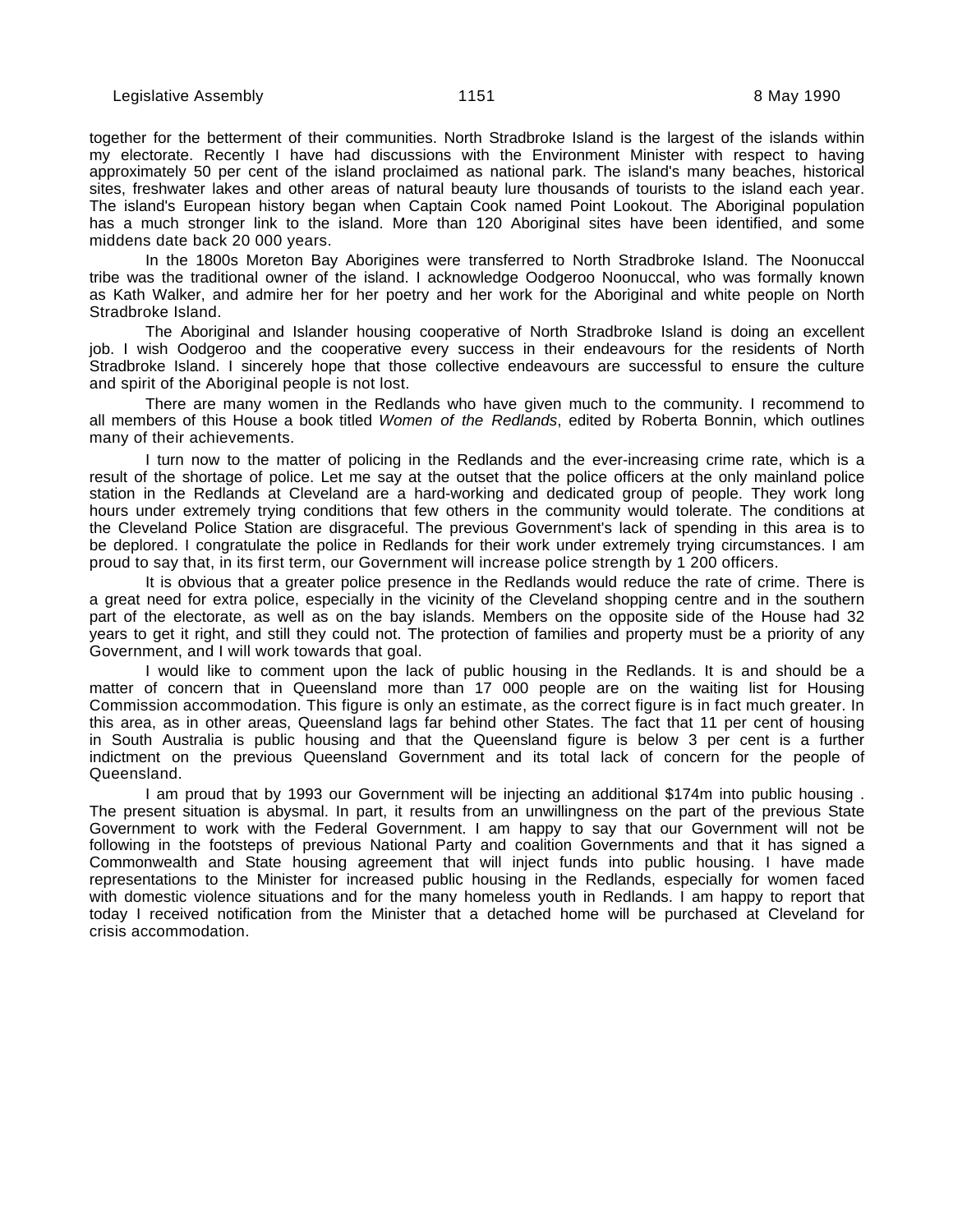I turn now to talk about the Redlands Hospital. I wish to congratulate Dr Keneally and his staff for the excellent work that they are doing. They are to be commended for the outstanding service that they provide to the people of Redlands. The hospital auxiliary is to be commended for the amount of money that it and other service clubs have raised to purchase hospital equipment. To date, the value of this equipment is in excess of \$58,000. Much of this equipment should have been provided by the Government. However, because the Redlands Hospital was merely a long-standing election promise that was finally honoured, it was not being given the support it deserved by the previous Government. The hospital has been provided with an outstanding staff but little else.

The population of the Redland Shire is in excess of 80 000 and yet the capacity of the hospital is only 36 acute beds and four observation beds. It is still necessary to transfer patients to other hospitals when staff would prefer to care for them at their hospital.

The many needs of the hospital, including maternity, radiological, surgical and geriatric services, should have been provided. A social worker should also have been provided to the hospital to help patients and the general community. There are many other needs, and these have been outlined in a submission by me to the Minister for Health. The needs outlined indicate clearly that the hospital was not a high priority of the previous Government.

I wish now to speak on matters relating to local government. Apart from the overdevelopment of the bay, one major area of concern is the provision of water. In the past, many restrictions have been placed on water usage. The council has stated that the problem is not that there is not enough water but that the council's system is not adequate to supply enough water to the residents of the Redlands. Late last year, thousands of homes in Victoria Point, Redland Bay and Coochiemudlo Island ran out of water. This would not have occurred in a shire that had planned properly for its increase in population.

Another matter of concern is that of residents objecting to rezoning applications. Currently, if they object to the rezoning and the council approves the application, the next step is to go to the Local Government Court. However, because of the costs involved, this course of action is impossible.

It has been a long-standing commitment of mine to work towards the provision of some other body to adjudicate on matters relating to objections to land rezonings, so that residents can put their case without the need for high legal fees. At present, developers can undertake expensive court cases, thus precluding most residents from having a say because of the costs involved.

In conclusion, let me say how proud I am to be a member of this historic Labor Government, a Government which will, for many years ahead, work towards building a better society for all Queenslanders.

**Mr VEIVERS** (Southport) (3.07 p.m.): Firstly, I wish to swear my allegiance to the Governor as the Queen's representative. I also congratulate the new Speaker, Mr Jim Fouras, who is a former Southport lad—he went to the Southport School— and who, in the old days, at Mick Theodore's cafe, used to serve me fish and chips.

**Mr Comben:** When did you go to school?

**Mr VEIVERS:** Just a little before your time.

The people of Queensland have now had six months of this Government and this House is still dealing with the Address in Reply. That says something about what has happened in Queensland. It has come to a grinding halt. Nothing of any consequence is happening and a great deal of what has happened has been a series of delays, inquiries and investigations—you name it—anything to avoid taking or making a decision. Yes, Mr Stephan?

**Mr Stephan** interjected.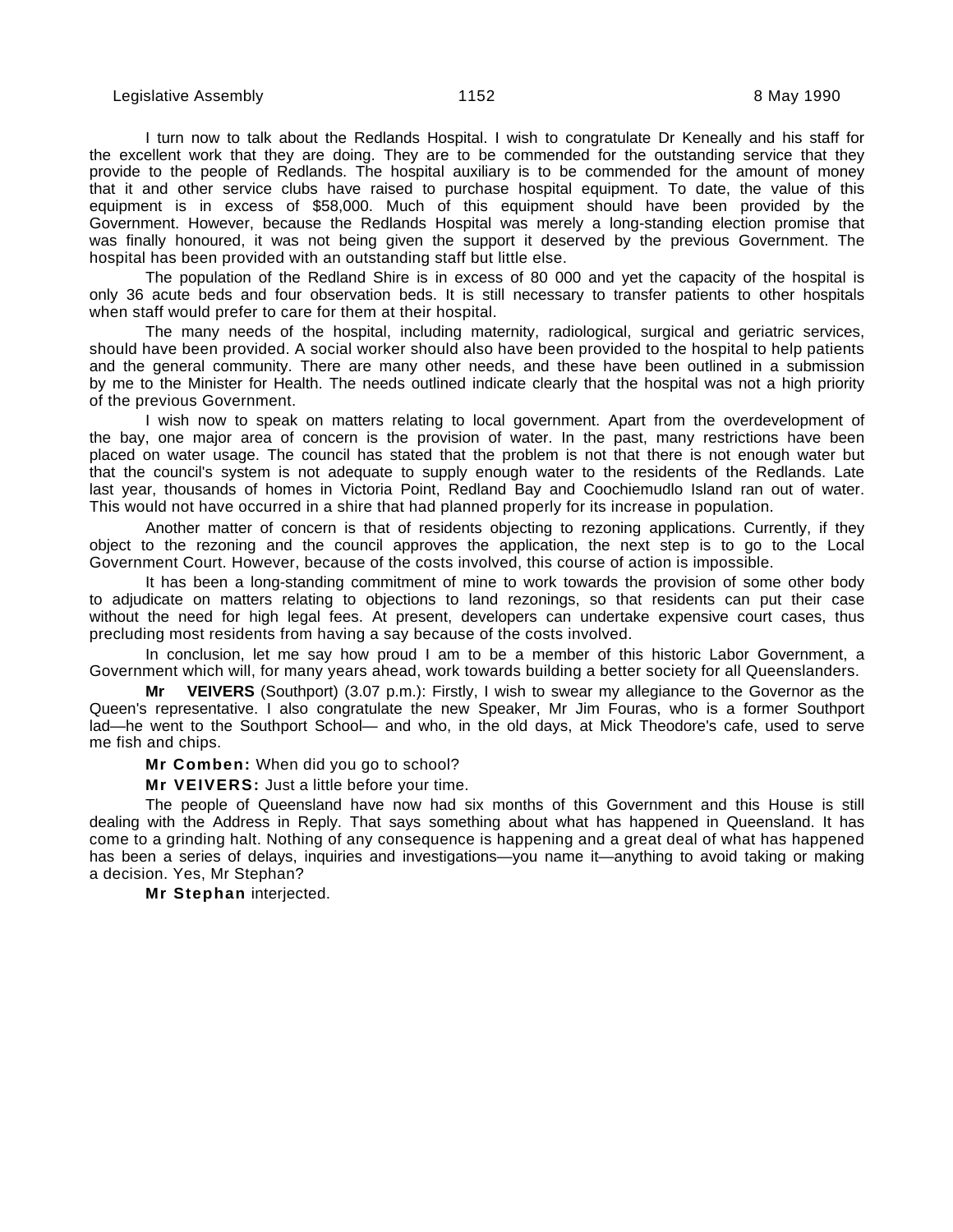**Mr DEPUTY SPEAKER** (Mr Campbell): Order! The honourable member for Gympie will interject from his correct seat.

**Mr VEIVERS:** Those inquiries, committees and other mechanisms for putting off decisions now number over 60. At one stage those committees were running at one every two days. I guess one could call that decisiveness of sorts—"Let's have another inquiry."

The public has been pretty tolerant so far, but those people who really need to know on a day-today basis what the actions and the intentions of the Government are going to be are crying out for some movement, some display of life. Those comments apply particularly to members of the business community who, in reality, are tearing out their hair.

To date, what has Queensland been served? First came one of the most bloody-minded purges this State has ever seen from any incoming Government in this country. Some of the most senior public servants in this State were publicly humiliated and packed off to broom cupboards—I think it is called the "Gulag", and a Gulag it was.

**Mr Beattie:** It is in my electorate.

**Mr VEIVERS:** The honourable member has increased his constituents.

That was one of the earliest actions of this Government. It is interesting now to consider that, as a result of the Government's most recent actions—I refer to the decision to pay full superannuation entitlements to the SEQEB workers sacked in 1985—in the near future the Government may well be hearing more from some of those people.

When the Government finally settled with most of those former chief executives it did not want but refused to sack, it arrived at some extraordinary deals that puts the SEQEB position in a very interesting light. All of those chief executives who were packed off to the "Gulag" have now left the Queensland public service and have done so in a pretty extraordinary manner. They have accepted deals which provided them with much less than that provided for in the contracts which they had signed in good faith with the previous Government.

Those officers were also forced to sign declarations indicating that they would not disclose details of their pay-out. That sort of declaration is quite a normal thing in private enterprise but highly unusual, possibly unique, in an Australian public service because what is being dealt with is the public purse. Amounts paid to former chief executives are secret—or they are supposed to be. Public money has been paid out, and the Government wants to keep that a secret. So much for the brave new world of accountability! Secret deals—doesn't that sound familiar? That is very interesting. I have another point to make about the deals that those people received and the deal that the SEQEB workers are now getting from this Government. Although those chief executives had to take less, the SEQEB workers are now going to get more. It is rather strange.

Ordinarily, when an employee is sacked, all he receives from his superannuation fund is his contributions, plus a very small amount of interest. It is a different thing, of course, if he resigns. Upon resignation, an employee can either opt for the return of his contributions, plus a small amount of interest, or he can preserve his benefit so that when he reaches the age of 55 he will pick up the normal entitlement for the period for which he was employed—his own contributions, his employer's contributions, plus the interest.

What is now being planned for the SEQEB workers is some special legislation to give them rights based on a resignation rather than a sacking. That is ridiculous.

What about the poor workers who were sent to the wall during the SEQEB strike? What about the businessmen who had their stock destroyed and who could not obtain an insurance pay-out? They are not going to receive anything. They never will. They are gone forever.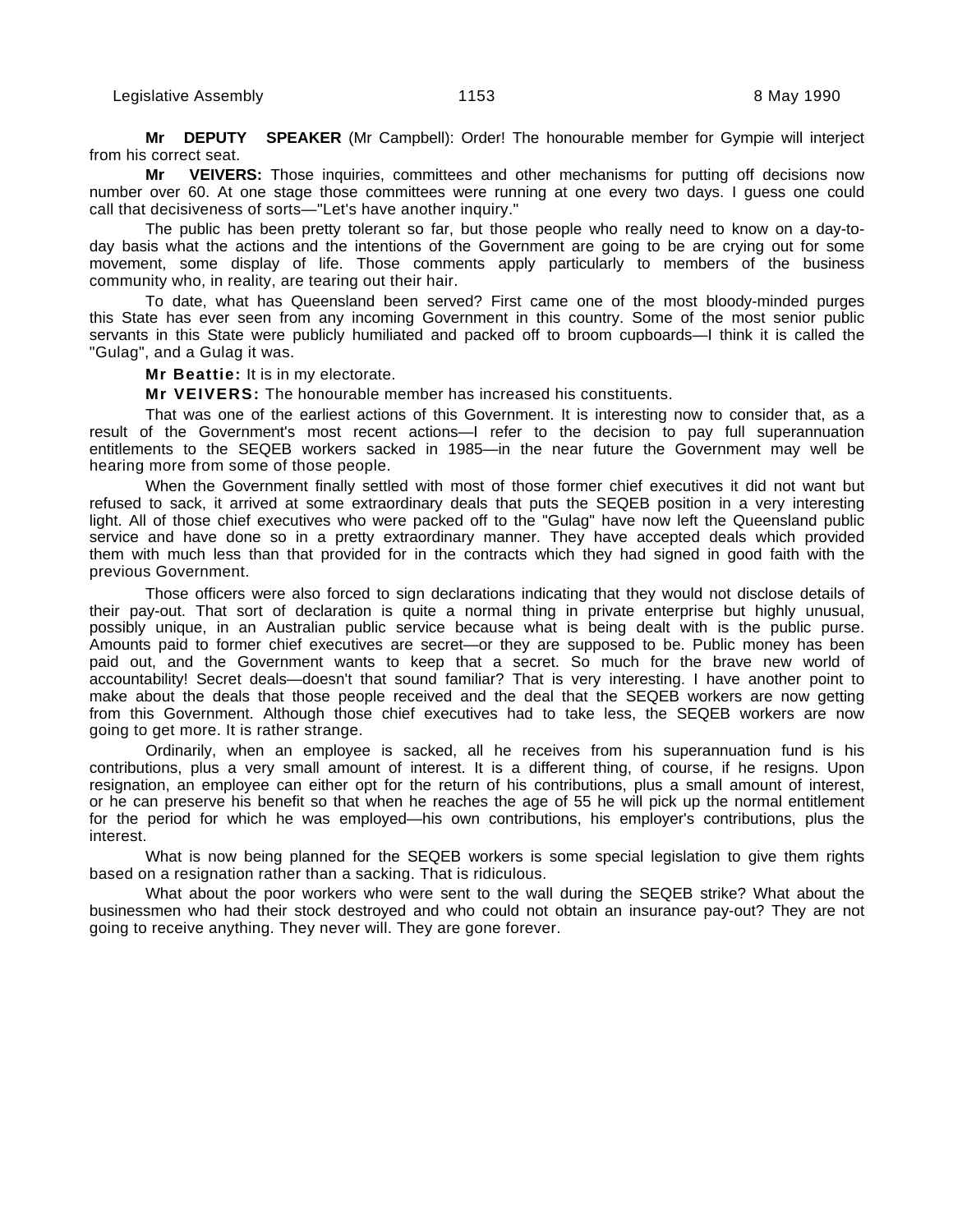This deal is not a bad one for those sacked SEQEB workers, particularly given the complication that they have already been paid their own contributions. That is a particularly interesting deal when compared with the fate of those former chief executives.

In this brave new world of accountability and honesty—some violins, please—and Westminster, etc., there is one rule for the boss and one rule for the worker.

Before leaving the public service, I refer to another recent action that also shows up the hypocrisy of this Government. Honourable members might remember that one of the first actions of this Government was to appoint, by Star Chamber methods, some six new acting departmental heads. Those appointments were made to replace the people who had been carted off to the Gulag.

Considering the Government's promise of a brave new world of accountability, it is interesting that not a single advertisement was placed for those jobs. Those chief executive positions were filled by the inner chamber—something Mr Beattie would know or would hope to know--the little group of people around the Premier who were making all the decisions in those days. Maybe Mr Beattie was not part of that group.

The point is that while out of one side of their mouths the members of the Labor Party were saying "Westminster", out of the other side of their mouths they were indulging in the sort of expediency and kangaroo-court style of Government that they claimed they were against.

Last Friday, it was interesting to see the gaggle of advertisements in the Australian Financial Review for six departmental heads and a new Under Treasurer. Finally the Government is getting it right. The Government is starting to do it by the book at last, but the way the Government was going in January only serves to highlight its hypocrisy.

In closing, might I say——

**Mr Beattie:** Wait a minute. What about daylight-saving? Do you think that you are going to come in here without talking about daylight-saving?

### **Mr VEIVERS:** Thank you.

**Mr Beattie:** You have 33 minutes to deal with daylight-saving.

**Mr VEIVERS:** I think that daylight-saving is a tremendous thing for this State, and I will stand up in any place and say that. As for getting the New South Wales border and turning it vertically along the 151st meridian—I think that is ridiculous. It will create more problems than we will want to know about. I am in favour of daylight-saving and I am unashamedly in favour of daylight-saving because of the business and commerce that will be affected if it is not implemented next summer.

Returning to the other matter—it is very nice of Government members to support me. It is not often that members on this side of the House are supported by Mr Beattie and the other types on the Government side.

I now wish to say something about VEAs. I think that Government members are crazy if they knock this system. I think we would have to say that the workers at ]Power Brewing Co Ltd are very happy. They have told everybody that they are. They have said so on television and in the press. They are getting a great deal. Again, their VEAs were negotiated. The workers negotiated their own rights and are thrilled pink about it. To think that Government members will pull that away from them and say that they have to do it through their unions! They have rocks in their heads. Some Government members—not all of them—have stood up for productivity or an increase in productivity so that this State could forge ahead. But if they start to cancel VEAs, they will fall to their knees.

#### **Mr Prest** interjected.

**Mr VEIVERS:** Mr Prest is interjecting from other than his usual seat. He would know about those things. I am sorry; I should have referred to him as the honourable member for Port Curtis. I recall that he endeavoured to emulate the honourable member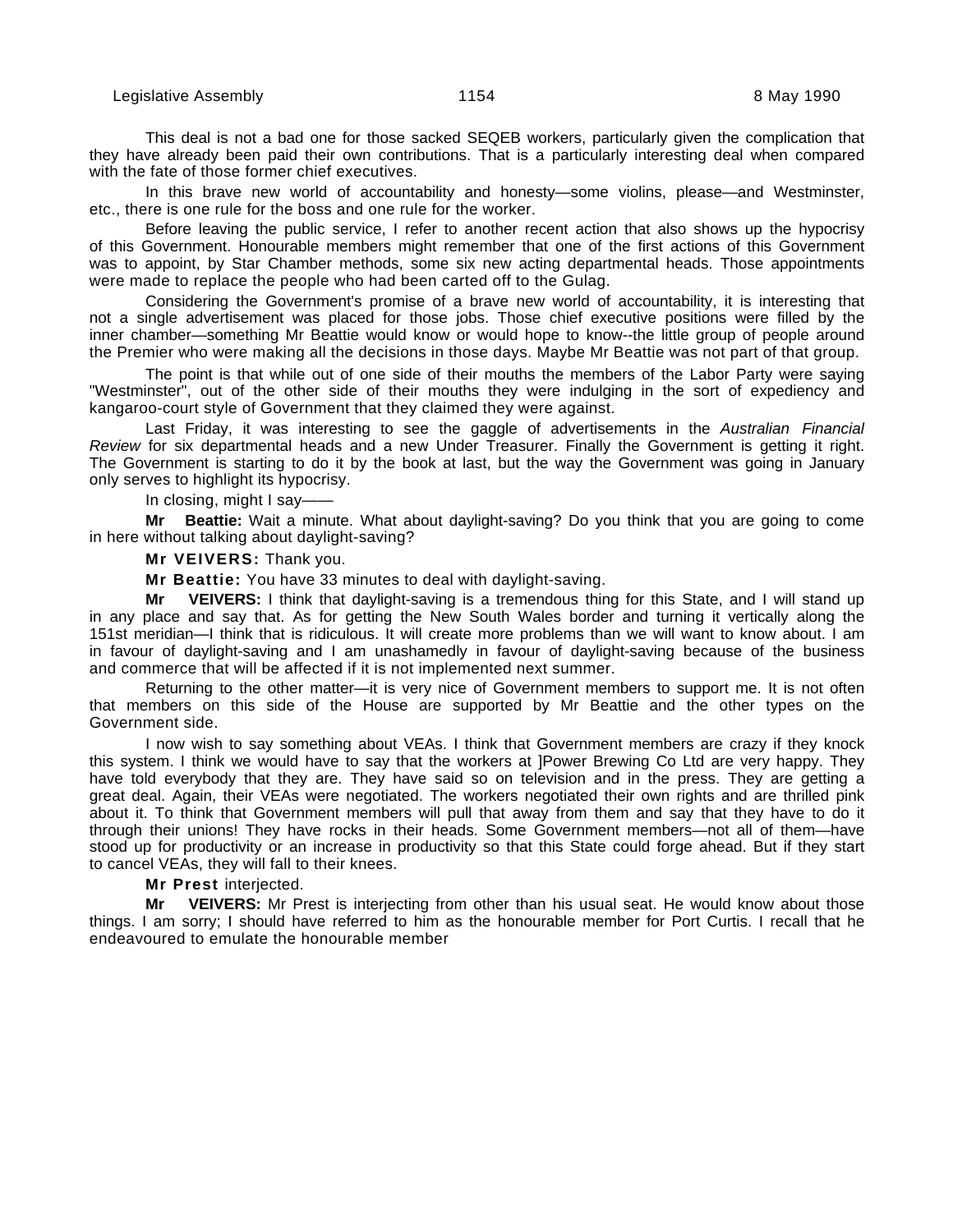for Peak Downs, Mr Vince Lester, in walking backwards. I cannot remember when it was that he was handing out trophies for the Brisbane to Gladstone yacht race—he cannot interject because he is not in his usual seat—and he decided to copy what Mr Lester did. Mr Lester walked 300 miles whereas the honourable member for Port Curtis took seven steps backwards when he was standing on a tabletop truck, and he was carted off. So he should not start that nonsense with me. Those things happen. It is unfortunate that he did that. I hope that he was trying to do the right thing.

## **Mr Prest:** Honestly.

**Mr VEIVERS:** Yes, honestly, which is a bit of a difference for him.

Unfortunately, this is the first time I have been on my feet during this session. I have been waiting and waiting to make a speech in this debate. I have done enough research for two speeches, but the Government is so far out of date that I have not bothered mentioning any of those matters.

**Mr Beattie:** All your speeches are like that.

**Mr VEIVERS:** If I started talking about the State of Origin match Government members would all start kowtowing.

I am disappointed with the way the ALP Government has started off after 32 years. I thought it would be much more positive and gallant than it has been. To say that I am disappointed with it and to say that it is starting to rule by committee would be the understatements of the year.

**Mr DEPUTY SPEAKER** (Mr Campbell): Order! I call the honourable member for Albert. As this is the honourable member's maiden speech I ask that he be extended the usual courtesy.

**Mr SZCZERBANIK** (Albert) (3.18 p.m.): I am honoured to be able to rise in this House for the first time and to speak as the representative for Albert. I am proud and privileged to be the first Labor member for Albert for 15 years.

Mr Deputy Speaker, I congratulate you on your appointment as Chairman of Committees and ask you to pass on my congratulations to Mr Speaker on his election to that high office. I know myself the difficulty of coming from a migrant family, the difficulty experienced in growing up in a new country and, as a child, the pain of being called names of ethnic origin and the stigma attaching to those names, when I was only trying to do my best to build a future for myself and my family. One learns to ignore the jibes and to persevere to attain one's goal. With strong application and dedication, one can become a member of Parliament in this great country.

It was with extreme honour and great personal satisfaction that I was part of such a historic occasion as the Opening of Parliament in the presence of such an esteemed elder statesman as the former Prime Minister, Gough Whitlam, and his partner, Mrs Whitlam. I am sure it gave Mr and Mrs Whitlam pleasure to personally witness democracy in action as demonstrated by the people of Queensland.

I am privileged to be the Labor member for Albert after 15 years of conservative rule in this electorate and I am honoured to be in this House with the former Labor member for Albert, Mr D'Arcy, who is now the honourable member for Woodridge.

I congratulate the Liberal Party candidate, Mrs Kay Elson. She was a worthy combatant and ran an excellent campaign.

The electorate of Albert is a dynamic, growing area. A diverse spectrum of people live within its borders, ranging from those who travel by public transport to those who travel in Rolls Royces. No matter what their background or social standing was, on 2 December 1989, they were certain that they wanted a change, as did the whole of Queensland. There is no doubt they wanted a change for the better—a Goss Labor Government.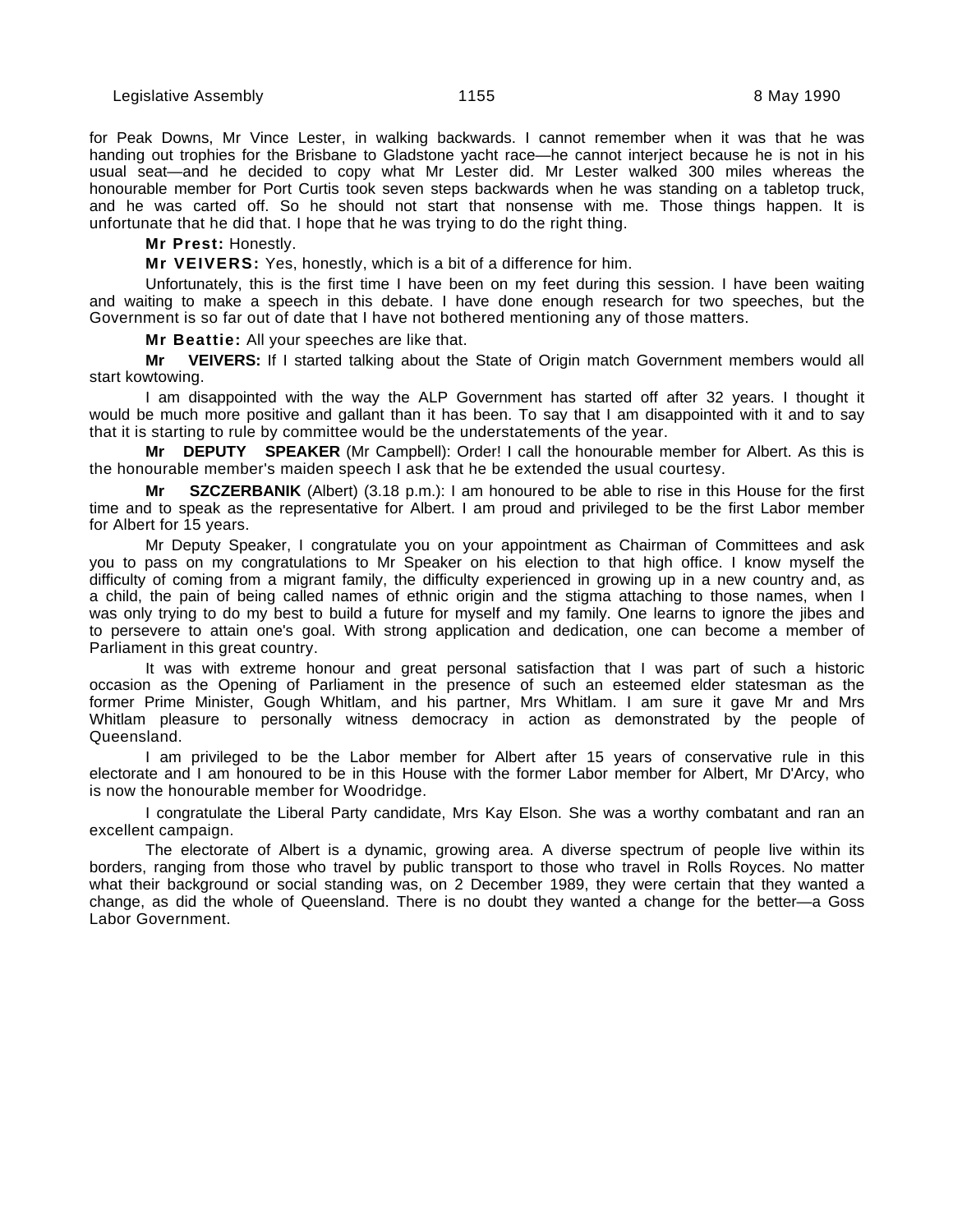The electorate of Albert has changed dramatically over the last 15 years. Previously, Albert ran from Kingston and Slacks Creek in the north to Southport and Nerang in the south. Today, the rate of population growth is enormous. The annual rate of increase in the electorate is in excess of 13 per cent compared with the Queensland average of 3.2 per cent. Today, Albert's borders are Runaway Bay in the south and half of Beenleigh in the north. The Premier, the Honorable Wayne Goss, was quoted as describing the northern boundary as very creative. I feel that that is a perfect description.

The corruption exposed by Mr Tony Fitzgerald was not restricted to former National Party members. The tentacles of that corruption extend into local authorities. The stench of alleged corruption taints the local authorities within my own electorate—the Albert Shire Council and the Gold Coast City Council. I will pursue those allegations of corruption with tenacity and with all the resources available to me. I invite concerned constituents within my own electorate to make available to my office any documented evidence that they may have in their possession in order to assist me in my endeavours. One allegation involves tendering to the Gold Coast City Council. I have been told that in one case a tender did not contain a price but that, after all the tenders were opened, the price was written in and it became the lowest tender. One can only blame past members of those local authorities who later achieved high office.

In reply to media comments by the member for Surfers Paradise, firstly, because my electorate office was never situated at Runaway Bay I could not close it down and, secondly, I did not require an office the size of a football field. The bulk of my constituents are situated in the northern end of the electorate. They include the people of Beenleigh and surrounding areas, who have been neglected for the past 15 years.

One of the major problems faced by my constituents is that of uncontrolled town-planning applications. Currently, Queensland has poorly contrived and structured legislation that places the burden of proof as to the suitability of development upon objectors rather than the applicant. Many applications have been approved by local authorities with the minimal possible amount of supporting information and with no regard to the consequences of the projects for the environment or the local population. In my opinion, town-planning should not divorce itself from the social context in which it is conceived, since it is this very context that provides the framework for the orderly structuring of objectives.

- 1. An increased awareness of environmental and heritage issues; secondly,
- 2. The enormous development pressures on non-urban lands—and therefore growing conflict between urban expansion and the protection of the environment;
- 3. The increasing criticism of State Government involvement in local area planning;
- 4. The streamlining of approval processes; and
- 5. The provision of increased opportunity for public involvement and participation in environmental planning and assessment.

These ideas have been passed on to the Minister for consideration when framing future legislation, and I am pleased that environmental legislation is already in the planning stages.

Another issue affecting my electorate is that of the environment. At this time Albert has easily accessible and untouched natural waterways and islands within only one hour's drive from Brisbane. This is an area worthy of preserving for future generations to enjoy and utilise. I am pleased to be a part of the Minister's advisory committee on the Moreton Bay plan. This plan will give greater emphasis to conservation issues, but will still incorporate the management of all bay uses, including the following—

- 1. Conservation and recreation.
- 2. Commercial and recreational fishing.
- 3. Transport and port development.
- 4. Extractive industries.
- 5. Tourism and public foreshore usage.

The Minister for Environment and Heritage, Mr Comben, has announced the declaration of six islands in the southern Moreton Bay area as having national park or environmental park status. Most of these islands are in my electorate. People within my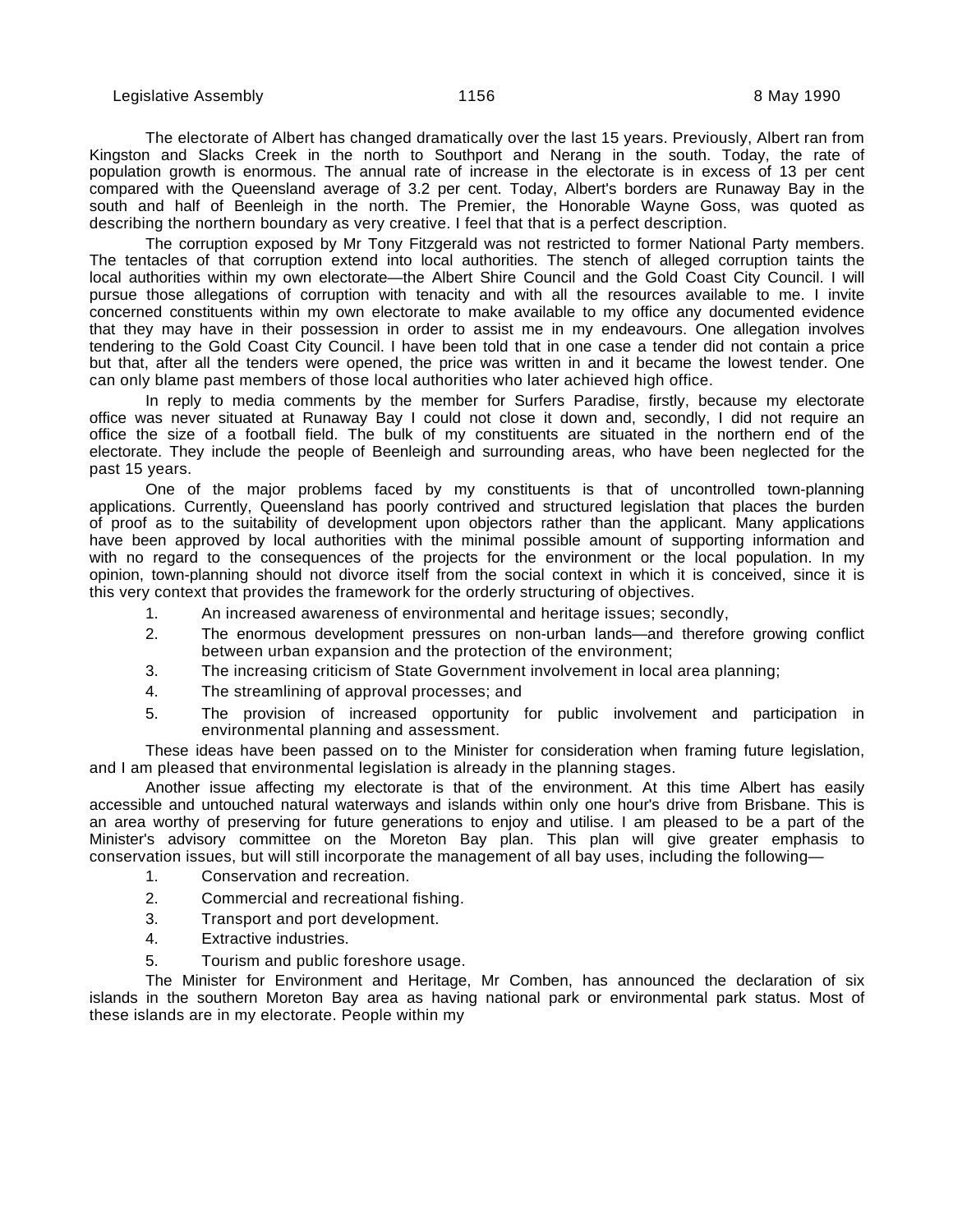electorate were delighted with this announcement because it means no more Sovereign Island type of developments in the bay. This area contains such untouched waterways as the Pimpama River, with its undisturbed mangrove ecology, large areas of seagrass beds and an abundant diversity of animal species which depend on this region for their existence. The largest island in this region is South Stradbroke Island, which is a scant barrier between the Pacific Ocean and the Broadwater. It is fragile and highly vulnerable to erosion. During the 1974 storms and floods the island was almost severed. This island supposedly became separated from North Stradbroke Island in 1896 as a result of the disturbance to the dunes caused by people who were drawn to the wreck of the Cambus Wallace. The landscape has been modified by other natural and induced events such as the Jumpinpin Bar changes, the Gold Coast Seaway construction, grazing, sand-mining and recreational activities. Fortunately, the island remains largely undeveloped and predominantly natural. Cabbage palm swamps and the golden Stradbroke wallaby are outstanding natural features of the island. Its unspoilt long ocean frontage offers a character that is long-lost on the Gold Coast. It is an area worthy of preservation that is only a short distance from the heavily populated coastal region. Surf gutters on the island, which are often very rewarding for fishermen, are backed by beach spinifex-topped sand dunes and hind dunes feature scrublands of wattle, oaks and banksias and more robust woodlands of bloodwoods and corkwoods in the interior. Flowering eucalyptus, which are often alive with lorikeets, grow on the stable Broadwater foreshores of the island, and in many parts give way to teatree swamps draining to biologically rich littoral zones of marine couch flats, mangrove forests and broad mud and sand flats with oysters. The flats are feeding grounds for many fish at high tide, including bream, whiting and flathead, and for many seabirds at low tide. Moreton Bay is of international significance for migratory waders that wing through from the northern hemisphere. Jumpinpin's sandflats attract large flocks of crested terns, curlews, godwits and sandpipers, along with pelicans, silver gulls, kites and oystercatchers.

I am proud that Albert, being so close to Brisbane, has a viable primary industry. The sugar industry has established a long history within the borders of my electorate. It was commenced in the region by Captain Louis Hope in 1867 on the Delta Islands at the mouth of the Coomera River—later to become known as Hope Island and even later still to become known as Sanctuary Cove. From those early beginnings, Albert appears to have developed the most cost-efficient sugarcane-growing area within the State. In the region, 104 families rely on the sugar industry for their livelihoods. The gross area assigned to cane is 5 462 hectares. In 1989, the quantity of cane crushed was 372 384 tonnes. In 1990, owing to the better-than-average weather conditions, an increase of 5 per cent is expected in the quantity of cane crushed.

The sugar industry plays a vital role in Albert's economy. In 1989, direct income from that industry was approximately \$19m. The total contribution to the local community from the sugar industry would have to be between \$45m and \$50m. I know that certain sectors of the community would rather see the sugar industry fold, but with the benefit of more effective improvements in the future, I can only see the industry growing. For example, in 1990, major capital works for the Rocky Point sugar-mill include 85 new 24-tonne cane containers; completion of a turbo alternator worth \$450,000; and installation of a new mudflat filter worth \$150,000. Direct employment at the Rocky Point sugar-mill accounts for 65 permanent workers and 32 seasonal workers, and the annual payroll is in excess of \$2m. The green space provided by the cane fields provides a buffer zone between Brisbane and the Gold Coast.

I am also honoured to be the first registered nurse in this Parliament and even more than delighted that the Goss Labor Government has given a commitment to the establishment of a ministerial nursing consultative and advisory structure in Queensland. For too long, because of the actions of past Governments, the nurses of this State have felt that they were used as slave-labour. At times, they were pushed to the outer limits of human endurance. Many nurses are leaving this State to pursue a career in other States.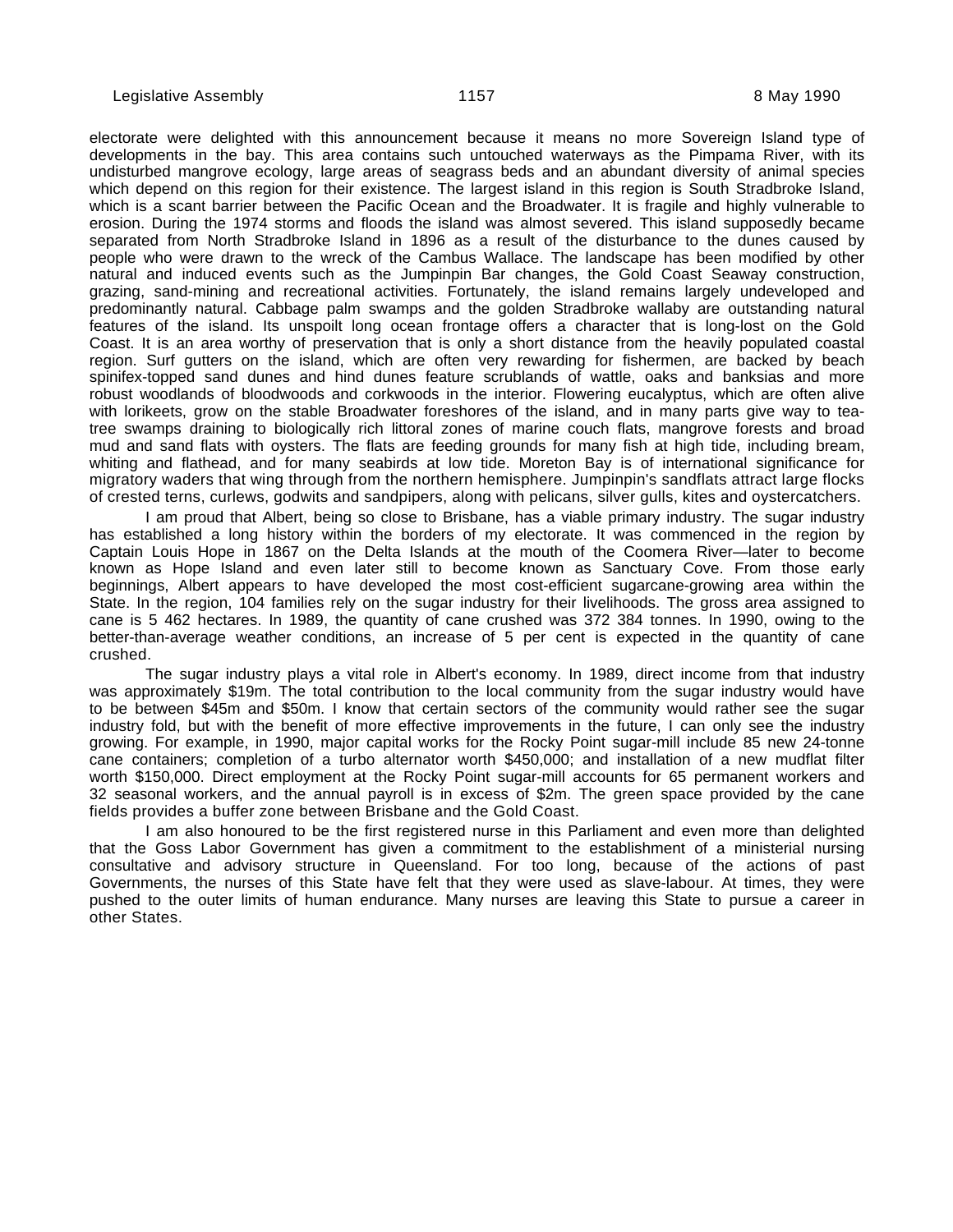The Government's commitment to nursing recognises nurses as professionals and the need to include participative nursing input into the planning and delivery of health and community structures in Queensland. It also recognises the expertise within the nursing profession and its commitment to the provision of safe, efficient and cost-effective health care in this State. Nursing and nurses play a major and vital role in the delivery of health services throughout Queensland. Nurses work in a dynamic and often complex health and community services sector—a sector in which technological and science advancements, consumer and professional expectations and the availability of physical and financial resources are often in conflict.

Nursing is also undergoing major structural and educational changes, which will have a significant impact on the health and community services sector. It is therefore opportune that the Queensland Government establish a nursing consultative and advisory committee in its promotion of genuine and participative consultation. I welcome the establishment of that committee. Perhaps it could include a secretariat to service the objectives, obligations and programs of the committee. I look forward to working with the Minister to achieve those goals which will provide long-term benefit for nurses throughout the State.

In conclusion, I express my thanks to my wife, Linda, for her patience, hard work and tolerance of the interruptions to our family life, and for her dedicated support. Today is her twenty-ninth birthday. As all honourable members would know, political life is not easy for the family unit. I also thank my children, Christopher and Shayne, for putting up with me.

I also wish to thank the Albert Valley Progress Association—otherwise known as the citizens committee against Wolffdene dam—with which I have had the privilege to be associated since January 1988. The dedication of its members to the cause of honest and open government has won them the respect of the community.

I must also thank members and supporters of the Australian Labor Party. To the people of Albert, I say, "Thank you for putting your trust in me." I can say "Thank you" also to the staff and residents of the Tweed Heads Nursing Centre for the support shown to me during my employment there prior to the election. I must also thank Australia Post. Finally, I say "Thank you" to my secretary, Di Stewart, who was my campaign director. I look forward to working as part of the Goss Labor Government, to representing the people of Albert, and to looking after the people of Queensland.

**Mr DEPUTY SPEAKER** (Mr Campbell): Order! I now call the member for Nicklin. As this is the honourable member's maiden speech, I wish it to be heard in silence.

**Mr KING** (Nicklin) (3.36 p.m.): In rising to speak to the amendment to the motion for the adoption of the Address in Reply, today it is my privilege and honour to stand before you, Mr Deputy Speaker, in this historic House of Parliament and to deliver my maiden speech. In so doing, I indicate my most important priorities and, hopefully, record most of the matters of importance to me and to my electorate.

At the outset, I acknowledge and assert my commitment to the same God as this Parliament acknowledges and by whose will I and each member of the House are able to stand in this place and represent the people of our electorates. I reaffirm my loyalty to this wonderful nation of Australia—in particular, the State of Queensland—and to the Queen and her representatives at both national and State level. I am also sure that the vast majority of the good people of my electorate join me in this expression of loyalty.

For the people of Nicklin who elected me to represent them, I reconfirm my commitment to always endeavour to place their best interests first and foremost, and to try never to forget that I am their servant who has been elected by them to come to Parliament and carry out their wishes. To my lovely wife, Helene, who was born in the heart of the Nicklin electorate in the town of Nambour, I say a very sincere "Thank you" for all her love and support in my election campaign. I thank her also for being in the gallery today, sharing with me yet another important event in our life together.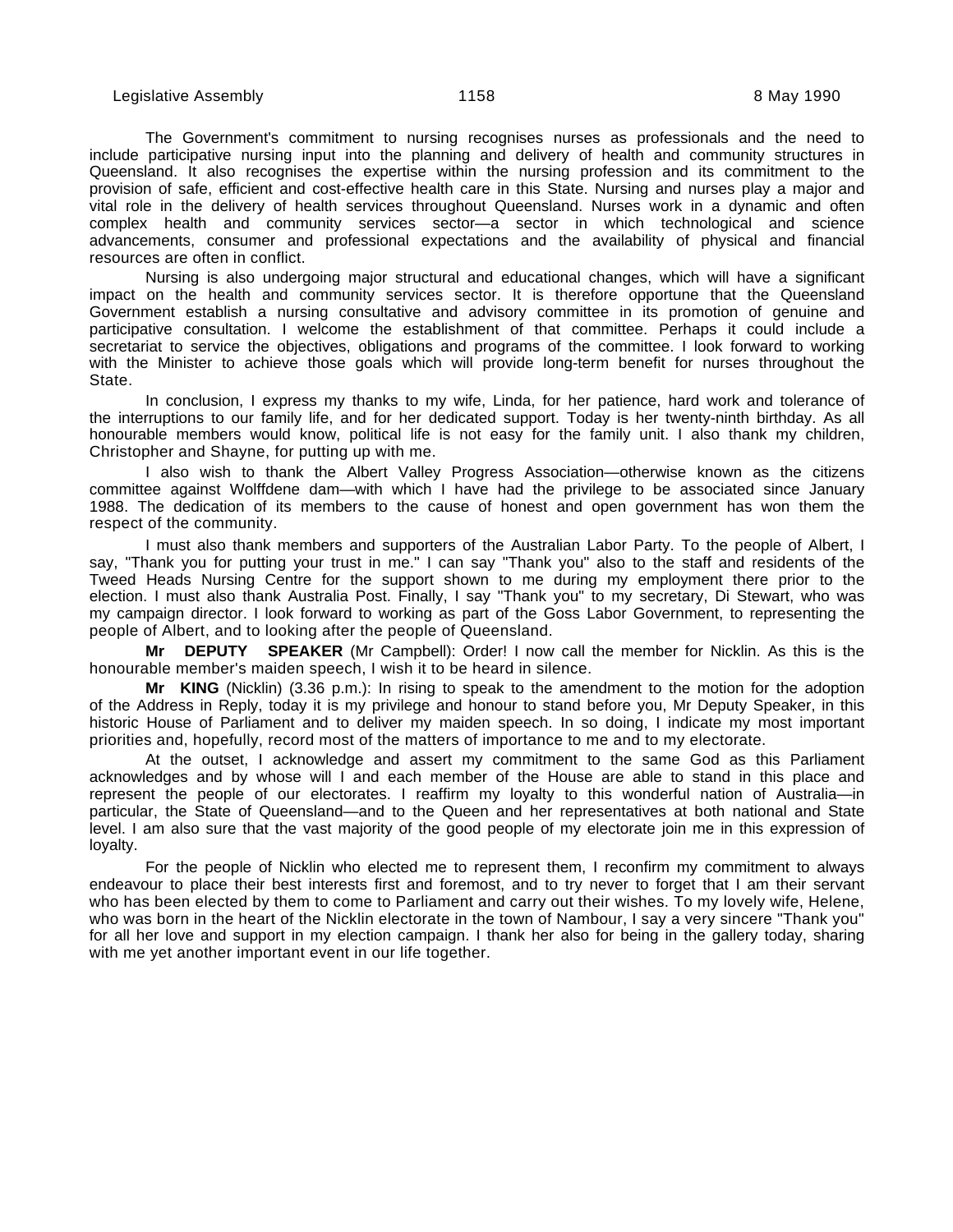I thank her also for putting up with all the hard work, long hours, difficulties, disappointment and heartaches that, as every honourable member of this House knows, are unfortunately part of most election campaigns.

To my wonderful children, Bob, Brett, Ben, Caroline, Anna and Alison—I also say a real thank you for their continuing love, loyalty and help during and after the campaign and election. The lives of the family of elected members of Government are not easy, and the price paid by those family members is a matter that is generally not understood or appreciated by most of the general community.

To my good friend and campaign manager, Graham Chapman, and all my other wonderful friends and supporters, many former members of other political parties, and many never a member of any party; people who have helped me through two previous local government elections and who loyally put in a massive amount of time, effort and talent yet again in this State election—thank you sincerely.

To the loyal and dedicated members of the Liberal Party in Nicklin and the Liberal parliamentary members who gave so unselfishly of their time during the campaign—thank you for showing the real meaning of team spirit, party loyalty and support, and true friendship within politics.

To the voters of Nicklin from all political parties through the preferential voting system who showed that they would no longer tolerate having outsiders forced on them as their political representative—thank you for your ballot-box support. I promise to serve each one of you, irrespective of your party political beliefs, to the best of my ability.

At my age in life, I feel that I have come to a state of mind in which I have my priorities and desires properly sorted out. No matter how long one lives, life is short. In the active years that may lie ahead of me, I wish to do something worth while with what talents have been given me. Because of my efforts, I want to leave this wonderful country and State which I love a little better for my children and fellow man.

I have lived long enough to adequately study, experience and compare the different political philosophies of our nation and to determine that I am without hesitation or doubt a committed conservative. It concerns me immensely, for the sake of my children and fellow man, that in recent years Australians have lethargically been allowing themselves to be led down the path of socialism. The dramatically reduced standard of living, and the many downgraded changes to our traditional values and way of life that we have today, prove how foolish and unthinking we have been.

Our national debt outrivals many banana republics, and still we continue to reduce our working hours, provide ourselves with better working conditions and follow wasteful and inefficient work practices as we pander to the demands of the self-interested trade unions. Taxes are increased unfairly and incentive is killed, and "profit" is often regarded as a dirty word. If we are ever going to be able to hand on to our grandchildren the wonderful inheritance our forefathers worked so hard to give us, there is an obvious need for a change of attitude back to hard work.

While the people of Europe are finally admitting that socialism does not work, because it runs contrary to the nature of man, and are angrily throwing it out and joyfully embracing democracy, at present in Australia we continue to allow it to control our lives.

One of America's greatest statesmen said the following words, which I believe hold much wisdom for our nation at this point in time—

"You cannot bring about prosperity by destroying thrift;

You cannot strengthen the weak by weakening the strong;

You cannot help small men by tearing down big men;

You cannot help the poor by destroying the rich;

You cannot lift the wage-earner by pulling down the wage-payer;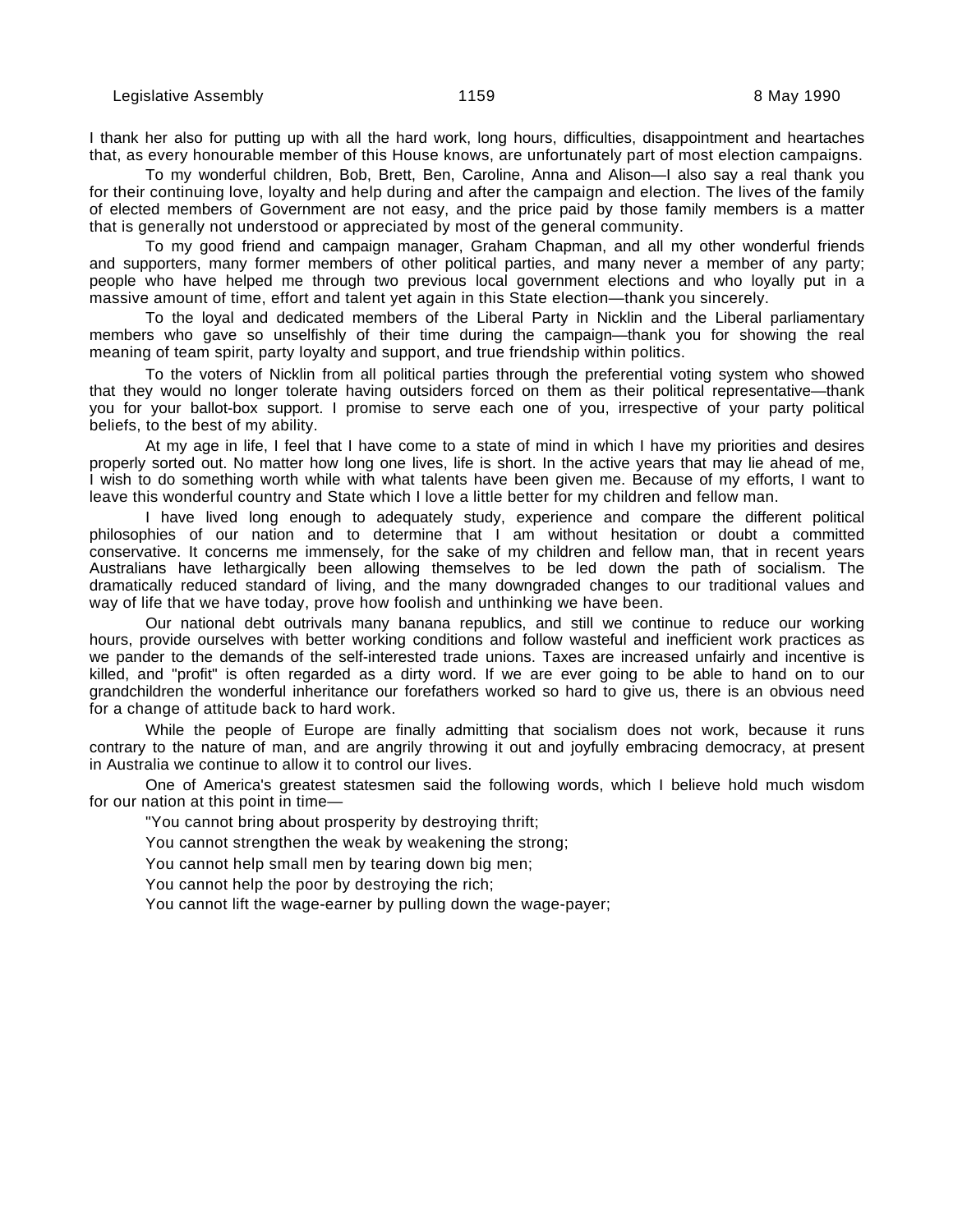You cannot keep out of trouble by spending more than your income;

You cannot further brotherhood of man by inciting class hatred;

You cannot build character and courage by taking a man's initiative;

You cannot really help men by having Government tax them to do for them what they can and should do for themselves."

The wise author of those words was Abraham Lincoln.

Our nation is desperately crying out for strong leaders; men and women who are prepared to put the real interests of Australia first, ahead of their parties and ahead of themselves. But, unfortunately, our country cries out in vain!

Will it take a war or another Great Depression to drag us out of this blind and selfish path of selfdestruction? I hope not. Perhaps even today within this Queensland Parliament the seed or seeds of salvation for our country may lie. Certainly, at least, it is within the capability of each one of us, if we only have and exercise that fibre of moral courage within us to make a conscientious effort each time the opportunity presents itself within and outside this Parliament to secretly ask ourselves, "Is this decision truly the best for our country?" and then, "Do I have the courage to make it irrespective of anyone or anything else which tends to influence me?" Honourable members, that is the truly hard decision that lies before each of us.

We new members of this Legislative Assembly probably all come here full of enthusiasm and high ideals, with noble intentions to achieve many worthwhile goals. How many times have the people of Queensland seen that happen, only to then see, unfortunately, those good intentions overcome by the system and their representative forced back into the mould of the typical politician by such things as peer pressure, party pressure and self-interest, and the desire for political survival? That is the picture of the typical politician that has been seen repeatedly by the public in recent years, and it is not a pretty one.

For those members of the public who have had the misfortune to personally watch Parliament in session, the picture is vividly reinforced, particularly if they have witnessed question-time. In my short time in this House, I have often looked up to the public gallery, particularly during question-time, to watch the expressions on the faces of those watching the scene below. Those expressions vary from surprised and incredulous disbelief, to the excited interest shown by spectators watching a brawl in a State of Origin match, to disgust, and to sadness at the level to which their "honourable" parliamentary representatives can sink. That sorry state of affairs becomes particularly depressing when the audience is a group of school students—yet another generation of Queenslanders to reinforce the adverse reputation of parliamentarians. Our Federal Parliament is known as "the circus on the hill" and our Queensland Parliament is known as "the George Street circus".

We all have a free will and, within the walls of this House, a parliamentary privilege as well to speak almost without limitation. It is, therefore, very easy to be overly critical, abusive and rabble-like. Anyone can easily slip into such a mode. It is surely harder and requires more self-discipline to act to the contrary, and not to respond to an insult can take more courage than to respond in the same vein.

People see us as spending too much time picking fault with one another and too little time working for their benefit—the reason they put us here. Is it any wonder that politicians are generally regarded as being almost the lowest of opinion categories of all professions and occupations?

I congratulate Mr Speaker and the Chairman of Committees on their elevation to their high and honourable offices. However, their responsibility in controlling debate is a most onerous and difficult one. I strongly sympathise with and support them in their positions.

Prior to the start of this Parliament, the Leader of the House, the Honourable Terry Mackenroth, called publicly for decorum and better behaviour by members in the House.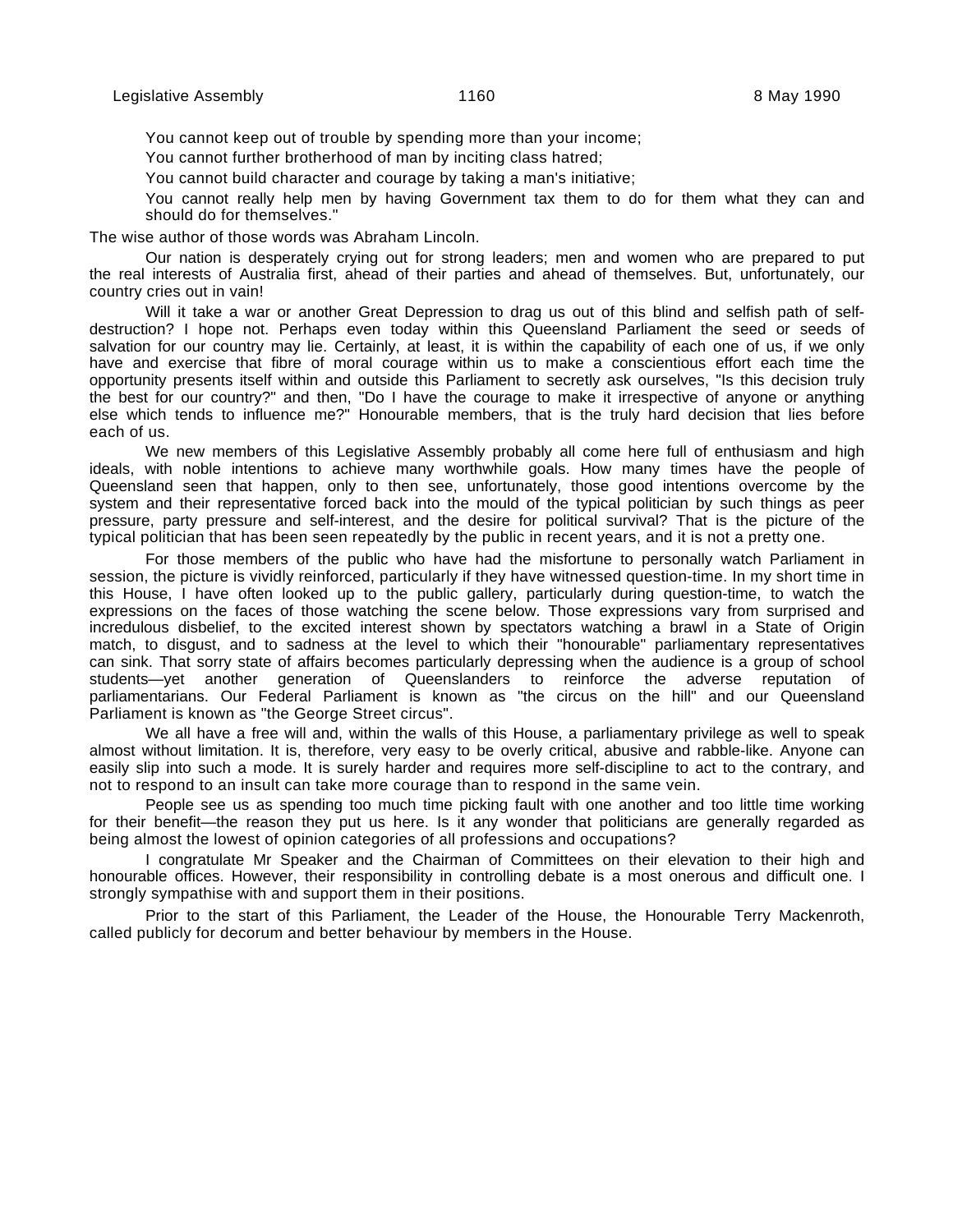He said he would "like to see the Parliament become an institution which the people of Queensland can respect and look up to". I say to the Minister that I agree with his words and fully support them. Unfortunately, I have seen little evidence of their effect, from either side of the House, since Parliament started sitting. Even the decorum of the swearing-in of members was robbed of its rightful dignity by the scene set earlier by the "experienced" members of the House as they threw abuse back and forth.

I am not so naive or inexperienced in the ways of life, human nature and politics to believe that effective decision-making can always be achieved without very vigorous debate. I accept that in various ways occasional personal interjections often add to the quality of debate and decision-making. What I do not accept is the need for the all-too-often verbal slanging matches we see involving dozens of members all shouting at the one time, as they tear down what shreds of respect the people currently hold for Parliament, and waste the time that the people want, and pay us, to spend working constructively for them.

To all those newly elected members like myself, from all three parties, I say that we have a great challenge and a great opportunity before us. If we believe that the picture I have just painted is truly representative of the wishes of the people we serve, then let us agree to combine in our efforts to reform the practices of this Parliament. If we join the large numbers that we have with the few Ministers and senior members from both sides of the House who stand out prominently because they normally refrain from rabble-like behaviour, we can in time bring about the reform that the people want and from which the people and the politicians will jointly benefit.

It is a well accepted political fact that, to a very large degree, political parties lose Government more so than Opposition parties win Government. There is absolutely no doubt that this element was very much present in the recent State election. The reasons are well known to us all, and there is no need for me to reiterate them again now. However, I do wish to congratulate the Labor Government on its convincing win. The people have given it the power to clean up the Government and provide for the good management of this State, plus the fair and equal treatment of all that it promised. I will gladly welcome any Labor Minister who comes into the seat of Nicklin with the intention of assessing the many needs of its people and helping to overcome their problems.

I was recently very pleased to welcome the Honourable Paul Braddy, Minister for Education, and the Honourable Ken McElligott, Minister for Health, when they officiated at different opening functions within the electorate. Such functions are an excellent opportunity for people to express their concerns and for Ministers to gain better appreciation of local needs. I also wish to state at this point that I will gladly support any initiative of this Government which I believe is definitely in the best interests of the majority of the people of Nicklin. I am absolutely convinced that all people are sick and tired of parties and individual politicians who continually knock the ideas of their opponents simply and for no better reason than that those ideas come from a party political opponent. Queensland cannot afford to have good ideas wasted, irrespective of their source, and I certainly hope that the Labor Government, with its majority of voting power in this House, also believes this and is big enough to act accordingly.

The seat of Nicklin, which I am honoured to represent, is the best and nicest place in Australia and, indeed, the world, in which to live. It is conveniently located only just over one hour's drive north of our State capital of Brisbane. Nicklin is bounded by some of the best beaches in Australia, by good rivers, which have always been used for commerce and recreation, and by the most beautiful foothills of the Blackall Range. Interesting hilly country and some flat sugarcane lands are usually lush and green, thanks to our plentiful rainfall. The climate is moderate and regular and gentle sea breezes blow throughout most of the year. The natural beauty of the area has not yet been spoiled by the development that has taken place so far.

Under those circumstances, it is easy to understand why this area has such great appeal. I selected it 16 years ago as the best place in Australia in which to live and raise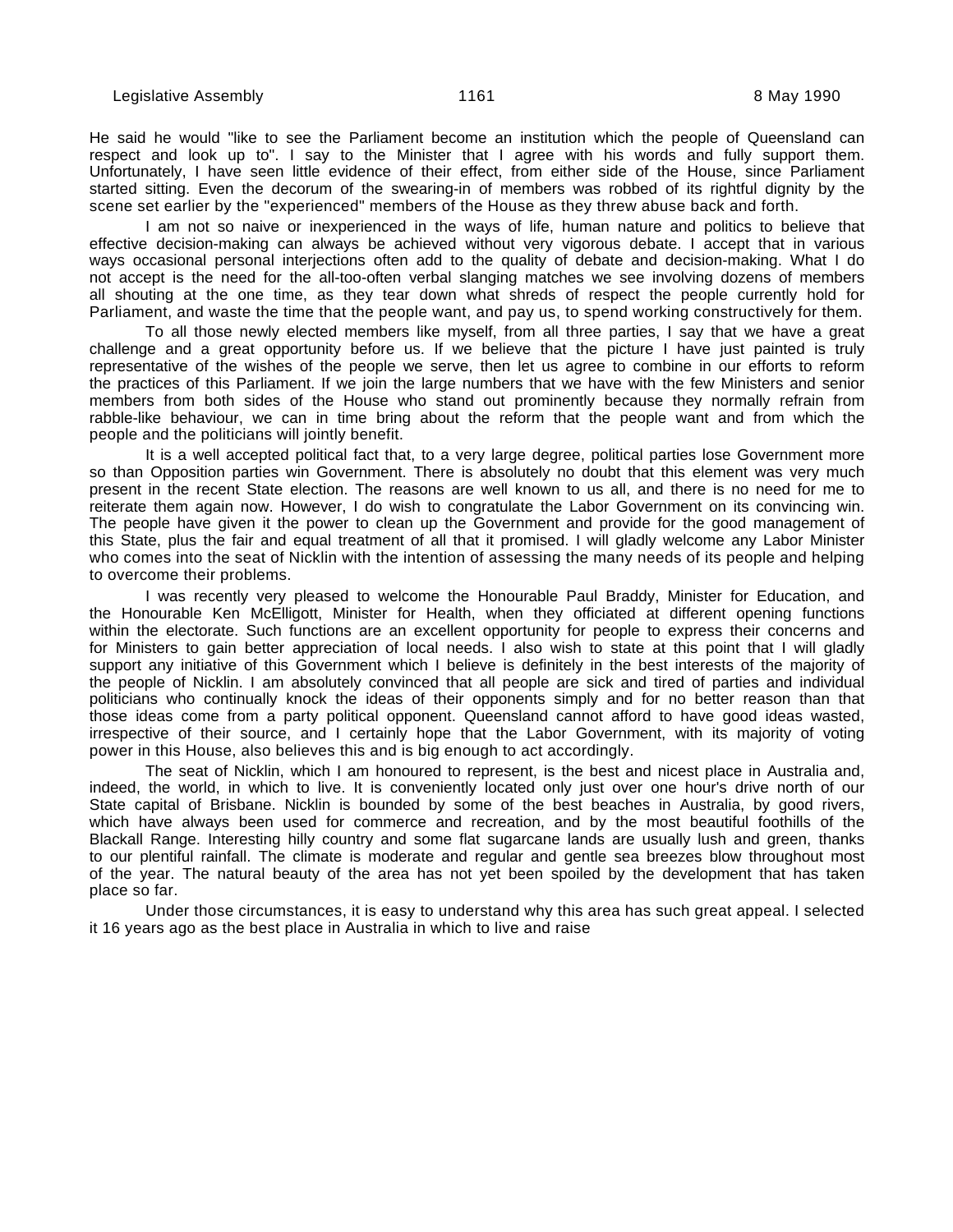my children. In recent years, many thousands of others have done the same, giving the area one of the highest population growth rates in the country, and the prediction is for the present population to double within 10 years. It is this pressure of increasing population which poses the main problem in the coming years for all three spheres of Government as the people look to us to adequately plan and provide for their needs.

We people of Nicklin are unashamedly parochial and proud of the beautiful environment in which we live and the life-style we are able to lead. Our area is unique and proven very desirable by new residents and visitors. We do not want to be a copy of any other place. What quality of life we have must be protected, while adequate and sensitive planning is carried out by Governments to provide our infrastructure, services and employment for the fast-increasing population attracted to our area.

The electorate of Nicklin was only created in 1986 owing to the big population increase in the area, which was previously part of the electorates of Cooroora and Landsborough. It was named in honour of one of its famous sons, a long-term resident of the area, parliamentary representative and former Premier of Queensland, Sir Francis Nicklin. He was a good and capable man and is still kindly remembered and respected by many of the local people who knew him personally. I believe that in Parliament he was also a man respected by all parties. For the first time, in accordance with the usual historical practice elsewhere of traditional representation, the people of Nicklin— a predominantly conservative seat—have been able to elect a suitable local person from within their own population to represent them.

I would now like to pay a tribute to all those wonderful pioneers of our area, who started settling the district well over a century ago. They arrived mainly by ship in the early days, settling first near the rivers, then soon moving inland to the fertile red soil areas, where agriculture was established. Timber-getting was one of the primary sources of employment and wealth for the district, and many a good red cedar log and other valuable hardwoods came from the area. Very few people who come to our district these days ever leave, and that was the case in those early days as well. As a result, many good citizens in our district can proudly trace back their ancestors to the early days. As well, they have done much towards the establishment of our community and the setting of high standards in all walks of life.

This year the Maroochy Shire Council celebrates its 100th anniversary of established local government. Nicklin is composed of a variety of different sized towns and areas, each of which has its own particular characteristics. The blending of those different areas gives the electorate so much appeal to such a wide range of residents and visitors.

Nambour, which has traditionally been the administrative and commercial centre for the whole coast, was originally built around the district's only sugarcane-crushing mill. That mill still exists and is worth approximately \$80m a year to the district's economy. It has always been the mainstay of the district. However, in recent years it has been exceeded in worth by the tourism industry. Nevertheless, it is still extremely important, but it is under threat because of the diminishing areas of suitable cane-growing land as increasing demands are made on land usage by increasing population and tourism growth. Unless some State Government control of future land availability is introduced, it would seem inevitable that that longstanding industry is in real danger of closure.

The Maroochy Shire Council, the Sunshine Coast base hospital, the fire brigade headquarters and many State and national offices are also based in Nambour. The Bruce Highway and the railway line connecting the rest of Queensland's coastal towns to the capital in the south both pass through Nambour.

Maroochydore and Alexandra Headland, which are two of the beautiful beachfront areas of Nicklin, have grown enormously in recent years. They now have a population which is far in excess of the traditional business centre of Nambour. Beautiful, white-sandy beaches and attractive rocky headlands are lapped by a normally good surf. The appeal of those beaches is attested to by the large crowds of locals and visitors who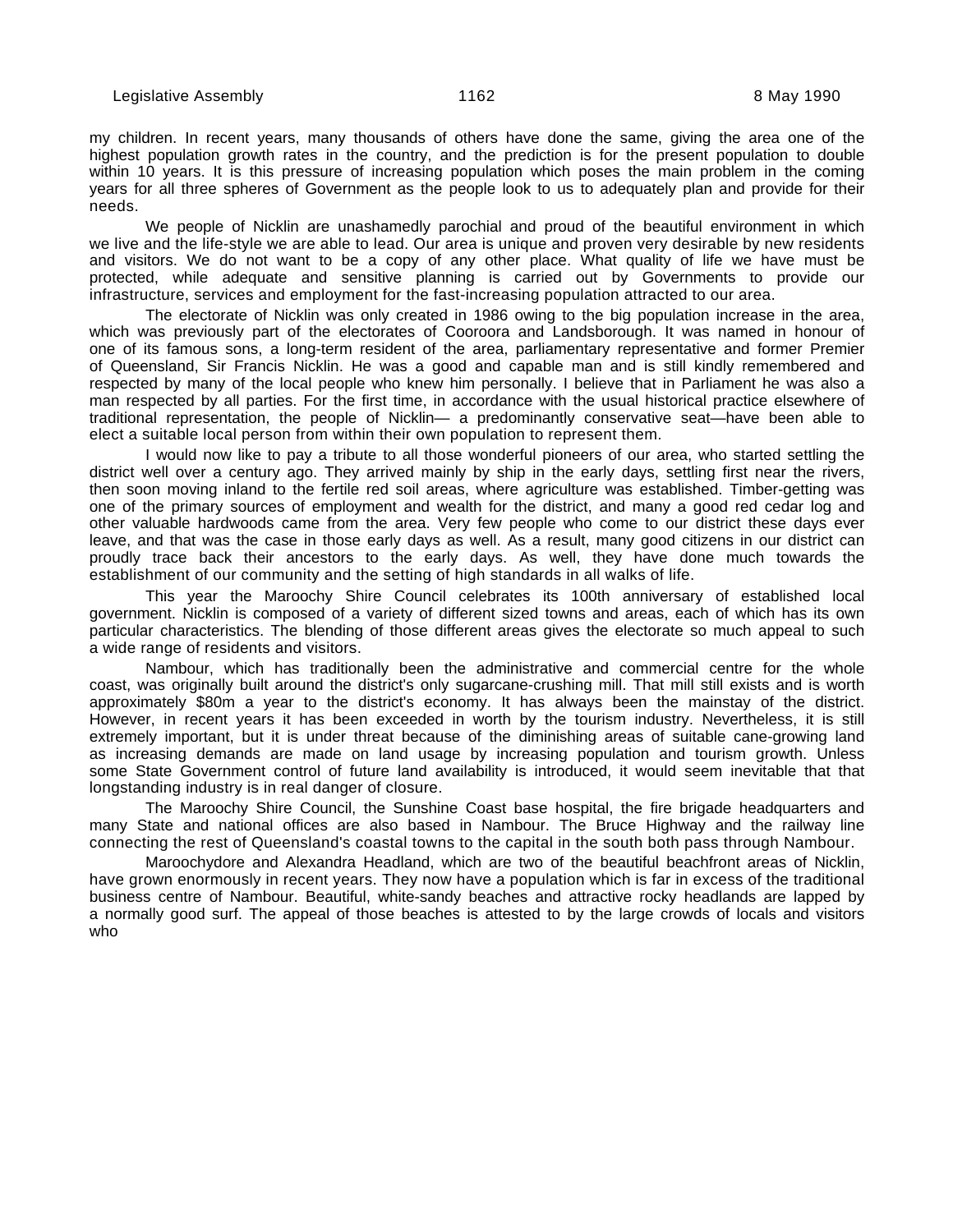enjoy them throughout the year. A very efficient and respected surf life-saving movement in conjunction with the excellent helicopter rescue service give a rescue service that is second to none.

A sprinkling of high-rise units which were approved prior to the past six years or so serves the tourism industry. However, those units are not so great in number or too close to the beach to cause serious aesthetic or shadow problems as have been experienced in other comparable seaside areas.

Maroochydore and Alexandra Headland were originally small, beach holiday sites for low-cost holiday houses owned mainly by Nambour families. However, with the passing of time, the improvement in services and the discovery of the area by visitors, the area has mushroomed. Good shopping centres, hotels, restaurants and entertainment facilities have attracted many permanent residents to the area. Without doubt, tourism is the major income-earner.

Studies by the local tourism promotion board have shown that the casual, underdeveloped and laid-back style of that coastal area appeals very much to the tourists who are mainly from south-east Queensland and are flocking to the area in increasing numbers.

Situated just a couple of kilometres behind Maroochydore is the beautiful mountain-top area of Buderim. For a long time the magnificent views of ocean beaches, rivers, green valleys and mountains have made that area one of the most sought-after residential areas on the coast. Rich, red, volcanic soil and ample rainfall have made the home gardens a picture. Many historic and beautiful old Queenslanderstyle homes are still to be found there. Residents are often from the higher income bracket, and it is a very popular retirement area for people from both Queensland and the southern States.

Motor vehicle traffic density in the area is a real problem with traffic from Brisbane taking a direct route over Buderim to the coast. The problem was expected to be lessened considerably by the new motorway. However, with the reintroduction of tolls many drivers avoid the motorway and travel again through the single-lane roads of Buderim.

The establishment of a local police station would be greatly welcomed by most residents. Land has already been allocated for that purpose. In common with other areas in the electorate, an ever- increasing need exists for a police presence as the population of residents and tourists expands quickly.

Buderim has attracted many excellent artists. Local galleries tend to attract tourists and locals alike who can spend a pleasant day browsing through the town and dining in one of the many fine restaurants.

The small country towns of Woombye and Palmwoods lie to the west of Buderim and south of Nambour. Both towns are very pleasant. For the people living in them and on their outskirts, those towns offer a way of life which many old and new residents find very appealing. Originally, those towns were located on the historic Cobb and Co. stagecoach route, and a depot was located in the district. Then came the railway on its way north, and a siding was established in both towns.

The district has been the traditional centre of a fruit-growing area. For a long time good crops of citrus fruit, pineapples and other fruits have produced an excellent income. In recent times real problems have been caused by Federal Government changes of policies on the importation of tinned fruits, particularly pineapples from South East Asia. In recent years, avocadoes and other more exotic fruits have been produced successfully as the struggle to remain economically viable becomes harder and farmers look to alternatives to keep up with changing market conditions.

Because the country areas of Nicklin have such a strong life-style appeal to incoming new residents, thousands of smaller acreage blocks, many of which are interspersed throughout the farming areas, have been subdivided and built on in the past 10 to 15 years. In some cases that has produced very real problems in relation to agricultural chemical spray drift. The farmer naturally feels that he has a right and certainly a need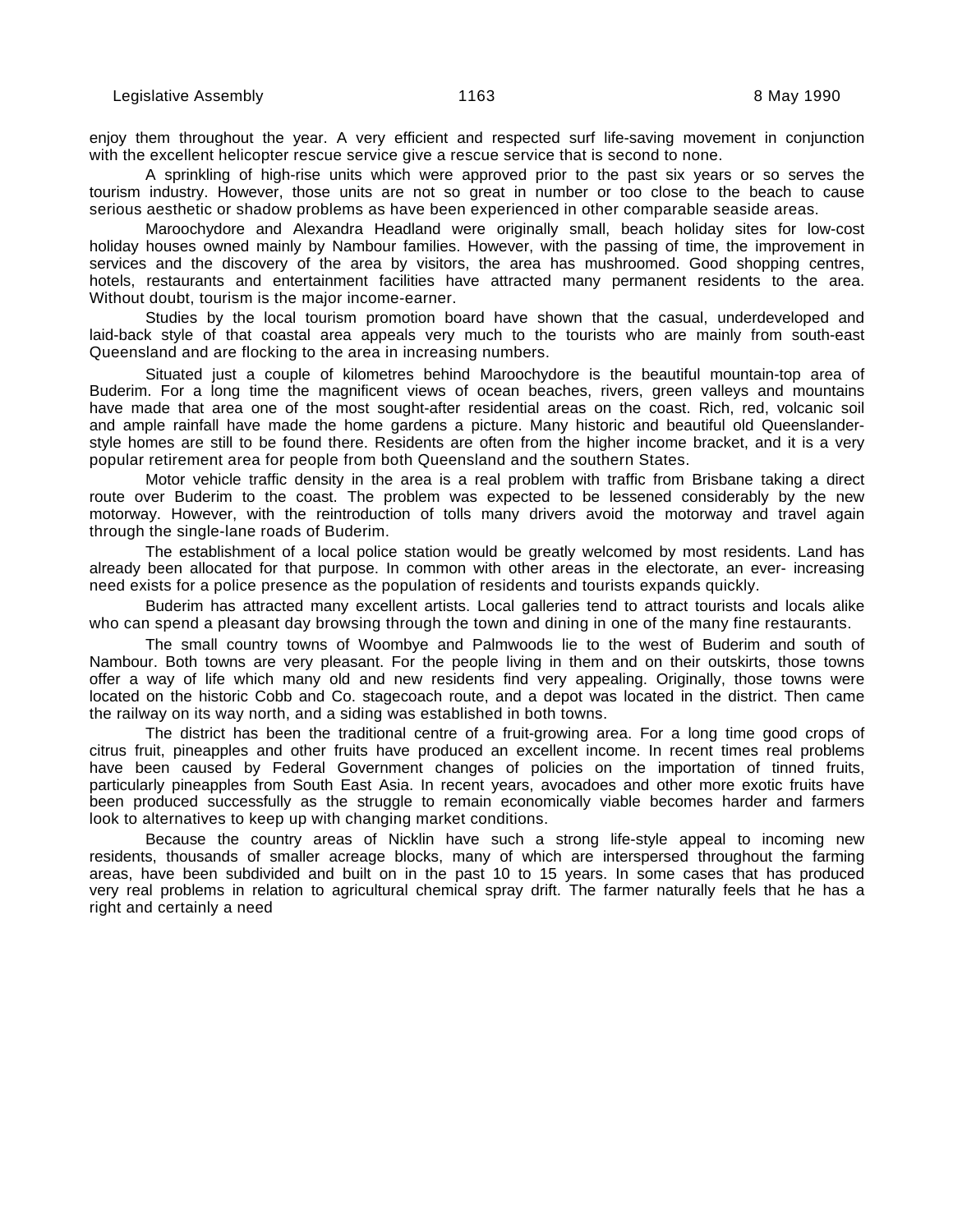to continue to spray his crops in order to stay economically viable and to support his family. The resident who sometimes has his home and family covered with toxic chemicals feels equally adamant that he has the right not to have his life and the lives of his loved ones put at risk.

Approximately two years ago the Maroochy Shire Council, of which I have been deputy chairman for the past five years, was forced by the then Government's inaction to introduce a by-law that is the first of its kind in Australia to try to resolve the problem, which the shire council openly believed to be a State responsibility. The Government refused to gazette the by-law. Despite saying that it would do something about it itself, time showed that the Government lacked the resolve and did nothing. As a result, the problem still exists but fortunately in a reduced form. Because of the publicity of council's intended action and the establishment by council of a council/farmer/resident action committee, much more care has been taken in spray applications and the complaint rate has dropped significantly.

However, on a Statewide basis the problem still needs to be addressed by parliamentary legislative changes. I have noted a recent media statement attributed to the Honourable Ed Casey, Minister for Primary Industries, that his Government intends to address the problem. I commend him for that and hope that his action will be soon; that it will be fair to all parties involved and, most importantly, will be effective. I also highly recommend to him that he look strongly at the aspects of education and research in relation to the problem as well.

Any region which has a big population, a high population growth rate and which is also subject to regular periodic influxes of a large number of tourists automatically has problems not experienced to the same degree by more static growth areas. This is the case with Nicklin. I would like now to briefly mention some of the more important ones.

Employment opportunities during the strong growth period of the past 20 years have not kept pace with the number of residents needing work. This situation has even resulted in a number of families having to sell their home and moving to other areas to obtain employment. Tremendous strain is also put on marriages when, in order to work, the husband has to live away from his wife and children. I have noted with agreement this Government's intention to set up offices throughout Queensland to promote regional economic growth. I would ask the Minister to look carefully at the many reasons which would justify the establishment of such an office in the Nicklin area.

Agriculture has traditionally supplied most of the jobs for this region, but in recent years tourism and the building industry have taken the lead. It is in the manufacturing industry that I believe our ability lies to produce new employment opportunities and in which a definite cooperative and joint role between the national, State and local governments exists, which is vital to success. This region is far too important to the overall future economic conditions of Queensland not to be given the emphasis and support that it warrants.

Hospital care, particularly the adequate staffing of hospitals, has been a major problem now for at least the last five years. The major base hospital for the Sunshine Coast is located in Nambour. Under the previous Government, several major upgradings of the hospital did take place, such decisions, of course, always coming prior to elections and never accompanied by a commitment to supply all the necessary staff to operate the extra wards. Everyone assumed that the extra staff necessary would naturally be included, but no—not so.

This deceptive political pork-barrelling trick was, of course, pulled on other areas in Queensland. I was the local government representative on the hospital board in 1986 when the then Premier arrived with the out-of-town member who was to be pushed onto the Nicklin electorate. We, the board members, were told that we were to be given a new hospital block for the elderly, despite our wanting instead, as our first priority, extra staff to operate a hospital that already had empty beds that could not be used,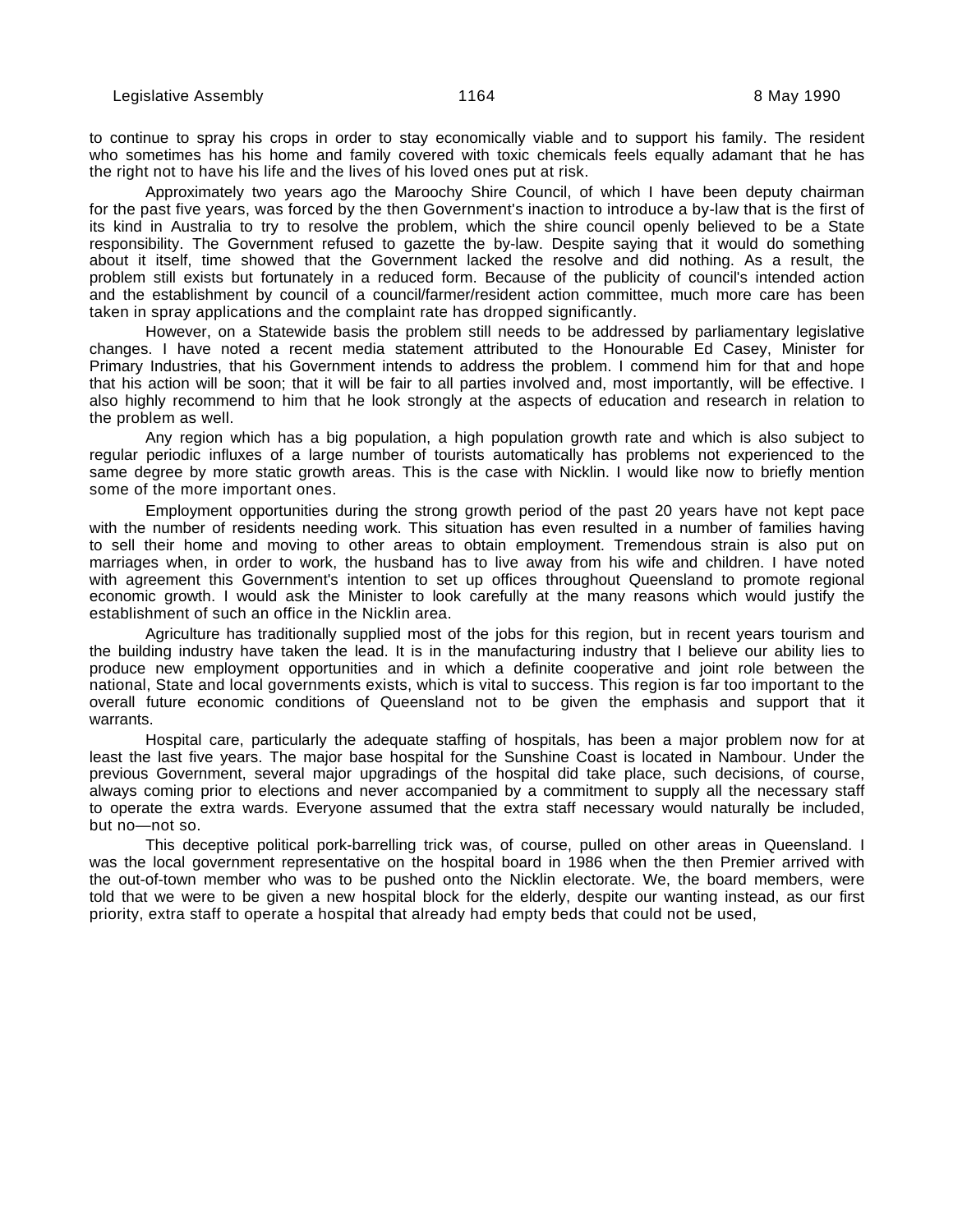despite a desperate demand, because of lack of staff. We told them this, but what did we get? We got the extra block—the bricks and mortar, the dollar value of which sounded much more impressive in the media prior to an election than just so many extra nurses.

Today, we still have the very same problem—more patients than we can properly handle and empty beds we would dearly love to be able to put those patients in but cannot because we do not have enough nurses and supporting staff. The problem we have with our hospital is typical of the reactive planning policy of the past and one which was experienced in most areas of Government responsibility as well.

Instead of recognising the projected rapid population growth of the region and planning now to meet those future needs, problems are allowed to develop first. Then, when community pressure builds up, a political decision is made to rectify, or partially rectify, the problem up to that date. This is reactive management and not the proactive management that good commonsense professional business firms of today need to use.

I am pleased to note that when the present Health Minister, the Honourable Ken McElligott, visited Nambour recently, he advised that he was aware of the problems of the Nambour Hospital and would soon be taking action to help solve the nursing staff problem. I would ask the Minister to carry out also an up-todate appraisal of the future building, equipment and staffing needs of the hospital and then take adequate action to meet those needs by the time they eventuate—in other words, to display good, commonsense forward planning for a hospital that serves a very large region in south-east Queensland.

At the moment, roads are a very hot topic on the Sunshine Coast. For years now the Federal Government has slowly strangled us of adequate funds to maintain and upgrade our existing roads to cater for the greatly increased traffic of this high-growth tourist area. Unless significantly increased funds are regularly received in the coming years, there is absolutely no doubt that our internal road system, subjected to heavy traffic use and a high yearly rainfall as it is, will really disintegrate. Believe me, this is not an exaggerated statement; it is already starting to happen.

We Sunshine Coasters often compare our area with the Gold Coast and have certainly compared our road systems. We believed that in comparison we had been poorly treated and deserved to at least have a comparable main arterial road to take traffic through our area. Then the previous Government decided to give us one, but not on the same basis as that given to the Gold Coast. We were to pay for our road with a toll. That unfair recommendation was made by an out-of-touch, non-local representative and a party which took for granted once too often the good people of this traditionally conservative seat.

The Liberal Party, in touch with and listening to the people at grassroots level, immediately saw the injustice of the decision and condemned the idea of tolls. To this very day, it has consistently continued to do so. History shows that, under immense local pressure, the National Party withdrew the tolls and that, in pre-election mode, the Labor Party also openly and in writing promised no tolls and claimed that the costing for all such election promises had been verified by a reputable accounting firm.

It is a great pity for the Labor Party, however, that it then started out very poorly in Government by completely shooting to pieces its credibility with the people of the Sunshine Coast when it blatantly betrayed those people by undeniably breaking a very clear and important election promise in relation to tolls on the Sunshine Coast Motorway. There were no ifs or buts involved. Although the Premier, the Minister for Transport and others have since tried vainly to smear some traces of respectability on their current course of action, it really has been to no avail. The facts are very clear and in black and white. At least the Deputy Premier, the Honourable Tom Burns, was man enough to admit the broken promise and to apologise for it.

The people of the Sunshine Coast are incensed by this betrayal of their trust and will not soon forget it. Around the world, people are demanding that their politicians honour their election promises, hence the call for citizens' initiated recall and referendums. But the action of the Labor Party in this case only adds to the already mentioned poor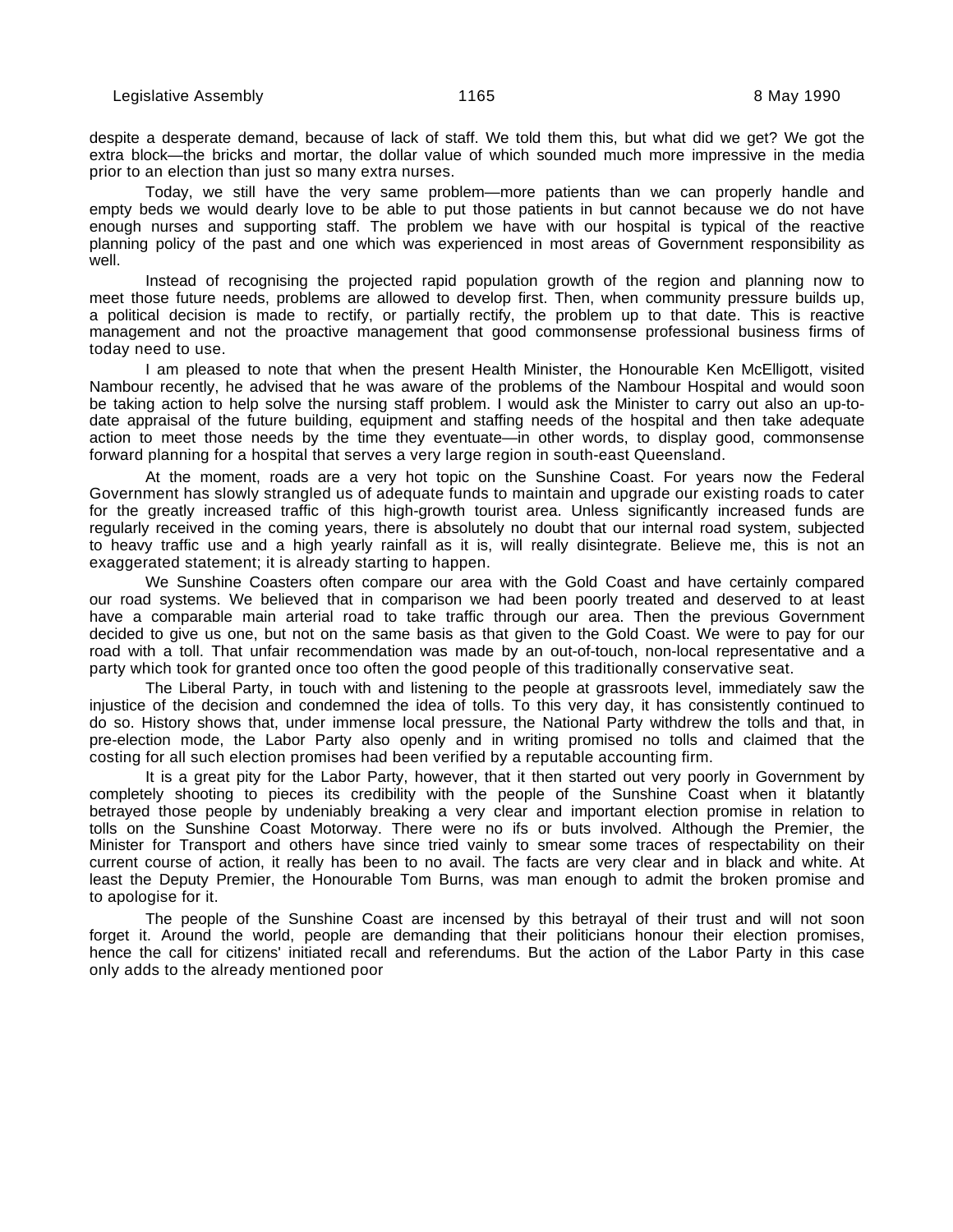reputation of politicians in general. The people of Nicklin now wait to see whether Labor keeps its new promise that, with tolls operating, it can afford to adequately spend money on the balance of our road system. Time will tell.

Police requirements in manpower and equipment have not been properly assessed for several years and the assessment needs to be done immediately and made known to the public. I hereby ask the Minister for Police, the Honourable Terry Mackenroth, to do so as soon as possible. I personally extend an invitation to him to urgently visit the Sunshine Coast and inspect the police situation there. In recent years, break and entry and sex-related crimes, partially those related to a very serious drug problem, have increased considerably, yet police numbers are grossly inadequate, as is the basic equipment available.

There is also much discontent among police at the way in which changes are being introduced, or are proposed to be introduced, to the Queensland force, and unless the Minister is prepared to allow adequate input from the men and women who make up our police force, morale will continue to fall and resignations will increase. In the meantime, the people of the Nicklin electorate will continue to suffer.

If this nation is to ever compete successfully with the rest of the world in this age of high technology, education is so vitally important. Once again the Nicklin area is suffering from the reactive management, and this needs to be addressed now. It ranges from the need for basic maintenance, to new buildings, to brand new schools in new and growing areas. Fortunately, new private church school constructions are helping to partially ease the problem of meeting growing demand.

Our ex-TAFE college and campuses are doing a wonderful job but are hamstrung by a lack of funds. I congratulate the previous Government on its decision to effectively integrate the college with the community through a college council comprised of prominent members of various professions in the local community. This seems to have been a very worthwhile and successful move.

Probably a university is the greatest need in the sphere of education in our region. The heartaches, financial problems and emotional stresses involved in sending our young people away from the support of their homes and families to universities in Brisbane must be addressed. There are more than enough students within an acceptable catchment area to warrant a university.

The land has already been identified and it was set aside by the previous Government. Now all that is needed is the money and the will of the Federal and State Governments to proceed. I ask the new Minister for Education, the Honourable Paul Braddy, to investigate this genuine need for our region.

The building industry is of immense value to our area. I am very concerned about the number of small subcontractors who, following the traditional ups and downs with the economy, often get caught, either through their own fault or through the fault of the bigger developer. I believe that there is a need for a better practical business-type education of some sections within the industry to try to minimise the financial effects of the down-turns.

There is also a need for the smaller, labour only type pieceworker within the industry, which would have the benefit of producing more competitively priced buildings of better quality, while recognising the small taxation approved businessman.

Small businesses play a vital role in our economy and in particular within our major industry, the tourism industry. After many years of thought and search, trial and error, conflict and heartache, the Nicklin region seems to have agreed upon its image and destiny. Most tourists to the region are Australians and come from within a 1 000 kilometre radius. They are mostly families and a big percentage of them arrive in their own motor vehicles. They enjoy our beautiful beaches, lovely mountain ranges, laid-back life-style and not overly developed environment. These are also the things that the locals enjoy, in addition to the region's closeness to the City of Brisbane.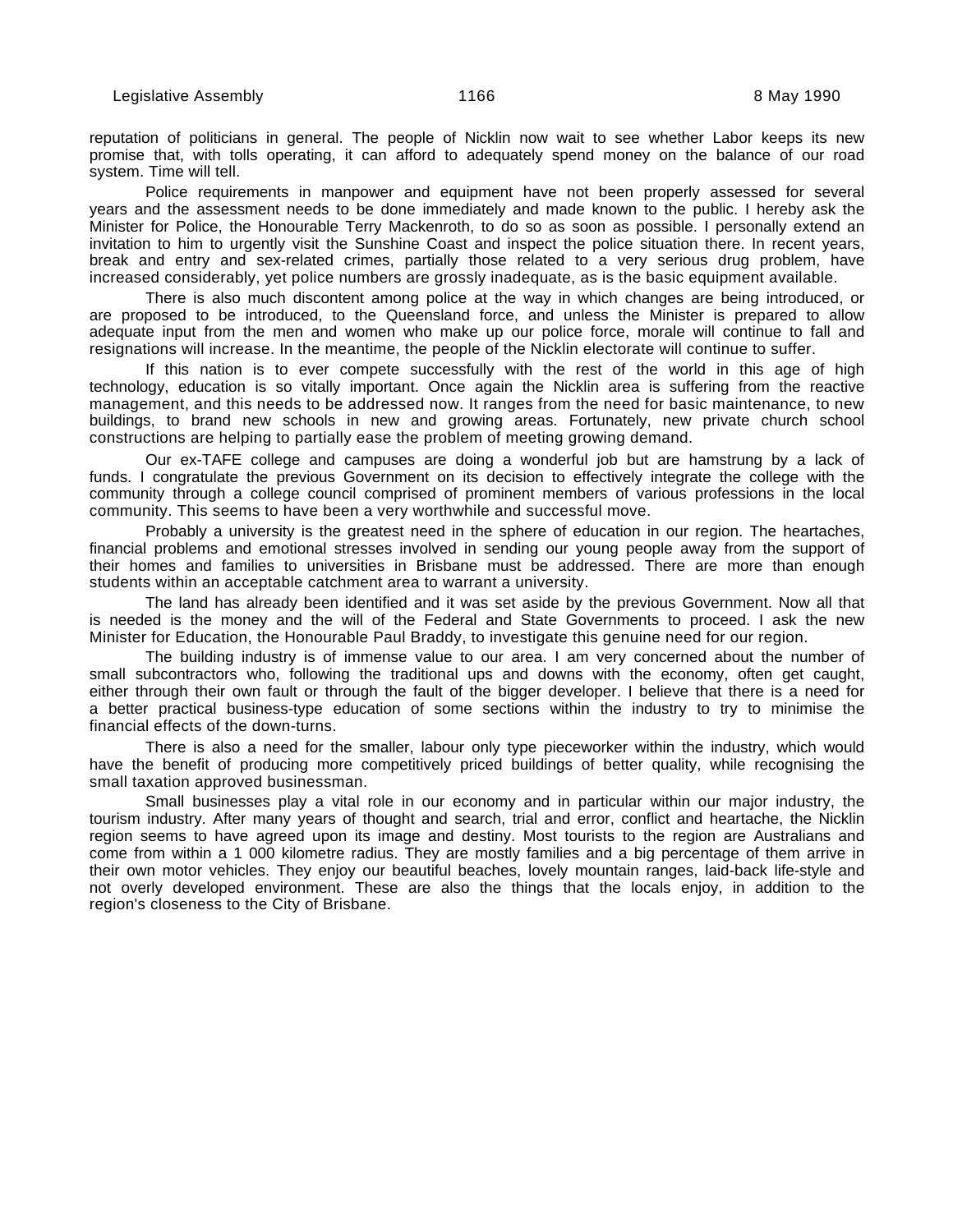With the increase in population, most of the residents realistically expect to see changes take place and, in turn, to benefit from the creation of employment that accompanies those changes, but they are now far more vocal in demanding that progress be not overdone and that our environment be protected as much as possible.

I believe that the State Government should work in with local government in producing a satisfactory coastal development control and management plan. Such cooperation and encouragement should also produce a plan that is acceptable to the community for the treatment and disposal of sewage effluent and noxious wastes, rather than continue with the current secondary treatment and river and ocean outfall disposal.

Since the end of World War II, many changes in attitude have taken place in the average Australian's way of thinking and acting. Many of the old values and beliefs have been discarded as a wave of free thinking took over. We increasingly have come under the influence of imported movies and videos, censorship has become virtually non-existent, and family discipline and self-discipline is something of which many young people have no real understanding.

Drugs are now a tremendous problem and crime, including violent sex-related attacks, has dramatically increased. The economy is in tatters and employment is difficult to secure.

Against this background of pressures many families have collapsed and many residents in the Nicklin electorate are in much need of support. Low-cost accommodation is almost impossible to obtain. Public transport by bus is scarce and inconvenient for the young and the elderly.

Much can be done by State Governments to address many of these problems and a heavy and definite responsibility must surely rest upon each one of us in this regard.

I noted with much interest the stated policy of the present Government. In his Address, the Governor said:

"The basis of our society is the family and the values and policies of my Government will reflect that and ensure that Queensland families come first."

Those are noble words with which I fully agree. I sincerely hope that this Government will honour those noble words now with meaningful actions.

Fortunately, the Sunshine Coast has many good people who have become heavily involved in many community organisations that do a tremendous job in assisting their fellow residents in a variety of ways. I mention just a few examples: the strong RSL branches, the Red Cross, Meals On Wheels, the Blue Nursing Service, the CWA, the Endeavour Foundation, the St Vincent de Paul Society and the many active and caring Christian churches of the area which cater for both the spiritual and social needs of the people. While those organisations are good examples of people helping other people or of the community helping itself, some Government funding is involved in a lot of cases. What must be remembered, however, is that with an increasing population, and an increasing percentage of that population being in the aged category, the demand for help will increase very significantly in the coming years. Governments must be prepared to increase its help accordingly.

I conclude my maiden speech to this House with the following comments: most honourable members have surely come to this Parliament with the correct and noble intention of serving first and foremost the people who elected them, while at the same time remaining loyal to the principles that they personally hold dear. This is certainly the case for myself.

I am inflexibly committed to the principle that I must never vote for anything which I believe is not in the best interests of the majority of the people of Nicklin; nor is it my intention to abandon those principles which I hold precious.

I recognise that in the future there may be great pressure from many directions to conform on various issues, which may be contrary to what I have said, but to bow to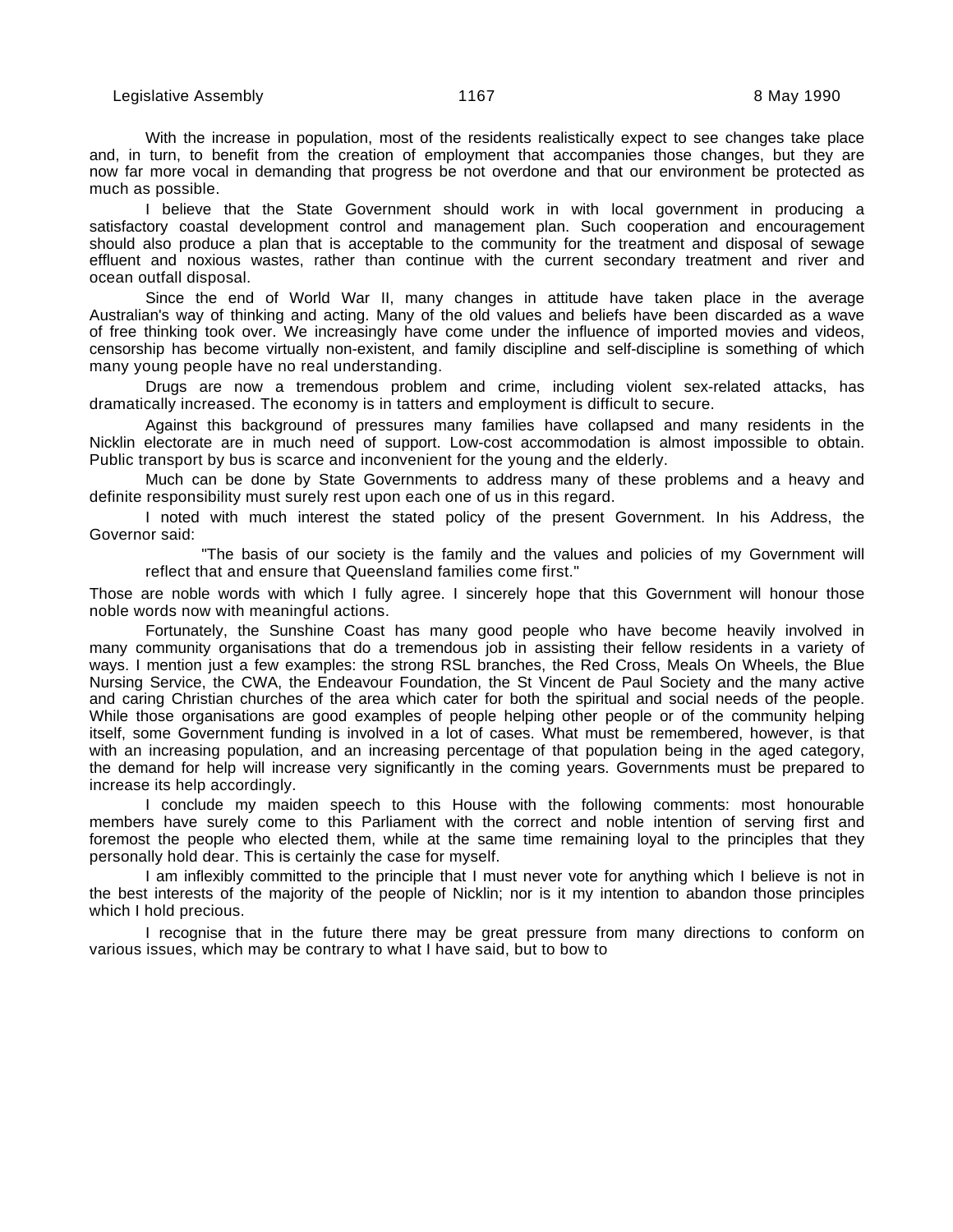these pressures will be to betray my people and betray myself. I trust that I will have the moral courage and backbone to resist such pressures if and when they arise.

I am happy to belong to a party which acknowledges the importance of the above principles and allows its members to abide by their strongly held beliefs and act accordingly. Furthermore, I recognise and admire the strong moral stand taken by the Liberal Party in 1983 when it willingly sacrificed its position in Government over the issue of accountability. Such integrity, which was also proven correct by the events in recent years, has not been seen before or since, I believe, in this House.

I would prefer, naturally, to see a far greater number of Liberal parliamentarians in this House with me. I would also prefer, naturally, for our party to be in Government. However, I shall be content to accept the present situation, for I believe that the next three years and the next election in particular will see big changes in the government of this State. People want their Government, and will force their Governments of the future, to serve them properly—to govern with principle, honesty, fairness, accountability and integrity in a free-enterprise system.

No party, irrespective of its present numbers, can lay claim to these qualities more than the Liberal Party. From such an already well-founded base, and provided it stays with these principles, I believe that the Liberal Party will achieve greatly in the coming years as the public recognises the need for and insists on conformity with these qualities by future Governments.

I thank you, Mr Speaker, and all honourable members, who have paid me the courtesy of listening to my maiden speech.

**Mr ARDILL** (Salisbury) (4.17 p.m.): Firstly, may I congratulate you, Mr Speaker, on your achievement of the high honour of occupying the Speaker's chair. It gives me great personal pleasure to see you there. I believe that you follow two distinguished Speakers who graced that chair in recent years after a very long drought. I believe that you will maintain the dignity of that office which has its roots in antiquity. The two previous Speakers certainly did a good job. The Speaker who preceded you was quite a surprise to me. After being the worst Minister for Education in living memory, he became probably the best Speaker in living memory. I believe, Mr Speaker, that you have already eclipsed him and I congratulate you.

The debate on the motion for the adoption of the Address in Reply comes at the beginning of a new era in Queensland's history. It heralds an era of optimism and hard work, and the speeches made by new members reflect that optimism and challenge. I congratulate the new members on this side of the House for the quality of their speeches, for their pride in being part of a new Labor Government and for their expressed determination to ensure that Queensland will be a better State when they leave this House than it is as they commence their careers in this historic Chamber.

The view from this side of the Chamber is much better than it was from the left side of the Speaker's chair, and the obvious quality of our Ministers is in stark contrast to that of those whom they have replaced. All is not easy on this side, however, as the people of Queensland are determined that change must occur rapidly after putting up with the shocking conditions of the last 20 years.

In fact, many people refuse to believe that I have no magic wand to cure all of the ills of society that they have suffered for so long. They expect policemen to be on hand immediately to put down the lawlessness that has infected suburban life for the past decade. They want an end to assaults, threats, break and enters, car-stealings and all of the violence that has erupted in and disrupted our suburban life since the police hierarchy embarked on a life of crime.

Members of the public are demanding that schoolteachers be provided instantly to reduce class sizes and that we replace the expert and remedial teachers who were transferred over the past decade. They want additional funds made available to provide standard equipment and paper, and even petrol for mowers, which the National Party denied them.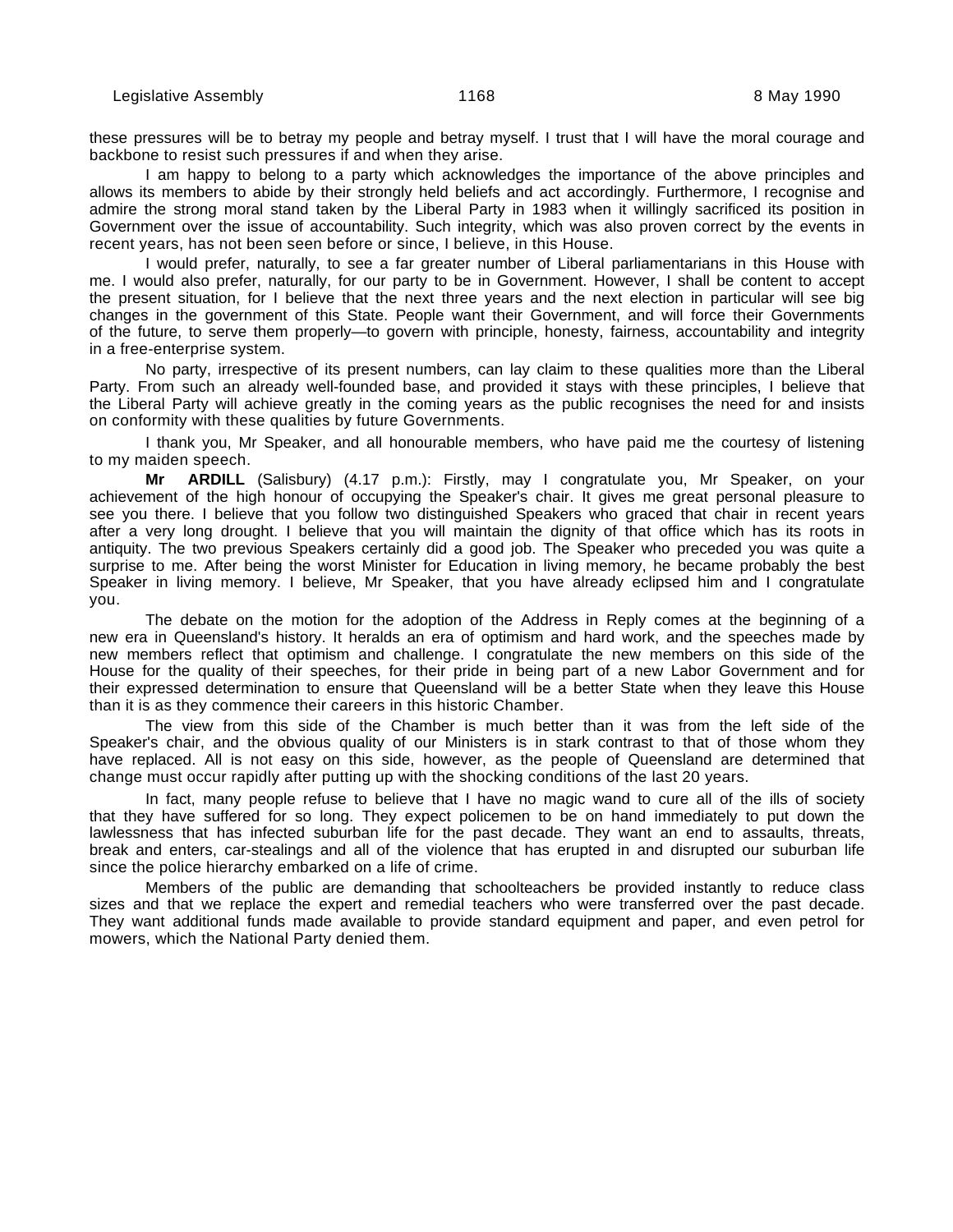They want rental housing and community facilities, such as home help, which the Nationals took from them in recent times. They are demanding that the public sector be upgraded to a level which a civilised community expects. The fact that we have not yet brought down a Budget has to be explained as gently as possible.

What an incredible statement we heard from the former Minister and member for Springwood when he said that corruption did not affect the people. It destroyed the fabric of service in this State, and all of the things I have mentioned were taken away from the public because of the mismanagement of the National Party. After all, if a Government gives Citra a contract for \$5.5m above the estimate, Transfield a similar contract for \$5.5m above the estimate, hands out \$11m here and \$11 there to the paper-bag merchants, builds a road to nowhere on the way to Apis Creek, provides highway access to private commercial sites and generally hands contracts to anyone except the lowest tenderer, the money has to come from somewhere. And it came from reductions in community facilities.

Once the members of the public found out why they had suffered the worst services in Australia and saw why the restrictive regime had to keep a tight lid on public dissent, nothing could stop the pot from boiling over—not even the rise of honest Mike Ahern. But the silliest trick was replacing him. That shored up support in the pocket boroughs, which the Government had anyway, but it certainly deprived the Liberals of all of those National Party preferences in the urban areas.

This time last year, I prepared a speech in which I discussed the prospects of the parties in the election which was then just over the horizon. I said—

"The State election later this year which ostensibly is to elect a new member in 89 State electorates is, in fact, a campaign about the representation in only 34 seats. Of the State's 89 seats, because of the gerrymandered boundaries, 55 seats are entirely predictable, and most are rock solid for the present parties holding those seats. Of those 55 rock-solid seats, 26 are held by the National Party, 26 by the Labor Party and only 3 by the Liberals. From this it can be seen that the gerrymander works most heavily against the Liberals, who can never amount to a force in government until they have the courage to eliminate the present undemocratic electoral system. The National Party, in its 26 safe seats, has 23 in which no successful challenge can be mounted because of various situations: the farming population who vote no other way no matter what the circumstances are; or southern migration of conservative voters who believe that the National Party reflects their attitudes and aspirations (which is questionable).Many of these National Party seats are in fact pocket boroughs with very small populations which only have approximately one-third of many urban populations.

Of the 34 remaining seats which can change their representation, 23 are National, 7 are Liberal and 4 are Labor."

Of course, these figures were taken before the Merthyr by-election. I continued—

"Breaking this down further, 19 National Party and 2 Liberal could easily change, 20 of them to Labor and one to Liberal.

The remaining 13 seats, possible but not probable changes, are 4 each National and Labor, and 5 Liberal."

In fact, what happened was that out of the 23 National Party seats that were in danger, 17 seats went to the Labor Party and six to the Liberal Party. Seven Liberal Party seats were won by the Labor Party and four Labor Party seats which were in doubt remained with the Labor Party. The predictions were 100 per cent correct.

During the election campaign, a Liberal alderman asked me how many seats we expected to win. I told him that the Labor Party would win anything up to 56 seats and he laughed. However, the debacle was predictable. The gerrymander was beaten, and it was beaten by the outrage of the people, particularly those in Brisbane. It was a repeat of 1973 when the Liberal and National Parties tried to get rid of Clem Jones. We have witnessed the end of the National Party, brought about by its own excesses and arrogance.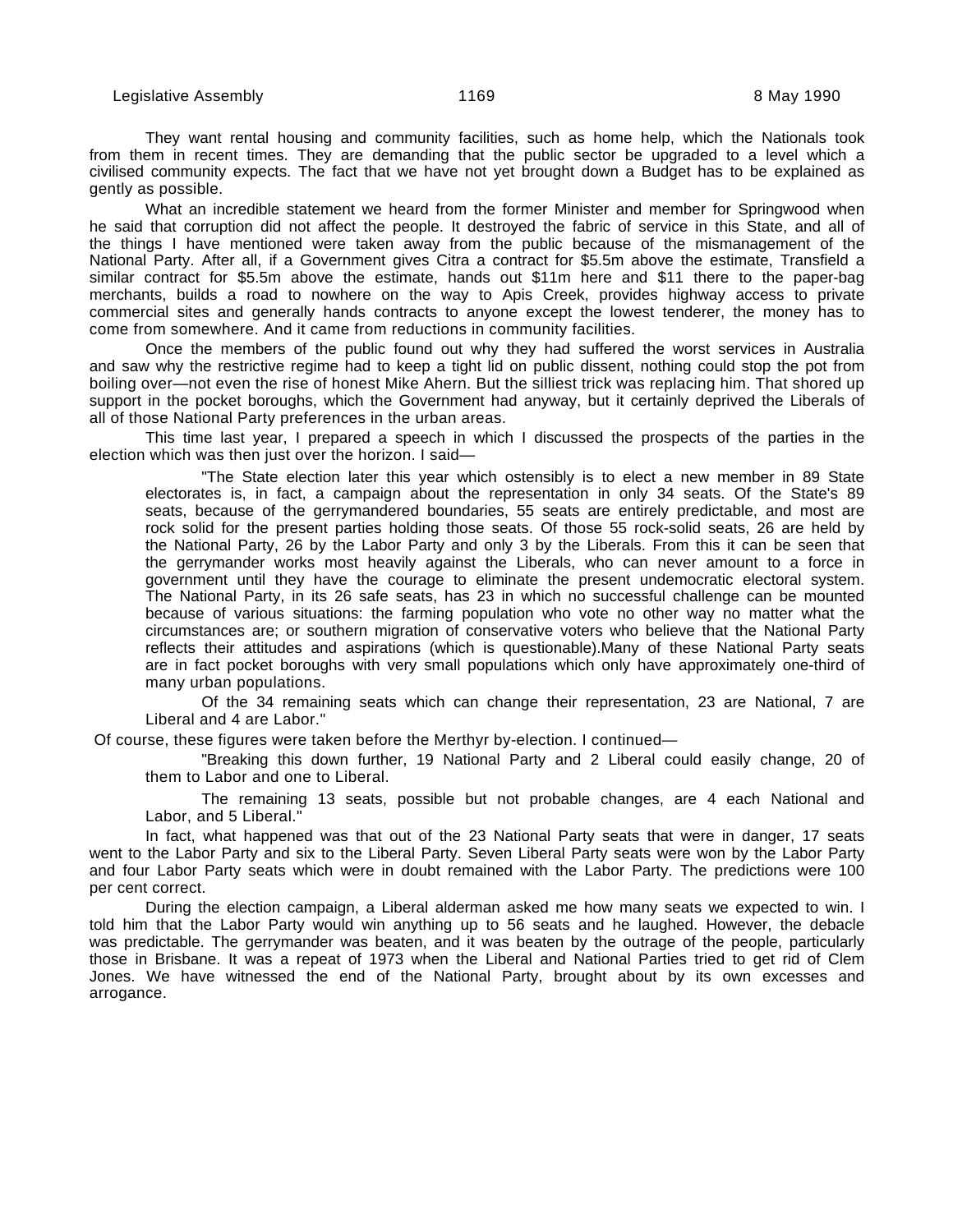It should never be forgotten that this only came to light because of the bravery—even heroism—of people such as Kev Hooper, Phil Dickie and a number of policemen. In addition, it would not have happened but for the honesty and altruism of Whitrod and others like him, and the sheer hard work of many more people, including our leader and Premier, Wayne Goss. In case cynicism overshadows these people and their acts, I believe that we should occasionally be reminded that there are always brave, honest and hard-working people in the community and in this very House. Members opposite cannot be allowed to think that the matter is dead and buried.

The system that allowed corruption to flourish was the National Party's perception of invincibility, which was engendered by the gerrymander. Anyone who says that there is no gerrymander in Queensland is either incompetent or a liar. If the total number of voters in Queensland is divided by the number of seats—that is 89—the quota for each seat would be 20 000. The only National Party member who received nearly 50 per cent of that quota in primary votes—and I was going to say "in this House", but he is no longer in this House—was Mike Ahern in Landsborough. In fact, only seven members of the National Party in this Parliament achieved even one-third of a quota. All members—except four of the present Labor Party members and 11 of its defeated candidates—did better than that. In fact, the top 60 vote-getters were all Labor Party candidates except Angus Innes, who came in thirtieth; Mike Ahern, who was thirty-fifth; Brian Littleproud, who was fifty-fifth; and Tony FitzGerald, who was fifty-seventh. The real victims of the gerrymander—other than the people of Queensland, of course—are the members of the Liberal Party. Any fair redistribution must mean the elimination of National Party pocket boroughs and their replacement with additional provincial city seats and four extra seats in the fast-growing Gold Coast/Sunshine Coast/Moreton area.

Just as importantly, the ridiculously gerrymandered seats of Gregory and Cook—whose classical gerrymandered shapes make them virtually impossible to service—should be reshaped to create lines of communication and community interest, which are totally lacking at the present time. There is no way that justification can be established for having Quilpie in the Gregory electorate, which is based on Longreach, when it is a short journey from Charleville, which is the headquarters of the Warrego electorate. At the same time, Blackall and Tambo, which are on the same national highway as Longreach and a few hours drive from that centre, are also in the seat of Warrego. The gerrymander is a classic one. Better public transport and an office base in approximately three towns, together with air charter for the member, would provide an infinitely better service to the public at much less cost than having the present National Party members representing 8 000 voters each and still being unavailable to those voters.

In a State the size of Queensland, with its uniquely decentralised population, public transport is of the utmost importance to the ordinary people and to the economy of the State. The Goss Government has recognised this by placing all forms and segments of transport—as envisaged in Labor's State policy—under one senior Minister, who also has responsibilities in other areas of economic planning. In contrast, the National and coalition Governments always treated transport as an unimportant area and, between the regimes of Gordon Chalk and Don Lane, gave it a low priority under incompetent or low-key Ministers . Neither of those two Ministers fit into that category, but the unlamented Don Lane virtually destroyed the Railway Department by totally politicising it from the top management down to the labourers at Mayne Junction. He destroyed morale and decimated services whilst setting up an outrageously topheavy structure that has made all except bulk traffic too expensive to carry. Coal traffic has not only made the department rich, but also has hidden the true inefficiency of the operation. It has been severely overcapitalised in some areas, but has been outrageously undercapitalised in areas which would have made it competitive. This must be reversed if railway staff are to be gainfully employed, morale is to be restored and the public provided with the kind of public transport to which it is entitled.

Railway transport is the only means of providing safe and satisfactory overnight passenger services and this is an essential aspect of State Government activities because of Queensland's vast distances. New sleeping cars are needed for the Queenslander,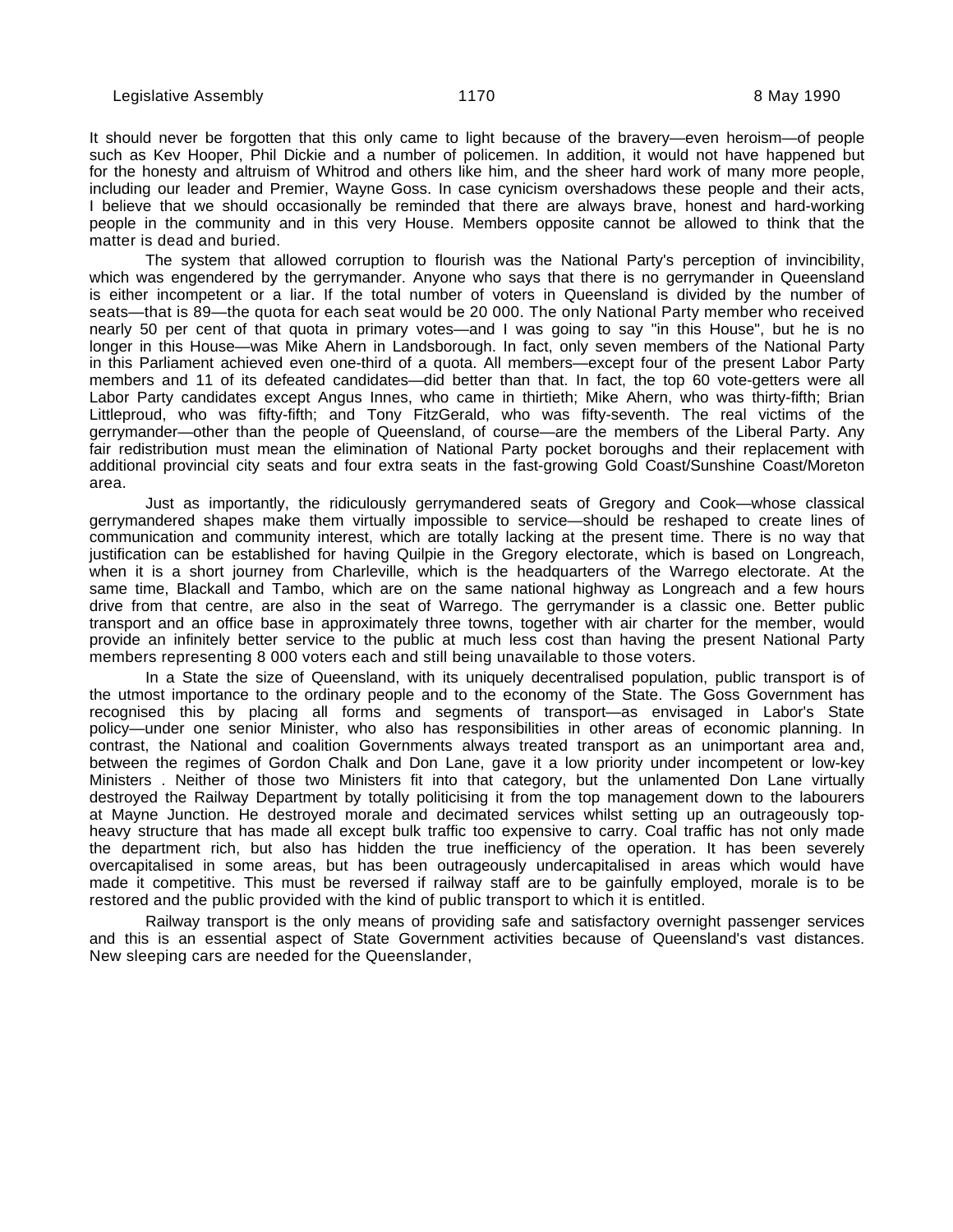which will allow the older cars to provide other services. In the early 1950s Queensland led the way, being the first State to provide luxury air-conditioned sleeping cars. They were designed and built at Comeng in the Salisbury electorate, which, unfortunately is now only a memory due to lack of orders from an unsympathetic National Party Government. The original design of the Sunlander cars was used overseas and also provided a much-needed export industry in rolling stock. South Africa, India and other countries purchased that rolling stock, but now it has all gone.

At present, the fragmented public transport system is hopelessly unable to provide an adequate service. Timetables are confusing or non-existent, and most towns and villages are either unserviced or so poorly serviced that public transport is treated by prospective users as the last resort. Even Queensland's most important train, the Sunlander, runs on three days a week only while the main western lines have only a biweekly service, leaving the trains idle for nearly half of each week. Air services away from the coast are even worse, as the member for Mount Isa would agree.

Bus services are fragmented and unsatisfactory. Deregulation has ensured that any company which tries to provide a good, safe service, with reasonable conditions for its drivers, will go broke. The last comprehensive public transport timetable for Queensland was issued in June 1986. Now nothing in it is correct. Individual train service timetables are often out of print and, with the exception of the seven airconditioned trains and Kuranda, are never advertised. Bus timetables are useful only to those who are familiar with their proposed journey, if they are available at all.

The National Party system ensured that private transport was essential for those who could afford it. Isolation was compulsory for those who were unable to afford private transport and our roads were wrecked by the unnecessary rampaging of huge road trains. Underfunding of railways is not limited to Queensland; all State systems except Victoria's suffer from the same blight. What is not widely known is that railways have to pay the same fuel tax as do road-users, but receive virtually nothing back towards the provision of their iron road. Queensland is worse off than the other States because it receives nothing from the \$10m allocation for upgrading of interstate track. Queensland has only 100 kilometres of interstate track and 10 000 kilometres of intrastate track. This must change.

The Federal Government must accept its responsibility for upgrading track between Brisbane and Gladstone, and Mackay and Townsville, as well as the upgrading of track in other States. In the interests of Australia's economy, it is just as important as industry restructuring and the restructuring of industrial relations. It is far more important than upgrading the Pacific Highway in New South Wales—which is a duplication of the New England Highway, anyway—or building additional runways at Sydney and Brisbane airports. In the future, I look forward to an integrated transport service, with the long haul provided by rail and with coordinated bus services operating along every viable route and between every sizeable town in Queensland. Efficient management of our integrated transport department will facilitate a public transport industry in which the public can have confidence and in which the staff will have pride in their service.

Before leaving the subject of public transport, I must deplore, in the strongest terms, the transfer of railway stations away from town and city centres. This trend must be reversed. Freight services should be moved from city centres. Passenger services must be restored to them.

Consumer protection is an area which, in contrast to public transport, was heavily advertised; however, in spite of that, it has been similarly ineffective. There are more rip-off merchants to the square kilometre in Queensland than in all of the snake-oil territories of the United States. Misleading advertising and hyped-up selling techniques involving sheer dishonesty are becoming more widespread as Australia becomes more internationalised. This is a very serious matter and it will get worse. If the public is to be protected, much more detailed legislation will have to be considered and implemented.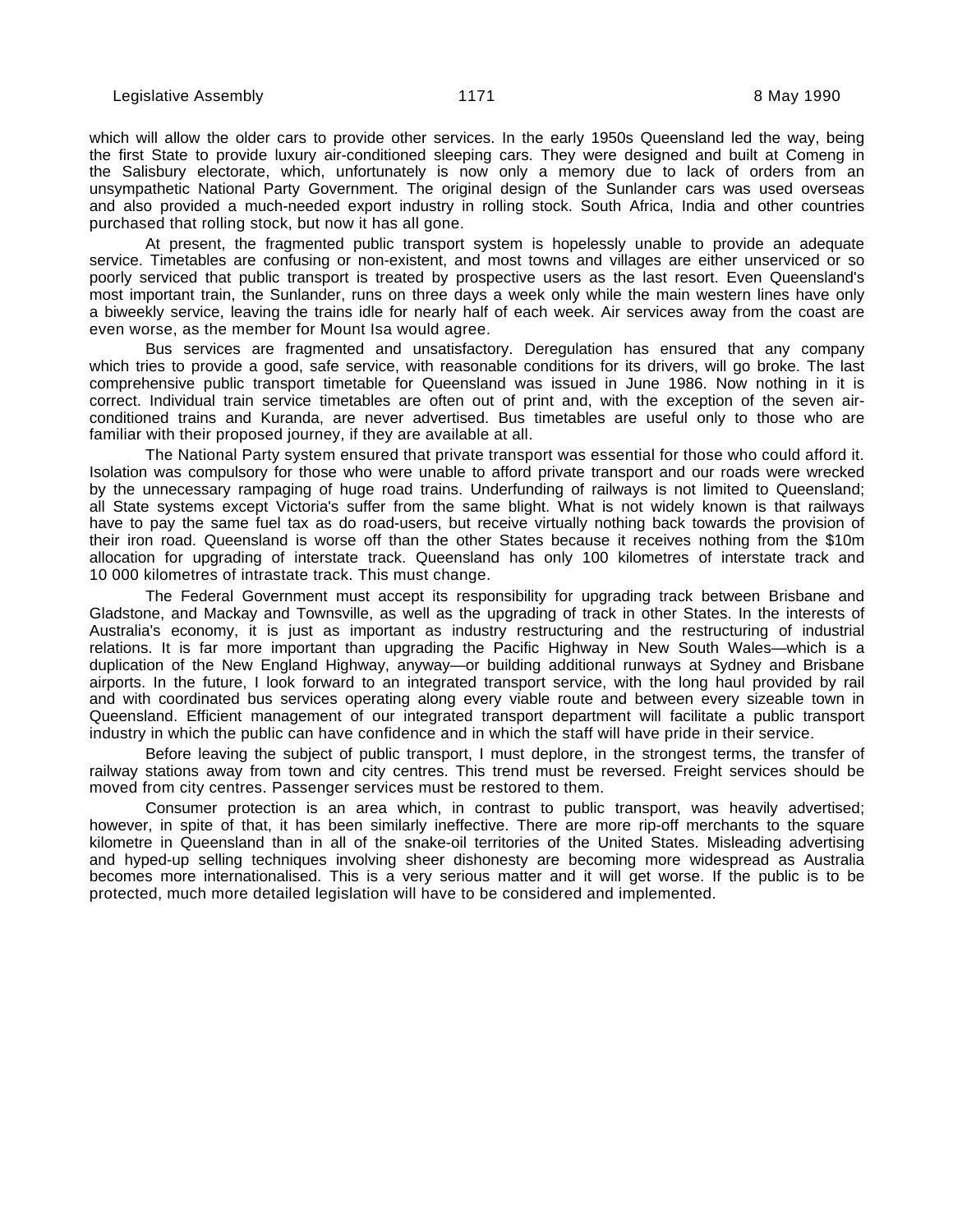As more and more people are displaced from their normal avenue of employment, they will have to look at other ways of earning a living. Already many are being trapped into commission-selling schemes which, in practice, provide them with no income at all until a victim can be found. With high-pressure motivation courses behind them, their savings dwindling, no money coming in, dependants to provide for, and no prospects of an income, it is understandable that these people feel forced to take part in a lying propaganda scheme. I feel sorry for them. I have no sympathy for those at the top of the pyramid, and I want to see the new Government provide ways of stripping these vicious animals of their funds and possessions. Already Russell Island is in the news again. There are many more scams and, with improved technology, they will become more common and more ruthlessly efficient.

Technology has its upside and downside, but it cannot be ignored. The Education Department has embraced it in philosophy, if not in funding considerations. There are many progressive people in the Education Department who have done magnificent work in overcoming the unbelievably disgraceful underfunding of education in Queensland. The underfunding was not solely the preserve of the Bjelke-Petersen years, of course, but its most startling manifestation was during those years. We cannot take the funding of these years as a yardstick for the future. That platform has to be ignored. Funds that are adequate for the task must be provided if we are not to be overrun or ignored in the next decade.

While businesspeople universally tell me that we must get back to basics, we must also continue to pioneer and innovate and also provide a grounding in simple tables and calculations and alphabet sounds.

**Mr Littleproud:** Queensland leads Australia in the use of computers.

**Mr ARDILL:** Teachers today must be capable of gaining and holding a student's interest and in teaching the relevance of a subject. Authority is no longer a substitute for skill. In saying that, I intend no criticism of teachers. Any good that can be found in the education system today is there because of the teachers and not because of the National Party and its past attitudes to funding.

Local schools in the Salisbury electorate serve as community centres and the two high schools provide the highest degree of service to their communities. Both Salisbury and Runcorn are extremely good schools . It is surprising that some parents continue to by-pass these schools and send their children to private schools. However, we now have an urgent need to provide a new high school for Sunnybank Hills on the 14 hectares purchased for the purpose some years ago—and, I might mention, at my instigation. Many of the primary schools in my area are bursting at the seams, indicating clearly that a start should be made on the new high school in the immediate future.

Technology is also an aid used in traffic control and road safety—or at least it should be. I applaud the decision to provide cameras at traffic lights to dissuade the many dangerous lunatics who insist on ignoring red lights. In recent weeks, I gained personal knowledge of that—to my cost. Unfortunately, over the last 15 years, the Queensland traffic authorities have shown an appalling reluctance to avail themselves of the latest technology in traffic control. For 15 years it has been possible to abolish the stop/go system of traffic lights, which encourages red-light running and speeding on major roads, by installing the Bliss system. This system was devised by a technology genius, Ken Pearce, of Brisbane in association with the Eagle Signal Co.

The system allows a two-way flow of traffic to keep moving in all but the heaviest traffic conditions. Even then, a one-way flow is obtained with occasional breaks in the reverse flow. Imagine the frustration that eliminates from the 85 per cent of prudent drivers, who can continue at a steady pace! Imagine the petrol it saves, the fumes it eliminates, and the wear and tear reduction on our cars! We exported the system to America and still use stop/go, which frustrates drivers and causes an untold number of accidents. Why do Australians export all their good ideas, their innovation and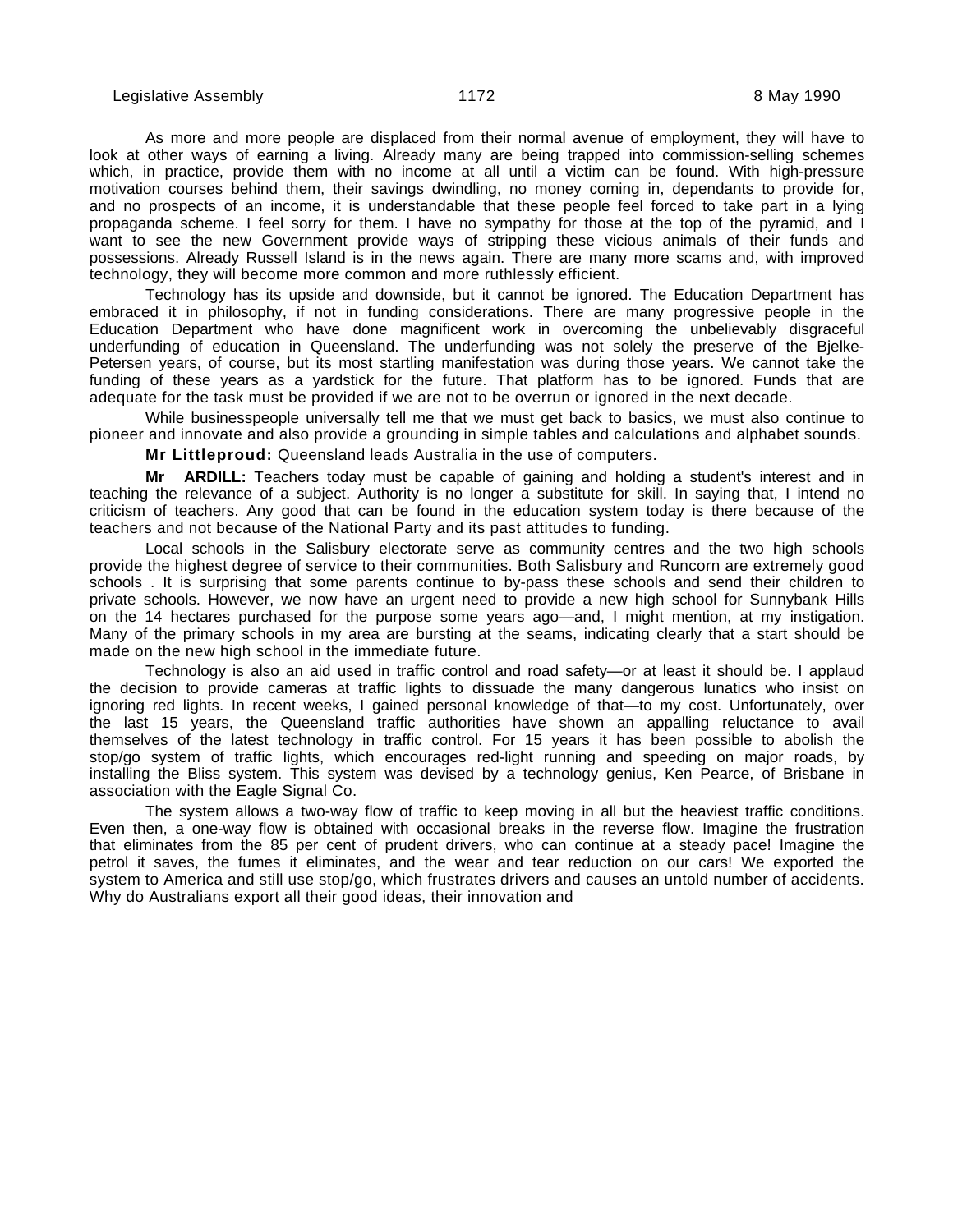inventiveness, and allow others to benefit? There is no good reason why we cannot reduce frustration and accidents by introducing the best technology.

During this debate, the honourable member for Lockyer, who was not a member of the Public Works Committee, made derogatory remarks about the minority report on Wolffdene dam. He probably aimed his shafts at the deputy chairperson, Mr Palaszczuk, who was in the Chamber at the time, hoping to take a rise out of him. Mr Palaszczuk knew that the report was properly researched and correct. The member for Lockyer failed to check his facts. Wolffdene was a Yes, Minister project, providing work for bureaucrats and consultants, and would have provided a huge bonus for the snake-oil salesmen of the Albert white-shoe brigade in a gift of free water from the people of Brisbane and Ipswich. I refer members to page 5 of the minority report, which went into much more detail than the majority report and examined all the facts available.

In discussing population growth, the member for Lockyer ignored the fact that the major growth is, and will be, in areas outside the Brisbane and Area Water Board, in the supply areas of the Hinze Dam and the Sunshine Coast. The latest document from Skinner at the Queensland University confirms that that is still the case. The figures reveal a 7.72 per cent increase in Moreton and a 2.59 per cent increase in Brisbane, which is projected to continue. The people who supported Wolffdene dam failed to recognise the difference between the supply area of Mount Crosby and the supply area of Moreton, where the major increase in population has been and is expected to be. Mount Crosby can adequately supply the Brisbane statistical division and its projected growth. It is up to the white-shoe brigade to provide and pay for its own water, just as Brisbane and the two coast communities do. Otherwise, there will be lopsided, cheap development in Albert, at the expense of the environment, with all the unearned profits flowing to the speculators. It is also absolutely essential that the 30 per cent of Brisbane water which flows into the Brisbane River via sewer outlets at the mouth of the river is recycled for use in the nearby industrial areas which, incidentally, also use 30 per cent of the Brisbane water supply from Mount Crosby.

Conservation is the name of the game. One of the most important changes brought about by the Goss Government has been the setting up of the Department of Environment and Heritage under the Honourable Pat Comben. No-one could be more suited to the position than Mr Comben. I am sure that most Queenslanders are ecstatic that he is in charge of that task, which can have such a major impact on the quality of life.

Despite the shocking neglect of services in Queensland under the Bjelke-Petersen dictatorship, thanks to the work of the dedicated activists in our community, life has still gone on. I am proud to be associated with so many selfless people who have contributed to life in the Salisbury electorate and in the State of Queensland.

While the self-important people congratulate themselves on their personal success and talk about being self-made men, the community manages to survive, and even improve, despite them and not because of them. All the while, the activists work on school committees, progress associations, family support schemes, mutual support groups, junior sporting bodies, youth groups and the multiplicity of local groups which keep our communities working.

During this term of the excellent Ministers of the Goss Government, many areas of government will be vastly improved. I am looking forward with enthusiasm to this new, exciting era in Queensland's history.

**Mr PREST** (Port Curtis) (4.43 p.m.): I am pleased to pledge my support to Her Majesty the Queen. I congratulate the Governor on his Opening Speech to this Parliament. In the years that I have been in Parliament, this year's address was the most enjoyable that I have heard from a Governor of this State.

**Mr Lingard:** Two speeches in the one day.

**Mr PREST:** I will be dealing with the honourable member for Fassifern shortly.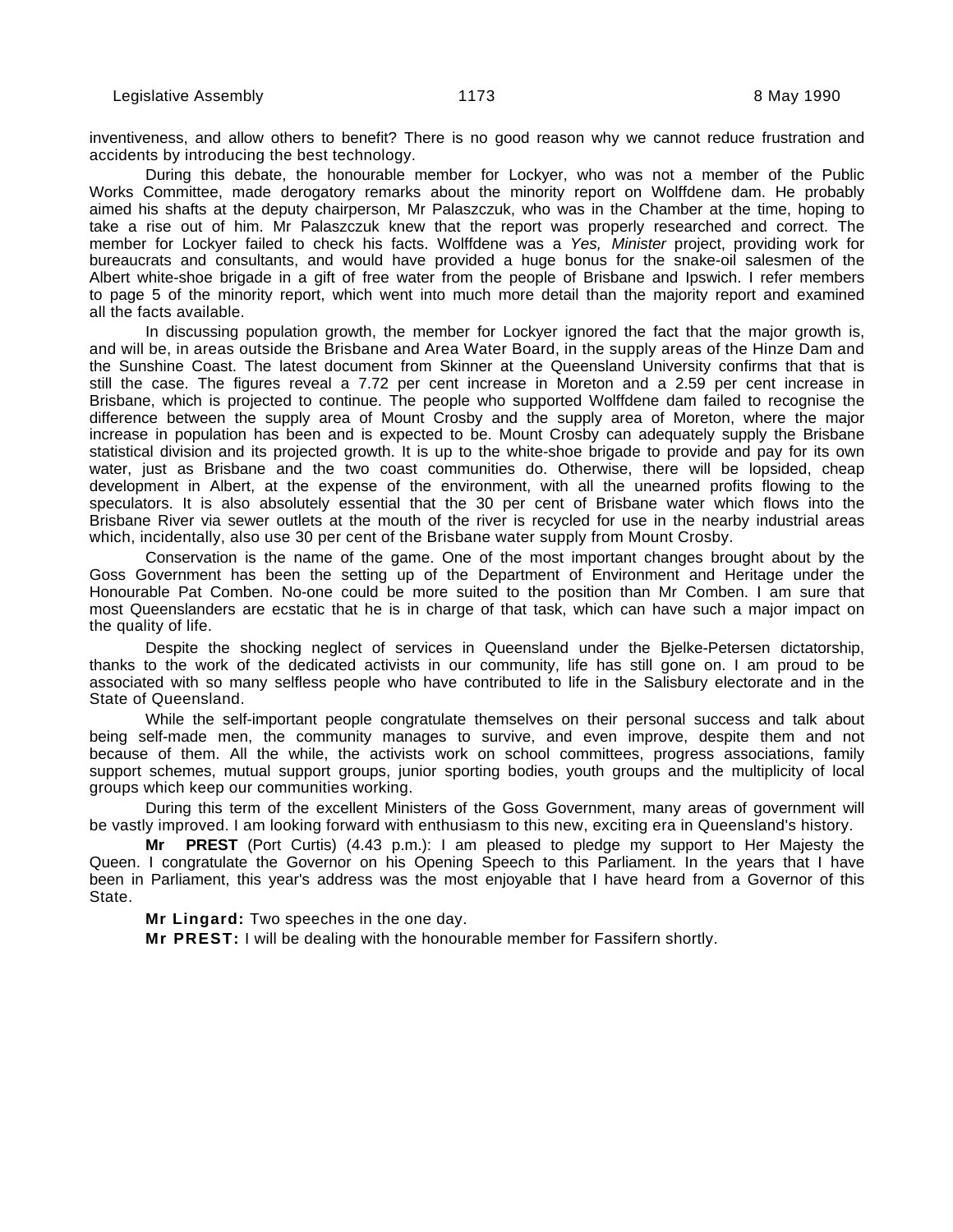Legislative Assembly 1174 8 May 1990

I congratulate the new members who have entered this Chamber. I advise them that they have been elected by the public to work in the interests of the public and not in their own interests. Honourable members have witnessed what occurred to the National Party Government on 2 December last year. The people of Queensland were not prepared to accept the conduct of the most corrupt and dishonest Government ever in Queensland. History will show—criminal history—that Ministers of the Crown were not working in the interests of the public but in their own interests by putting their fingers in the public purse. In the near future, they will be paying for their misdemeanours. Because of the behaviour of the previous National Party Government over a long period, the National Party in Queensland is at an all-time low.

I congratulate the Premier, Mr Goss, and his Ministers for the work that they have already undertaken to correct the wrongs that have been done and the injustices that the public have had to put up with for a long period in this State. People can be assured that the present Ministers will be working to ensure that justice is brought to bear. The people of Queensland will be able to go about in a democratic way, not afraid of being seen to have an opinion and not afraid of being arrested and thrown into a paddywagon and brought before the courts, as was the case under the previous Government.

I want to draw to the attention of the House that on 29 March the member for Fassifern, Mr Lingard, who is present in the Chamber, endeavoured to hoodwink or mislead the House into thinking that the Government is giving the Opposition a very hard time. I want to show that what has happened in this House under this Government is no different from anything that happened under the previous Government. In fact, the present Opposition is getting a far better go than the Labor Party ever got when it was in Opposition.

Mr Lingard endeavoured to say that there were 16 sitting days and that only 21 people had asked questions. That may have been 21 different people. It is the Opposition's own fault if it chooses to have the Deputy Leader of the Opposition and the other front bench members of the Opposition asking questions. What has really happened? Mr Lingard's 16 days was not 16 single days; it was 16 double days. Never in the history of Queensland Parliament have there ever been two question-times in any 24-hour period. Mr Lingard endeavoured to mislead the House. There was less than one hour of question-time because of the Address in Reply debate—the allotted days—and because of the Matters of Public Interest debate on Tuesdays.

Hansard will show that members of the National/Liberal Party Opposition have had a very fair go in relation to question-time and the speaking-time allotted to them. It is unfortunate that during his speech on the Address in Reply, Mr Lingard endeavoured to link you, Mr Speaker, with an unfair process of this House because you allowed a member of the Liberal Party to ask a question. I think that for Mr Lingard—who is himself a former Speaker—to cast a reflection on the Chair, as he did against you, Mr Speaker, is reprehensible. He should have been called to order at that point and asked to withdraw that very unfair remark.

Nevertheless, members of the Government were not surprised by Mr Lingard's attempt to hoodwink the public because right throughout his career, right throughout his life-time, he has never been known for his honesty. What I am really concerned about is that this gentleman endeavoured to mislead the House in a very bad way.

I believe that this Labor Government has a very hard row to hoe. Many things should have been done in this State years ago but the Government never had the interests of the people at heart or the courage to do its duty. It was too interested in feathering its own nest and in using public funds for its own ends.

Another matter of concern to me is the shortage of police in this State. Earlier today I spoke about the number of break-ins on the Gold Coast. On 27 August 1985 I spoke in this House about this matter. I said—

"I refer to the big headline in today's *Daily Sun*, 'Burglary Boom Bite on Way'. The article reads—

'Insurance companies will vet prospective customers' security measures and raise policy excesses or premiums to deal with one of the State's boom industries—burglary.' "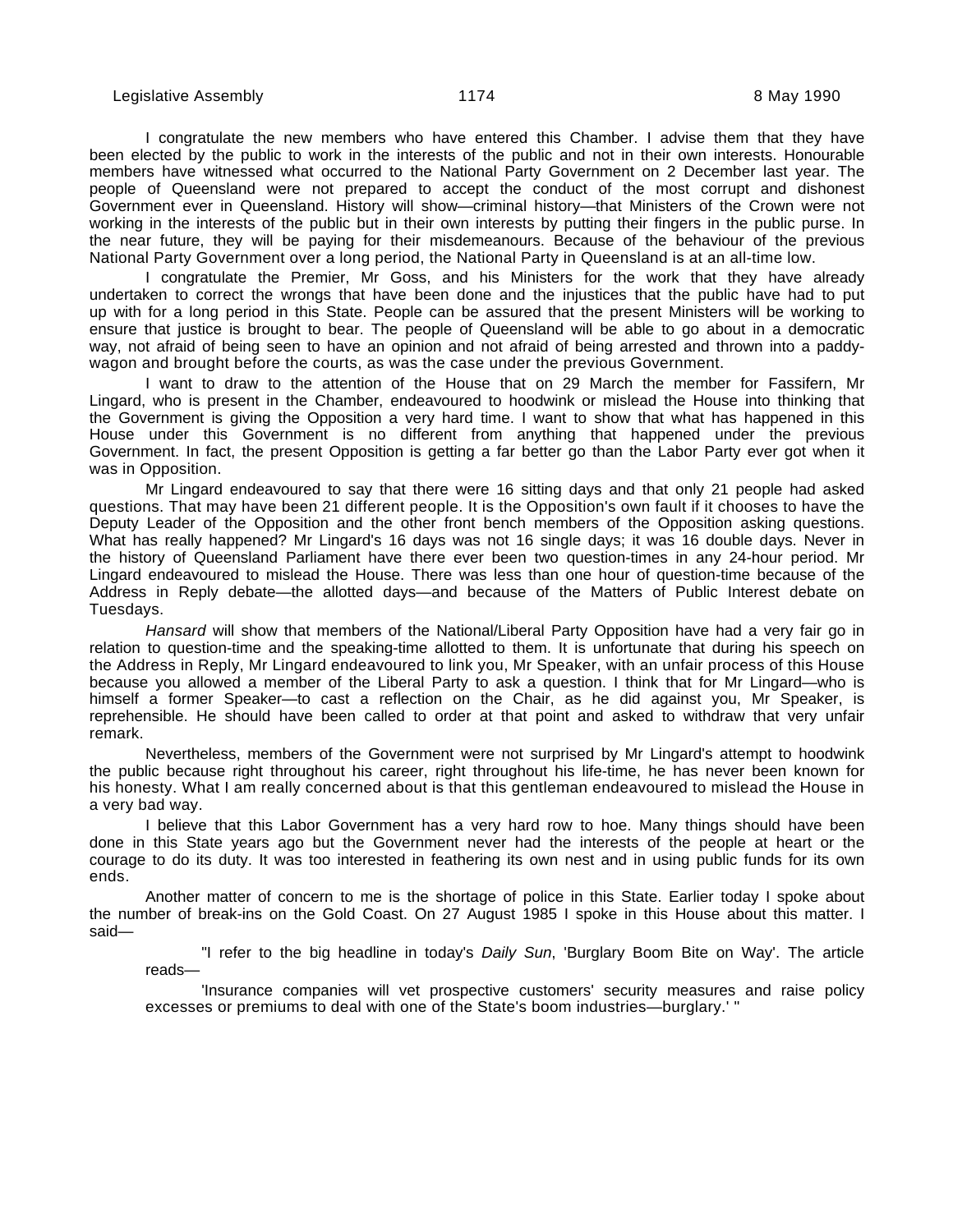Legislative Assembly **1175** Change 1175 **8 May 1990** 

At that time Queensland had a Government that believed that, when it came to addressing burglary and theft, it was virtually a case of dealing with blood brothers. It is a known fact that that Government just ignored the plight of those people. At that time I warned the public of Queensland that when they bought a house they should make certain that they had the locks changed because they could not know just how many keys were in the hands of real estate agents and so on. People could not be sure just who was going to walk into their house at any given time. An agent could come through the house with a prospective buyer when the owners were sitting in the lounge room. There are many people out there who, like members of the National Party, are thieves-

**Mr LITTLEPROUD:** I rise to a point of order. The statement by the honourable member for Port Curtis was completely abusive. I find it reprehensible and I ask that it be withdrawn.

**Mr PREST:** I withdraw and say, "members of the National Party who are thieves".

There are many members of the National Party—Ministers—who are before the courts because of theft——

**Mr BORBIDGE:** I rise to a point of order. Every time the honourable member is on his feet members of the Opposition are subjected to this sort of gutter language. My point of order is that I take offence at the comment that my colleagues and I are thieves. I find it offensive and I ask that it be withdrawn.

**Mr SPEAKER:** Order! There is no point of order because the comment was not addressed to the member personally. However, I warn the member for Port Curtis that judicial processes are in train, and I think that he should desist from speaking about those matters.

**Mr PREST:** I do so, Mr Speaker.

**Mr Lingard:** You won't get to South Africa tomorrow. Those backbenchers won't support you.

**Mr PREST:** I do not know what the Afghan from Fassifern is talking about in relation to my going to South Africa. He does not know much about what he is talking about.

#### **An Opposition member** interjected.

**Mr PREST:** Fancy having one's child attend a school at which he was the principal. It is no wonder that he was known as "Arson".

During the weekend prior to 17 April 1990, thieves broke into 45 Gold Coast homes. The district police superintendent said that many of those homes were not locked securely. He said also that break-ins on the Gold Coast were increasing. In the six months to 31 December 1988, 1 149 break and enters occurred on the Gold Coast. In the same period in the following year, 1 510 homes were broken into. Police have urged the public to become more involved in looking after their property.

Something must be done about the time that police spend on investigating break and enter offences. Thousands of units and homes on the Gold Coast are available for rental and tenants can change on a weekly or monthly basis. A person who is renting one of those premises can have a key cut for it at any time. Although that person might hand back the key, he could still have a number of duplicate keys.

People renting those premises believe that their goods are secure if the doors are locked, but that is not so. Many other people in the community could have keys to those places. When people are at home they can put a chain across the door or use a barrel bolt to secure it. However, once they leave a premises and lock the door, there is no doubt that it can be subject to burglary. A person should not assume that his goods are safely under lock and key simply because he has secured his premises.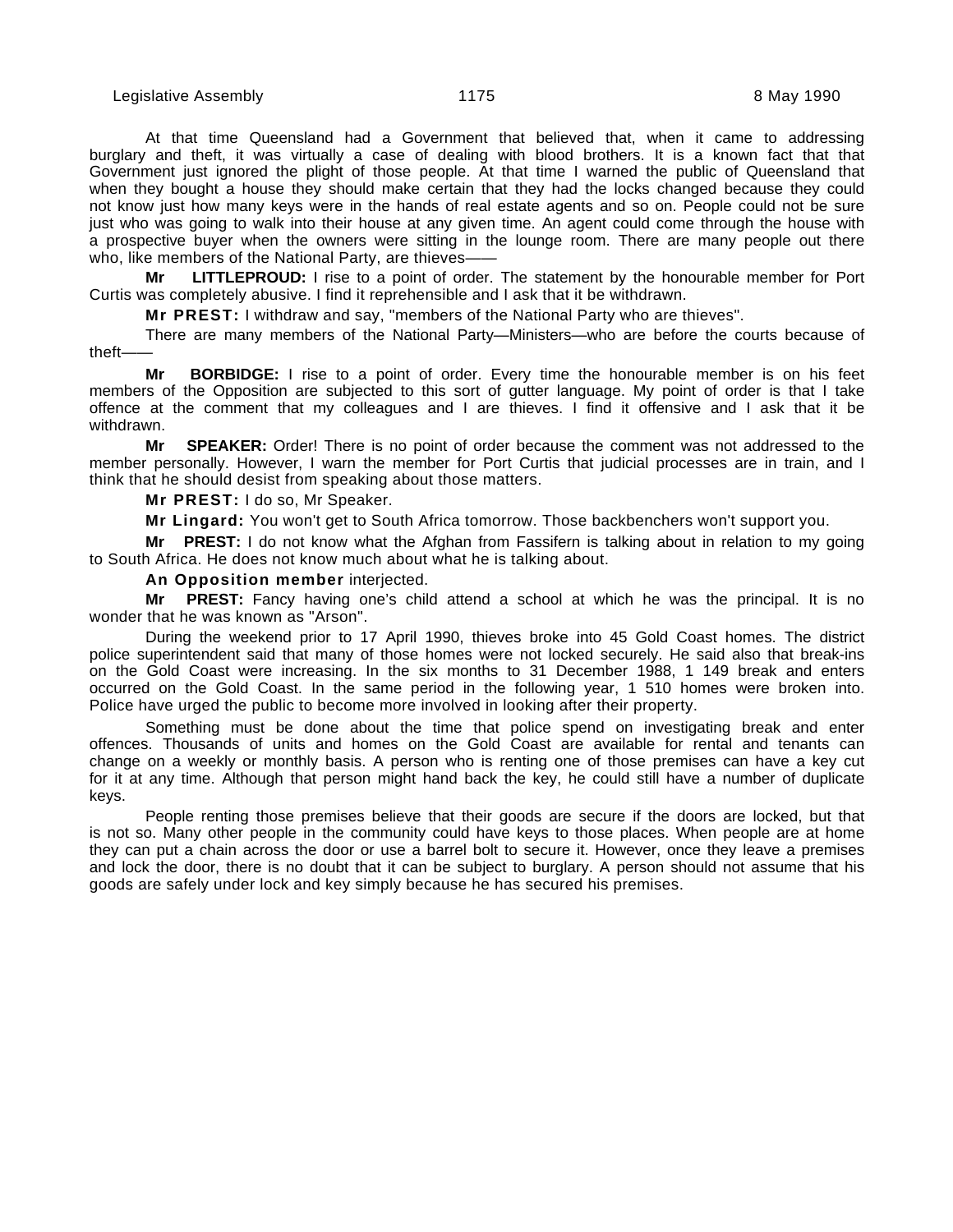The Government must consider doing something about this very serious situation. I refer not only to keys for houses and units but also to keys for rented motor vehicles. At any time a person can have a key cut for a motor vehicle.

**Mr FitzGerald:** You have already referred to this in a previous speech today.

**Mr PREST:** There is no doubt that it is difficult to get the message through to the honourable member.

**Mr FitzGerald:** You raised this in MPI today.

**Mr PREST:** That is true. However, at that time I had only one minute in which to speak. I now have 27 minutes remaining, and I trust that Mr Fitzgerald will allow me to continue.

I thank the people of Port Curtis who elected me to this Chamber with an increased majority. I thank also my campaign director, Mr Leo Zussino, for his assistance, and the many Labor Party supporters who not only voted for me but worked for me throughout the election day. Those people, who have supported me for a long period, know that in supporting me they have had an ear to Government. They have had a wonderful representative.

I am concerned about the electoral boundaries that will be determined in the near future by the EARC. No doubt my replacement will contest the seat of Port Curtis on boundaries different from those on which I contested it. I hope that the new boundaries will be fairer and will include Tannum Sands, Boyne Island and Calliope as well as Gladstone city. Those areas have something in common with the city of Gladstone. I do work for the people there and they use my electorate office extensively. People in those centres claim that they have only a shadow member representing them; they never see her.

**Mr Borbidge:** All your electorate has got is a shadow.

**Mr PREST:** It is a good shadow.

I have a fair bit of time for Mrs McCauley. If I did not I would not be doing her work for her.

**Mr FitzGerald:** Stop crying.

**Mr PREST:** There is no way that I am crying. I am pleased to be able to provide the benefit of my knowledge and wisdom to the people of the Calliope, Tannum Sands and Boyne Island regions who have the respect for and faith in me to handle their affairs.

Mr Speaker, I congratulate you on your elevation to that position. I have been a member of this Parliament for 14 years, and there is no doubt that during that time you have brought the most dignity to the high position of Speaker, unlike the member for Fassifern who no doubt used this Chamber and this Parliament as his own political toy. Mr Speaker, I believe that you have put the parliamentary system back on the pedestal on which it belongs. I congratulate you. I look forward to your remaining in this high office for many years to come.

At 5 p.m., under Standing Order No.17—

Question—That the words proposed to be added to the Address be so added—put; and the House divided—

In division—

**Mr INNES:** I wish to raise a point of order. In relation to the calling of the division, was this division called by somebody now voting in favour of the motion?

**Mr SPEAKER:** No, it was called by a person voting "No".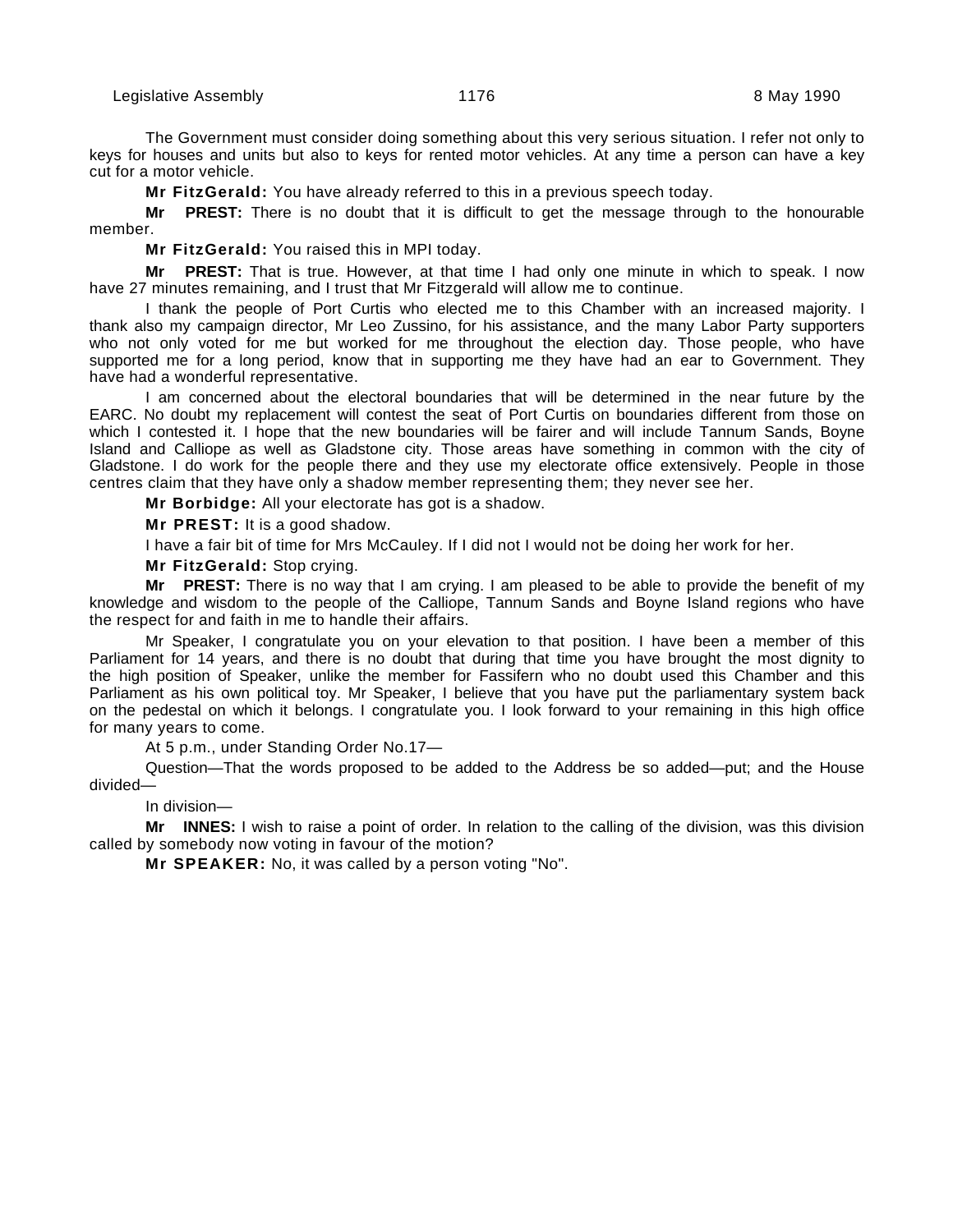#### DIVISION

Resolved in the negative.

Motion—That the Address in Reply be adopted—agreed to.

#### **SUPPLY**

#### **Constitution of Committee**

**Hon. T. M. MACKENROTH** (Chatsworth—Leader of the House) (5.11 p.m.): I move—

"That the House will, at its next sitting, resolve itself into a Committee of the Whole to consider the Supply to be granted to Her Majesty."

Motion agreed to.

## **WAYS AND MEANS Constitution of Committee**

**Hon. T. M. MACKENROTH** (Chatsworth—Leader of the House) (5.11 p.m.): I move—

"That the House will, at its next sitting, resolve itself into a Committee of the Whole to consider of Ways and Means for raising the Supply to be granted to Her Majesty."

Motion agreed to.

# **ADDRESS IN REPLY**

#### **Presentation**

**Mr SPEAKER**: I have to inform the House that I propose to present to His Excellency the Governor, at Government House, on Wednesday, 23 May, at 9.15 a.m., the Address in Reply to His Excellency's Opening Speech agreed to on 8 May, and I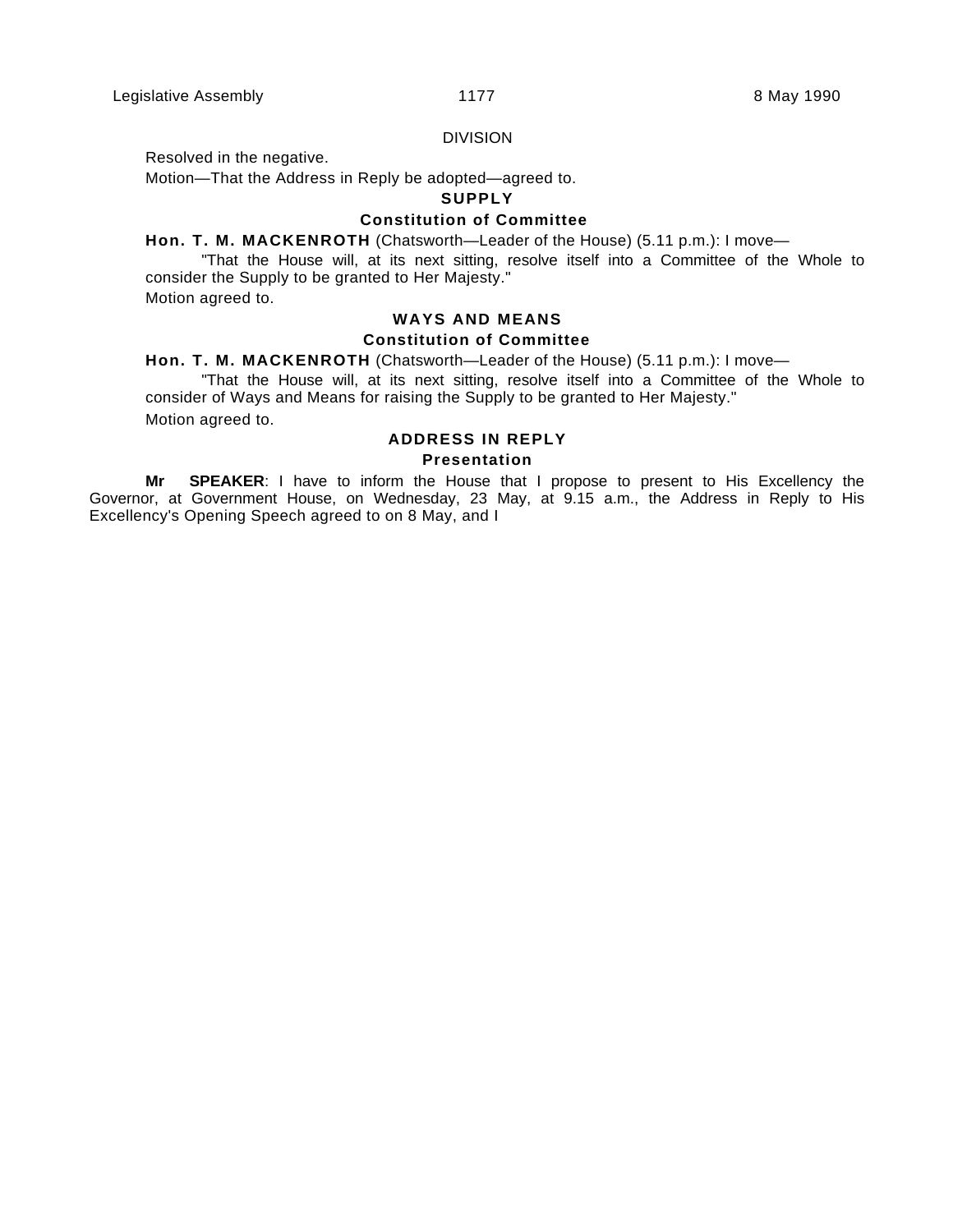Legislative Assembly **1178** All 2008 and 2009 **8 May 1990** 1178

shall be glad to be accompanied by the mover and the seconder and such other honourable members as care to be present.

# **ADJOURNMENT**

#### **Hon. T. M. MACKENROTH** (Chatsworth—Leader of the House) (5.11 p.m.): I move—

"That the House do now adjourn."

#### **Importation of Nickel Ore to Townsville**

**Mr FITZGERALD** (Lockyer) (5.12 p.m.): The people of Townsville are owed a decision by this Government on whether the Greenvale nickel project will stay alive and whether the Government supports the processing of nickel ore in Townsville, a vital industry to that city.

At present a fight is going on between the Ministers in this Government and the advisers of the Federal Government over the method to be used for conveying to the treatment plant the nickel ore that is to be imported into Townsville from countries like Indonesia, New Caledonia and other countries in the Pacific region.

I totally support the people of Townsville who say that that nickel processing should be in the Townsville area. Whichever way the ore is imported there will be a slight environmental cost. However, it is extremely important that this industry continues and that this Government makes a decision. At present, it is envisaged that approximately 1 million wet tonnes per year will be imported from countries like Indonesia, New Caledonia and the Philippines, and the plan is to increase the imports to 4 million wet tonnes per year by the end of 1992.

The Yabulu nickel refinery requires this volume of ore to continue at its present employment level. I am advised that 860 people are already working at the Yabulu treatment plant and that all those workers will lose their jobs by 1992 unless one of the two proposed projects goes ahead. If neither project goes ahead, that decision will impact on the whole city of Townsville.

If the terminal is built at Halifax Bay, over the next two years 250 workers would be required for its construction. If the ore were to enter Australia through the port of Townsville, an extra 25 workers would be employed for four months at that facility.

However, this Government cannot make up its mind. Mr Goss makes statements such as, "We need more processing of our raw materials in Queensland. It is very, very important that we not only be exporters of raw materials but that we also process material." The previous Government had entered into negotiations but the stage has been reached when this Government has to make a decision. Unfortunately, it is very difficult for a new Government to make decisions because, no matter which way it turns, it will get some kick from those who believe it is making a mistake. I believe that that is the problem.

I also understand that Senator Richardson put his spoke in the wheel and said that, in the interests of the environment in the area, he was totally opposed to any bunkering taking place from a proposed pier in Halifax Bay. I can understand the sensitivity over the Great Barrier Reef marine park and I share with those people the need to ensure that, whatever method is used to convey the nickel ore from ship to shore, the environment is protected. However, a proper analysis of the proposed project needs to be undertaken to ensure that it goes ahead.

This Government has to decide whether it wants this project. The operations of the nickel treatment plant indirectly support between 1 100 and 1 500 permanent jobs in north Queensland and between 2 900 and 4 500 jobs throughout the whole of Queensland. Not only are those jobs important but also the project and the refinery must be kept going because this State has a stake in it. The Government has taken up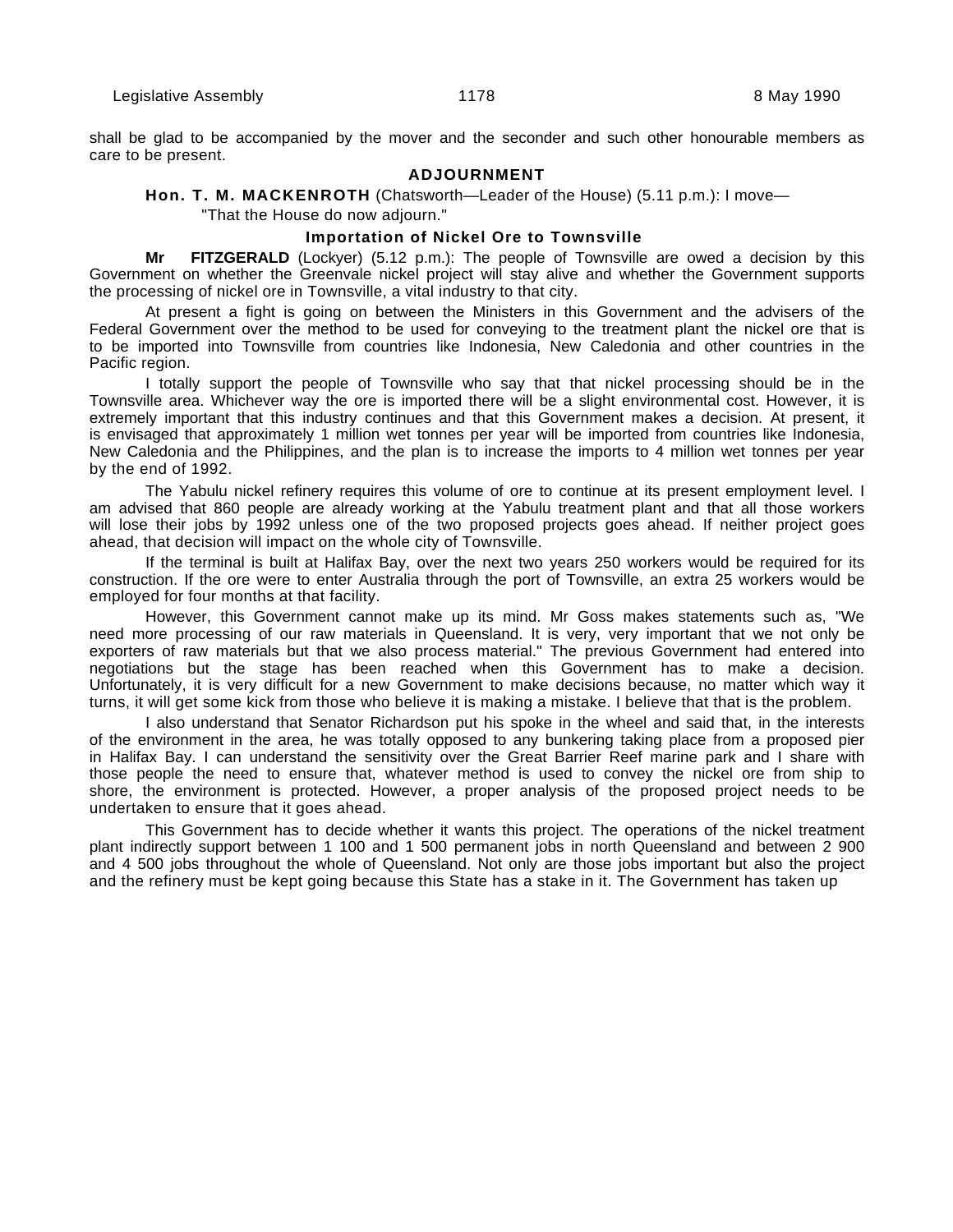its option acquire further Dallhold Holdings shares in the project. I know that the matter of whether the Queensland Government had that right is presently before the courts. I understand that it had that right and it took up the option.

It must protect not only the jobs in Townsville but also the interest that the Queensland Government and the people of Queensland have in the project. I believe that it can be done provided the Government wakes up to itself, makes a decision, announces it and goes ahead with the project. I want a commitment from the Government that the scheme will go ahead at full steam. The Government has all of the facts available at its fingertips. However, all we hear from the various sectors is the argument that, for environmental reasons, the project cannot go ahead. Then we are told that the project must go ahead for the benefit of the economy of the whole area. The Government should conduct a proper survey, analyse all the material that is in front of it at present and get on with the project.

Time expired.

#### **Death of the Honourable Justice Hartigan**

**Mr FOLEY** (Yeronga) (4.16 p.m.): I rise to pay tribute to the passing of a great Australian—the Honourable Justice Trevor Hartigan, who died on 24 April 1990, aged 50 years. Trevor Hartigan was a good man and a fine lawyer. Our nation is the less for his going. The disadvantaged and the dispossessed have lost a zealous advocate.

Trevor Hartigan grew up in Brisbane and went to school at St Lawrence's College, South Brisbane. He was admitted to the bar in 1965 and appointed a Queen's Counsel in 1981. He served with distinction on the Committee of the Bar Association of Queensland for many years and became its president in 1987. Late in that year he was appointed a judge of the Federal Court.

At the same time, he was appointed president of the Commonwealth Administrative Appeals Tribunal. This is the largest tribunal in Australia. Each year, thousands of citizens come before the tribunal seeking review of the decisions of Commonwealth Government departments and agencies. Invalid pensioners, war veterans, supporting parents and freedom of information applicants all come before the tribunal seeking justice, appealing against Government decisions affecting them. Justice Hartigan brought to his role as president of the tribunal not only depth and subtlety in legal learning but also a profound empathy for the ordinary citizen. He was responsible for a dramatic reduction in the backlog of cases before the tribunal. His work in this regard is renowned throughout the Commonwealth.

Trevor Hartigan had a long-standing commitment to civil liberties. In the late 1960s and early 1970s, he was secretary of the Queensland Council for Civil Liberties. To be publicly identified as a civil libertarian in those days required courage. He withstood criticism, threats and a break-in of his chambers amidst a prevailing climate of ignorant prejudice against civil liberties.

 He understood that freedom is one and indivisible and that the wrongful deprivation of liberty of any citizen diminishes us all. He stood fast for the rights of citizens in mental hospitals. He represented Mr Robert Andrew Somerville before the 1972 commission of inquiry which resulted in reforms to the detention and treatment of persons in the Wolston Park Psychiatric Hospital at Goodna. He was moved by the plight of unemployed youth and was, for a number of years, a committee member of the Inner City Community Youth Support Scheme.

I knew Trevor as a colleague at the bar, and had the honour of appearing as junior counsel with him in cases in the Supreme Court and the Local Government Court. His arguments were well researched and lucid. He had developed a formidable reputation in appellate work, particularly in the Court of Criminal Appeal. As a colleague at the bar, he was generous with his time, always accessible to junior counsel, like myself, who sought his guidance.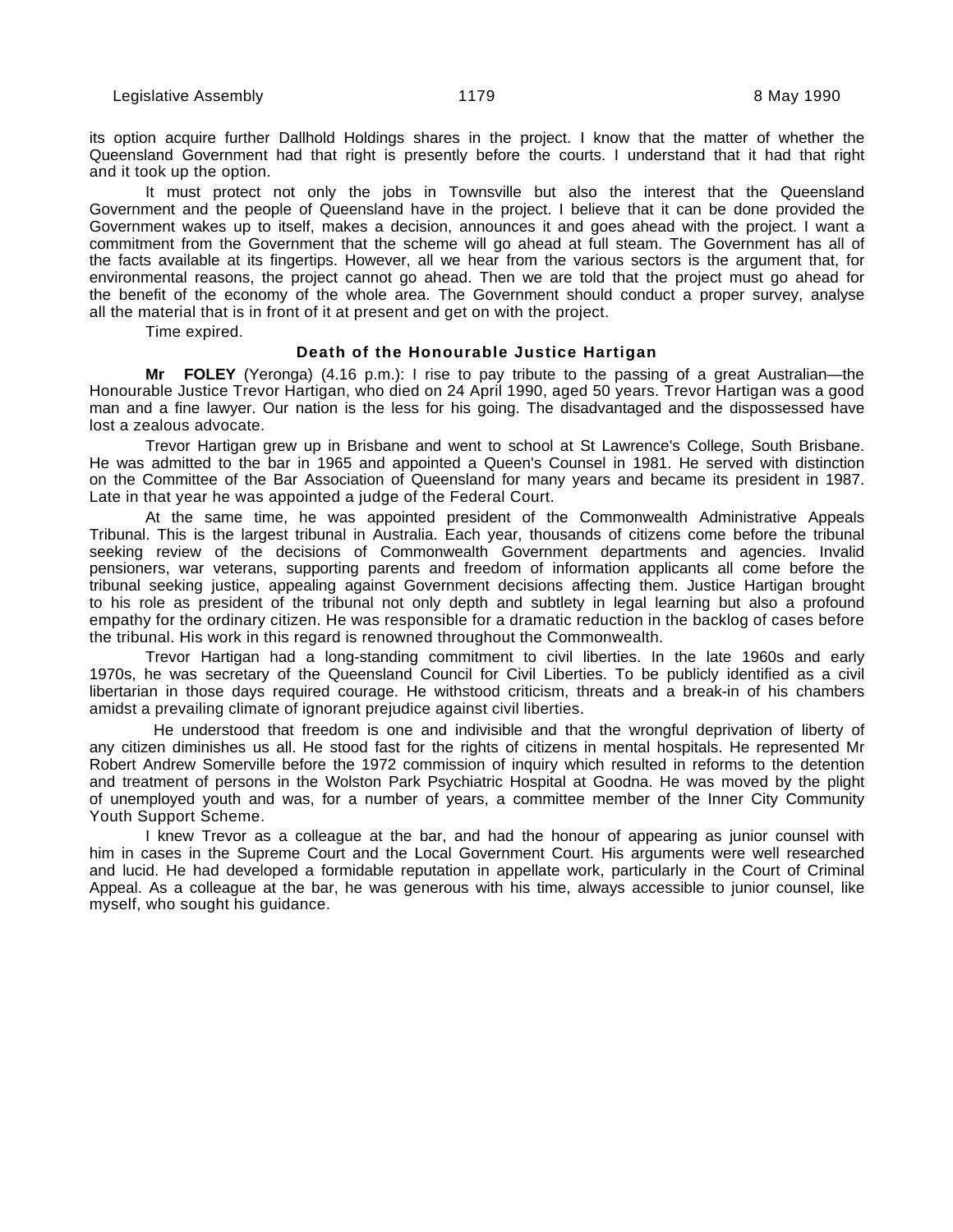He was one of that rare breed of person who had achieved both vigour in action and a sense of philosophic calm. He had thought himself through as a Christian in the modern world. He always saw the law as a means of serving the people, and imbued this commitment in others.

He loved his wife and family profoundly. He is survived by his dear wife, Mrs Marie Hartigan, and his daughters, Kate and Fleur, to whom the deepest sympathies are extended.

In November 1986, he delivered a speech at the annual general meeting of the Queensland Council for Civil Liberties on the theme, Administrative Law Reform in Queensland. His words in that speech were prophetic. The recommendations of the Fitzgerald report delivered in July 1987 ushered in a new era of administrative law reform in Queensland along the very lines that Trevor Hartigan had foreshadowed—enhanced rights for the individual, and greater openness and accountability of Government.

With the death of Mr Justice Hartigan, we lost a man who was a champion of the rights of the ordinary citizen, and a wise judge. The legacy of his example and his work remains an inspiration to all Australians who care about justice and who care about the law and its reform.

## **Green Paper on Health Services**

**Mrs McCAULEY** (Callide) (5.21 p.m.): I rise to protest in the strongest possible terms against the token gesture made by the Minister for Health, Mr McElligott, in the time that he has allowed for submissions on the Green Paper on Organisational Arrangements for Queensland Public Sector Health Services. The time-frame was less than six weeks for authorities that meet only once a month. Some of them did not get the Green Paper until three weeks before the submissions were due. The Banana Shire Council, of which I am a member, met on 27 April, and submissions closed on 30 April. The time-frame was just too short and, when I wrote to the Minister and asked for an extension of time, he said, "I am very sorry. I cannot do that because it does not fit the timetable." That excuse just does not wear. I feel very sorry for the people of Queensland who have been short-changed in this matter. The people in the flooded areas of Charleville, Alpha and Jericho will not have a chance to make submissions on the Green Paper. Anyway, the Green Paper has probably floated down the creek. For that reason alone, the time-frame should have been extended to at least two months. It is very unfortunate that Mr McElligott says that the time-frame does not permit him to extend the date. In his letter, he said—

"However, the issue of the Green Paper is only the first step in the consultative process."

He obviously will go nowhere if he keeps to time-frames that are unacceptable to country people and rural people who will be those most affected by this Green Paper and the proposals therein. It is most unfair, particularly at the moment when there are other reviews such as those dealing with fire boards, ambulance, land tenure, EARC and local government.

All of these reviews need time and effort from local authorities and organisations in country areas. They must be allowed to look at the proposals and say what they feel about them. The time-frame] for all of this is simply too short. A few weeks ago I received a list of 51 reviews that are currently under way. God knows what they will cost! The money is not the only consideration. The time-frame for submissions is so short that people cannot get their ideas to the Minister, which is most unfair.

A man who is very involved in the health arena wrote to me and stated—

"I am of the opinion that such a move affords an opportunity for investigation and debate on the possibility of placing some additional services under the control of the proposed Regional Boards over and above their normal function."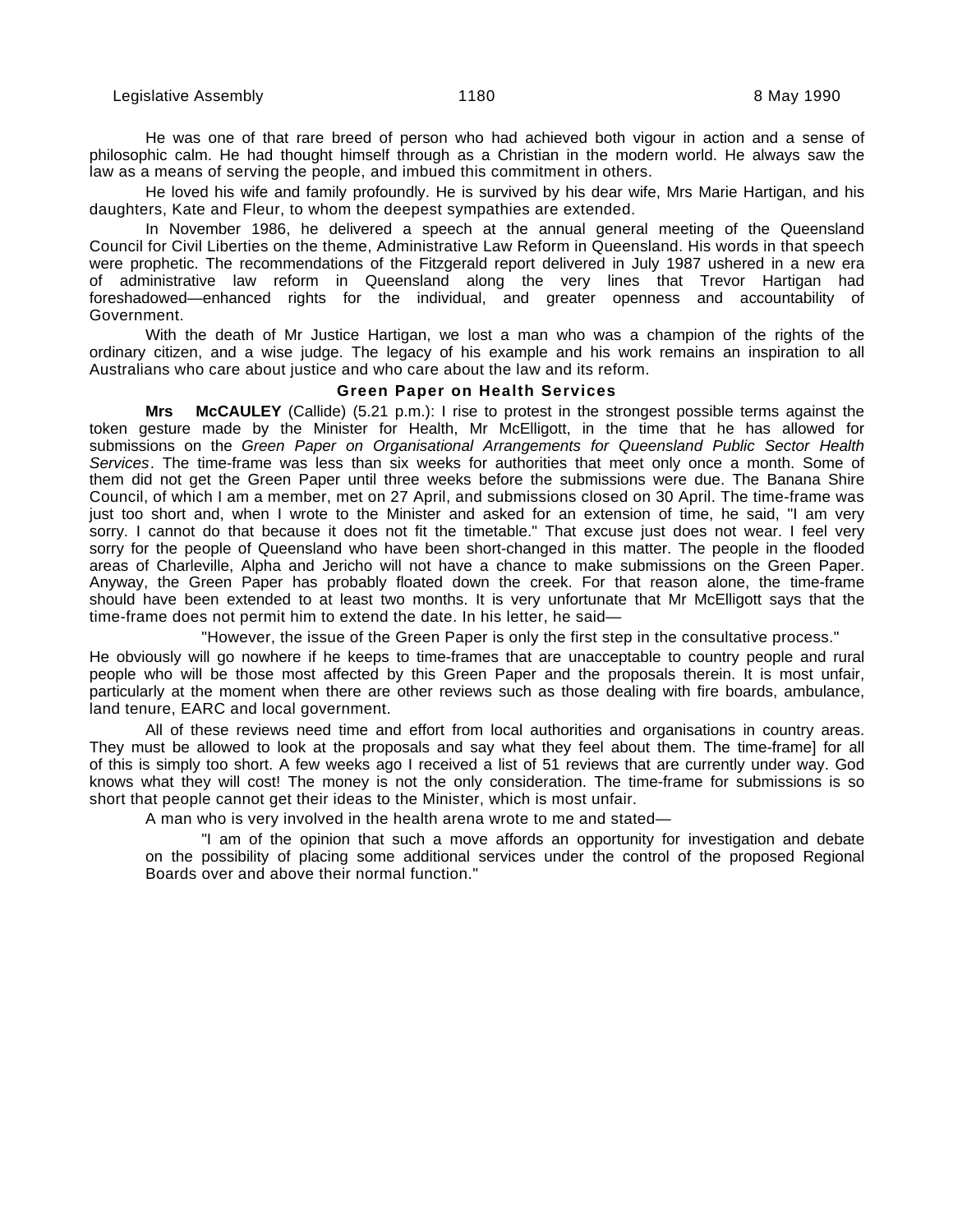He is thinking that they are going to get this whether they like it or not and they may be able to make it work. They may be able to consider joining community health with hospitals boards and various other services to country people. He is not given time to do more than express the feeling that this could be a chance to do something within the health area, because the time-frame has been far too short.

Mr McElligott has a golden opportunity to have a good look at health services in Queensland. He stated that they have not been looked at for 30 years. He has the opportunity to do something concrete and very positive, but he is not taking that opportunity. It is a shame that he has decided to simply slide the Green Paper in. This Green Paper will probably rubber-stamp Labor Party policy, which is to get rid of hospitals boards. It is unfortunate that the Minister decided that a six-week time-frame was plenty of time for country people to have their say. In fact, it has left most of them without any say at all. Most of them are unaware of this Green Paper unless they are involved with a hospitals board. The Minister has stated that the hospitals boards will not be disbanded until the end of June 1991 anyway, and therefore I cannot understand the reason for this unseemly haste.

I was interested to read an article that referred to the Green Paper in a newsletter sent out by one of the health organisations . The article states—

"It is all just too rushed. Hope it doesn't fall off the rails!"

I think it is all just too rushed as well, and it is unfortunate that the Minister has not taken this golden opportunity to look at health services thoroughly, slowly and completely. Whether he wants to consider amalgamation, rationalisation or regionalisation, it is unfortunate that he has not grasped this opportunity with both hands. Queensland will be left with a health service that merely rubber-stamps Labor Party policy.

#### **Basalt Quarry, Withcott**

**Dr FLYNN** (Toowoomba North) (5.56 p.m.): If my experience over the last five months is generalised throughout Queensland, then I am sure that the Deputy Premier, Tom Burns, is the busiest man in Cabinet. I have already spoken in this House about the large number of representations that I receive from people who need adequate public housing. Various matters relating to local government are the second most common area of concern in my electorate. This is not surprising when one considers that local authority decisions impact so directly on the living environment of individuals. Also, unfortunately many Queenslanders think that local government elections are of little consequence and that some aspiring councillors have a narrow view of their responsibilities.

Everyone is aware of the major environmental battles that the Federal Labor Government and our Government have helped to win. This evening, I wish to highlight one of the many ongoing smaller environmental battles being fought throughout Queensland as a result of poor decision-making by local authorities, in this case by the Gatton Shire Council, whose area borders my electorate. In March 1988, the Gatton Shire Council gave permission to Kanzas Properties (Brisbane) to mine and crush basalt from a 100-hectare site on the range escarpment near Withcott. It is planned to remove between 100 000 and 200 000 tonnes annually, but it was only when site preparation work began earlier this year that neighbouring residents became fully aware of the proposal. Advertisements were placed at the appropriate time, but potential objectors did not realise where the proposed site was because of the address given.

There is nothing that angers ratepayers more than when a council has a town or area plan and then proceeds to ignore it. I wish to quote from the Gatton Shire Council's development control plan relating to the range escarpment area that was in force in 1988. The implementation criteria state—

"(a) The steep and heavily vegetated escarpment is a well known and aesthetically pleasing characteristic of the area and is one of the major attractions of the western end of the shire and of Toowoomba City. Those areas of the escarpment which are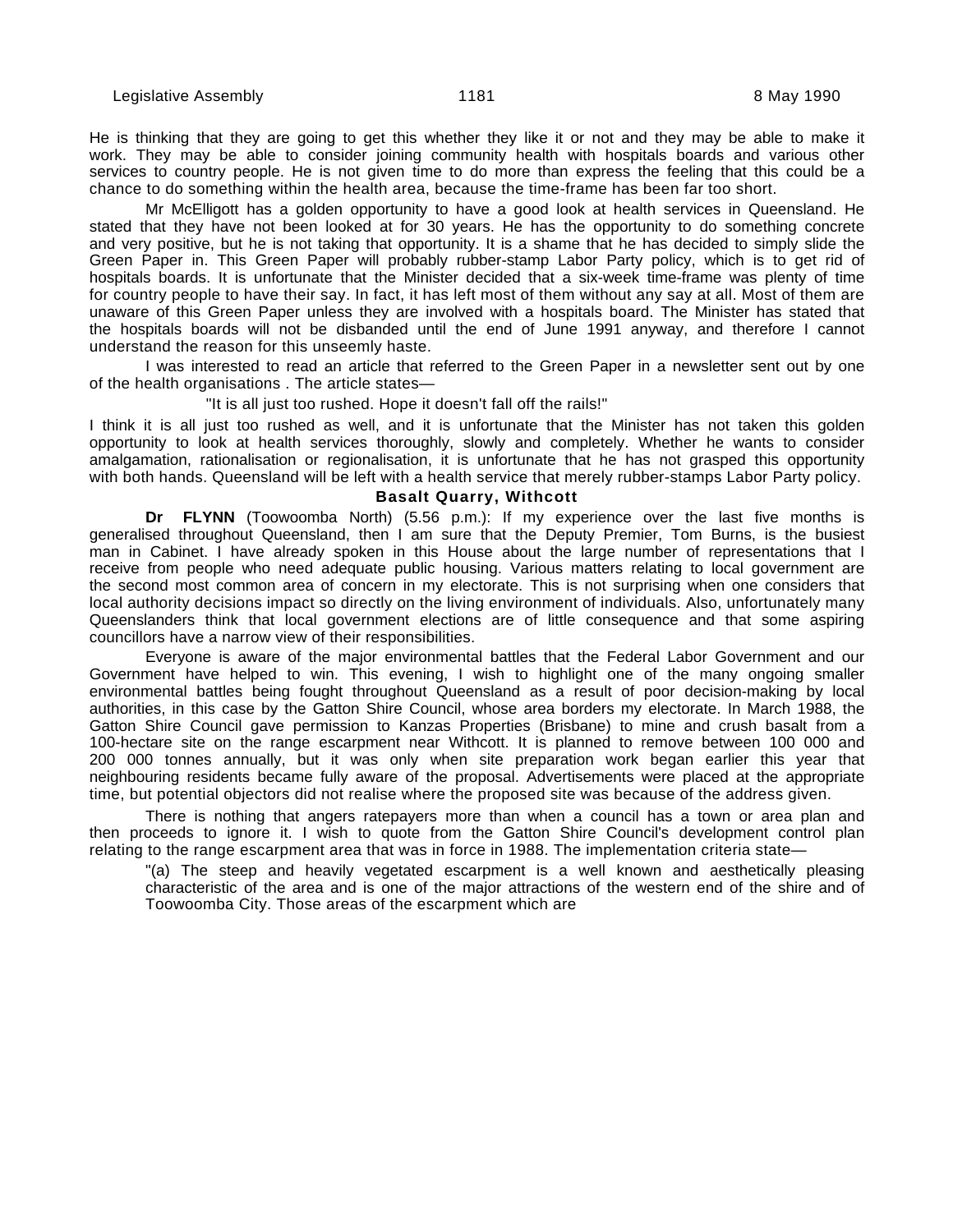. . .

most commonly seen and in which the preservation of the natural appearance of the area is most important for aesthetic reasons have been identified on Sheet 1."

The proposed quarry is in that area. The implementation criteria continue—

"Every development project in the area of highest visual significance shown on Sheet 1 must be accompanied by a report prepared by an appropriately qualified person which details the likely visual effects of the proposed development. This report should accompany either the rezoning or the consent application, whichever is considered by Council as the most appropriate.

If Council considers that the aesthetic effect of the proposed development is significantly detrimental to the overall visual appearance of the area of highest visual significance, then this will provide sufficient grounds for the refusal of the application.

(b) The preservation of native trees is of particular significance . . . because of the de-stabilising effects the removal of vegetation could have on the unstable slopes that exist throughout the area and of the aesthetic importance of existing vegetation particularly in the area of highest visual significance."

The proposed quarry is in an area of the escarpment that is of the highest visual significance. Despite being in obvious conflict with the council's own strategic plan, permission was given for the quarry without much debate, and without the conduct of an environmental impact study, which at the time was not considered necessary. In defence of the decision, on 19 March Councillor Ruddock said in the Chronicle that this plan only applies to new residential approvals, presumably not to 100-hectare quarries.

The Gatton Shire Council has 12 councillors representing approximately 13 000 people. I think the residents should be disappointed that in 1988 not one councillor had the vision to see the trouble ahead and react appropriately at that time.The milk is now spilt and only the Gatton council can attempt to mop it up. I think that the council owes it to concerned residents to make every effort to do so. It should also seriously investigate the effects of rescinding the proposal.

 As the 89 law-makers in Queensland for the next three years—particularly in this year when new local authority legislation is being considered—it behoves the members of this Parliament, when framing that Act, to give careful consideration to the importance of the environment.

**Mr FitzGerald:** What did Burns say?

**Dr FLYNN:** Mr Burns told the people that, basically, the council had complied with the letter of the law in relation to the provisions regulating the advertising of the quarry site, but not with the spirit of the law. In my opinion, the council has complied with the law, but not with the spirit of its own plan.

#### **Department of Family Services Investigations**

**Mr CONNOR** (Nerang) (5.31 p.m.): Most honourable members have a family and most put their families first, above everything else.

**Mr Beattie:** Tell us a couple of jokes.

**Mr CONNOR:** The honourable member was born dull, and he is becoming progressively worse.

If it were not for the support of their families, most honourable members would probably not be members of this Parliament. I believe that all honourable members will identify with the plight of one of my constituents who has had a major problem which has affected her family. The problem I will relate could easily have been encountered by the family of any honourable member and, indeed, by the families of all honourable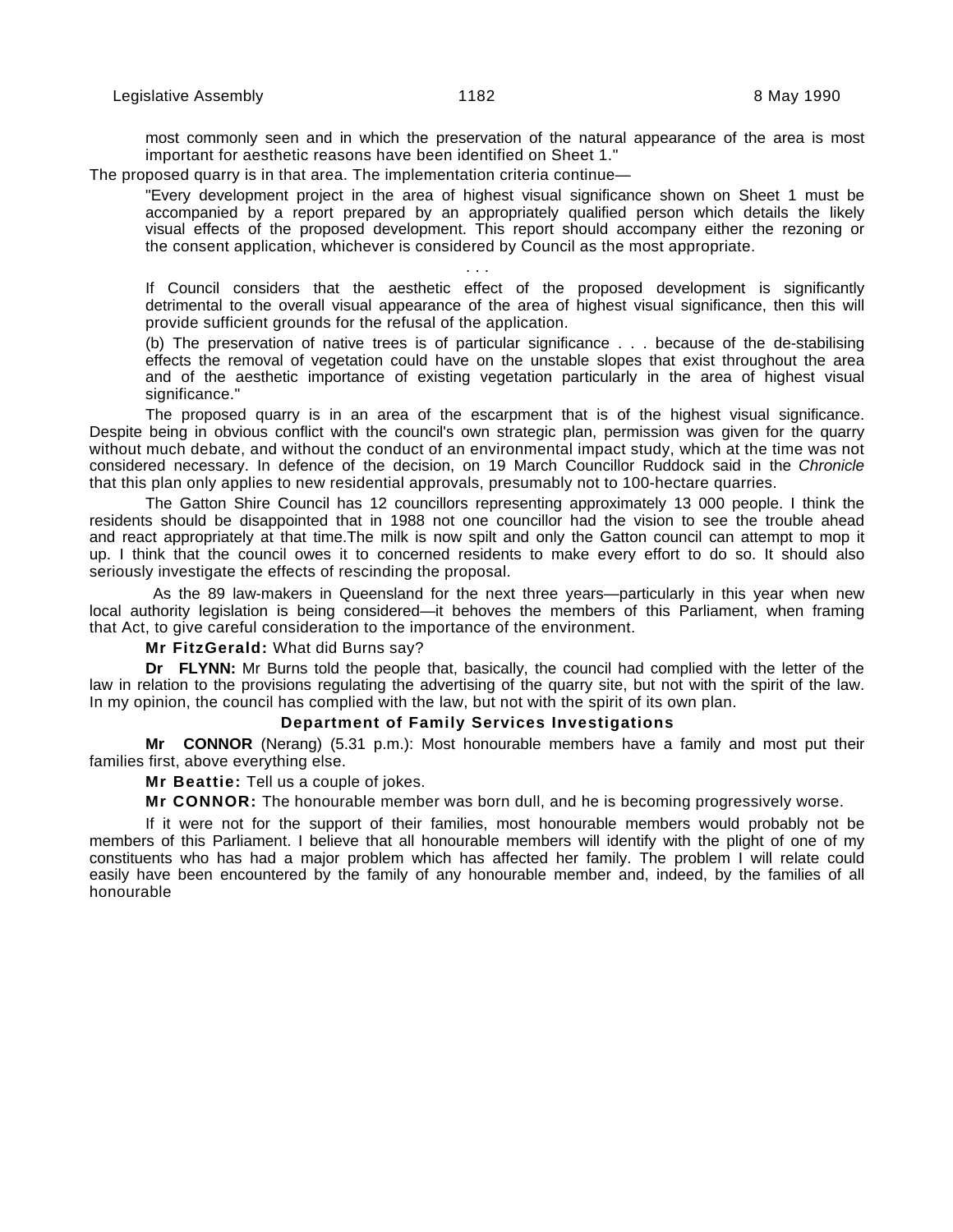members. For the reason that the problem concerns Government interaction with families, honourable members must urgently consider it.

The Neilsen family of Carrara is an ordinary, everyday family. The parents are hard-working and care for their children. In common with most of us, until something goes wrong, they have little involvement with Government departments. A couple of months ago, something went terribly wrong. A representative of the Department of Family Services visited their home because they had been accused by a neighbour of mistreating their three children. As would most of us, they had given their children suitable chastisement but had never done anything that amounted to mistreatment or cruelty. The Neilsens were staggered by the visit. They asked themselves where they had gone wrong.

Department of Family Services officers carried out a full investigation. They spoke to many people, interacted with the family and discovered that the accusations were totally false. Members of the Neilsen family believed that a complaint had been made by a vindictive neighbour who had just wanted to cause trouble but, then again, it could have been a neighbour with good intentions. I believe that this problem could have been encountered by any one of us.

Now the Neilsen family wants to totally forget about the terrible ordeal. However, because they live under a cloud of suspicion, they cannot forget. The neighbours whisper, and the schoolteachers wonder,

"Did they really mistreat their children?" Fortunately, Mrs Neilsen has decided—not just for herself, but for other families in the area—to fight back. She understands—as I am sure all honourable members would—that children must be protected from child abuse and that there must be investigations and that they must be thorough; but I believe that Mrs Neilsen is frightened by the lack of consideration shown by the department when she was cleared by the investigation. Families who have been the subject of proper investigations and have been shown to be above reproach should receive some indication that the investigation is completed. If nothing is found to be wrong when a family is investigated, nothing more is heard by the members of the family about the matter. They are left totally up in the air, not knowing whether or not there will be another knock on the door at any time. I do not believe that that is right.

If the reputation of an individual and of a family is at stake, the person concerned should know when the investigation is completed. Even if a person received a letter simply stating, "There will be no further action at this stage", that would be sufficient. I understand that, as a result of investigations, court actions often follow and that for that reason a person cannot be completely absolved. However, at least if a letter were sent, the family concerned would know that no further action would be taken, unless further complaints were made. Mrs Neilsen knows that it is unreasonable for her to be given the name of the complainant and that, if the position were otherwise, people would be too frightened to complain, but she believes that at least the complainant should be told that there is no further action contemplated by the department. In this way, if on the one hand the complaint was malicious, the complainant would know that the scheme did not work. On the other hand, if the complaint was the action of a well-meaning soul who was merely mistaken, then at least the course I have outlined would clear the family's name with that complainant.

I understand that the files on these matters are kept indefinitely, which certainly causes a problem. In relation to this type of investigation—I believe that three initiatives should be considered: inform the family that the investigation has been completed; inform the complainant that the investigation has been completed and that there is no further action contemplated; and have a definite life-span for family files that are not the subject of further complaints.

## **Bus Transport Service, Stafford Electorate**

**Mr WELFORD** (Stafford) (5.36 p.m.): I wish to speak briefly about the problem of the provision of transport in the Stafford electorate. I am sure that the problems I outline are the same types of problems as are experienced in a number of electorates,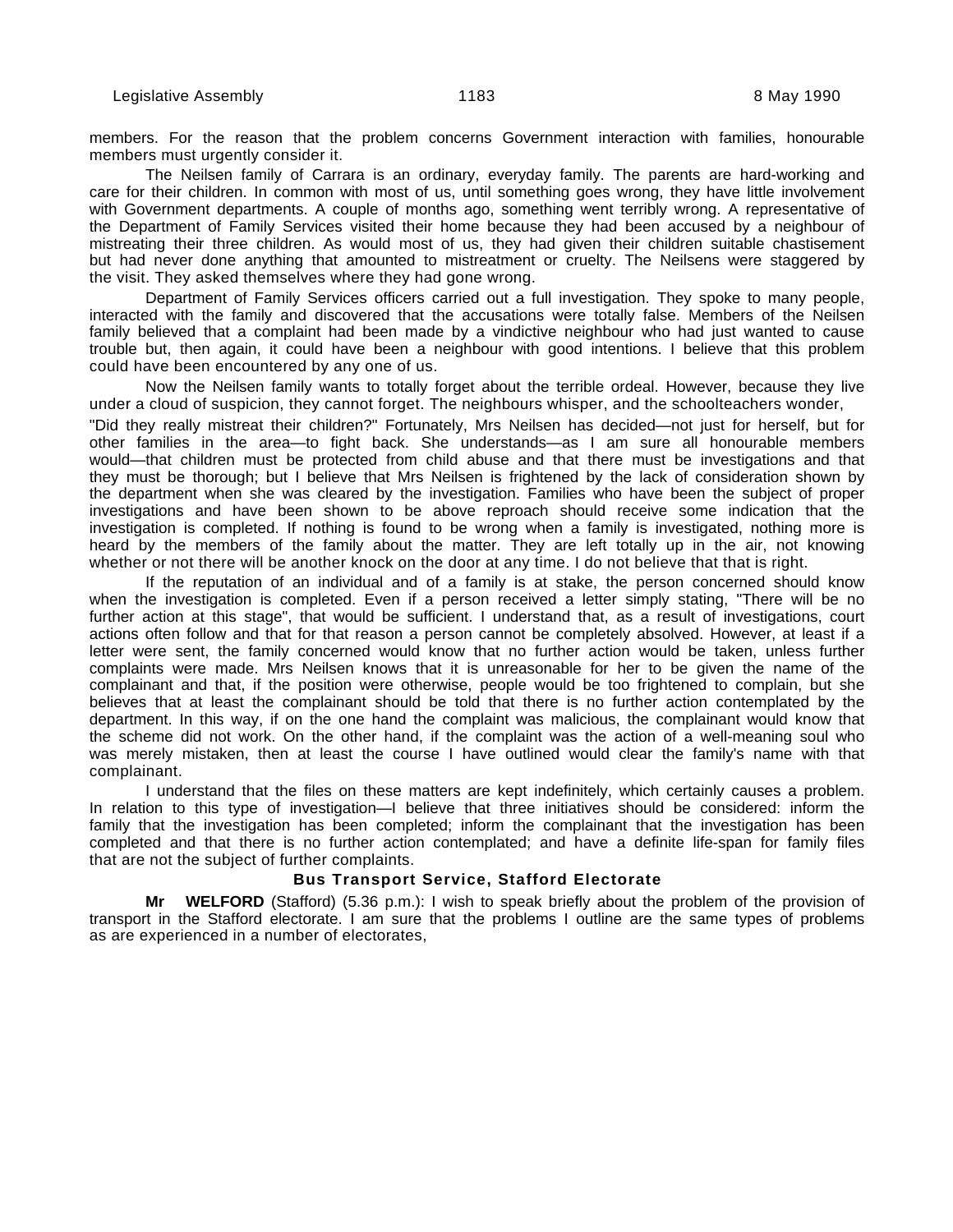particularly throughout the Brisbane area. Stafford is not very well served by public transport. It is reliant entirely on bus transport. Because there is no rail service in that suburb, people have to travel outside the electorate if they wish to catch trains to railway stations such as Alderley or Newmarket or, for people who live at the Kedron end of the electorate, to Eagle Junction or Wooloowin. Buses are the only form of transport that actually operates throughout the electorate and, of course, bus transport is provided by the Brisbane City Council.

I am concerned about the manner in which the Brisbane City Council is managing bus transport, particularly in Stafford where bus transportation is being reduced. As recently as last Friday, the council held a seminar on sustainable development in Brisbane. During the seminar, a number of interesting issues arose. Discussions centred on population growth in the Brisbane area and the manner in which the city should develop. Suggestions were made to ensure that the city develops in an energy-efficient way and that fewer private motor vehicles are used in favour of the use of public transport. The consistent theme that emerged from the workshops at the seminar was that public transport in the City of Brisbane ought to be enhanced and that the number of single-occupant motor vehicles travelling into the city should be reduced.

But what do we see in terms of the policies of the Brisbane City Council? I am glad that the seminar was held. The Lord Mayor attended and would have had it drawn to her attention, had it not already been drawn to her attention—I hope that by now she will have got the message—that Brisbane needs a far more comprehensive system of bus transport in the city than exists currently. Instead of the council's cutting back on bus transport and bus routes, as is occurring in the Stafford electorate and other parts of Brisbane, bus transport routes ought to be expanded and a more comprehensive network of bus transport provided so that people can use buses to get to train stations and other places.

At the moment, at a time when more and more business is being encouraged to come into the city centre and more and more people are being encouraged to work in the city, Brisbane City Council bus transport services are being decreased. Transport access to the city centre of Brisbane is amongst the worst of any capital city in Australia. Recently, just prior to the election, the 504 bus route was withdrawn from the main pick-up points in the Stafford area, namely those around Wilgarning Street. The people in Wilgarning Street and the surrounding area will bear me out, because they were the people—many of them elderly and many who moved into that area for the precise reason that a Cityxpress ran through there—who had that bus taken away from them.

Where was the council? It was nowhere to be seen. It did not want to consult. A public meeting was called and 400 people came out to complain about the reduction in bus services in Stafford. As well, route 96, which runs through the Kedron area, has been cut back. Those people now get one bus every two hours. What an appalling reduction in service from a council that proclaims itself as one that wants people not to drive their cars into the city!

Occasionally, we hear members of the Opposition quibbling about the number of committees that are being set up by the State Government. However, one thing that the Government is doing that the Brisbane City Council continually fails to do is to consult the people who are affected by its policies and arrange for community consultation so that people who are affected by Government policy have an opportunity to have some input. That is not occurring in the Brisbane City Council. Without that consultation, services are being reduced accordingly.

I congratulate the Minister for Transport, Mr Hamill, on setting up a South East Queensland Transport Study. I hope that the results of that study will show that there needs to be a better coordination of bus transport in Brisbane City and more coordination between bus and rail transport so that people whom the Brisbane City Council is neglecting will be able to travel to the city or to other places where they work with far less inconvenience than they are suffering at the moment. We certainly need a much better coordinated service and a service that ensures that the elderly people who live in the inner city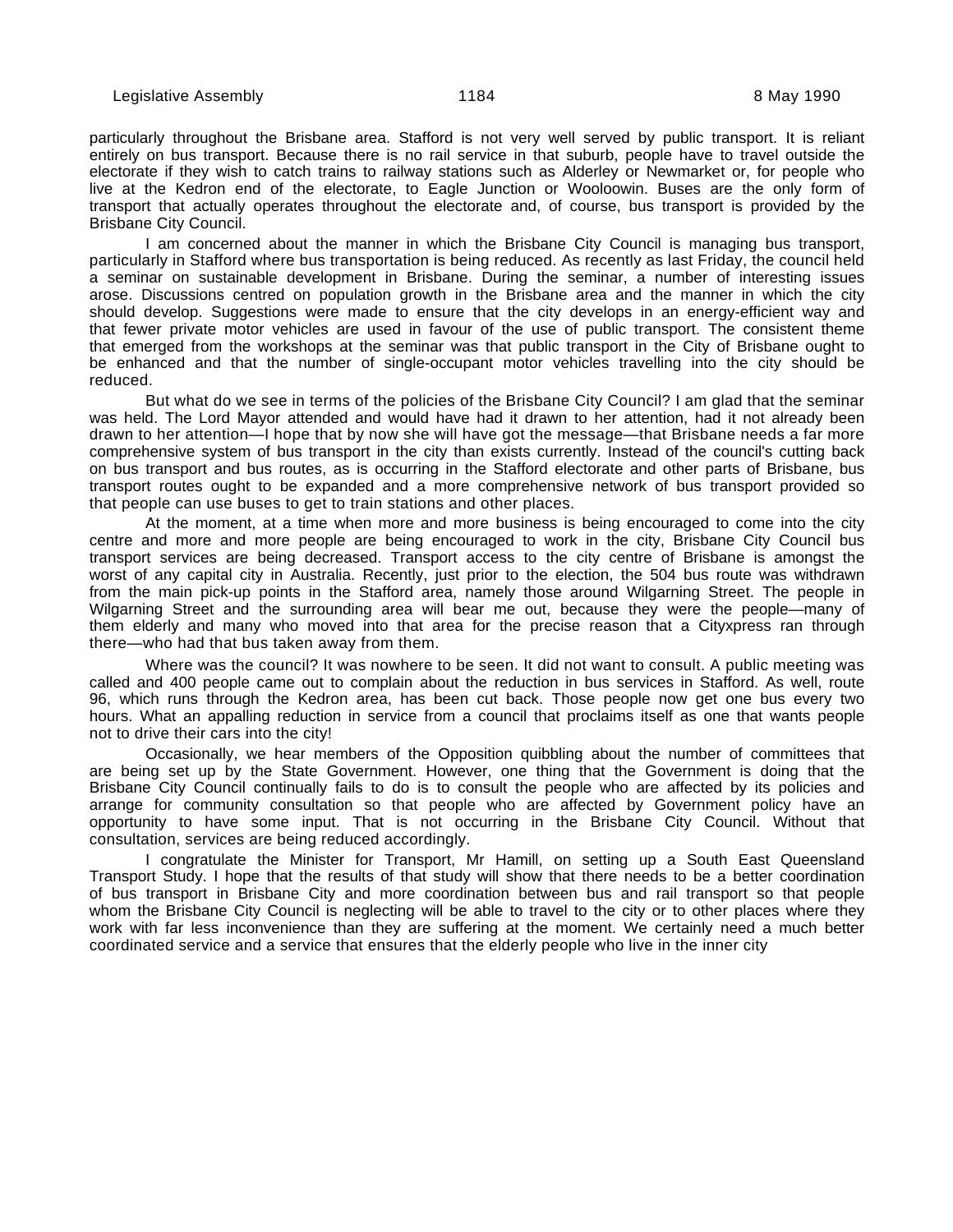and near inner city areas do not have to walk up hills to get to buses, which is what the council is forcing them to do at the moment.

Time expired. Motion agreed to. The House adjourned at 5.42 p.m.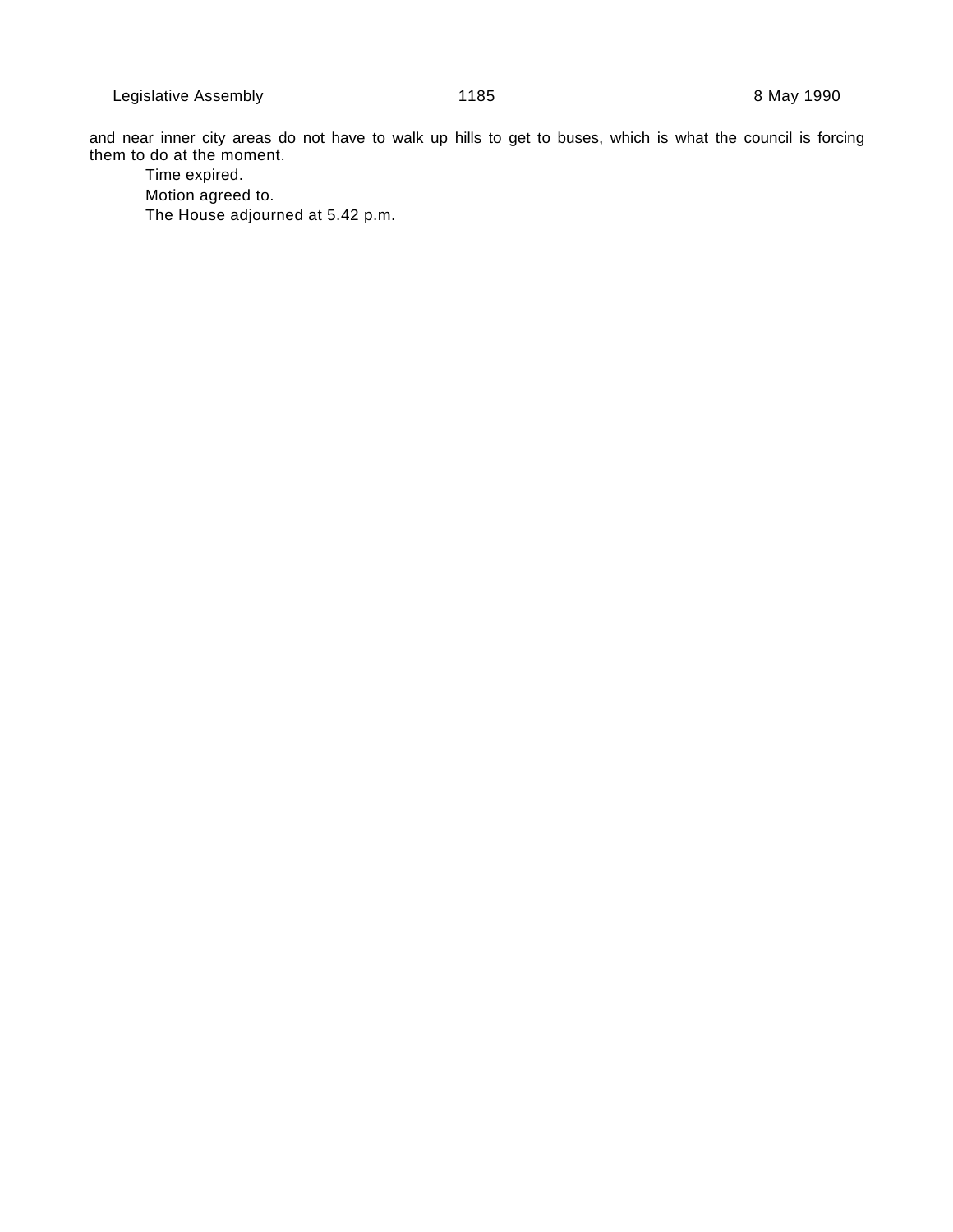## **TUESDAY, 8 MAY 1990**

 $\overline{a}$ 

At 7.30 p.m.,

Mr SPEAKER (Hon. J. Fouras, Ashgrove) took the chair.

## **VACANCY IN SENATE OF COMMONWEALTH OF AUSTRALIA Nomination of William George O'Chee, vice John Owen Stone**

**Mr SPEAKER:** Order! This meeting is resuming pursuant to the adjournment motion of 20 March last. There being a quorum present, the meeting is now constituted. I remind honourable members that the Standing Orders of the Legislative Assembly apply to this meeting. I now call for nominations. I would again point out that every nomination must be accompanied by a declaration by the nominee of qualification and consent to be nominated and to act if elected.

**Mr COOPER** (Roma—Leader of the Opposition) (7.31 p.m.): I nominate Mr William George O'Chee, businessman, of 30 Ironbark Street, Chapel Hill, Queensland, for election to hold the place in the Senate rendered vacant through the resignation of Senator John Owen Stone, and I produce William O'Chee's declaration of qualification and consent.

Whereupon the honourable member produced Mr O'Chee's declaration of qualification and consent.

**Mr SPEAKER:** Order! Are there any further nominations? As there are no further nominations, I call the Leader of the Opposition.

#### **Election of William George O'Chee**

**Mr COOPER** (Roma—Leader of the Opposition) (7.32 p.m.): I move—

"That William George O'Chee be elected to hold the place in the Senate of the Parliament of the Commonwealth rendered vacant through the resignation of John Owen Stone."

The nomination of this brilliant young man is a red letter day for the Queensland National Party and, I believe more widely, a very good sign of things to come in Australian politics. He was very democratically elected as our nominee by the central council of the party, which met at Gympie on 28 April, in the manner that I always maintained would be our course throughout this sometimes controversial process of dealing with the issue of a replacement to fill John Stone's casual vacancy. He was chosen from a fine field of candidates, which eventually numbered 20, and he won the confidence of central councillors largely by his performance on the day, and through the extraordinary qualities that he brought before them.

Bill O'Chee is a brilliant young man; he is a brilliant young conservative. He is an honours law graduate from Oxford University and the Australian debating champion, ranked fourth in the world at the world debating championships in 1987, and Queensland public speaking champion in 1981. He has worked as a corporate finance lawyer in an investment bank, and his specialty within the law is insolvency—a handy skill to be taking to Canberra, where insolvency confronts the nation.

Bill O'Chee has been a member of the National Party since 1981, and during his period in Europe he was a member of the Conservative Party of the United Kingdom. He is secretary of the Nationals' Industry, Commerce and Economics Committee. He is a member of the Australia-Britain Society, and he is fluent in German. He is just the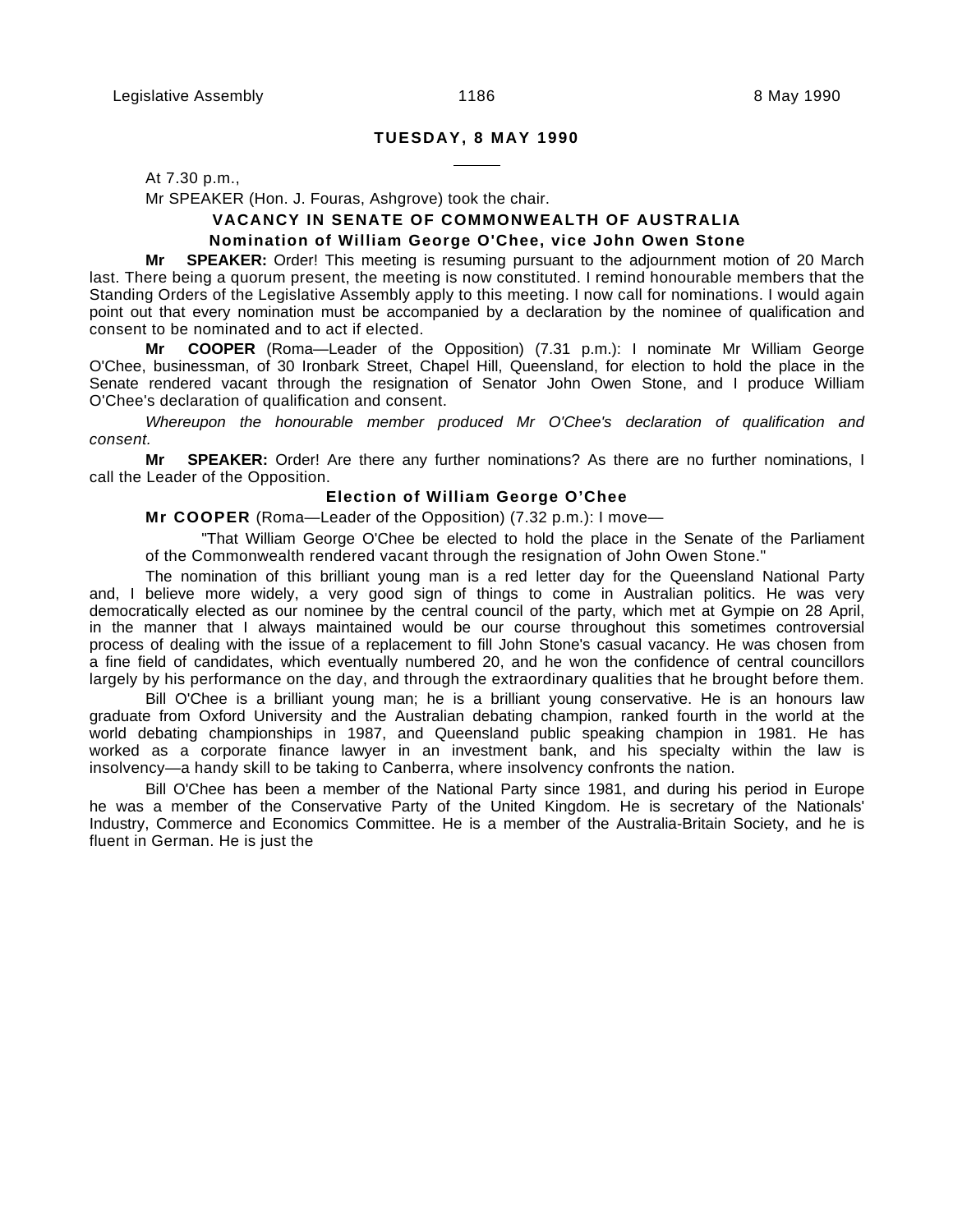sort of young man we need in the National Party because he is just the sort of young man we need in this country to help in the process of restoring a greater degree of credibility to politics and to politicians.

It is no secret that there is a very high level of disenchantment, affecting all parties, in Australia today with the political process. Politicians are generally held in very low esteem. Up to a point, that has always been the case. A bit of skepticism is obviously a healthy thing, but it has begun to get out of hand in this country, and we all share the responsibility for doing something about it. The degree of skepticism is now too great, and it was as evident at the Federal election in March, where it affected all major political parties, as it was in December when the National Party in Queensland felt the brunt.

Young men like Bill O'Chee have the potential to help change that view and rebuild the reputation of politics and politicians. He is young; he is intelligent and brilliantly educated; he is fresh; he is committed; and he is enthusiastic. His ethnic background is another aspect that makes him special. There have been many, many Senators in the past with some Irish in their background, but none whom I am aware of with a Chinese element——

#### **Government members**: Hear, hear!

**Mr COOPER:** There are a few in this place, too.

As I was saying, there are none whom I am aware of with a Chinese element, despite the importance and the scope of the Chinese involvement in this country over most of our existence, and I very much doubt that the combination has occurred before in any other Australian Parliament.

Bill is a single-handed, double-barrelled testimony to the great multicultural society that is being built in this country, and I think that his background will bring to the Senate a reflection of the great contributions to, and deep involvement in, Australia by people from Ireland, as well as people from China. I think that that is a very important aspect of his nomination.

Another is that, through Bill, I think the National Party has sent a very special and a very clear message to the people of Queensland and the country about its own direction. There is no doubt that Bill went before central councillors of the party at Gympie as an outsider for the nomination in a field composed of several experienced politicians and a host of other candidates in many cases better known in party circles. They were a good reflection of the underlying strength in the party. The fact that he came through that field is not only a great personal endorsement but also an endorsement of the willingness of the grassroots level of the party to meet the challenge of rebuilding the National Party.

Any of the candidates presented at Gympie would have been good Senators, but the investment in the future represented by the nomination of Bill O'Chee is a very clear indication that the National Party is determined to present to Queenslanders a fresh approach. As I said earlier, I think that the challenge of regaining faith with the people is a task confronting all political parties, not the National Party alone.

It is with great pride and certainly with the very best wishes of the National Party and, I sincerely hope, the best wishes of this Parliament that I commend Bill O'Chee to the meeting as the National Party's nominee to fill the casual Senate vacancy.

**Hon. W. K. GOSS** (Logan—Premier, Minister for Economic and Trade Development and Minister for the Arts) (7.37 p.m.): There has been some controversy, of course, leading to tonight's proceedings. However, at all times the position of my Government has been clear, and tonight we honour our commitment to leave no "stone" unturned in achieving the proper constitutional result. It is refreshing to see this matter being resolved in the proper fashion, because it has been a long time since such has been the case. In previous instances quite a different approach was adopted by members opposite.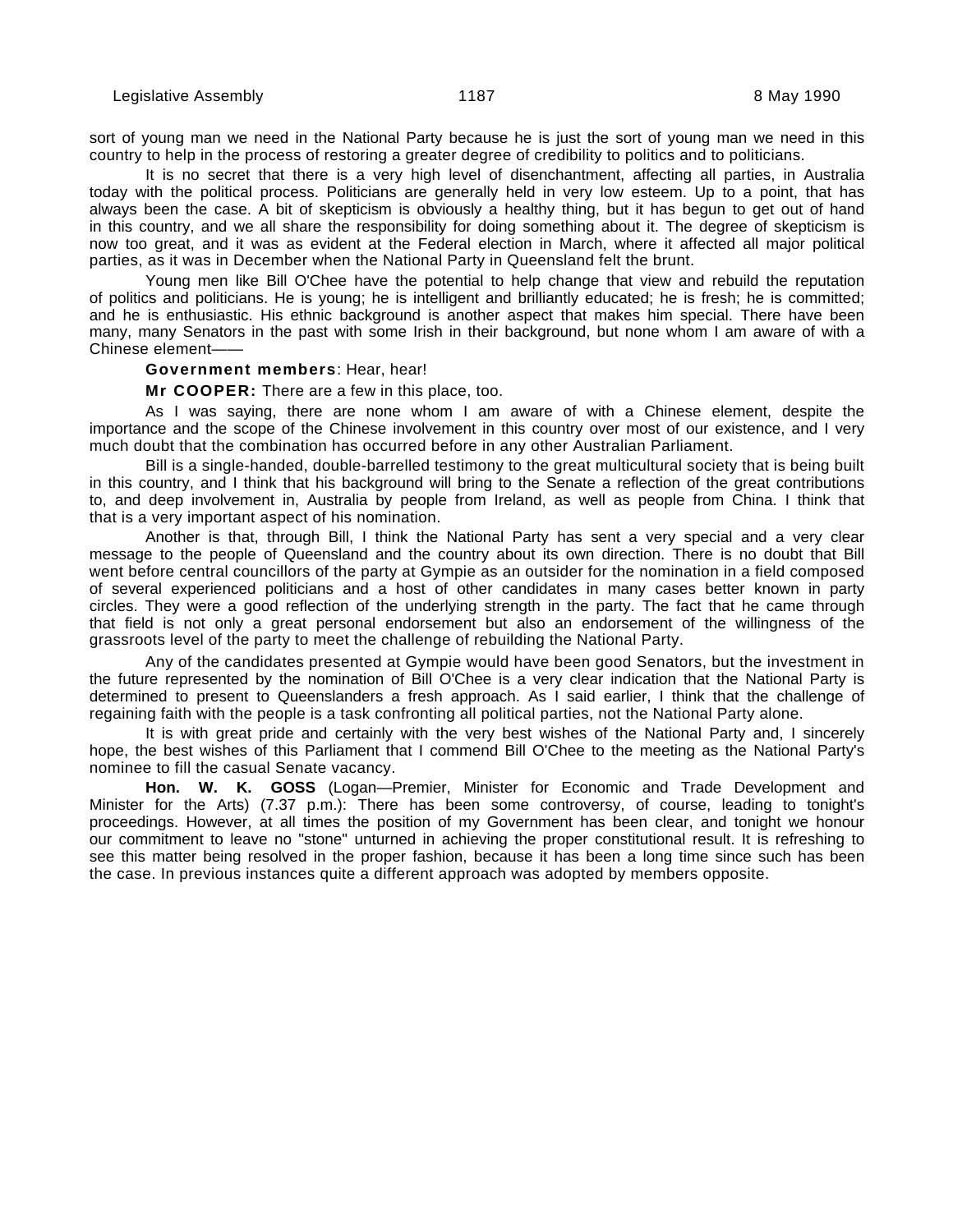If Mr O'Chee is successful in these proceedings—and I expect that he will be—he will go with the good wishes and congratulations of all members of Parliament. I am sure that it has certainly been a remarkable and, perhaps for some people in the National Party, a slightly surprising elevation. Nevertheless, Mr O'Chee is there according to the legitimate processes of the National Party and he is entitled to be there by those processes. Accordingly, he is entitled to go forward from this Parliament.

I am told that Mr O'Chee has advised the National Party and, through the National Party, this Parliament that he has a range of credentials. He was born in Brisbane and is some 24 years of age. He is of Irish and Chinese descent. I am reminded of comments by a well-known member of the Chinese community at the local Irish Club who also describes himself as half Chinese and half Irish. He said that one half wants to drink and the other half wants to argue about the price. It is an interesting combination. If nothing else, it certainly reflects the increasingly multicultural nature of this society. I believe that Australia is the richer for that, and we welcome that.

I understand that, in respect of this nomination, amongst the other credentials of which Mr O'Chee has advised the National Party and of which the people of this State and this Parliament are advised are that he was educated at the Southport School and Brisbane State High School; that he graduated in law with honours from Oxford University; that he is a self-employed businessman running his own brokerage business trading in Latin American debt. Mr O'Chee has previously worked as a corporate finance lawyer in an investment bank and is an insolvency law expert. In addition, Mr O'Chee is fluent in German. He has been a member of the Toowong Young Nationals for some nine years. He is an Australian Debating Federation champion. I understand that he represented his country in debating and was ranked fourth in the world debating championships. As well, he was ranked thirty-first in the world in bobsledding and represented his country in the last world bobsledding championships.

Parliament is entitled to accept those credentials as advised and to accept them as worthy of qualifying Mr O'Chee for the position that he seeks. My Government will not stand in the way of the National Party's right to fill this vacancy.

Tonight, honourable members are witnessing an end to the practice of dummy and fraudulent candidates such as Mr Field—an end to the dishonest and improper practice of requiring a panel of candidates, as has occurred during my time in this Parliament—and that at last, under this Government, the proper propriety and principles of parliamentary and constitutional convention have at last been restored.

**Mr INNES** (Sherwood—Leader of the Liberal Party) (7.41 p.m.): The Liberal Party will accept the nomination of the National Party to send a replacement senator to join the other two senators of the National Party and the four senators of the Liberal Party. That means that this State is the only State in Australia that provides the majority of its senators from the non-Labor parties.

**Mr Gibbs:** You have got to have something to roll your drum about.

**Mr INNES:** By the time that the honourable member has finished a short period of administration, there will be a lot more.

**Mr Gibbs** interjected.

**Mr INNES:** The Honourable Minister for the Crest Hotel is wont to make interjections.

The reality is that the Senate is important, particularly to States such as Queensland—the bush States, if one likes— and any person who fulfils the position of senator bears a very important responsibility.

I note the use of the word "conservative" by the honourable the Leader of the Opposition. It is an interesting word that is intruding into political comment or debate in this State with some significant or even organised regularity. True conservatives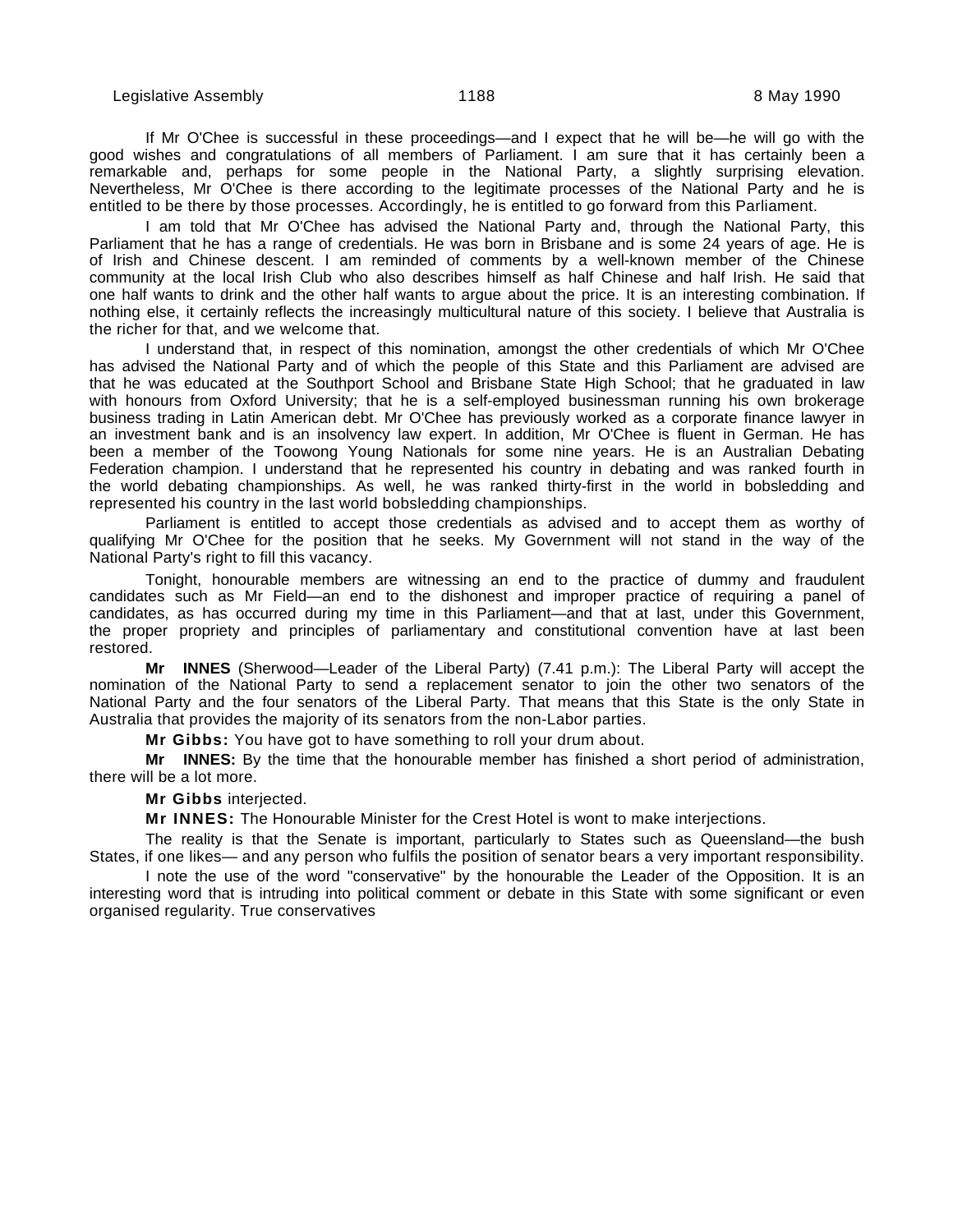support the rules and the lessons of the past. True conservatives support the institutions of Government and the time-honoured principles and lessons that have been derived.

Much of our constitutional system depends upon the unwritten rules. The extent to which those unwritten rules apply—the conventions by which this House is so much governed—is a real mark of true conservatism. It is not just an emotional attitude depending on how far to the right one thinks one is. The word has a technical content that requires observation.

In the past I have said that I do not believe that it is consistent with true conservatism to act as the National Party has acted in this matter. I have seen some fairly insufficient explanations of the exercise. The rules of this Parliament dictated or determined the time at which vacancies will be filled by this Parliament. They do so for a very good reason. A limitation on time exists because it is very important that vacancies be filled. It can be crucially important, depending on what might be transpiring in the Senate. I think that on one occasion I heard a prominent spokesman from the Opposition say that it does not matter because the senator does not take his seat until 1 July. That did not really suggest a great deal of inquiry and study of the issue by that honourable member.

Firstly, as I understand it, Mr O'Chee will have missed the first sittings of Parliament today, which he was entitled to attend. It was not one of those vacancies to be filled on 1 July. Secondly, I believe that it provided a very poor precedent because, when the Liberal Party had precisely the same factual background, it was obliged to nominate three candidates. The now Mrs Kathy Martin Sullivan, MHR, was a senator. She left the Upper House and was preselected by the Liberal Party to contest the House of Representatives. Under the Standing Orders, the Government of the day required the Liberal Party to nominate its replacement before the Federal election. It did that without reservation. In fact, it was required to put forward three nominations from whom a senator would be chosen.

In this instance, Senator Stone's attempted transition was well known for months. Standing Orders could have been complied with. Let us just think through the consequences of not complying with the Standing Orders. The Standing Orders state that the meeting must be held within a specified time. Once that specified time has passed and the sittings has been adjourned, there is no time limit.

If we had a wrong-headed Premier or a Premier who was perhaps not in his first term of Government, and if something crucial was to be debated in the Senate, there would be absolutely no control over the timing of the resumed sitting; it would be a matter entirely for the Government and the Premier of this State to determine when that resumed sitting of the Parliament took place. There is nothing about it in the Standing Orders or the Constitution. Party organisations cannot and never should dictate to the Parliament as to when it meets, particularly when ample warning has been given and ample time is set down. I am not adopting any double standards. That is exactly what was required of the Liberal Party and that is something with which it complied.

At the time, it was suggested that the democracy of the National Party was involved and that it was nothing to do with the possibility of giving Senator Stone a second chance. One has to query that, knowing that the President of the National Party, Sir Robert Sparkes, was both the person in charge, if you like, and the strongest voice on the management committee, and that it was he who determined that the party would not preselect before the Federal election and who was quite clearly the strongest supporter of Senator Stone in his attempt to come again after failing in Fairfax.

Our Standing Orders are there for a very good purpose. They oblige the Government and the Parliament to replace a senator quickly. That is as it should be. We do not want to be in no-man's-land whereby the Government of the day can play politics and can decide that, because an important vote is to be taken in the Senate, it will defer the decision on a replacement until the crucial numbers are counted.